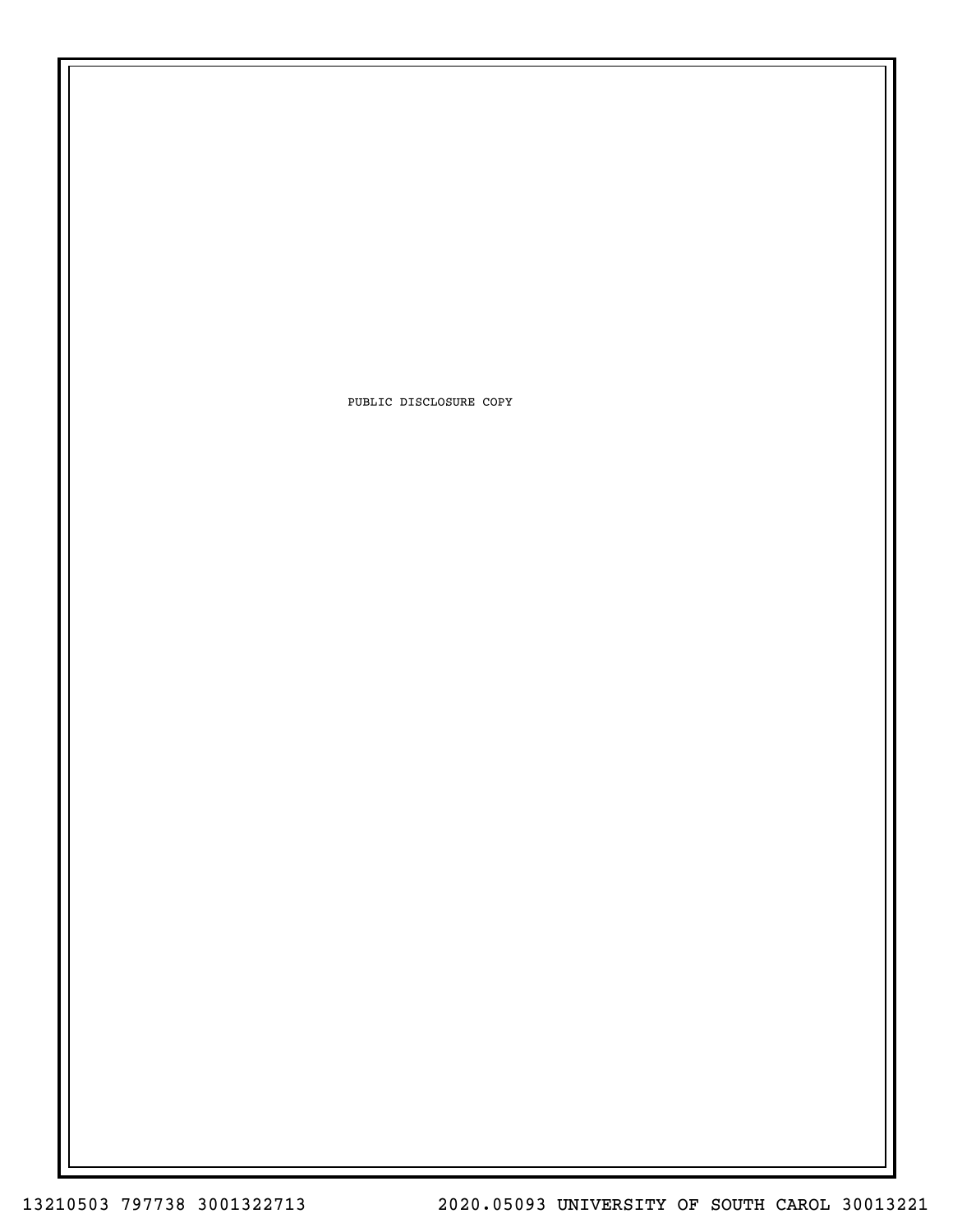| Form |  |
|------|--|

## **Return of Organization Exempt From Income Tax** \*\* PUBLIC DISCLOSURE COPY \*\*

**Under section 501(c), 527, or 4947(a)(1) of the Internal Revenue Code (except private foundations) 2020**

**| Do not enter social security numbers on this form as it may be made public.**

Department of the Treasury Internal Revenue Service

**| Go to www.irs.gov/Form990 for instructions and the latest information. Inspection**



| В                                 |                             |                                                                                                                                                     |            |                                                     |                                                   |
|-----------------------------------|-----------------------------|-----------------------------------------------------------------------------------------------------------------------------------------------------|------------|-----------------------------------------------------|---------------------------------------------------|
|                                   | Check if<br>applicable:     | <b>C</b> Name of organization                                                                                                                       |            | D Employer identification number                    |                                                   |
|                                   |                             | UNIVERSITY OF SOUTH CAROLINA                                                                                                                        |            |                                                     |                                                   |
|                                   | Address<br>]change<br>Name  | DEVELOPMENT FOUNDATION                                                                                                                              |            |                                                     |                                                   |
|                                   | change                      | Doing business as                                                                                                                                   |            | 57-6026593                                          |                                                   |
|                                   | Initial<br>return           | Number and street (or P.O. box if mail is not delivered to street address)                                                                          | Room/suite | <b>E</b> Telephone number                           |                                                   |
|                                   | Final<br>return/            | 1027 BARNWELL STREET                                                                                                                                |            | $(803)$ 777-1466                                    |                                                   |
|                                   | termin-<br>ated             | City or town, state or province, country, and ZIP or foreign postal code                                                                            |            | G Gross receipts \$                                 | 26, 165, 047.                                     |
|                                   | Amended<br>return           | COLUMBIA, SC 29208                                                                                                                                  |            | $H(a)$ is this a group return                       |                                                   |
|                                   | Applica-<br>tion<br>pending | F Name and address of principal officer: R. JASON CASKEY                                                                                            |            | for subordinates? $\ldots$                          | $ Yes X $ No                                      |
|                                   |                             | SAME AS C ABOVE                                                                                                                                     |            |                                                     | H(b) Are all subordinates included?   Yes<br>  No |
|                                   |                             | Tax-exempt status: $X$ 501(c)(3)<br>$\sqrt{\frac{2}{1}}$ (insert no.)<br>$501(c)$ (<br>$4947(a)(1)$ or                                              | 527        |                                                     | If "No," attach a list. See instructions          |
|                                   |                             | J Website: VOFSCFOUNDATIONS.ORG                                                                                                                     |            | $H(c)$ Group exemption number $\blacktriangleright$ |                                                   |
|                                   |                             | <b>K</b> Form of organization: $\boxed{\textbf{X}}$ Corporation<br>Other $\blacktriangleright$<br>Trust<br>Association                              |            | L Year of formation: 1965                           | M State of legal domicile: SC                     |
|                                   | Part I                      | Summary                                                                                                                                             |            |                                                     |                                                   |
|                                   | 1.                          | Briefly describe the organization's mission or most significant activities: SEE SCHEDULE 0.                                                         |            |                                                     |                                                   |
| Activities & Governance           |                             |                                                                                                                                                     |            |                                                     |                                                   |
|                                   | 2                           | Check this box $\blacktriangleright$ $\blacksquare$ if the organization discontinued its operations or disposed of more than 25% of its net assets. |            |                                                     |                                                   |
|                                   | З                           | Number of voting members of the governing body (Part VI, line 1a)                                                                                   |            |                                                     | 18<br>3                                           |
|                                   | 4                           |                                                                                                                                                     |            |                                                     | $\overline{\mathbf{4}}$<br>16                     |
|                                   | 5                           |                                                                                                                                                     |            |                                                     | $\mathbf 0$<br>5                                  |
|                                   | 6                           |                                                                                                                                                     |            |                                                     | 18<br>6                                           |
|                                   |                             |                                                                                                                                                     |            |                                                     |                                                   |
|                                   |                             |                                                                                                                                                     |            |                                                     | 430,424.<br>7a                                    |
|                                   |                             |                                                                                                                                                     |            |                                                     | 133,021.<br>7b                                    |
|                                   |                             |                                                                                                                                                     |            | <b>Prior Year</b>                                   | <b>Current Year</b>                               |
|                                   | 8                           | Contributions and grants (Part VIII, line 1h)                                                                                                       |            | 5, 167, 692.                                        | 817,557.                                          |
|                                   | 9                           | Program service revenue (Part VIII, line 2g)                                                                                                        |            |                                                     | 0.<br>$\mathbf{0}$ .                              |
|                                   | 10                          |                                                                                                                                                     |            | 1,343,003.                                          | 1,300,365.                                        |
|                                   | 11                          | Other revenue (Part VIII, column (A), lines 5, 6d, 8c, 9c, 10c, and 11e)                                                                            |            | 4, 615, 178.                                        | 3,496,216.                                        |
|                                   | 12                          | Total revenue - add lines 8 through 11 (must equal Part VIII, column (A), line 12)                                                                  |            | 11, 125, 873.                                       | 5, 614, 138.                                      |
|                                   | 13                          |                                                                                                                                                     |            |                                                     | 0.<br>0.                                          |
|                                   | 14                          | Grants and similar amounts paid (Part IX, column (A), lines 1-3)<br>Benefits paid to or for members (Part IX, column (A), line 4)                   |            |                                                     | $\mathbf{0}$ .                                    |
|                                   | 15                          |                                                                                                                                                     |            | 633.143.                                            |                                                   |
|                                   |                             | Salaries, other compensation, employee benefits (Part IX, column (A), lines 5-10)                                                                   |            |                                                     | $\mathbf{0}$ .                                    |
|                                   |                             | <b>b</b> Total fundraising expenses (Part IX, column (D), line 25)<br>$\blacktriangleright$ and $\blacktriangleright$ and $\blacktriangleright$     |            |                                                     | 0.<br>597.300.<br>0.                              |
|                                   |                             |                                                                                                                                                     |            | 7,349,140.                                          | 4,386,070.                                        |
|                                   | 18                          |                                                                                                                                                     |            | 7,982,283.                                          | 4,983,370.                                        |
|                                   | 19                          | Total expenses. Add lines 13-17 (must equal Part IX, column (A), line 25)                                                                           |            | 3, 143, 590.                                        | 630,768.                                          |
|                                   |                             |                                                                                                                                                     |            | <b>Beginning of Current Year</b>                    | <b>End of Year</b>                                |
| Revenue<br>Expenses<br>بَوْج<br>2 |                             |                                                                                                                                                     |            | 217, 256, 275.                                      | 224, 446, 394.                                    |
|                                   |                             | 20 Total assets (Part X, line 16)<br>21 Total liabilities (Part X, line 26)                                                                         |            | 189,059,756.                                        | 182, 304, 787.                                    |

Under penalties of perjury, I declare that I have examined this return, including accompanying schedules and statements, and to the best of my knowledge and belief, it is true, correct, and complete. Declaration of preparer (other than officer) is based on all information of which preparer has any knowledge.

| Sign            | Signature of officer                                                            |                           |                                  | Date       |                 |    |  |  |  |  |  |
|-----------------|---------------------------------------------------------------------------------|---------------------------|----------------------------------|------------|-----------------|----|--|--|--|--|--|
| Here            | R. JASON CASKEY PRESIDENT/CEO                                                   |                           |                                  |            |                 |    |  |  |  |  |  |
|                 | Type or print name and title                                                    |                           |                                  |            |                 |    |  |  |  |  |  |
|                 | Print/Type preparer's name                                                      | Preparer's signature      | Date                             | Check      | <b>PTIN</b>     |    |  |  |  |  |  |
| Paid            | AMY BIBBY<br>AMY BIBBY                                                          | 05/03/22<br>self-emploved | P00445891                        |            |                 |    |  |  |  |  |  |
| Preparer        | DIXON HUGHES GOODMAN LLP<br>Firm's name<br>$\blacksquare$                       |                           | Firm's $EIN \blacktriangleright$ | 56-0747981 |                 |    |  |  |  |  |  |
| Use Only        | 500 RIDGEFIELD COURT<br>Firm's address                                          |                           |                                  |            |                 |    |  |  |  |  |  |
|                 | Phone no. (828) 254-2254<br>ASHEVILLE, NC 28806                                 |                           |                                  |            |                 |    |  |  |  |  |  |
|                 | May the IRS discuss this return with the preparer shown above? See instructions |                           |                                  |            | X<br>Yes        | No |  |  |  |  |  |
| 032001 12-23-20 | LHA For Paperwork Reduction Act Notice, see the separate instructions.          |                           |                                  |            | Form 990 (2020) |    |  |  |  |  |  |

SEE SCHEDULE O FOR ORGANIZATION MISSION STATEMENT CONTINUATION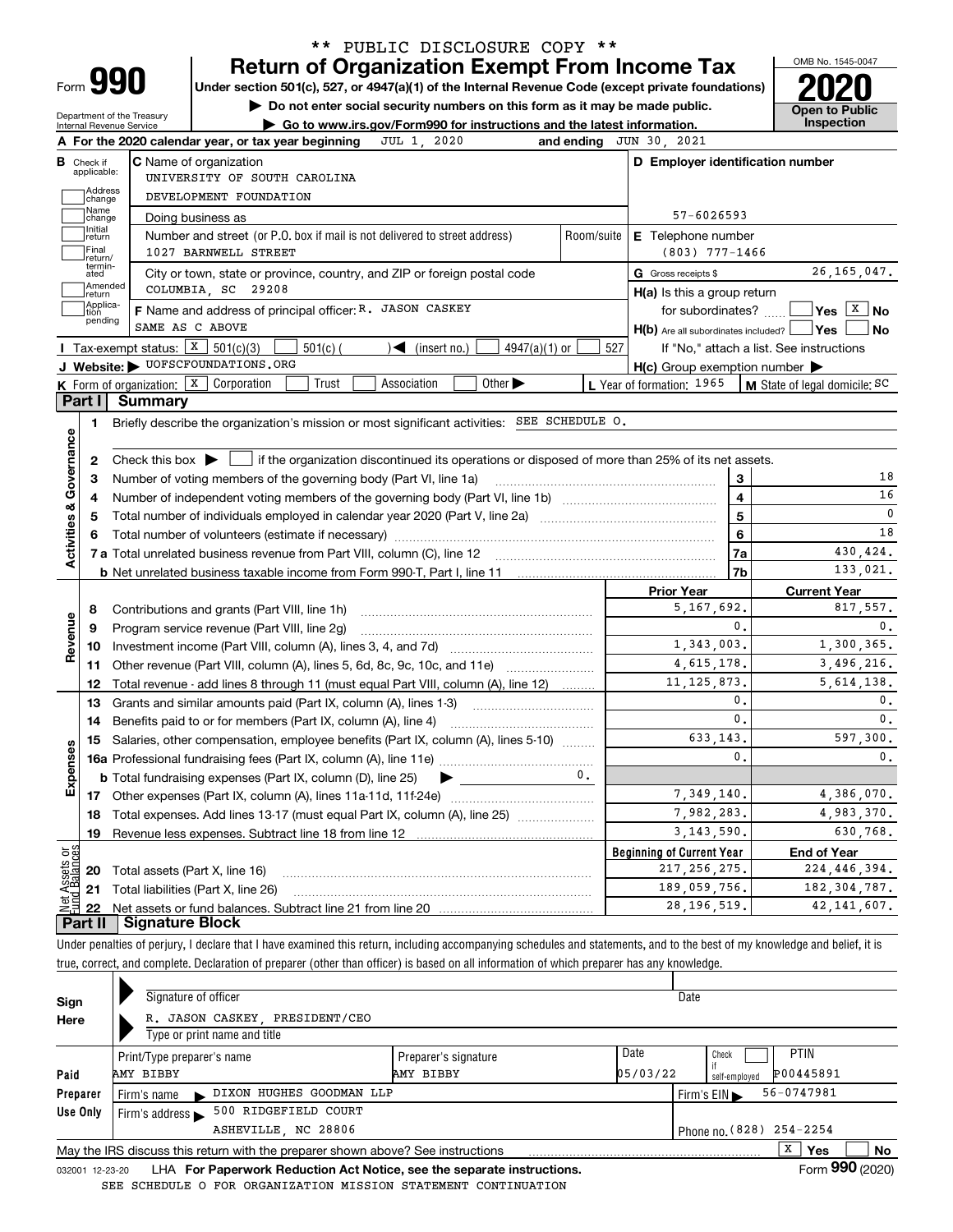|              | UNIVERSITY OF SOUTH CAROLINA                                                                                                                                                                                                                                                                                                                                                                                                                                                                                                                                                                                                                                                                                                                                                                                                                                                                                                                                                                                                                                                                                                                                                                                                                                                                                                                                                                                                                                                                                                                      |            |                                    |
|--------------|---------------------------------------------------------------------------------------------------------------------------------------------------------------------------------------------------------------------------------------------------------------------------------------------------------------------------------------------------------------------------------------------------------------------------------------------------------------------------------------------------------------------------------------------------------------------------------------------------------------------------------------------------------------------------------------------------------------------------------------------------------------------------------------------------------------------------------------------------------------------------------------------------------------------------------------------------------------------------------------------------------------------------------------------------------------------------------------------------------------------------------------------------------------------------------------------------------------------------------------------------------------------------------------------------------------------------------------------------------------------------------------------------------------------------------------------------------------------------------------------------------------------------------------------------|------------|------------------------------------|
|              | DEVELOPMENT FOUNDATION                                                                                                                                                                                                                                                                                                                                                                                                                                                                                                                                                                                                                                                                                                                                                                                                                                                                                                                                                                                                                                                                                                                                                                                                                                                                                                                                                                                                                                                                                                                            | 57-6026593 | Page 2                             |
|              |                                                                                                                                                                                                                                                                                                                                                                                                                                                                                                                                                                                                                                                                                                                                                                                                                                                                                                                                                                                                                                                                                                                                                                                                                                                                                                                                                                                                                                                                                                                                                   |            |                                    |
|              |                                                                                                                                                                                                                                                                                                                                                                                                                                                                                                                                                                                                                                                                                                                                                                                                                                                                                                                                                                                                                                                                                                                                                                                                                                                                                                                                                                                                                                                                                                                                                   |            |                                    |
| 1            | Briefly describe the organization's mission:                                                                                                                                                                                                                                                                                                                                                                                                                                                                                                                                                                                                                                                                                                                                                                                                                                                                                                                                                                                                                                                                                                                                                                                                                                                                                                                                                                                                                                                                                                      |            |                                    |
|              | Form 990 (2020)<br>Part III   Statement of Program Service Accomplishments<br>THE FOUNDATION ACQUIRES REAL ESTATE AND OTHER SPECIAL ASSETS, EITHER<br>BY PURCHASE OR GIFT, ON BEHALF OF THE UNIVERSITY OF SOUTH CAROLINA AND<br>HOLDS, DEVELOPS, MANAGES AND MAINTAINS THESE ASSETS TO SERVE THE NEEDS<br>OF THE UNIVERSITY.<br>Did the organization undertake any significant program services during the year which were not listed on the<br>If "Yes," describe these new services on Schedule O.<br>Did the organization cease conducting, or make significant changes in how it conducts, any program services?<br>If "Yes," describe these changes on Schedule O.<br>Describe the organization's program service accomplishments for each of its three largest program services, as measured by expenses.<br>Section 501(c)(3) and 501(c)(4) organizations are required to report the amount of grants and allocations to others, the total expenses, and<br>revenue, if any, for each program service reported.<br>$\begin{pmatrix} \text{Code:} & \text{I} & \text{I} \end{pmatrix}$ $\begin{pmatrix} \text{Expenses $} \ \end{pmatrix}$<br>THE PRIMARY PURPOSES OF THE FOUNDATION ARE TO ACQUIRE REAL AND PERSONAL<br>PROPERTY; AND TO HOLD, RENT, SELL, OR TRANSFER SUCH PROPERTY IN<br>ACCORDANCE WITH THE NEEDS OF THE UNIVERSITY OF SOUTH CAROLINA.<br>(Code: ) (Expenses \$<br>) (Revenue \$<br>including grants of \$<br>Other program services (Describe on Schedule O.)<br>(Expenses \$<br>(Revenue \$<br>including grants of \$ |            |                                    |
|              |                                                                                                                                                                                                                                                                                                                                                                                                                                                                                                                                                                                                                                                                                                                                                                                                                                                                                                                                                                                                                                                                                                                                                                                                                                                                                                                                                                                                                                                                                                                                                   |            |                                    |
|              |                                                                                                                                                                                                                                                                                                                                                                                                                                                                                                                                                                                                                                                                                                                                                                                                                                                                                                                                                                                                                                                                                                                                                                                                                                                                                                                                                                                                                                                                                                                                                   |            |                                    |
|              |                                                                                                                                                                                                                                                                                                                                                                                                                                                                                                                                                                                                                                                                                                                                                                                                                                                                                                                                                                                                                                                                                                                                                                                                                                                                                                                                                                                                                                                                                                                                                   |            |                                    |
| $\mathbf{2}$ |                                                                                                                                                                                                                                                                                                                                                                                                                                                                                                                                                                                                                                                                                                                                                                                                                                                                                                                                                                                                                                                                                                                                                                                                                                                                                                                                                                                                                                                                                                                                                   |            |                                    |
|              |                                                                                                                                                                                                                                                                                                                                                                                                                                                                                                                                                                                                                                                                                                                                                                                                                                                                                                                                                                                                                                                                                                                                                                                                                                                                                                                                                                                                                                                                                                                                                   |            | $\sqrt{Y}$ es $\boxed{X}$ No       |
|              |                                                                                                                                                                                                                                                                                                                                                                                                                                                                                                                                                                                                                                                                                                                                                                                                                                                                                                                                                                                                                                                                                                                                                                                                                                                                                                                                                                                                                                                                                                                                                   |            |                                    |
| 3            |                                                                                                                                                                                                                                                                                                                                                                                                                                                                                                                                                                                                                                                                                                                                                                                                                                                                                                                                                                                                                                                                                                                                                                                                                                                                                                                                                                                                                                                                                                                                                   |            | $\Box$ Yes $\boxed{\mathbf{X}}$ No |
|              |                                                                                                                                                                                                                                                                                                                                                                                                                                                                                                                                                                                                                                                                                                                                                                                                                                                                                                                                                                                                                                                                                                                                                                                                                                                                                                                                                                                                                                                                                                                                                   |            |                                    |
| 4            |                                                                                                                                                                                                                                                                                                                                                                                                                                                                                                                                                                                                                                                                                                                                                                                                                                                                                                                                                                                                                                                                                                                                                                                                                                                                                                                                                                                                                                                                                                                                                   |            |                                    |
|              |                                                                                                                                                                                                                                                                                                                                                                                                                                                                                                                                                                                                                                                                                                                                                                                                                                                                                                                                                                                                                                                                                                                                                                                                                                                                                                                                                                                                                                                                                                                                                   |            |                                    |
|              |                                                                                                                                                                                                                                                                                                                                                                                                                                                                                                                                                                                                                                                                                                                                                                                                                                                                                                                                                                                                                                                                                                                                                                                                                                                                                                                                                                                                                                                                                                                                                   |            |                                    |
| 4a           |                                                                                                                                                                                                                                                                                                                                                                                                                                                                                                                                                                                                                                                                                                                                                                                                                                                                                                                                                                                                                                                                                                                                                                                                                                                                                                                                                                                                                                                                                                                                                   |            |                                    |
|              |                                                                                                                                                                                                                                                                                                                                                                                                                                                                                                                                                                                                                                                                                                                                                                                                                                                                                                                                                                                                                                                                                                                                                                                                                                                                                                                                                                                                                                                                                                                                                   |            |                                    |
|              |                                                                                                                                                                                                                                                                                                                                                                                                                                                                                                                                                                                                                                                                                                                                                                                                                                                                                                                                                                                                                                                                                                                                                                                                                                                                                                                                                                                                                                                                                                                                                   |            |                                    |
|              |                                                                                                                                                                                                                                                                                                                                                                                                                                                                                                                                                                                                                                                                                                                                                                                                                                                                                                                                                                                                                                                                                                                                                                                                                                                                                                                                                                                                                                                                                                                                                   |            |                                    |
|              |                                                                                                                                                                                                                                                                                                                                                                                                                                                                                                                                                                                                                                                                                                                                                                                                                                                                                                                                                                                                                                                                                                                                                                                                                                                                                                                                                                                                                                                                                                                                                   |            |                                    |
|              |                                                                                                                                                                                                                                                                                                                                                                                                                                                                                                                                                                                                                                                                                                                                                                                                                                                                                                                                                                                                                                                                                                                                                                                                                                                                                                                                                                                                                                                                                                                                                   |            |                                    |
|              |                                                                                                                                                                                                                                                                                                                                                                                                                                                                                                                                                                                                                                                                                                                                                                                                                                                                                                                                                                                                                                                                                                                                                                                                                                                                                                                                                                                                                                                                                                                                                   |            |                                    |
|              |                                                                                                                                                                                                                                                                                                                                                                                                                                                                                                                                                                                                                                                                                                                                                                                                                                                                                                                                                                                                                                                                                                                                                                                                                                                                                                                                                                                                                                                                                                                                                   |            |                                    |
|              |                                                                                                                                                                                                                                                                                                                                                                                                                                                                                                                                                                                                                                                                                                                                                                                                                                                                                                                                                                                                                                                                                                                                                                                                                                                                                                                                                                                                                                                                                                                                                   |            |                                    |
|              |                                                                                                                                                                                                                                                                                                                                                                                                                                                                                                                                                                                                                                                                                                                                                                                                                                                                                                                                                                                                                                                                                                                                                                                                                                                                                                                                                                                                                                                                                                                                                   |            |                                    |
|              |                                                                                                                                                                                                                                                                                                                                                                                                                                                                                                                                                                                                                                                                                                                                                                                                                                                                                                                                                                                                                                                                                                                                                                                                                                                                                                                                                                                                                                                                                                                                                   |            |                                    |
|              |                                                                                                                                                                                                                                                                                                                                                                                                                                                                                                                                                                                                                                                                                                                                                                                                                                                                                                                                                                                                                                                                                                                                                                                                                                                                                                                                                                                                                                                                                                                                                   |            |                                    |
|              |                                                                                                                                                                                                                                                                                                                                                                                                                                                                                                                                                                                                                                                                                                                                                                                                                                                                                                                                                                                                                                                                                                                                                                                                                                                                                                                                                                                                                                                                                                                                                   |            |                                    |
|              |                                                                                                                                                                                                                                                                                                                                                                                                                                                                                                                                                                                                                                                                                                                                                                                                                                                                                                                                                                                                                                                                                                                                                                                                                                                                                                                                                                                                                                                                                                                                                   |            |                                    |
| 4b           |                                                                                                                                                                                                                                                                                                                                                                                                                                                                                                                                                                                                                                                                                                                                                                                                                                                                                                                                                                                                                                                                                                                                                                                                                                                                                                                                                                                                                                                                                                                                                   |            |                                    |
|              |                                                                                                                                                                                                                                                                                                                                                                                                                                                                                                                                                                                                                                                                                                                                                                                                                                                                                                                                                                                                                                                                                                                                                                                                                                                                                                                                                                                                                                                                                                                                                   |            |                                    |
|              |                                                                                                                                                                                                                                                                                                                                                                                                                                                                                                                                                                                                                                                                                                                                                                                                                                                                                                                                                                                                                                                                                                                                                                                                                                                                                                                                                                                                                                                                                                                                                   |            |                                    |
|              |                                                                                                                                                                                                                                                                                                                                                                                                                                                                                                                                                                                                                                                                                                                                                                                                                                                                                                                                                                                                                                                                                                                                                                                                                                                                                                                                                                                                                                                                                                                                                   |            |                                    |
|              |                                                                                                                                                                                                                                                                                                                                                                                                                                                                                                                                                                                                                                                                                                                                                                                                                                                                                                                                                                                                                                                                                                                                                                                                                                                                                                                                                                                                                                                                                                                                                   |            |                                    |
|              |                                                                                                                                                                                                                                                                                                                                                                                                                                                                                                                                                                                                                                                                                                                                                                                                                                                                                                                                                                                                                                                                                                                                                                                                                                                                                                                                                                                                                                                                                                                                                   |            |                                    |
|              |                                                                                                                                                                                                                                                                                                                                                                                                                                                                                                                                                                                                                                                                                                                                                                                                                                                                                                                                                                                                                                                                                                                                                                                                                                                                                                                                                                                                                                                                                                                                                   |            |                                    |
|              |                                                                                                                                                                                                                                                                                                                                                                                                                                                                                                                                                                                                                                                                                                                                                                                                                                                                                                                                                                                                                                                                                                                                                                                                                                                                                                                                                                                                                                                                                                                                                   |            |                                    |
|              |                                                                                                                                                                                                                                                                                                                                                                                                                                                                                                                                                                                                                                                                                                                                                                                                                                                                                                                                                                                                                                                                                                                                                                                                                                                                                                                                                                                                                                                                                                                                                   |            |                                    |
|              |                                                                                                                                                                                                                                                                                                                                                                                                                                                                                                                                                                                                                                                                                                                                                                                                                                                                                                                                                                                                                                                                                                                                                                                                                                                                                                                                                                                                                                                                                                                                                   |            |                                    |
|              |                                                                                                                                                                                                                                                                                                                                                                                                                                                                                                                                                                                                                                                                                                                                                                                                                                                                                                                                                                                                                                                                                                                                                                                                                                                                                                                                                                                                                                                                                                                                                   |            |                                    |
|              |                                                                                                                                                                                                                                                                                                                                                                                                                                                                                                                                                                                                                                                                                                                                                                                                                                                                                                                                                                                                                                                                                                                                                                                                                                                                                                                                                                                                                                                                                                                                                   |            |                                    |
|              |                                                                                                                                                                                                                                                                                                                                                                                                                                                                                                                                                                                                                                                                                                                                                                                                                                                                                                                                                                                                                                                                                                                                                                                                                                                                                                                                                                                                                                                                                                                                                   |            |                                    |
| 4с           |                                                                                                                                                                                                                                                                                                                                                                                                                                                                                                                                                                                                                                                                                                                                                                                                                                                                                                                                                                                                                                                                                                                                                                                                                                                                                                                                                                                                                                                                                                                                                   |            |                                    |
|              |                                                                                                                                                                                                                                                                                                                                                                                                                                                                                                                                                                                                                                                                                                                                                                                                                                                                                                                                                                                                                                                                                                                                                                                                                                                                                                                                                                                                                                                                                                                                                   |            |                                    |
|              |                                                                                                                                                                                                                                                                                                                                                                                                                                                                                                                                                                                                                                                                                                                                                                                                                                                                                                                                                                                                                                                                                                                                                                                                                                                                                                                                                                                                                                                                                                                                                   |            |                                    |
|              |                                                                                                                                                                                                                                                                                                                                                                                                                                                                                                                                                                                                                                                                                                                                                                                                                                                                                                                                                                                                                                                                                                                                                                                                                                                                                                                                                                                                                                                                                                                                                   |            |                                    |
|              |                                                                                                                                                                                                                                                                                                                                                                                                                                                                                                                                                                                                                                                                                                                                                                                                                                                                                                                                                                                                                                                                                                                                                                                                                                                                                                                                                                                                                                                                                                                                                   |            |                                    |
|              |                                                                                                                                                                                                                                                                                                                                                                                                                                                                                                                                                                                                                                                                                                                                                                                                                                                                                                                                                                                                                                                                                                                                                                                                                                                                                                                                                                                                                                                                                                                                                   |            |                                    |
|              |                                                                                                                                                                                                                                                                                                                                                                                                                                                                                                                                                                                                                                                                                                                                                                                                                                                                                                                                                                                                                                                                                                                                                                                                                                                                                                                                                                                                                                                                                                                                                   |            |                                    |
|              |                                                                                                                                                                                                                                                                                                                                                                                                                                                                                                                                                                                                                                                                                                                                                                                                                                                                                                                                                                                                                                                                                                                                                                                                                                                                                                                                                                                                                                                                                                                                                   |            |                                    |
|              |                                                                                                                                                                                                                                                                                                                                                                                                                                                                                                                                                                                                                                                                                                                                                                                                                                                                                                                                                                                                                                                                                                                                                                                                                                                                                                                                                                                                                                                                                                                                                   |            |                                    |
|              |                                                                                                                                                                                                                                                                                                                                                                                                                                                                                                                                                                                                                                                                                                                                                                                                                                                                                                                                                                                                                                                                                                                                                                                                                                                                                                                                                                                                                                                                                                                                                   |            |                                    |
|              |                                                                                                                                                                                                                                                                                                                                                                                                                                                                                                                                                                                                                                                                                                                                                                                                                                                                                                                                                                                                                                                                                                                                                                                                                                                                                                                                                                                                                                                                                                                                                   |            |                                    |
|              |                                                                                                                                                                                                                                                                                                                                                                                                                                                                                                                                                                                                                                                                                                                                                                                                                                                                                                                                                                                                                                                                                                                                                                                                                                                                                                                                                                                                                                                                                                                                                   |            |                                    |
|              |                                                                                                                                                                                                                                                                                                                                                                                                                                                                                                                                                                                                                                                                                                                                                                                                                                                                                                                                                                                                                                                                                                                                                                                                                                                                                                                                                                                                                                                                                                                                                   |            |                                    |
|              |                                                                                                                                                                                                                                                                                                                                                                                                                                                                                                                                                                                                                                                                                                                                                                                                                                                                                                                                                                                                                                                                                                                                                                                                                                                                                                                                                                                                                                                                                                                                                   |            |                                    |
| 4d           |                                                                                                                                                                                                                                                                                                                                                                                                                                                                                                                                                                                                                                                                                                                                                                                                                                                                                                                                                                                                                                                                                                                                                                                                                                                                                                                                                                                                                                                                                                                                                   |            |                                    |
|              |                                                                                                                                                                                                                                                                                                                                                                                                                                                                                                                                                                                                                                                                                                                                                                                                                                                                                                                                                                                                                                                                                                                                                                                                                                                                                                                                                                                                                                                                                                                                                   |            |                                    |
| 4e           | 4,406,699.<br>Total program service expenses                                                                                                                                                                                                                                                                                                                                                                                                                                                                                                                                                                                                                                                                                                                                                                                                                                                                                                                                                                                                                                                                                                                                                                                                                                                                                                                                                                                                                                                                                                      |            |                                    |
|              |                                                                                                                                                                                                                                                                                                                                                                                                                                                                                                                                                                                                                                                                                                                                                                                                                                                                                                                                                                                                                                                                                                                                                                                                                                                                                                                                                                                                                                                                                                                                                   |            | Form 990 (2020)                    |
|              | 032002 12-23-20                                                                                                                                                                                                                                                                                                                                                                                                                                                                                                                                                                                                                                                                                                                                                                                                                                                                                                                                                                                                                                                                                                                                                                                                                                                                                                                                                                                                                                                                                                                                   |            |                                    |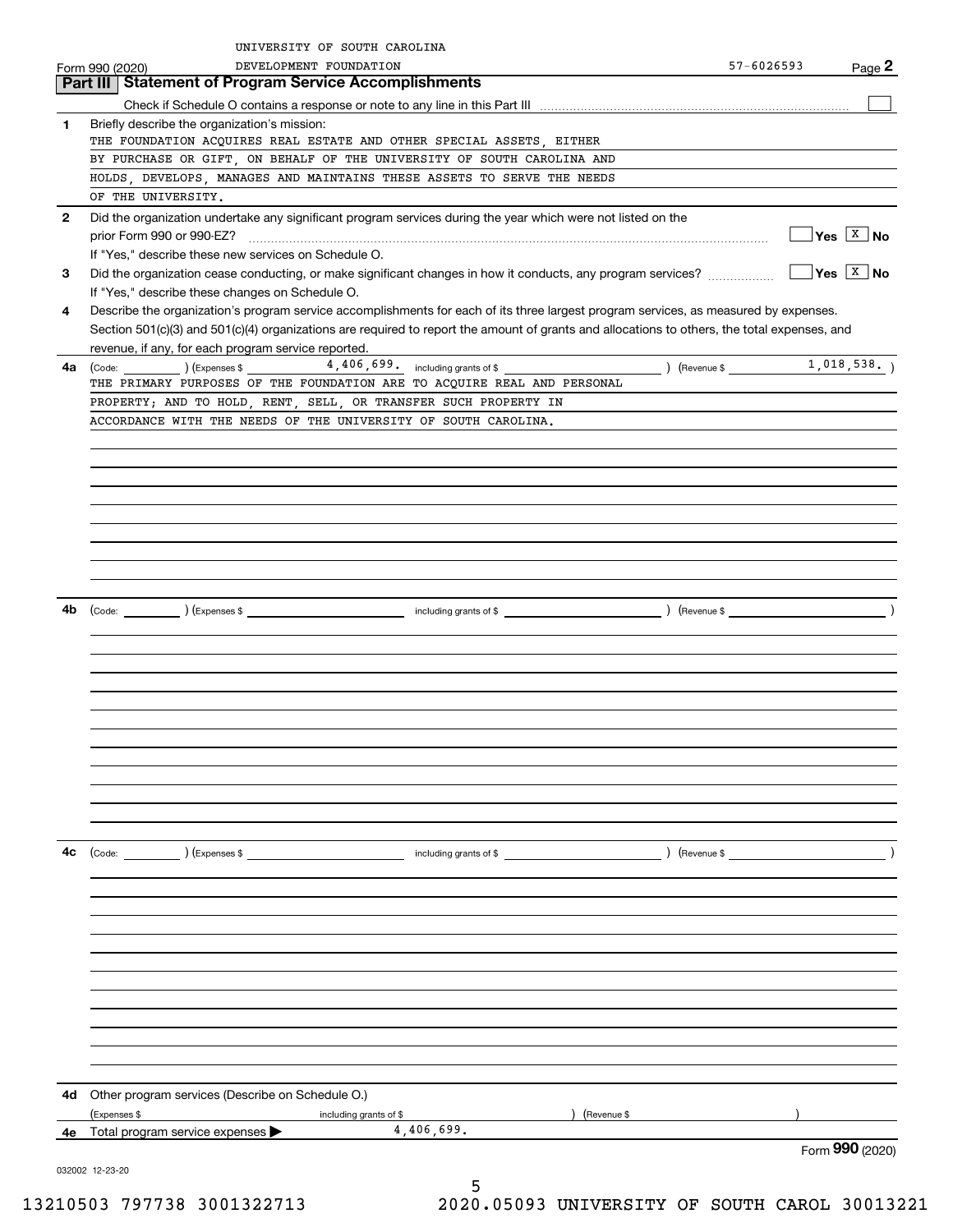|     | $57 - 6026593$<br>DEVELOPMENT FOUNDATION<br>Form 990 (2020)                                                                                     |                 |     | $Page$ <sup>3</sup> |
|-----|-------------------------------------------------------------------------------------------------------------------------------------------------|-----------------|-----|---------------------|
|     | <b>Checklist of Required Schedules</b><br><b>Part IV</b>                                                                                        |                 |     |                     |
|     |                                                                                                                                                 |                 | Yes | No                  |
| 1.  | Is the organization described in section 501(c)(3) or 4947(a)(1) (other than a private foundation)?                                             |                 |     |                     |
|     |                                                                                                                                                 | 1               | х   |                     |
| 2   |                                                                                                                                                 | $\overline{2}$  | x   |                     |
| 3   | Did the organization engage in direct or indirect political campaign activities on behalf of or in opposition to candidates for                 |                 |     |                     |
|     |                                                                                                                                                 | з               |     | х                   |
| 4   | Section 501(c)(3) organizations. Did the organization engage in lobbying activities, or have a section 501(h) election in effect                |                 |     |                     |
|     |                                                                                                                                                 | 4               |     | х                   |
| 5   | Is the organization a section 501(c)(4), 501(c)(5), or 501(c)(6) organization that receives membership dues, assessments, or                    |                 |     |                     |
|     |                                                                                                                                                 | 5               |     | х                   |
| 6   | Did the organization maintain any donor advised funds or any similar funds or accounts for which donors have the right to                       |                 |     |                     |
|     | provide advice on the distribution or investment of amounts in such funds or accounts? If "Yes," complete Schedule D, Part I                    | 6               |     | х                   |
| 7   | Did the organization receive or hold a conservation easement, including easements to preserve open space,                                       |                 |     |                     |
|     |                                                                                                                                                 | $\overline{7}$  | X   |                     |
| 8   | Did the organization maintain collections of works of art, historical treasures, or other similar assets? If "Yes," complete                    |                 |     |                     |
|     |                                                                                                                                                 | 8               |     | х                   |
| 9   | Did the organization report an amount in Part X, line 21, for escrow or custodial account liability, serve as a custodian for                   |                 |     |                     |
|     | amounts not listed in Part X; or provide credit counseling, debt management, credit repair, or debt negotiation services?                       |                 |     |                     |
|     |                                                                                                                                                 | 9               | х   |                     |
| 10  | Did the organization, directly or through a related organization, hold assets in donor-restricted endowments                                    |                 |     |                     |
|     |                                                                                                                                                 | 10              | X   |                     |
|     | If the organization's answer to any of the following questions is "Yes," then complete Schedule D, Parts VI, VII, VIII, IX, or X                |                 |     |                     |
| 11  |                                                                                                                                                 |                 |     |                     |
|     | as applicable.<br>a Did the organization report an amount for land, buildings, and equipment in Part X, line 10? If "Yes," complete Schedule D, |                 |     |                     |
|     |                                                                                                                                                 |                 | х   |                     |
|     |                                                                                                                                                 | 11a             |     |                     |
|     | <b>b</b> Did the organization report an amount for investments - other securities in Part X, line 12, that is 5% or more of its total           |                 |     | х                   |
|     |                                                                                                                                                 | 11b             |     |                     |
|     | c Did the organization report an amount for investments - program related in Part X, line 13, that is 5% or more of its total                   |                 |     | х                   |
|     |                                                                                                                                                 | 11c             |     |                     |
|     | d Did the organization report an amount for other assets in Part X, line 15, that is 5% or more of its total assets reported in                 |                 |     | х                   |
|     |                                                                                                                                                 | 11d             |     |                     |
|     |                                                                                                                                                 | 11e             | X   |                     |
|     | f Did the organization's separate or consolidated financial statements for the tax year include a footnote that addresses                       |                 |     |                     |
|     | the organization's liability for uncertain tax positions under FIN 48 (ASC 740)? If "Yes," complete Schedule D, Part X                          | 11f             | x   |                     |
|     | 12a Did the organization obtain separate, independent audited financial statements for the tax year? If "Yes," complete                         |                 |     |                     |
|     |                                                                                                                                                 | 12a             |     | x                   |
|     | <b>b</b> Was the organization included in consolidated, independent audited financial statements for the tax year?                              |                 |     |                     |
|     | If "Yes," and if the organization answered "No" to line 12a, then completing Schedule D, Parts XI and XII is optional                           | 12b             | Х   |                     |
| 13  |                                                                                                                                                 | 13              |     | X                   |
| 14a | Did the organization maintain an office, employees, or agents outside of the United States?                                                     | 14a             |     | х                   |
|     | <b>b</b> Did the organization have aggregate revenues or expenses of more than \$10,000 from grantmaking, fundraising, business,                |                 |     |                     |
|     | investment, and program service activities outside the United States, or aggregate foreign investments valued at \$100,000                      |                 |     |                     |
|     |                                                                                                                                                 | 14b             |     | X                   |
| 15  | Did the organization report on Part IX, column (A), line 3, more than \$5,000 of grants or other assistance to or for any                       |                 |     |                     |
|     |                                                                                                                                                 | 15              |     | х                   |
| 16  | Did the organization report on Part IX, column (A), line 3, more than \$5,000 of aggregate grants or other assistance to                        |                 |     |                     |
|     |                                                                                                                                                 | 16              |     | х                   |
| 17  | Did the organization report a total of more than \$15,000 of expenses for professional fundraising services on Part IX,                         |                 |     |                     |
|     |                                                                                                                                                 | 17              |     | х                   |
| 18  | Did the organization report more than \$15,000 total of fundraising event gross income and contributions on Part VIII, lines                    |                 |     |                     |
|     |                                                                                                                                                 | 18              |     | х                   |
| 19  | Did the organization report more than \$15,000 of gross income from gaming activities on Part VIII, line 9a? If "Yes."                          |                 |     |                     |
|     |                                                                                                                                                 | 19              |     | х                   |
|     |                                                                                                                                                 | <b>20a</b>      |     | х                   |
| b   |                                                                                                                                                 | 20 <sub>b</sub> |     |                     |
| 21  | Did the organization report more than \$5,000 of grants or other assistance to any domestic organization or                                     |                 |     |                     |
|     |                                                                                                                                                 | 21              |     | х                   |
|     | 032003 12-23-20                                                                                                                                 |                 |     | Form 990 (2020)     |

6

032003 12-23-20

13210503 797738 3001322713 2020.05093 UNIVERSITY OF SOUTH CAROL 30013221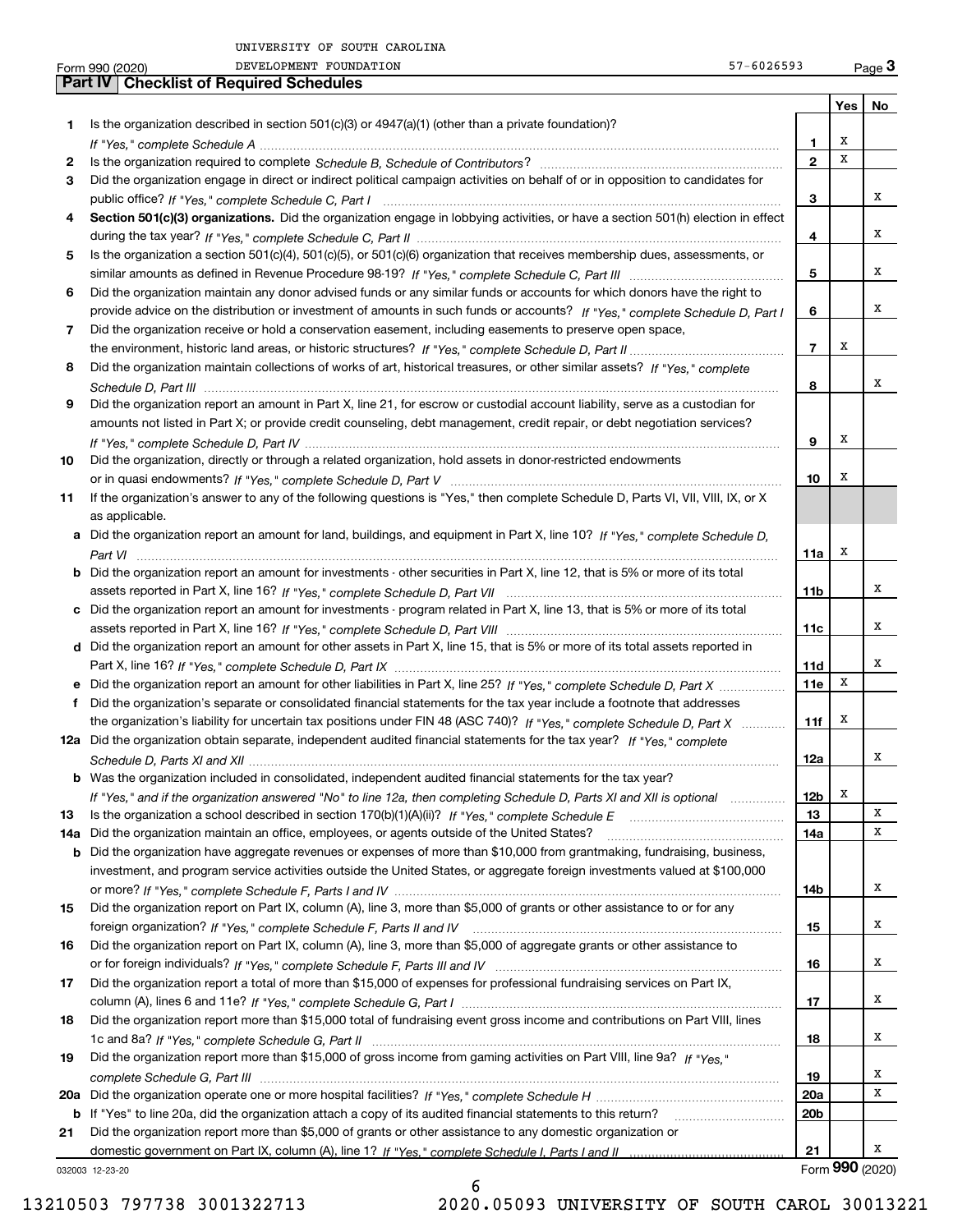|               | DEVELOPMENT FOUNDATION<br>57-6026593<br>Form 990 (2020)                                                                                                                                                                                      |            |                 | Page 4 |
|---------------|----------------------------------------------------------------------------------------------------------------------------------------------------------------------------------------------------------------------------------------------|------------|-----------------|--------|
|               | <b>Checklist of Required Schedules</b> (continued)<br><b>Part IV</b>                                                                                                                                                                         |            |                 |        |
|               |                                                                                                                                                                                                                                              |            | Yes             | No     |
| 22            | Did the organization report more than \$5,000 of grants or other assistance to or for domestic individuals on                                                                                                                                |            |                 | х      |
|               |                                                                                                                                                                                                                                              | 22         |                 |        |
| 23            | Did the organization answer "Yes" to Part VII, Section A, line 3, 4, or 5 about compensation of the organization's current<br>and former officers, directors, trustees, key employees, and highest compensated employees? If "Yes," complete |            |                 |        |
|               |                                                                                                                                                                                                                                              | 23         | Х               |        |
|               | 24a Did the organization have a tax-exempt bond issue with an outstanding principal amount of more than \$100,000 as of the                                                                                                                  |            |                 |        |
|               | last day of the year, that was issued after December 31, 2002? If "Yes," answer lines 24b through 24d and complete                                                                                                                           |            |                 |        |
|               |                                                                                                                                                                                                                                              | 24a        | х               |        |
|               |                                                                                                                                                                                                                                              | 24b        |                 | x      |
|               | c Did the organization maintain an escrow account other than a refunding escrow at any time during the year to defease                                                                                                                       |            |                 |        |
|               |                                                                                                                                                                                                                                              | 24c        |                 | х      |
|               |                                                                                                                                                                                                                                              | 24d        |                 | х      |
|               | 25a Section 501(c)(3), 501(c)(4), and 501(c)(29) organizations. Did the organization engage in an excess benefit                                                                                                                             |            |                 |        |
|               |                                                                                                                                                                                                                                              | 25a        |                 | х      |
|               | b Is the organization aware that it engaged in an excess benefit transaction with a disqualified person in a prior year, and                                                                                                                 |            |                 |        |
|               | that the transaction has not been reported on any of the organization's prior Forms 990 or 990-EZ? If "Yes," complete                                                                                                                        |            |                 |        |
|               | Schedule L, Part I                                                                                                                                                                                                                           | 25b        |                 | х      |
| 26            | Did the organization report any amount on Part X, line 5 or 22, for receivables from or payables to any current                                                                                                                              |            |                 |        |
|               | or former officer, director, trustee, key employee, creator or founder, substantial contributor, or 35%                                                                                                                                      |            |                 |        |
|               |                                                                                                                                                                                                                                              | 26         |                 | х      |
| 27            | Did the organization provide a grant or other assistance to any current or former officer, director, trustee, key employee,                                                                                                                  |            |                 |        |
|               | creator or founder, substantial contributor or employee thereof, a grant selection committee member, or to a 35% controlled                                                                                                                  |            |                 |        |
|               | entity (including an employee thereof) or family member of any of these persons? If "Yes," complete Schedule L, Part III                                                                                                                     | 27         |                 | х      |
| 28            | Was the organization a party to a business transaction with one of the following parties (see Schedule L, Part IV                                                                                                                            |            |                 |        |
|               | instructions, for applicable filing thresholds, conditions, and exceptions):                                                                                                                                                                 |            |                 |        |
|               | a A current or former officer, director, trustee, key employee, creator or founder, or substantial contributor? If                                                                                                                           |            |                 | Х      |
|               |                                                                                                                                                                                                                                              | 28a<br>28b |                 | х      |
|               | c A 35% controlled entity of one or more individuals and/or organizations described in lines 28a or 28b? If                                                                                                                                  |            |                 |        |
|               |                                                                                                                                                                                                                                              | 28c        |                 | х      |
| 29            |                                                                                                                                                                                                                                              | 29         | х               |        |
| 30            | Did the organization receive contributions of art, historical treasures, or other similar assets, or qualified conservation                                                                                                                  |            |                 |        |
|               |                                                                                                                                                                                                                                              | 30         |                 | х      |
| 31            | Did the organization liquidate, terminate, or dissolve and cease operations? If "Yes," complete Schedule N, Part I                                                                                                                           | 31         |                 | х      |
|               | Did the organization sell, exchange, dispose of, or transfer more than 25% of its net assets? If "Yes," complete                                                                                                                             |            |                 |        |
|               |                                                                                                                                                                                                                                              | 32         |                 | х      |
| 33            | Did the organization own 100% of an entity disregarded as separate from the organization under Regulations                                                                                                                                   |            |                 |        |
|               |                                                                                                                                                                                                                                              | 33         | х               |        |
| 34            | Was the organization related to any tax-exempt or taxable entity? If "Yes," complete Schedule R, Part II, III, or IV, and                                                                                                                    |            |                 |        |
|               |                                                                                                                                                                                                                                              | 34         | х               |        |
|               | 35a Did the organization have a controlled entity within the meaning of section 512(b)(13)?                                                                                                                                                  | <b>35a</b> | х               |        |
|               | b If "Yes" to line 35a, did the organization receive any payment from or engage in any transaction with a controlled entity                                                                                                                  |            |                 |        |
|               |                                                                                                                                                                                                                                              | 35b        | x               |        |
| 36            | Section 501(c)(3) organizations. Did the organization make any transfers to an exempt non-charitable related organization?                                                                                                                   |            |                 |        |
|               |                                                                                                                                                                                                                                              | 36         |                 | х      |
| 37            | Did the organization conduct more than 5% of its activities through an entity that is not a related organization                                                                                                                             |            |                 |        |
|               |                                                                                                                                                                                                                                              | 37         |                 | x      |
| 38            | Did the organization complete Schedule O and provide explanations in Schedule O for Part VI, lines 11b and 19?                                                                                                                               |            |                 |        |
| <b>Part V</b> | Note: All Form 990 filers are required to complete Schedule O<br><b>Statements Regarding Other IRS Filings and Tax Compliance</b>                                                                                                            | 38         | x               |        |
|               | Check if Schedule O contains a response or note to any line in this Part V                                                                                                                                                                   |            |                 |        |
|               |                                                                                                                                                                                                                                              |            | Yes             | No     |
|               | 1a                                                                                                                                                                                                                                           | 33         |                 |        |
|               | <b>b</b> Enter the number of Forms W-2G included in line 1a. Enter -0- if not applicable<br>1b                                                                                                                                               | 0          |                 |        |
|               | c Did the organization comply with backup withholding rules for reportable payments to vendors and reportable gaming                                                                                                                         |            |                 |        |
|               |                                                                                                                                                                                                                                              | 1c         | x               |        |
|               | 032004 12-23-20                                                                                                                                                                                                                              |            | Form 990 (2020) |        |
|               | 7                                                                                                                                                                                                                                            |            |                 |        |

13210503 797738 3001322713 2020.05093 UNIVERSITY OF SOUTH CAROL 30013221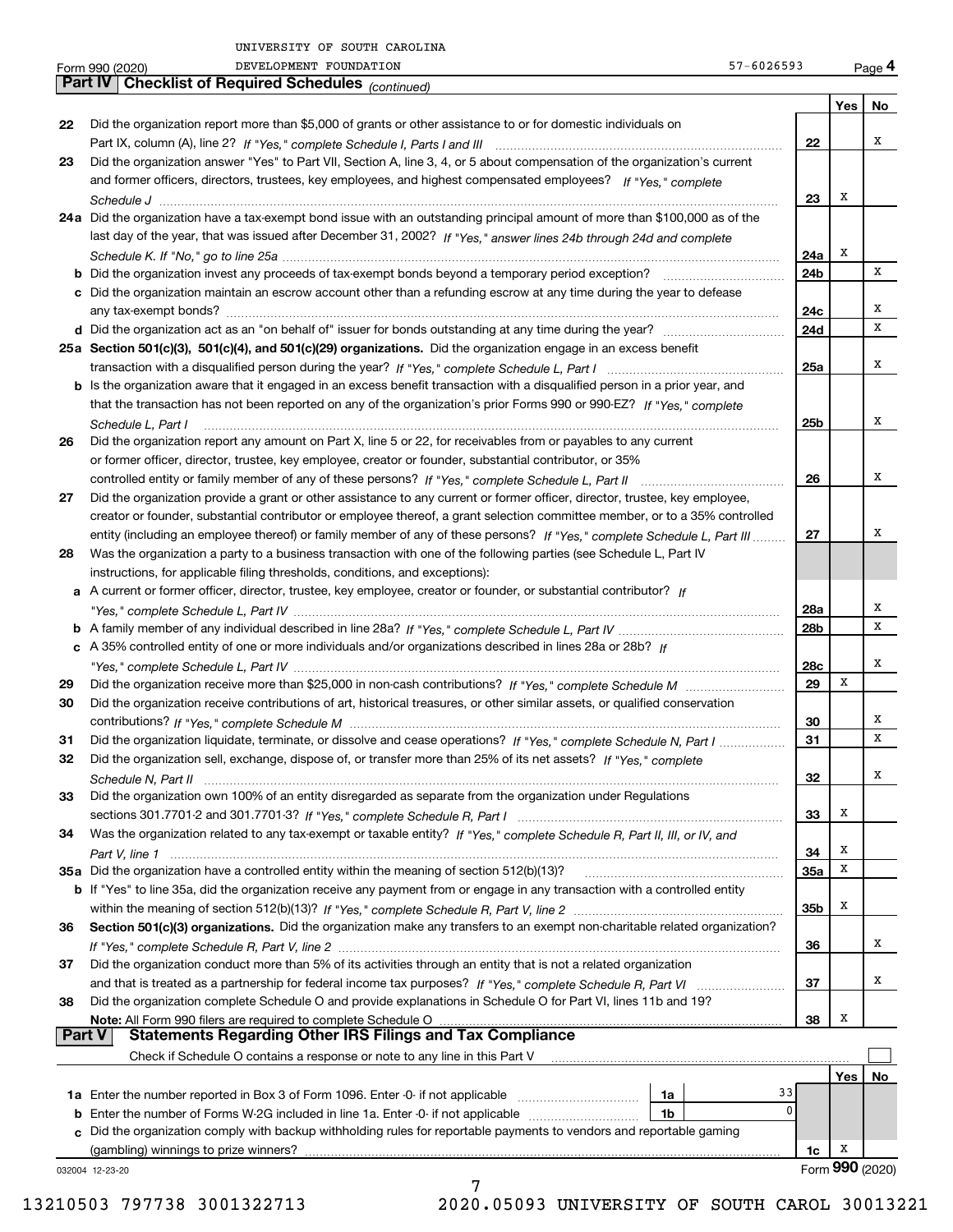|               | DEVELOPMENT FOUNDATION<br>Form 990 (2020)                                                                                                                                                                                  | 57-6026593      |                |     | $_{\text{Page}}$ 5 |  |  |  |  |  |
|---------------|----------------------------------------------------------------------------------------------------------------------------------------------------------------------------------------------------------------------------|-----------------|----------------|-----|--------------------|--|--|--|--|--|
| <b>Part V</b> | Statements Regarding Other IRS Filings and Tax Compliance (continued)                                                                                                                                                      |                 |                |     |                    |  |  |  |  |  |
|               |                                                                                                                                                                                                                            |                 |                | Yes | No                 |  |  |  |  |  |
|               | 2a Enter the number of employees reported on Form W-3, Transmittal of Wage and Tax Statements,                                                                                                                             |                 |                |     |                    |  |  |  |  |  |
|               | filed for the calendar year ending with or within the year covered by this return <i>manumumumum</i>                                                                                                                       | 0 <br>2a        |                |     |                    |  |  |  |  |  |
|               | <b>b</b> If at least one is reported on line 2a, did the organization file all required federal employment tax returns?                                                                                                    |                 | 2b             |     |                    |  |  |  |  |  |
|               |                                                                                                                                                                                                                            |                 |                |     |                    |  |  |  |  |  |
| За            | Did the organization have unrelated business gross income of \$1,000 or more during the year?                                                                                                                              |                 | 3a             | х   |                    |  |  |  |  |  |
| b             | If "Yes," has it filed a Form 990 T for this year? If "No" to line 3b, provide an explanation on Schedule O multiminiminiminimi                                                                                            |                 | 3b             | х   |                    |  |  |  |  |  |
|               | 4a At any time during the calendar year, did the organization have an interest in, or a signature or other authority over, a                                                                                               |                 |                |     |                    |  |  |  |  |  |
|               | financial account in a foreign country (such as a bank account, securities account, or other financial account)?<br>4a                                                                                                     |                 |                |     |                    |  |  |  |  |  |
|               | <b>b</b> If "Yes," enter the name of the foreign country $\blacktriangleright$                                                                                                                                             |                 |                |     |                    |  |  |  |  |  |
|               | See instructions for filing requirements for FinCEN Form 114, Report of Foreign Bank and Financial Accounts (FBAR).                                                                                                        |                 |                |     |                    |  |  |  |  |  |
|               |                                                                                                                                                                                                                            |                 | 5a             |     | Χ                  |  |  |  |  |  |
| b             |                                                                                                                                                                                                                            |                 | 5b             |     | х                  |  |  |  |  |  |
| с             |                                                                                                                                                                                                                            |                 | 5 <sub>c</sub> |     |                    |  |  |  |  |  |
|               | 6a Does the organization have annual gross receipts that are normally greater than \$100,000, and did the organization solicit                                                                                             |                 |                |     |                    |  |  |  |  |  |
|               | any contributions that were not tax deductible as charitable contributions?                                                                                                                                                |                 |                |     |                    |  |  |  |  |  |
|               | <b>b</b> If "Yes," did the organization include with every solicitation an express statement that such contributions or gifts                                                                                              |                 |                |     |                    |  |  |  |  |  |
|               | were not tax deductible?<br>6b                                                                                                                                                                                             |                 |                |     |                    |  |  |  |  |  |
| 7             | Organizations that may receive deductible contributions under section 170(c).                                                                                                                                              |                 |                |     |                    |  |  |  |  |  |
| а             | Did the organization receive a payment in excess of \$75 made partly as a contribution and partly for goods and services provided to the payor?                                                                            |                 | 7a             |     | х                  |  |  |  |  |  |
| b             | If "Yes," did the organization notify the donor of the value of the goods or services provided?                                                                                                                            |                 |                |     |                    |  |  |  |  |  |
| с             | Did the organization sell, exchange, or otherwise dispose of tangible personal property for which it was required                                                                                                          |                 |                |     |                    |  |  |  |  |  |
|               |                                                                                                                                                                                                                            |                 |                |     |                    |  |  |  |  |  |
|               | d If "Yes," indicate the number of Forms 8282 filed during the year manufactured and result of Td                                                                                                                          |                 |                |     |                    |  |  |  |  |  |
| е             |                                                                                                                                                                                                                            |                 |                |     |                    |  |  |  |  |  |
| f             | Did the organization, during the year, pay premiums, directly or indirectly, on a personal benefit contract?                                                                                                               |                 |                |     |                    |  |  |  |  |  |
| g             | If the organization received a contribution of qualified intellectual property, did the organization file Form 8899 as required?                                                                                           |                 |                |     |                    |  |  |  |  |  |
| h.            | If the organization received a contribution of cars, boats, airplanes, or other vehicles, did the organization file a Form 1098-C?                                                                                         |                 |                |     |                    |  |  |  |  |  |
| 8             | Sponsoring organizations maintaining donor advised funds. Did a donor advised fund maintained by the                                                                                                                       |                 |                |     |                    |  |  |  |  |  |
|               | sponsoring organization have excess business holdings at any time during the year?                                                                                                                                         |                 | 8              |     |                    |  |  |  |  |  |
| 9             | Sponsoring organizations maintaining donor advised funds.                                                                                                                                                                  |                 |                |     |                    |  |  |  |  |  |
| а             | Did the sponsoring organization make any taxable distributions under section 4966?                                                                                                                                         |                 | 9а             |     |                    |  |  |  |  |  |
| b             | Did the sponsoring organization make a distribution to a donor, donor advisor, or related person? [[[[[[[[[[[                                                                                                              |                 | 9b             |     |                    |  |  |  |  |  |
| 10            | Section 501(c)(7) organizations. Enter:                                                                                                                                                                                    |                 |                |     |                    |  |  |  |  |  |
| а             |                                                                                                                                                                                                                            | 10a             |                |     |                    |  |  |  |  |  |
|               | Gross receipts, included on Form 990, Part VIII, line 12, for public use of club facilities                                                                                                                                | 10 <sub>b</sub> |                |     |                    |  |  |  |  |  |
| 11            | Section 501(c)(12) organizations. Enter:                                                                                                                                                                                   |                 |                |     |                    |  |  |  |  |  |
| а             | Gross income from members or shareholders                                                                                                                                                                                  | 11a             |                |     |                    |  |  |  |  |  |
| b             | Gross income from other sources (Do not net amounts due or paid to other sources against                                                                                                                                   |                 |                |     |                    |  |  |  |  |  |
|               | amounts due or received from them.)                                                                                                                                                                                        | 11b             |                |     |                    |  |  |  |  |  |
|               | 12a Section 4947(a)(1) non-exempt charitable trusts. Is the organization filing Form 990 in lieu of Form 1041?                                                                                                             |                 | 12a            |     |                    |  |  |  |  |  |
| b             | If "Yes," enter the amount of tax-exempt interest received or accrued during the year                                                                                                                                      | 12b             |                |     |                    |  |  |  |  |  |
| 13            | Section 501(c)(29) qualified nonprofit health insurance issuers.                                                                                                                                                           |                 |                |     |                    |  |  |  |  |  |
|               | a Is the organization licensed to issue qualified health plans in more than one state?                                                                                                                                     |                 | 13а            |     |                    |  |  |  |  |  |
|               | Note: See the instructions for additional information the organization must report on Schedule O.                                                                                                                          |                 |                |     |                    |  |  |  |  |  |
|               | <b>b</b> Enter the amount of reserves the organization is required to maintain by the states in which the                                                                                                                  |                 |                |     |                    |  |  |  |  |  |
|               |                                                                                                                                                                                                                            | 13b             |                |     |                    |  |  |  |  |  |
| c             | Did the organization receive any payments for indoor tanning services during the tax year?                                                                                                                                 | 13c             |                |     | x                  |  |  |  |  |  |
| 14a           |                                                                                                                                                                                                                            |                 | 14a<br>14b     |     |                    |  |  |  |  |  |
| b<br>15       | If "Yes," has it filed a Form 720 to report these payments? If "No," provide an explanation on Schedule O<br>Is the organization subject to the section 4960 tax on payment(s) of more than \$1,000,000 in remuneration or |                 |                |     |                    |  |  |  |  |  |
|               | excess parachute payment(s) during the year?                                                                                                                                                                               |                 | 15             |     | х                  |  |  |  |  |  |
|               | If "Yes," see instructions and file Form 4720, Schedule N.                                                                                                                                                                 |                 |                |     |                    |  |  |  |  |  |
| 16            | Is the organization an educational institution subject to the section 4968 excise tax on net investment income?                                                                                                            |                 | 16             |     | х                  |  |  |  |  |  |
|               | If "Yes," complete Form 4720, Schedule O.                                                                                                                                                                                  |                 |                |     |                    |  |  |  |  |  |
|               |                                                                                                                                                                                                                            |                 |                |     | $000 \; \omega$    |  |  |  |  |  |

8

Form (2020) **990**

032005 12-23-20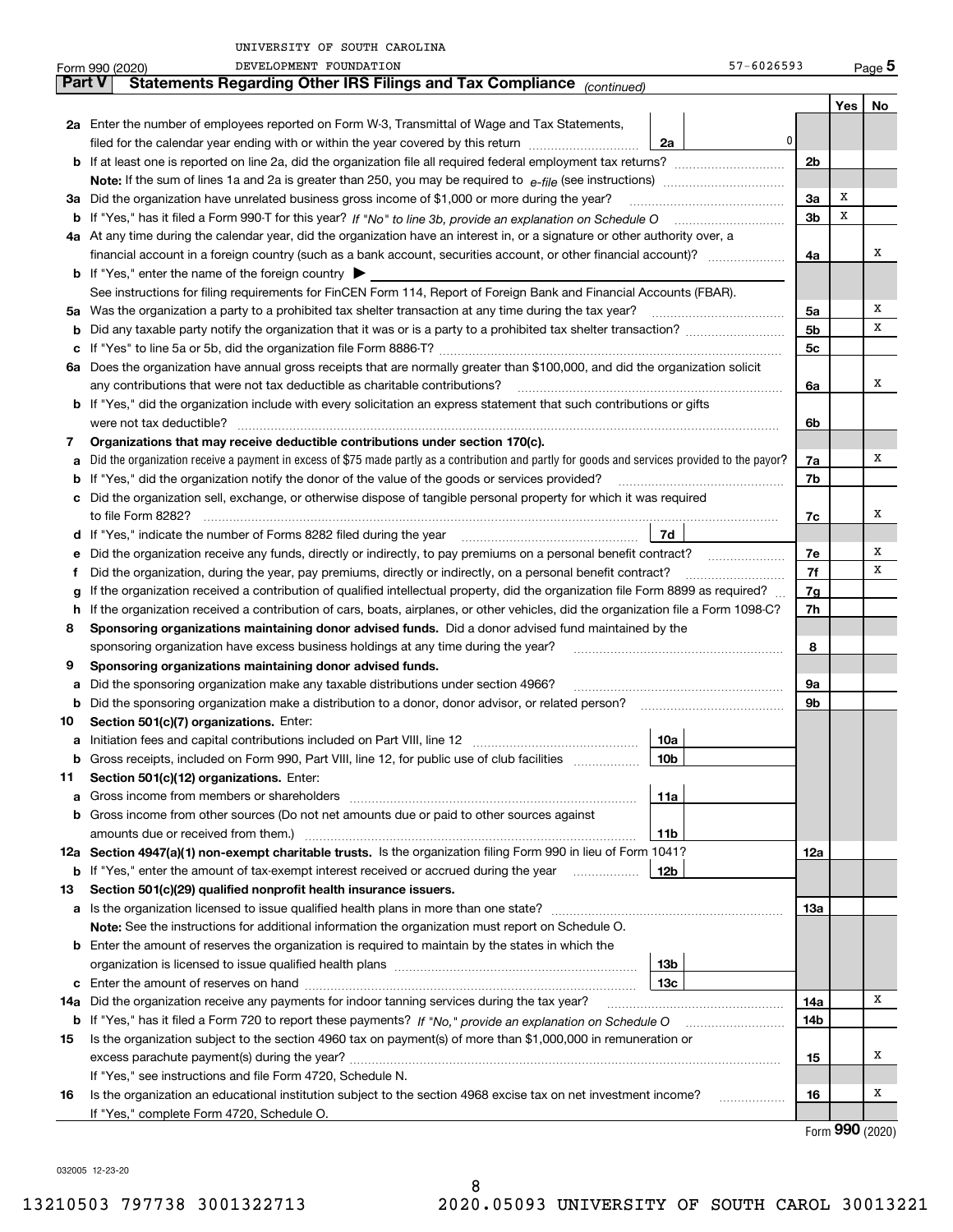|  | UNIVERSITY OF SOUTH CAROLINA |  |  |
|--|------------------------------|--|--|
|  |                              |  |  |

|     | DEVELOPMENT FOUNDATION<br>Form 990 (2020)                                                                                                                                                      |    | 57-6026593 |                 |     | <u>Page</u> 6  |  |  |  |  |  |  |
|-----|------------------------------------------------------------------------------------------------------------------------------------------------------------------------------------------------|----|------------|-----------------|-----|----------------|--|--|--|--|--|--|
|     | Part VI<br>Governance, Management, and Disclosure For each "Yes" response to lines 2 through 7b below, and for a "No" response                                                                 |    |            |                 |     |                |  |  |  |  |  |  |
|     | to line 8a, 8b, or 10b below, describe the circumstances, processes, or changes on Schedule O. See instructions.                                                                               |    |            |                 |     |                |  |  |  |  |  |  |
|     | Check if Schedule O contains a response or note to any line in this Part VI [11] [12] Check if Schedule O contains a response or note to any line in this Part VI                              |    |            |                 |     | $\overline{X}$ |  |  |  |  |  |  |
|     | <b>Section A. Governing Body and Management</b>                                                                                                                                                |    |            |                 |     |                |  |  |  |  |  |  |
|     |                                                                                                                                                                                                |    |            |                 | Yes | No             |  |  |  |  |  |  |
|     | 1a Enter the number of voting members of the governing body at the end of the tax year<br>.                                                                                                    | 1a | 18         |                 |     |                |  |  |  |  |  |  |
|     | If there are material differences in voting rights among members of the governing body, or if the governing                                                                                    |    |            |                 |     |                |  |  |  |  |  |  |
|     | body delegated broad authority to an executive committee or similar committee, explain on Schedule O.                                                                                          |    |            |                 |     |                |  |  |  |  |  |  |
| b   | Enter the number of voting members included on line 1a, above, who are independent                                                                                                             | 1b | 16         |                 |     |                |  |  |  |  |  |  |
| 2   | Did any officer, director, trustee, or key employee have a family relationship or a business relationship with any other                                                                       |    |            |                 |     |                |  |  |  |  |  |  |
|     | officer, director, trustee, or key employee?                                                                                                                                                   |    |            | $\mathbf{2}$    | x   |                |  |  |  |  |  |  |
|     |                                                                                                                                                                                                |    |            |                 |     |                |  |  |  |  |  |  |
| З   | Did the organization delegate control over management duties customarily performed by or under the direct supervision                                                                          |    |            |                 |     | х              |  |  |  |  |  |  |
|     | of officers, directors, trustees, or key employees to a management company or other person?                                                                                                    |    |            | з               |     | х              |  |  |  |  |  |  |
| 4   | Did the organization make any significant changes to its governing documents since the prior Form 990 was filed?                                                                               |    |            | 4               |     | х              |  |  |  |  |  |  |
| 5   | Did the organization become aware during the year of a significant diversion of the organization's assets?                                                                                     |    |            | 5               |     |                |  |  |  |  |  |  |
| 6   | Did the organization have members or stockholders?                                                                                                                                             |    |            | 6               |     | х              |  |  |  |  |  |  |
| 7a  | Did the organization have members, stockholders, or other persons who had the power to elect or appoint one or                                                                                 |    |            |                 |     |                |  |  |  |  |  |  |
|     | more members of the governing body?                                                                                                                                                            |    |            | 7a              |     | х              |  |  |  |  |  |  |
| b   | Are any governance decisions of the organization reserved to (or subject to approval by) members, stockholders, or                                                                             |    |            |                 |     |                |  |  |  |  |  |  |
|     | persons other than the governing body?                                                                                                                                                         |    |            | 7b              |     | x              |  |  |  |  |  |  |
| 8   | Did the organization contemporaneously document the meetings held or written actions undertaken during the year by the following:                                                              |    |            |                 |     |                |  |  |  |  |  |  |
| a   | The governing body?                                                                                                                                                                            |    |            | 8а              | х   |                |  |  |  |  |  |  |
| b   |                                                                                                                                                                                                |    |            | 8b              | X   |                |  |  |  |  |  |  |
| 9   | Is there any officer, director, trustee, or key employee listed in Part VII, Section A, who cannot be reached at the                                                                           |    |            |                 |     |                |  |  |  |  |  |  |
|     |                                                                                                                                                                                                |    |            | 9               |     | x              |  |  |  |  |  |  |
|     | Section B. Policies <sub>(This</sub> Section B requests information about policies not required by the Internal Revenue Code.)                                                                 |    |            |                 |     |                |  |  |  |  |  |  |
|     |                                                                                                                                                                                                |    |            |                 | Yes | No             |  |  |  |  |  |  |
|     |                                                                                                                                                                                                |    |            | 10a             |     | х              |  |  |  |  |  |  |
|     | b If "Yes," did the organization have written policies and procedures governing the activities of such chapters, affiliates,                                                                   |    |            |                 |     |                |  |  |  |  |  |  |
|     | and branches to ensure their operations are consistent with the organization's exempt purposes?                                                                                                |    |            |                 |     |                |  |  |  |  |  |  |
| 11a | Has the organization provided a complete copy of this Form 990 to all members of its governing body before filing the form?                                                                    |    |            | 11a             | х   |                |  |  |  |  |  |  |
| b   | Describe in Schedule O the process, if any, used by the organization to review this Form 990.                                                                                                  |    |            |                 |     |                |  |  |  |  |  |  |
| 12a |                                                                                                                                                                                                |    |            | 12a             | х   |                |  |  |  |  |  |  |
| b   |                                                                                                                                                                                                |    |            | 12 <sub>b</sub> | х   |                |  |  |  |  |  |  |
|     | c Did the organization regularly and consistently monitor and enforce compliance with the policy? If "Yes," describe                                                                           |    |            |                 |     |                |  |  |  |  |  |  |
|     | in Schedule O how this was done with an intermediate control to the state of the control of the control of the                                                                                 |    |            | 12c             | x   |                |  |  |  |  |  |  |
|     |                                                                                                                                                                                                |    |            | 13              | X   |                |  |  |  |  |  |  |
| 14  | Did the organization have a written document retention and destruction policy?                                                                                                                 |    |            | 14              | х   |                |  |  |  |  |  |  |
| 15  | Did the process for determining compensation of the following persons include a review and approval by independent                                                                             |    |            |                 |     |                |  |  |  |  |  |  |
|     | persons, comparability data, and contemporaneous substantiation of the deliberation and decision?                                                                                              |    |            |                 |     |                |  |  |  |  |  |  |
| a   | The organization's CEO, Executive Director, or top management official manufactured contains and contained a support of the organization's CEO, Executive Director, or top management official |    |            | 15a             | х   |                |  |  |  |  |  |  |
| b   |                                                                                                                                                                                                |    |            | 15 <sub>b</sub> | x   |                |  |  |  |  |  |  |
|     | If "Yes" to line 15a or 15b, describe the process in Schedule O (see instructions).                                                                                                            |    |            |                 |     |                |  |  |  |  |  |  |
|     | 16a Did the organization invest in, contribute assets to, or participate in a joint venture or similar arrangement with a                                                                      |    |            |                 |     |                |  |  |  |  |  |  |
|     | taxable entity during the year?                                                                                                                                                                |    |            | 16a             |     | х              |  |  |  |  |  |  |
|     | b If "Yes," did the organization follow a written policy or procedure requiring the organization to evaluate its participation                                                                 |    |            |                 |     |                |  |  |  |  |  |  |
|     | in joint venture arrangements under applicable federal tax law, and take steps to safeguard the organization's                                                                                 |    |            |                 |     |                |  |  |  |  |  |  |
|     | exempt status with respect to such arrangements?                                                                                                                                               |    |            | 16b             |     |                |  |  |  |  |  |  |
|     | <b>Section C. Disclosure</b>                                                                                                                                                                   |    |            |                 |     |                |  |  |  |  |  |  |
| 17  | List the states with which a copy of this Form 990 is required to be filed $\triangleright$ SC                                                                                                 |    |            |                 |     |                |  |  |  |  |  |  |
| 18  | Section 6104 requires an organization to make its Forms 1023 (1024 or 1024-A, if applicable), 990, and 990-T (Section 501(c)(3)s only) available                                               |    |            |                 |     |                |  |  |  |  |  |  |
|     | for public inspection. Indicate how you made these available. Check all that apply.                                                                                                            |    |            |                 |     |                |  |  |  |  |  |  |
|     | $X$ Own website<br>Another's website<br>$X$ Upon request                                                                                                                                       |    |            |                 |     |                |  |  |  |  |  |  |
|     | Other (explain on Schedule O)                                                                                                                                                                  |    |            |                 |     |                |  |  |  |  |  |  |
| 19  | Describe on Schedule O whether (and if so, how) the organization made its governing documents, conflict of interest policy, and financial                                                      |    |            |                 |     |                |  |  |  |  |  |  |
|     | statements available to the public during the tax year.                                                                                                                                        |    |            |                 |     |                |  |  |  |  |  |  |
| 20  | State the name, address, and telephone number of the person who possesses the organization's books and records                                                                                 |    |            |                 |     |                |  |  |  |  |  |  |
|     | R. JASON CASKEY - (803)-777-0201                                                                                                                                                               |    |            |                 |     |                |  |  |  |  |  |  |
|     | 1027 BARNWELL STREET, COLUMBIA, SC 29208                                                                                                                                                       |    |            |                 |     |                |  |  |  |  |  |  |

032006 12-23-20

13210503 797738 3001322713 2020.05093 UNIVERSITY OF SOUTH CAROL 30013221

9

Form (2020) **990**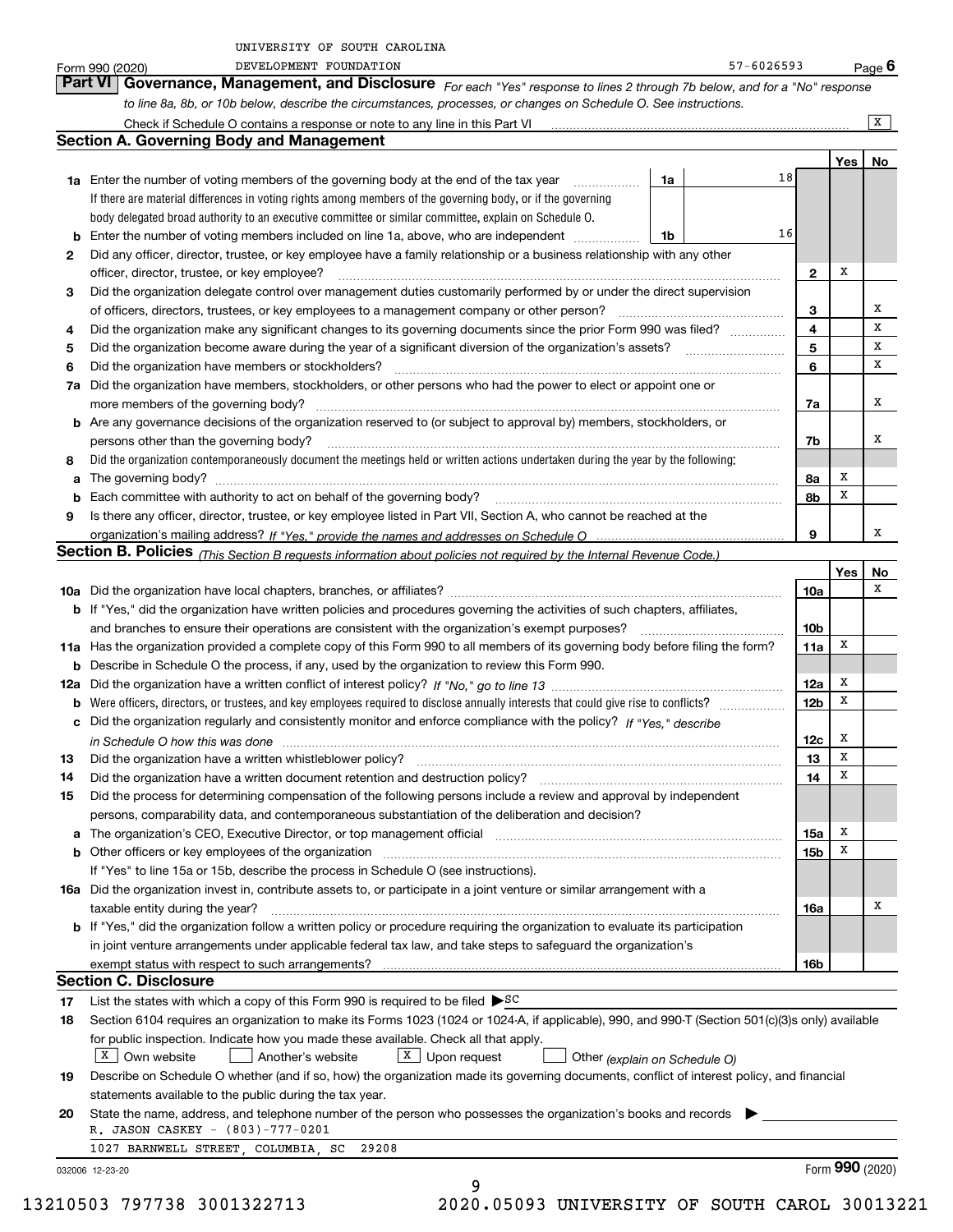| Form 990 (2020)                                                              | DEVELOPMENT FOUNDATION                                                                                                                                      | $57 - 6026593$ | Page. |  |  |  |  |
|------------------------------------------------------------------------------|-------------------------------------------------------------------------------------------------------------------------------------------------------------|----------------|-------|--|--|--|--|
|                                                                              | Part VII Compensation of Officers, Directors, Trustees, Key Employees, Highest Compensated                                                                  |                |       |  |  |  |  |
|                                                                              | <b>Employees, and Independent Contractors</b>                                                                                                               |                |       |  |  |  |  |
| Check if Schedule O contains a response or note to any line in this Part VII |                                                                                                                                                             |                |       |  |  |  |  |
|                                                                              | Section A. Officers, Directors, Trustees, Key Employees, and Highest Compensated Employees                                                                  |                |       |  |  |  |  |
|                                                                              | 1a. Complete this table for all persons required to be listed. Benort compensation for the calendar year ending with or within the organization's tax year. |                |       |  |  |  |  |

**1a •** List all of the organization's current officers, directors, trustees (whether individuals or organizations), regardless of amount of compensation. ed to be listed. Report compensation for the calendar year ending with or within the orga Enter -0- in columns (D), (E), and (F) if no compensation was paid.

 $\bullet$  List all of the organization's  $\,$ current key employees, if any. See instructions for definition of "key employee."

UNIVERSITY OF SOUTH CAROLINA

**•** List the organization's five current highest compensated employees (other than an officer, director, trustee, or key employee) who received reportable compensation (Box 5 of Form W-2 and/or Box 7 of Form 1099-MISC) of more than \$100,000 from the organization and any related organizations.

**•** List all of the organization's former officers, key employees, and highest compensated employees who received more than \$100,000 of reportable compensation from the organization and any related organizations.

**former directors or trustees**  ¥ List all of the organization's that received, in the capacity as a former director or trustee of the organization, more than \$10,000 of reportable compensation from the organization and any related organizations.

See instructions for the order in which to list the persons above.

Check this box if neither the organization nor any related organization compensated any current officer, director, or trustee.  $\mathcal{L}^{\text{max}}$ 

| (A)                          | (B)                    |                                |                                                                  |         | (C)          |                                 |        | (D)             | (E)                              | (F)                      |
|------------------------------|------------------------|--------------------------------|------------------------------------------------------------------|---------|--------------|---------------------------------|--------|-----------------|----------------------------------|--------------------------|
| Name and title               | Average                |                                | (do not check more than one                                      |         | Position     |                                 |        | Reportable      | Reportable                       | Estimated                |
|                              | hours per              |                                | box, unless person is both an<br>officer and a director/trustee) |         |              |                                 |        | compensation    | compensation                     | amount of                |
|                              | week                   |                                |                                                                  |         |              |                                 |        | from<br>the     | from related                     | other                    |
|                              | (list any<br>hours for |                                |                                                                  |         |              |                                 |        | organization    | organizations<br>(W-2/1099-MISC) | compensation<br>from the |
|                              | related                |                                | trustee                                                          |         |              |                                 |        | (W-2/1099-MISC) |                                  | organization             |
|                              | organizations          |                                |                                                                  |         |              |                                 |        |                 |                                  | and related              |
|                              | below                  | Individual trustee or director | Institutional t                                                  |         | Key employee | Highest compensated<br>employee |        |                 |                                  | organizations            |
|                              | line)                  |                                |                                                                  | Officer |              |                                 | Former |                 |                                  |                          |
| (1) R. JASON CASKEY          | 25.00                  |                                |                                                                  |         |              |                                 |        |                 |                                  |                          |
| PRESIDENT AND CEO            | 15.00                  |                                |                                                                  | X       |              |                                 |        | 0.              | 303,728.                         | 22,597.                  |
| (2)<br>SUSAN B. SMITH        | 10.00                  |                                |                                                                  |         |              |                                 |        |                 |                                  |                          |
| CHIEF OPERATING OFFICER      | 30.00                  |                                |                                                                  |         | X            |                                 |        | 0.              | 229,781.                         | 70,162.                  |
| (3) KIMBERLY H. ELLIOTT      | 10.00                  |                                |                                                                  |         |              |                                 |        |                 |                                  |                          |
| CFO AND TREASURER            | 30.00                  |                                |                                                                  | X       |              |                                 |        | 0.              | 232,381.                         | 11,104.                  |
| (4) S. ALAN MEDLIN           | 1.00                   |                                |                                                                  |         |              |                                 |        |                 |                                  |                          |
| <b>DIRECTOR</b>              | 50.00                  | x                              |                                                                  |         |              |                                 |        | 0.              | 218,609.                         | 0.                       |
| (5) JENNIFER S. MUIR         | 1.00                   |                                |                                                                  |         |              |                                 |        |                 |                                  |                          |
| DIRECTOR OF INVESTMENTS      | 39.00                  |                                |                                                                  |         |              | X                               |        | 0.              | 166,163.                         | 49,318.                  |
| (6)<br>JEAN F. PINCKNEY      | 39.00                  |                                |                                                                  |         |              |                                 |        |                 |                                  |                          |
| DIRECTOR OF ACCOUNTING       | 1.00                   |                                |                                                                  |         |              | $\mathbf x$                     |        | 0.              | 124,752.                         | 32,959.                  |
| (7) DR. TOM H. REGAN         | 2.00                   |                                |                                                                  |         |              |                                 |        |                 |                                  |                          |
| <b>DIRECTOR</b>              | 4.00                   | X                              |                                                                  |         |              |                                 |        | 0.              | 123,720.                         | $\mathbf{0}$ .           |
| (8) LINDSEY E. FISHER        | 10.00                  |                                |                                                                  |         |              |                                 |        |                 |                                  |                          |
| <b>SECRETARY</b>             | 30.00                  |                                |                                                                  | X       |              |                                 |        | 0.              | 76,871.                          | 24,645.                  |
| (9) R. HUNTER LAMBERT        | 25.00                  |                                |                                                                  |         |              |                                 |        |                 |                                  |                          |
| ASSISTANT VICE PRESIDENT     | 15.00                  |                                |                                                                  | X       |              |                                 |        | 0.              | 86,250.                          | 14, 118.                 |
| (10) M. ELIZABETH CRUM       | 3,00                   |                                |                                                                  |         |              |                                 |        |                 |                                  |                          |
| CHAIR                        | 0.50                   | X                              |                                                                  | X       |              |                                 |        | $\mathbf{0}$ .  | $\mathbf{0}$                     | $\mathbf{0}$ .           |
| (11) WILLIAM C. HAMMETT, JR. | 5.00                   |                                |                                                                  |         |              |                                 |        |                 |                                  |                          |
| CHAIR EMERITUS               |                        | x                              |                                                                  | X       |              |                                 |        | $\mathbf{0}$ .  | $\mathbf{0}$                     | $\mathbf 0$ .            |
| (12) ROBERT R. HILL, JR.     | 2.00                   |                                |                                                                  |         |              |                                 |        |                 |                                  |                          |
| VICE CHAIR                   |                        | x                              |                                                                  | X       |              |                                 |        | 0.              | $\mathbf{0}$                     | $\mathbf 0$ .            |
| (13) C. DAN ADAMS            | 0.50                   |                                |                                                                  |         |              |                                 |        |                 |                                  |                          |
| <b>DIRECTOR</b>              | 2,00                   | X                              |                                                                  |         |              |                                 |        | 0.              | $\mathbf{0}$                     | $\mathbf 0$ .            |
| (14) HERBERT C. ADAMS        | 16.00                  |                                |                                                                  |         |              |                                 |        |                 |                                  |                          |
| <b>DIRECTOR</b>              | 0.50                   | X                              |                                                                  |         |              |                                 |        | 0.              | $\mathbf 0$                      | $\mathbf 0$ .            |
| (15) MARK W. BUYCK, JR.      | 1,50                   |                                |                                                                  |         |              |                                 |        |                 |                                  |                          |
| <b>DIRECTOR</b>              | 1,00                   | X                              |                                                                  |         |              |                                 |        | 0.              | $\mathbf{0}$                     | $\mathbf 0$ .            |
| (16) JAMES W. CANTEY, JR.    | 1,00                   |                                |                                                                  |         |              |                                 |        |                 |                                  |                          |
| <b>DIRECTOR</b>              |                        | x                              |                                                                  |         |              |                                 |        | 0.              | $\mathbf{0}$                     | 0.                       |
| (17) JEAN E. DUKE            | 1,00                   |                                |                                                                  |         |              |                                 |        |                 |                                  |                          |
| <b>DIRECTOR</b>              |                        | x                              |                                                                  |         |              |                                 |        | 0.              | $\mathbf{0}$ .                   | 0.                       |

10

032007 12-23-20

Form (2020) **990**

13210503 797738 3001322713 2020.05093 UNIVERSITY OF SOUTH CAROL 30013221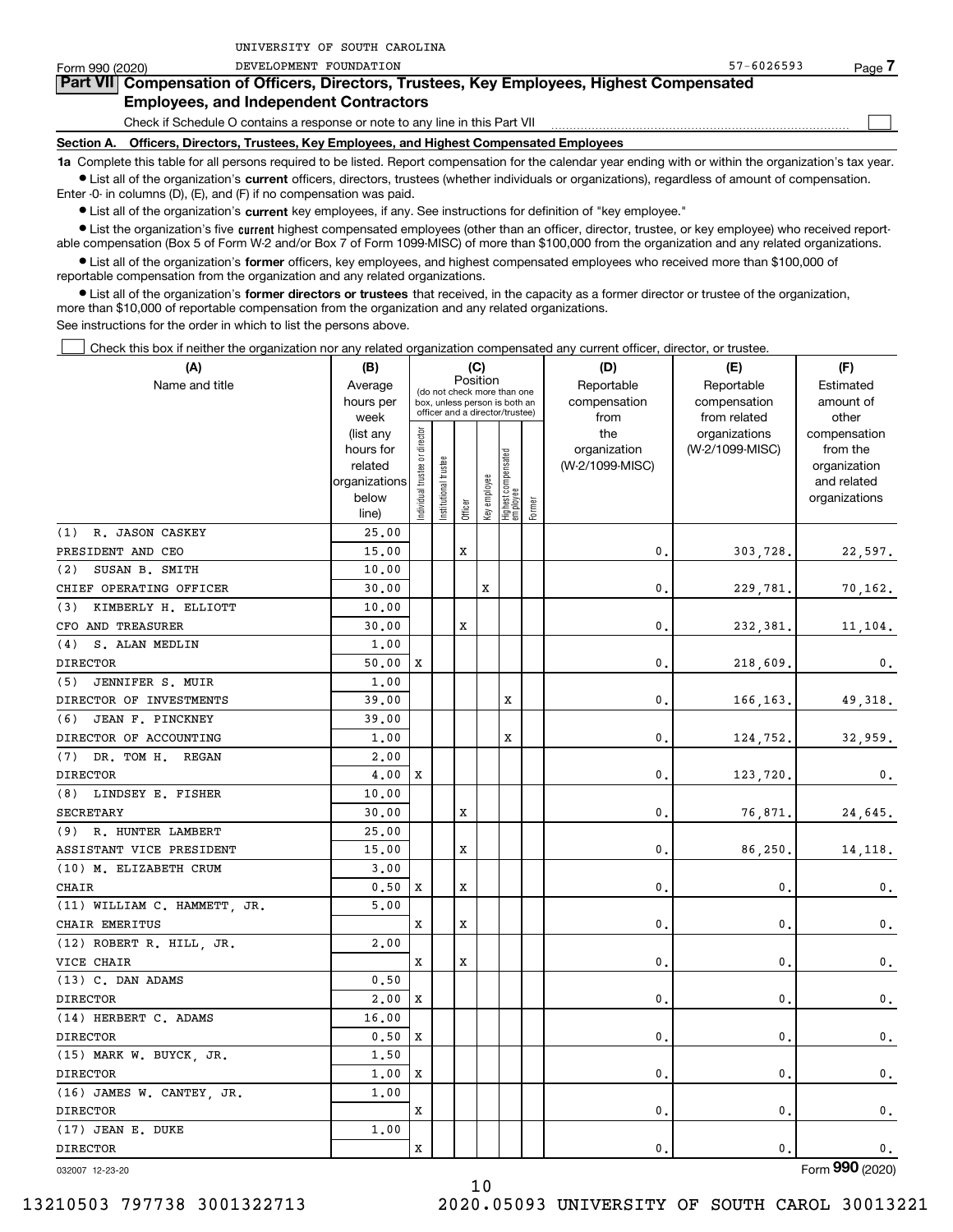| UNIVERSITY OF SOUTH CAROLINA                                                                                                      |                        |                                |                                 |          |              |                                 |        |                                 |                 |   |                             |                |
|-----------------------------------------------------------------------------------------------------------------------------------|------------------------|--------------------------------|---------------------------------|----------|--------------|---------------------------------|--------|---------------------------------|-----------------|---|-----------------------------|----------------|
| DEVELOPMENT FOUNDATION<br>Form 990 (2020)                                                                                         |                        |                                |                                 |          |              |                                 |        |                                 | 57-6026593      |   |                             | Page 8         |
| <b>Part VII</b><br>Section A. Officers, Directors, Trustees, Key Employees, and Highest Compensated Employees (continued)         |                        |                                |                                 |          |              |                                 |        |                                 |                 |   |                             |                |
| (A)                                                                                                                               | (B)                    |                                |                                 |          | (C)          |                                 |        | (D)                             | (E)             |   | (F)                         |                |
| Name and title                                                                                                                    | Average                |                                | (do not check more than one     | Position |              |                                 |        | Reportable                      | Reportable      |   | Estimated                   |                |
|                                                                                                                                   | hours per              |                                | box, unless person is both an   |          |              |                                 |        | compensation                    | compensation    |   | amount of                   |                |
|                                                                                                                                   | week                   |                                | officer and a director/trustee) |          |              |                                 |        | from                            | from related    |   | other                       |                |
|                                                                                                                                   | (list any<br>hours for |                                |                                 |          |              |                                 |        | the                             | organizations   |   | compensation                |                |
|                                                                                                                                   | related                |                                |                                 |          |              |                                 |        | organization<br>(W-2/1099-MISC) | (W-2/1099-MISC) |   | from the                    |                |
|                                                                                                                                   | organizations          |                                |                                 |          |              |                                 |        |                                 |                 |   | organization<br>and related |                |
|                                                                                                                                   | below                  | Individual trustee or director | Institutional trustee           |          |              |                                 |        |                                 |                 |   | organizations               |                |
|                                                                                                                                   | line)                  |                                |                                 | Officer  | Key employee | Highest compensated<br>employee | Former |                                 |                 |   |                             |                |
| (18) PAUL S. GOLDSMITH                                                                                                            | 1,00                   |                                |                                 |          |              |                                 |        |                                 |                 |   |                             |                |
| <b>DIRECTOR</b>                                                                                                                   |                        | X                              |                                 |          |              |                                 |        | 0.                              | 0.              |   |                             | 0.             |
| (19) D. BENJAMIN GRAVES                                                                                                           | 1,00                   |                                |                                 |          |              |                                 |        |                                 |                 |   |                             |                |
| <b>DIRECTOR</b>                                                                                                                   |                        | X                              |                                 |          |              |                                 |        | 0.                              | $\mathbf{0}$ .  |   |                             | $\mathbf{0}$ . |
| (20) A. STANLEY HARPE,. III                                                                                                       | 3.00                   |                                |                                 |          |              |                                 |        |                                 |                 |   |                             |                |
| <b>DIRECTOR</b>                                                                                                                   | 2,00                   | X                              |                                 |          |              |                                 |        | 0.                              | 0.              |   |                             | $\mathbf 0$ .  |
| (21) DAVID M. LAMBERT                                                                                                             | 6.00                   |                                |                                 |          |              |                                 |        |                                 |                 |   |                             |                |
| <b>DIRECTOR</b>                                                                                                                   |                        | X                              |                                 |          |              |                                 |        | 0.                              | 0.              |   |                             | $\mathbf 0$ .  |
| (22) F. PAGE MORRIS                                                                                                               | 2,00                   |                                |                                 |          |              |                                 |        |                                 |                 |   |                             |                |
| <b>DIRECTOR</b>                                                                                                                   |                        | X                              |                                 |          |              |                                 |        | 0.                              | 0.              |   |                             | 0.             |
| (23) JOSEPH C. REYNOLDS                                                                                                           | 0.50                   |                                |                                 |          |              |                                 |        |                                 |                 |   |                             |                |
| <b>DIRECTOR</b>                                                                                                                   |                        | X                              |                                 |          |              |                                 |        | 0.                              | 0.              |   |                             | 0.             |
| (24) THOMAS E. SUGGS                                                                                                              | 0.25                   |                                |                                 |          |              |                                 |        |                                 |                 |   |                             |                |
| <b>DIRECTOR</b>                                                                                                                   | 4,00                   | X                              |                                 |          |              |                                 |        | $\mathbf{0}$ .                  | 0.              |   |                             | 0.             |
| (25) DR. SUSIE H. VANHUSS                                                                                                         | 2,00                   |                                |                                 |          |              |                                 |        |                                 |                 |   |                             |                |
| <b>DIRECTOR</b>                                                                                                                   |                        | X                              |                                 |          |              |                                 |        | 0.                              | $\mathbf{0}$ .  |   |                             | $\mathbf{0}$ . |
|                                                                                                                                   |                        |                                |                                 |          |              |                                 |        |                                 |                 |   |                             |                |
|                                                                                                                                   |                        |                                |                                 |          |              |                                 |        |                                 |                 |   |                             |                |
| 1b Subtotal                                                                                                                       |                        |                                |                                 |          |              |                                 |        | 0.                              | 1,562,255.      |   | 224,903.                    |                |
|                                                                                                                                   |                        |                                |                                 |          |              |                                 |        | $\mathbf{0}$ .                  | $\mathbf{0}$ .  |   |                             | $\mathbf{0}$ . |
|                                                                                                                                   |                        |                                |                                 |          |              |                                 |        | $\mathbf{0}$ .                  | 1,562,255.      |   | 224.903.                    |                |
| Total number of individuals (including but not limited to those listed above) who received more than \$100,000 of reportable<br>2 |                        |                                |                                 |          |              |                                 |        |                                 |                 |   |                             |                |
| compensation from the organization $\blacktriangleright$                                                                          |                        |                                |                                 |          |              |                                 |        |                                 |                 |   |                             | 0              |
|                                                                                                                                   |                        |                                |                                 |          |              |                                 |        |                                 |                 |   | Yes                         | No             |
| З<br>Did the organization list any former officer, director, trustee, key employee, or highest compensated employee on            |                        |                                |                                 |          |              |                                 |        |                                 |                 |   |                             |                |
| line 1a? If "Yes," complete Schedule J for such individual manufactured contained and the Schedule Schedule J for such individual |                        |                                |                                 |          |              |                                 |        |                                 |                 | 3 |                             | х              |
| For any individual listed on line 1a, is the sum of reportable compensation and other compensation from the organization<br>4     |                        |                                |                                 |          |              |                                 |        |                                 |                 |   |                             |                |
|                                                                                                                                   |                        |                                |                                 |          |              |                                 |        |                                 |                 | 4 | X                           |                |
| Did any person listed on line 1a receive or accrue compensation from any unrelated organization or individual for services<br>5   |                        |                                |                                 |          |              |                                 |        |                                 |                 |   |                             |                |
|                                                                                                                                   |                        |                                |                                 |          |              |                                 |        |                                 |                 | 5 |                             | x              |

**Section B. Independent Contractors**

**1**Complete this table for your five highest compensated independent contractors that received more than \$100,000 of compensation from the organization. Report compensation for the calendar year ending with or within the organization's tax year.

| (B)                                                                                                              | (C)          |
|------------------------------------------------------------------------------------------------------------------|--------------|
| Description of services                                                                                          | Compensation |
|                                                                                                                  |              |
| RESTORATION CONTRACTOR                                                                                           | 340, 200.    |
|                                                                                                                  |              |
| PROPERTY MANAGEMENT                                                                                              | 265, 318.    |
|                                                                                                                  |              |
| <b>BUILDING CONTRACTOR</b>                                                                                       | 250,000.     |
|                                                                                                                  |              |
| MASONRY CONTRACTOR                                                                                               | 139,029.     |
|                                                                                                                  |              |
| <b>JANITORIAL SERVICES</b>                                                                                       | 134,215.     |
| Total number of independent contractors (including but not limited to those listed above) who received more than |              |
|                                                                                                                  |              |
|                                                                                                                  |              |

Form (2020) **990**

032008 12-23-20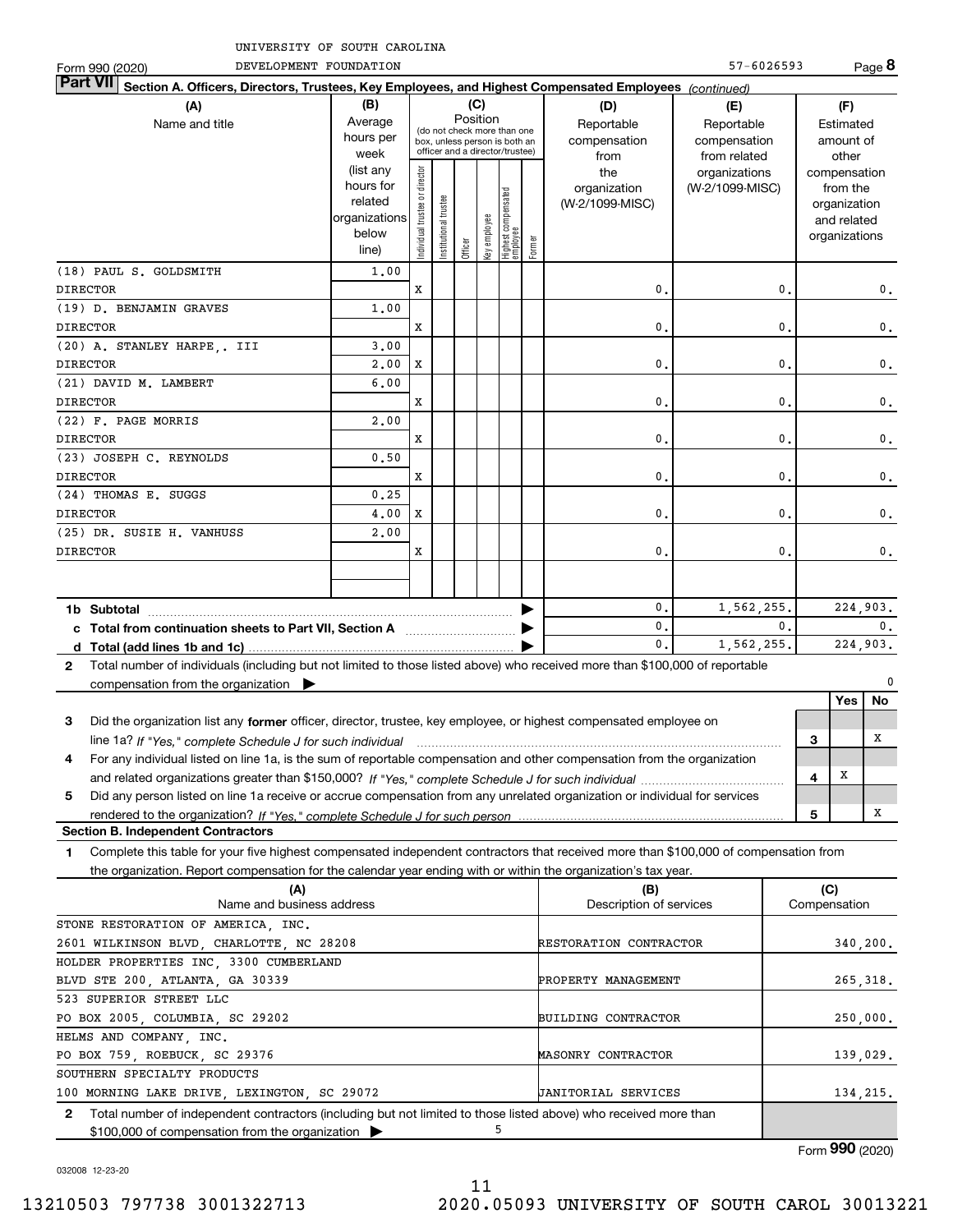**9**Form 990 (2020) Page DEVELOPMENT FOUNDATION 57-6026593 **Part VIII Statement of Revenue**  $\mathcal{L}^{\text{max}}$ Check if Schedule O contains a response or note to any line in this Part VIII **(A)** $\overline{(D)}$  **(B) (C) (D)** Revenue excluded Total revenue | Related or exempt Unrelatedfrom tax under function revenue business revenue sections 512 - 514 **Contributions, Gifts, Grants**<br>and Other Similar Amounts **1 a** Federated campaigns **Contributions, Gifts, Grants and Other Similar Amounts** ~~~~~**1ab** Membership dues \_\_\_\_\_\_\_\_\_\_\_\_\_\_\_ **1bc**Fundraising events ~~~~~~~ **1cd** Related organizations …………… **1de** Government grants (contributions) **1ef** All other contributions, gifts, grants, and 817,557. similar amounts not included above **1f**367,134. **1**\$**g** Noncash contributions included in lines 1a-1f 1g 817,557. **h Total.**  Add lines 1a-1f | **Business Code** Program Service<br>Revenue **a 2Program Service bRevenue cdef** All other program service revenue .............. **gTotal.**  Add lines 2a-2f | Investment income (including dividends, interest, and **3**361,505. …… ▶ other similar amounts) ~~~~~~~~~~~~~~~~~Income from investment of tax-exempt bond proceeds  $\blacktriangleright$ **45**Royalties | (i) Real (ii) Personal 11,113,454. **6 a** Gross rents **6a**~~~~~9,080,498. **6bb** Less: rental expenses  $\ldots$ 2,032,956. **6cc** Rental income or (loss) 2,032,956.  $\blacktriangleright$ **d** Net rental income or (loss) (i) Securities (ii) Other **7 a** Gross amount from sales of 7,360,657. 5,048,614. assets other than inventory **7ab** Less: cost or other basis 6,539,891. 4,930,520. **Other Revenue Other Revenue** and sales expenses **7b**118,094. **7c**820,766. **c** Gain or (loss) …………… 938,860. **d**Net gain or (loss) | **8 a** Gross income from fundraising events (not including \$ ofcontributions reported on line 1c). See Part IV, line 18 ~~~~~~~~~~~~ **8a8bb** Less: direct expenses  $^{(1)}$ **c** Net income or (loss) from fundraising events **............... 9 a** Gross income from gaming activities. See Part IV, line 19 ~~~~~~~~~~~~ **9a9bb** Less: direct expenses \_\_\_\_\_\_\_\_\_\_\_\_\_\_\_\_\_\_  $\blacktriangleright$ **c** Net income or (loss) from gaming activities . . . . . . . . . . . . . . . . . . **10 a** Gross sales of inventory, less returns and allowances ~~~~~~~~~~~~ **10a10bb** Less: cost of goods sold  $^{[1]}$  .....................  $\blacksquare$ **c** Net income or (loss) from sales of inventory . . . . . . . . . . . . . . . . . . **Business Code** Miscellaneous **Miscellaneous** 857,602. **11 a** PARKING REVENUE - INNO  $\begin{bmatrix} 480000 \end{bmatrix}$  857,602. 430,273. 427,329. Revenue **Revenue** 332,212. **b** PARKING REVENUE - WEST | 480000 | 332,212.| 314,819.| 17,393. 137,038. **c** PARKING REVENUE - FOUN | 480000 | 137,038.| 137,038. 900099 136,408. 136,408. **d** All other revenue  $\ldots$   $\ldots$   $\ldots$   $\ldots$   $\ldots$   $\ldots$   $\ldots$   $\ldots$ 1,463,260. **Total.**  Add lines 11a-11d | **e**5,614,138. 1,018,538. 430,424. 3,347,619.  $\blacktriangleright$ **12Total revenue.**  See instructions 

032009 12-23-20

12

13210503 797738 3001322713 2020.05093 UNIVERSITY OF SOUTH CAROL 30013221

Form (2020) **990**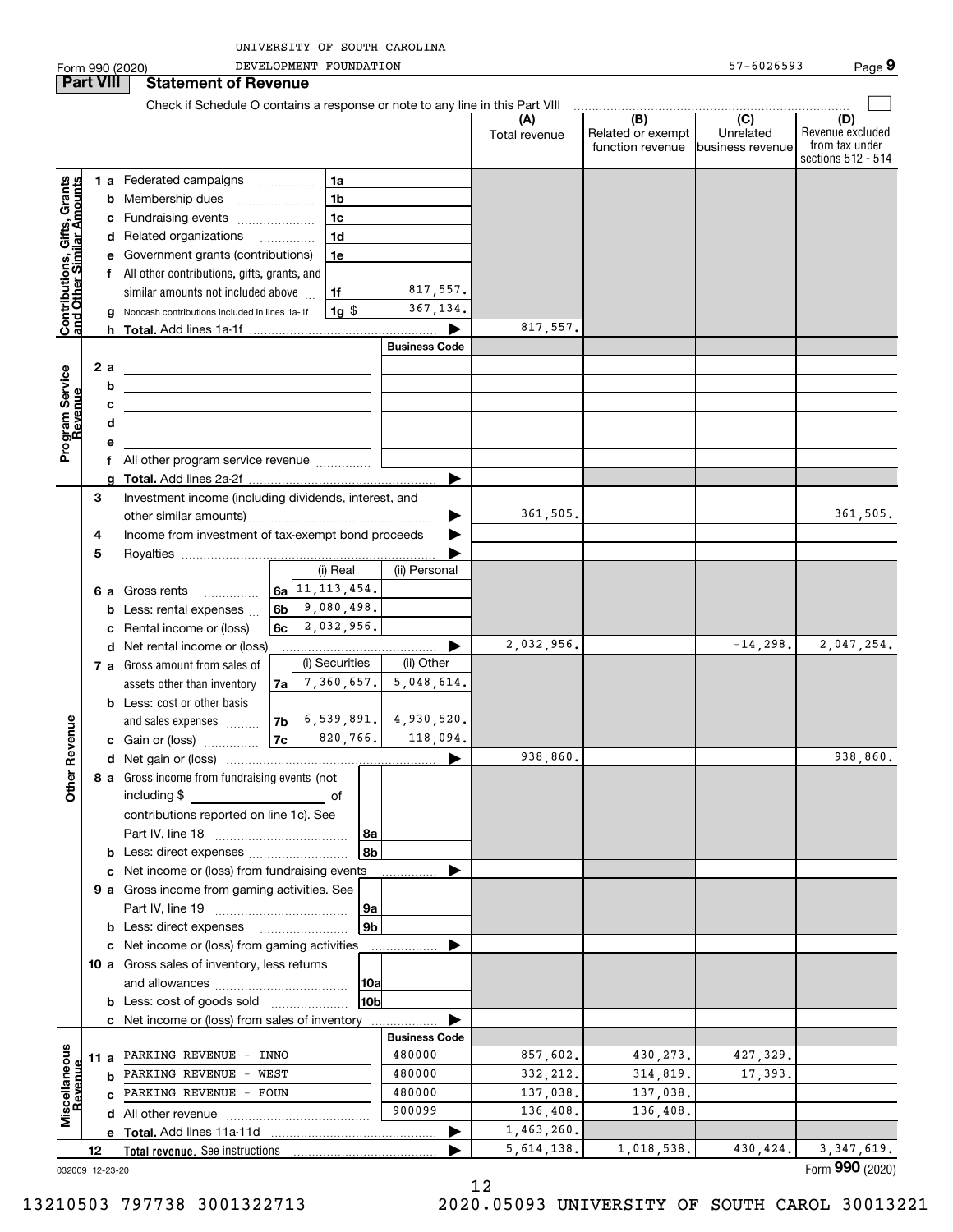|              | <b>Part IX   Statement of Functional Expenses</b><br>Section 501(c)(3) and 501(c)(4) organizations must complete all columns. All other organizations must complete column (A).                            |                       |                                    |                                           |                                |
|--------------|------------------------------------------------------------------------------------------------------------------------------------------------------------------------------------------------------------|-----------------------|------------------------------------|-------------------------------------------|--------------------------------|
|              | Check if Schedule O contains a response or note to any line in this Part IX                                                                                                                                |                       |                                    |                                           |                                |
|              | Do not include amounts reported on lines 6b,<br>7b, 8b, 9b, and 10b of Part VIII.                                                                                                                          | (A)<br>Total expenses | (B)<br>Program service<br>expenses | (C)<br>Management and<br>general expenses | (D)<br>Fundraising<br>expenses |
| 1.           | Grants and other assistance to domestic organizations                                                                                                                                                      |                       |                                    |                                           |                                |
|              | and domestic governments. See Part IV, line 21<br>$\mathbf{r}$                                                                                                                                             |                       |                                    |                                           |                                |
| $\mathbf{2}$ | Grants and other assistance to domestic                                                                                                                                                                    |                       |                                    |                                           |                                |
|              | individuals. See Part IV, line 22                                                                                                                                                                          |                       |                                    |                                           |                                |
| 3            | Grants and other assistance to foreign                                                                                                                                                                     |                       |                                    |                                           |                                |
|              | organizations, foreign governments, and foreign                                                                                                                                                            |                       |                                    |                                           |                                |
|              | individuals. See Part IV, lines 15 and 16                                                                                                                                                                  |                       |                                    |                                           |                                |
| 4            | Benefits paid to or for members                                                                                                                                                                            |                       |                                    |                                           |                                |
| 5            | Compensation of current officers, directors,                                                                                                                                                               |                       |                                    |                                           |                                |
|              | trustees, and key employees                                                                                                                                                                                | 200,000.              |                                    | 200,000.                                  |                                |
| 6            | Compensation not included above to disqualified                                                                                                                                                            |                       |                                    |                                           |                                |
|              | persons (as defined under section $4958(f)(1)$ ) and                                                                                                                                                       |                       |                                    |                                           |                                |
|              | persons described in section $4958(c)(3)(B)$                                                                                                                                                               |                       |                                    |                                           |                                |
| 7            |                                                                                                                                                                                                            | 397,300.              | 252,300.                           | 145,000.                                  |                                |
| 8            | Pension plan accruals and contributions (include                                                                                                                                                           |                       |                                    |                                           |                                |
|              | section 401(k) and 403(b) employer contributions)                                                                                                                                                          |                       |                                    |                                           |                                |
| 9            |                                                                                                                                                                                                            |                       |                                    |                                           |                                |
| 10           |                                                                                                                                                                                                            |                       |                                    |                                           |                                |
| 11           | Fees for services (nonemployees):                                                                                                                                                                          |                       |                                    |                                           |                                |
| а            |                                                                                                                                                                                                            |                       |                                    |                                           |                                |
| b            |                                                                                                                                                                                                            | 27,857.               | 17,104.                            | 10,753.                                   |                                |
|              |                                                                                                                                                                                                            | 48,610.               | 5,950.                             | 42,660.                                   |                                |
| d            |                                                                                                                                                                                                            |                       |                                    |                                           |                                |
|              | Professional fundraising services. See Part IV, line 17                                                                                                                                                    |                       |                                    |                                           |                                |
| f            | Investment management fees                                                                                                                                                                                 | 16,460.               | 2,197.                             | 14,263.                                   |                                |
| g            | Other. (If line 11g amount exceeds 10% of line 25,                                                                                                                                                         |                       |                                    |                                           |                                |
|              | column (A) amount, list line 11g expenses on Sch O.)                                                                                                                                                       | 245, 372.<br>2,276.   | 243,605.<br>2,276.                 | 1,767.                                    |                                |
| 12           |                                                                                                                                                                                                            | 30,319.               | 25,101.                            | 5,218.                                    |                                |
| 13           |                                                                                                                                                                                                            | 140,866.              | 121,396.                           | 19,470.                                   |                                |
| 14           |                                                                                                                                                                                                            |                       |                                    |                                           |                                |
| 15<br>16     | Occupancy                                                                                                                                                                                                  | 276.895.              | 275.767.                           | 1,128.                                    |                                |
| 17           | Travel                                                                                                                                                                                                     | 28,963.               | 96.                                | 28,867.                                   |                                |
| 18           | Payments of travel or entertainment expenses                                                                                                                                                               |                       |                                    |                                           |                                |
|              | for any federal, state, or local public officials                                                                                                                                                          |                       |                                    |                                           |                                |
| 19           | Conferences, conventions, and meetings                                                                                                                                                                     |                       |                                    |                                           |                                |
| 20           | Interest                                                                                                                                                                                                   | 1,198,397.            | 1, 192, 471.                       | 5,926.                                    |                                |
| 21           |                                                                                                                                                                                                            |                       |                                    |                                           |                                |
| 22           | Depreciation, depletion, and amortization                                                                                                                                                                  | 1, 127, 547.          | 1, 127, 547.                       |                                           |                                |
| 23           | Insurance                                                                                                                                                                                                  | 214,690.              | 161,055.                           | 53,635.                                   |                                |
| 24           | Other expenses. Itemize expenses not covered<br>above (List miscellaneous expenses on line 24e. If<br>line 24e amount exceeds 10% of line 25, column (A)<br>amount, list line 24e expenses on Schedule 0.) |                       |                                    |                                           |                                |
| a            | DISTRIBUTION TO BENEFIC                                                                                                                                                                                    | 358,890.              | 358,890.                           |                                           |                                |
|              | MAINTENANCE AND REPAIRS                                                                                                                                                                                    | 358,746.              | 358,662.                           | 84.                                       |                                |
|              | INCOME TAXES                                                                                                                                                                                               | 74,270.               | 74,270.                            |                                           |                                |
| d            | OFFICE EQUIPMENT AND FU                                                                                                                                                                                    | 45,202.               | 43,202.                            | 2,000.<br>45,900.                         |                                |
|              | e All other expenses                                                                                                                                                                                       | 190,710.              | 144,810.                           | 576,671.                                  | 0.                             |
| 25           | Total functional expenses. Add lines 1 through 24e                                                                                                                                                         | 4,983,370.            | 4,406,699.                         |                                           |                                |
| 26           | Joint costs. Complete this line only if the organization                                                                                                                                                   |                       |                                    |                                           |                                |
|              | reported in column (B) joint costs from a combined                                                                                                                                                         |                       |                                    |                                           |                                |
|              | educational campaign and fundraising solicitation.<br>Check here $\blacktriangleright$<br>if following SOP 98-2 (ASC 958-720)                                                                              |                       |                                    |                                           |                                |

13

032010 12-23-20

Form (2020) **990**

**10**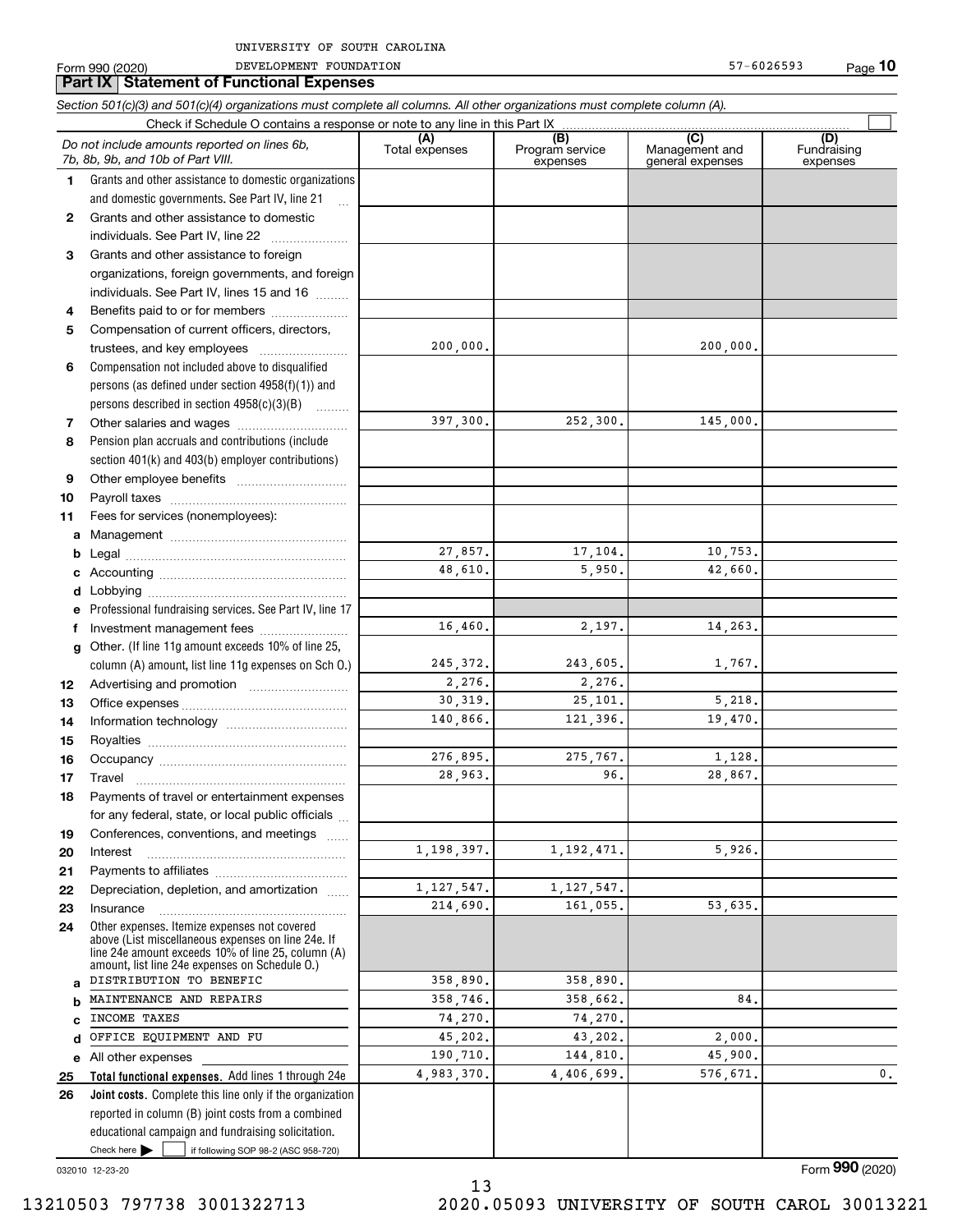DEVELOPMENT FOUNDATION 57-6026593

|                             | Part X | <b>Balance Sheet</b>                                                                                                                                                                                                           |                 |                   |                               |                 |                                 |
|-----------------------------|--------|--------------------------------------------------------------------------------------------------------------------------------------------------------------------------------------------------------------------------------|-----------------|-------------------|-------------------------------|-----------------|---------------------------------|
|                             |        |                                                                                                                                                                                                                                |                 |                   |                               |                 |                                 |
|                             |        |                                                                                                                                                                                                                                |                 |                   | (A)<br>Beginning of year      |                 | (B)<br>End of year              |
|                             | 1      |                                                                                                                                                                                                                                |                 |                   | 9,252,609.                    | 1.              | 11,043,444.                     |
|                             | 2      |                                                                                                                                                                                                                                |                 |                   | $\mathbf{2}$                  |                 |                                 |
|                             | З      |                                                                                                                                                                                                                                | 1,551,719.      | 3                 | 1,093,199.                    |                 |                                 |
|                             | 4      |                                                                                                                                                                                                                                |                 |                   | 421,785.                      | 4               | 1,050,352.                      |
|                             | 5      | Loans and other receivables from any current or former officer, director,                                                                                                                                                      |                 |                   |                               |                 |                                 |
|                             |        | trustee, key employee, creator or founder, substantial contributor, or 35%                                                                                                                                                     |                 |                   |                               |                 |                                 |
|                             |        | controlled entity or family member of any of these persons                                                                                                                                                                     |                 |                   |                               | 5               |                                 |
|                             | 6      | Loans and other receivables from other disqualified persons (as defined                                                                                                                                                        |                 |                   |                               |                 |                                 |
|                             |        | under section $4958(f)(1)$ , and persons described in section $4958(c)(3)(B)$                                                                                                                                                  |                 | 1.1.1.1           |                               | 6               |                                 |
|                             | 7      |                                                                                                                                                                                                                                |                 |                   |                               | $\overline{7}$  |                                 |
| Assets                      | 8      |                                                                                                                                                                                                                                |                 |                   |                               | 8               |                                 |
|                             | 9      | Prepaid expenses and deferred charges                                                                                                                                                                                          |                 |                   |                               | 9               |                                 |
|                             |        | <b>10a</b> Land, buildings, and equipment: cost or other                                                                                                                                                                       |                 |                   |                               |                 |                                 |
|                             |        | basis. Complete Part VI of Schedule D  10a                                                                                                                                                                                     |                 | 207, 513, 176.    |                               |                 |                                 |
|                             |        | <b>b</b> Less: accumulated depreciation                                                                                                                                                                                        | 10 <sub>b</sub> | 26, 196, 594.     | 176,642,428.                  | 10 <sub>c</sub> | 181, 316, 582.                  |
|                             | 11     |                                                                                                                                                                                                                                |                 |                   | 25, 615, 615.                 | 11              | 26,689,556.                     |
|                             | 12     |                                                                                                                                                                                                                                |                 |                   |                               | 12              |                                 |
|                             | 13     |                                                                                                                                                                                                                                |                 |                   |                               | 13              |                                 |
|                             | 14     |                                                                                                                                                                                                                                |                 |                   |                               | 14              |                                 |
|                             | 15     |                                                                                                                                                                                                                                | 3,772,119.      | 15                | 3, 253, 261.                  |                 |                                 |
|                             | 16     |                                                                                                                                                                                                                                |                 |                   | 217, 256, 275.                | 16              | 224, 446, 394.                  |
|                             | 17     |                                                                                                                                                                                                                                |                 |                   | 1,599,854.                    | 17              | 935,647.                        |
|                             | 18     |                                                                                                                                                                                                                                |                 |                   |                               | 18              |                                 |
|                             | 19     | Deferred revenue manual contracts and contracts are all the contracts and contracts are contracted and contracts are contracted and contract are contracted and contract are contracted and contract are contracted and contra |                 |                   | 1,062,485.                    | 19              | 824,018.                        |
|                             | 20     |                                                                                                                                                                                                                                |                 |                   | 84, 963, 983.                 | 20              | 82,873,861.                     |
|                             | 21     | Escrow or custodial account liability. Complete Part IV of Schedule D                                                                                                                                                          |                 | 1.1.1.1.1.1.1.1.1 | 40,333.                       | 21              | 32,392.                         |
|                             | 22     | Loans and other payables to any current or former officer, director,                                                                                                                                                           |                 |                   |                               |                 |                                 |
|                             |        | trustee, key employee, creator or founder, substantial contributor, or 35%                                                                                                                                                     |                 |                   |                               |                 |                                 |
| Liabilities                 |        | controlled entity or family member of any of these persons                                                                                                                                                                     |                 |                   |                               | 22              |                                 |
|                             | 23     | Secured mortgages and notes payable to unrelated third parties                                                                                                                                                                 |                 |                   | 79,027,288.                   | 23              | 80, 335, 327.                   |
|                             | 24     | Unsecured notes and loans payable to unrelated third parties                                                                                                                                                                   |                 |                   |                               | 24              |                                 |
|                             | 25     | Other liabilities (including federal income tax, payables to related third                                                                                                                                                     |                 |                   |                               |                 |                                 |
|                             |        | parties, and other liabilities not included on lines 17-24). Complete Part X                                                                                                                                                   |                 |                   |                               |                 |                                 |
|                             |        | of Schedule D                                                                                                                                                                                                                  |                 |                   | 22, 365, 813.<br>189,059,756. | 25              | 17, 303, 542.<br>182, 304, 787. |
|                             | 26     | Total liabilities. Add lines 17 through 25                                                                                                                                                                                     |                 |                   |                               | 26              |                                 |
|                             |        | Organizations that follow FASB ASC 958, check here $\blacktriangleright$ $\boxed{\text{X}}$<br>and complete lines 27, 28, 32, and 33.                                                                                          |                 |                   |                               |                 |                                 |
|                             | 27     |                                                                                                                                                                                                                                |                 |                   | 10,645,966.                   | 27              | 25,083,905.                     |
|                             | 28     | Net assets with donor restrictions                                                                                                                                                                                             |                 |                   | 17,550,553.                   | 28              | 17,057,702.                     |
|                             |        | Organizations that do not follow FASB ASC 958, check here $\blacktriangleright$                                                                                                                                                |                 |                   |                               |                 |                                 |
|                             |        | and complete lines 29 through 33.                                                                                                                                                                                              |                 |                   |                               |                 |                                 |
| Net Assets or Fund Balances | 29     |                                                                                                                                                                                                                                |                 |                   |                               | 29              |                                 |
|                             | 30     | Paid-in or capital surplus, or land, building, or equipment fund                                                                                                                                                               |                 |                   |                               | 30              |                                 |
|                             | 31     | Retained earnings, endowment, accumulated income, or other funds                                                                                                                                                               |                 | .                 |                               | 31              |                                 |
|                             | 32     |                                                                                                                                                                                                                                |                 |                   | 28, 196, 519.                 | 32              | 42, 141, 607.                   |
|                             | 33     |                                                                                                                                                                                                                                |                 |                   | 217, 256, 275.                | 33              | 224, 446, 394.                  |
|                             |        |                                                                                                                                                                                                                                |                 |                   |                               |                 |                                 |

Form (2020) **990**

032011 12-23-20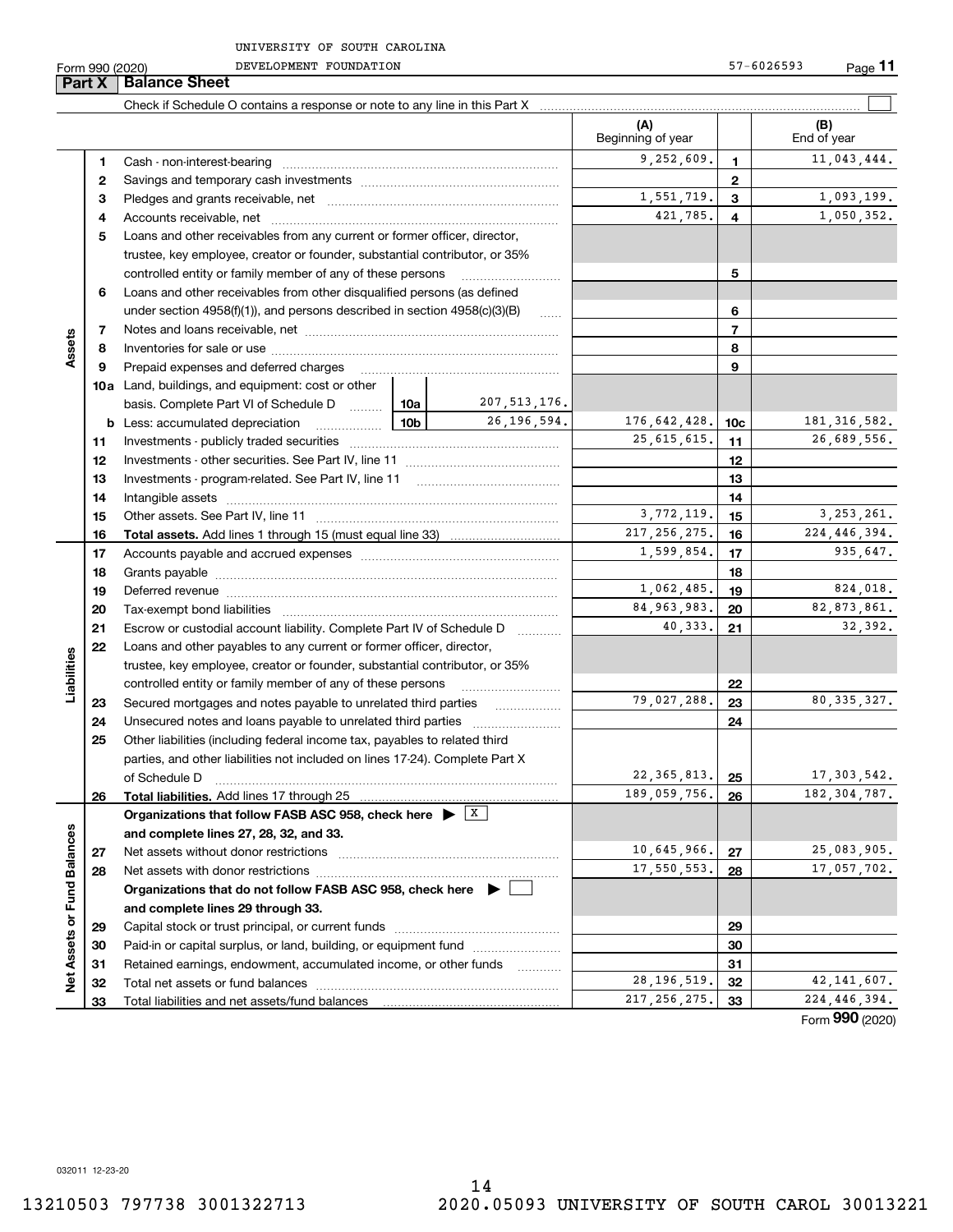|    | UNIVERSITY OF SOUTH CAROLINA                                                                                                    |                |                |     |                |  |
|----|---------------------------------------------------------------------------------------------------------------------------------|----------------|----------------|-----|----------------|--|
|    | DEVELOPMENT FOUNDATION<br>Form 990 (2020)                                                                                       | 57-6026593     |                |     | Page 12        |  |
|    | Part XI   Reconciliation of Net Assets                                                                                          |                |                |     |                |  |
|    |                                                                                                                                 |                |                |     | $\overline{X}$ |  |
|    |                                                                                                                                 |                |                |     |                |  |
| 1  |                                                                                                                                 | $\mathbf{1}$   |                |     | 5,614,138.     |  |
| 2  |                                                                                                                                 | $\overline{2}$ |                |     | 4,983,370.     |  |
| 3  | Revenue less expenses. Subtract line 2 from line 1                                                                              | 3              |                |     | 630,768.       |  |
| 4  |                                                                                                                                 | 4              |                |     | 28, 196, 519.  |  |
| 5  |                                                                                                                                 | 5              |                |     | 6,700,478.     |  |
| 6  |                                                                                                                                 | 6              |                |     |                |  |
| 7  |                                                                                                                                 | $\overline{7}$ |                |     |                |  |
| 8  |                                                                                                                                 | 8              |                |     |                |  |
| 9  | Other changes in net assets or fund balances (explain on Schedule O)                                                            | 9              |                |     | 6,613,842.     |  |
| 10 | Net assets or fund balances at end of year. Combine lines 3 through 9 (must equal Part X, line 32,                              |                |                |     |                |  |
|    | column (B))                                                                                                                     | 10             |                |     | 42, 141, 607.  |  |
|    | Part XII Financial Statements and Reporting                                                                                     |                |                |     |                |  |
|    |                                                                                                                                 |                |                |     | X              |  |
|    |                                                                                                                                 |                |                | Yes | <b>No</b>      |  |
| 1  | Accounting method used to prepare the Form 990: <u>I</u> Cash<br>$ X $ Accrual<br>Other                                         |                |                |     |                |  |
|    | If the organization changed its method of accounting from a prior year or checked "Other," explain in Schedule O.               |                |                |     |                |  |
|    | 2a Were the organization's financial statements compiled or reviewed by an independent accountant?                              |                | 2a             |     | х              |  |
|    | If "Yes," check a box below to indicate whether the financial statements for the year were compiled or reviewed on a            |                |                |     |                |  |
|    | separate basis, consolidated basis, or both:                                                                                    |                |                |     |                |  |
|    | <b>Consolidated basis</b><br>Separate basis<br>Both consolidated and separate basis                                             |                | 2 <sub>b</sub> | X   |                |  |
| b  | Were the organization's financial statements audited by an independent accountant?                                              |                |                |     |                |  |
|    | If "Yes," check a box below to indicate whether the financial statements for the year were audited on a separate basis,         |                |                |     |                |  |
|    | consolidated basis, or both:                                                                                                    |                |                |     |                |  |
|    | $\boxed{\text{X}}$ Consolidated basis<br>Separate basis<br><b>Both consolidated and separate basis</b>                          |                |                |     |                |  |
|    | c If "Yes" to line 2a or 2b, does the organization have a committee that assumes responsibility for oversight of the audit,     |                |                |     |                |  |
|    |                                                                                                                                 |                | 2c             | х   |                |  |
|    | If the organization changed either its oversight process or selection process during the tax year, explain on Schedule O.       |                |                |     |                |  |
|    | 3a As a result of a federal award, was the organization required to undergo an audit or audits as set forth in the Single Audit |                |                |     |                |  |
|    |                                                                                                                                 |                | За             |     | х              |  |
|    | b If "Yes," did the organization undergo the required audit or audits? If the organization did not undergo the required audit   |                |                |     |                |  |
|    |                                                                                                                                 |                | 3b             | ההה |                |  |

Form (2020) **990**

032012 12-23-20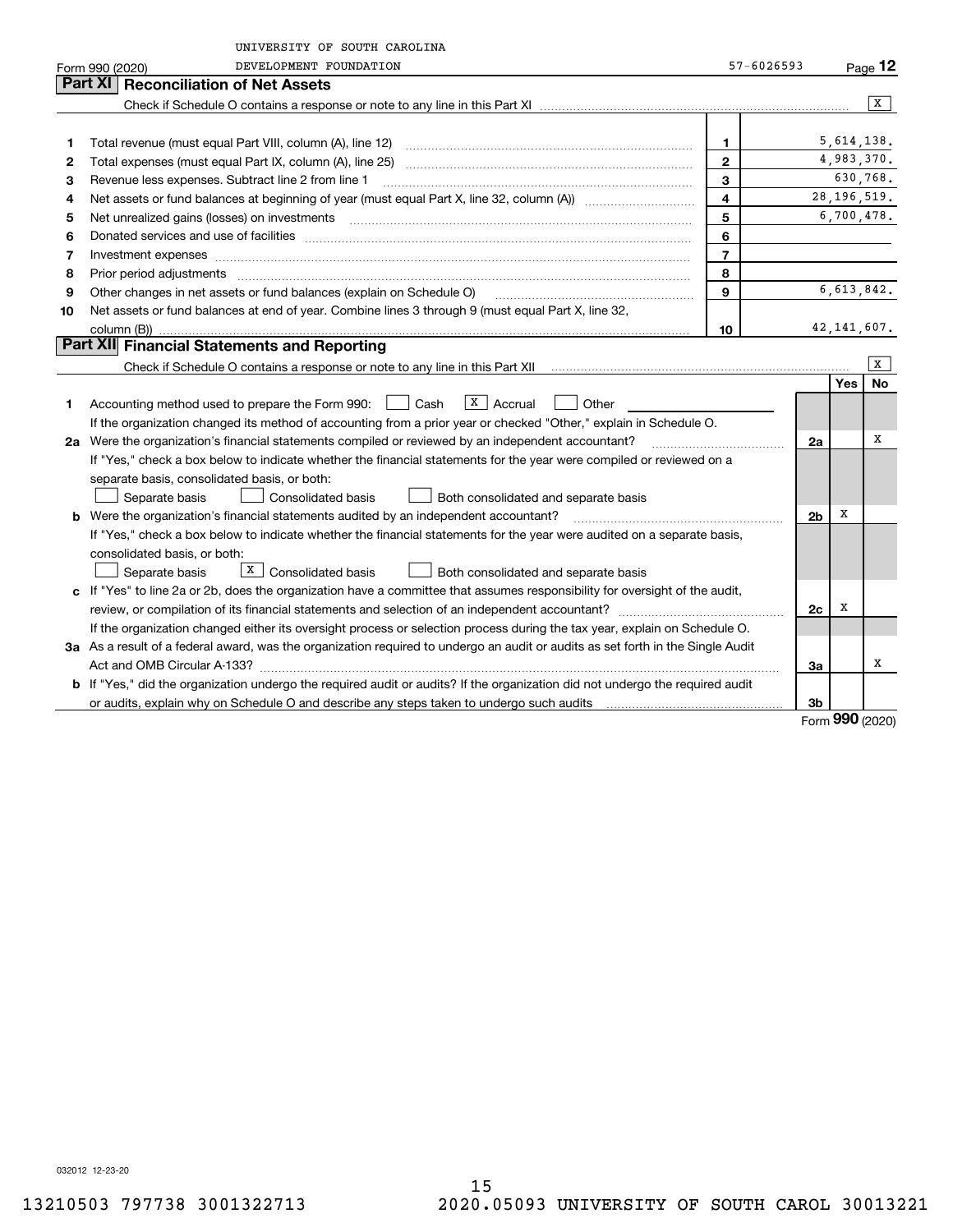| <b>SCHEDULE A</b><br>(Form 990 or 990-EZ)                                                                                                                                                                                                               |                                                                                                                                                 | <b>Public Charity Status and Public Support</b><br>Complete if the organization is a section 501(c)(3) organization or a section                                                                                                |                             |                                 |                            |            | OMB No. 1545-0047                    |
|---------------------------------------------------------------------------------------------------------------------------------------------------------------------------------------------------------------------------------------------------------|-------------------------------------------------------------------------------------------------------------------------------------------------|---------------------------------------------------------------------------------------------------------------------------------------------------------------------------------------------------------------------------------|-----------------------------|---------------------------------|----------------------------|------------|--------------------------------------|
| Department of the Treasury<br>Internal Revenue Service                                                                                                                                                                                                  |                                                                                                                                                 | 4947(a)(1) nonexempt charitable trust.<br>Attach to Form 990 or Form 990-EZ.                                                                                                                                                    |                             |                                 |                            |            | <b>Open to Public</b><br>Inspection  |
| Name of the organization                                                                                                                                                                                                                                | Go to www.irs.gov/Form990 for instructions and the latest information.<br><b>Employer identification number</b><br>UNIVERSITY OF SOUTH CAROLINA |                                                                                                                                                                                                                                 |                             |                                 |                            |            |                                      |
|                                                                                                                                                                                                                                                         | DEVELOPMENT FOUNDATION                                                                                                                          |                                                                                                                                                                                                                                 |                             |                                 |                            |            | 57-6026593                           |
| Part I                                                                                                                                                                                                                                                  |                                                                                                                                                 | Reason for Public Charity Status. (All organizations must complete this part.) See instructions.                                                                                                                                |                             |                                 |                            |            |                                      |
| The organization is not a private foundation because it is: (For lines 1 through 12, check only one box.)                                                                                                                                               |                                                                                                                                                 |                                                                                                                                                                                                                                 |                             |                                 |                            |            |                                      |
| 1<br>A church, convention of churches, or association of churches described in section 170(b)(1)(A)(i).                                                                                                                                                 |                                                                                                                                                 |                                                                                                                                                                                                                                 |                             |                                 |                            |            |                                      |
| 2<br>A school described in section 170(b)(1)(A)(ii). (Attach Schedule E (Form 990 or 990-EZ).)                                                                                                                                                          |                                                                                                                                                 |                                                                                                                                                                                                                                 |                             |                                 |                            |            |                                      |
| 3<br>A hospital or a cooperative hospital service organization described in section 170(b)(1)(A)(iii).                                                                                                                                                  |                                                                                                                                                 |                                                                                                                                                                                                                                 |                             |                                 |                            |            |                                      |
| A medical research organization operated in conjunction with a hospital described in section 170(b)(1)(A)(iii). Enter the hospital's name,<br>4                                                                                                         |                                                                                                                                                 |                                                                                                                                                                                                                                 |                             |                                 |                            |            |                                      |
| city, and state:                                                                                                                                                                                                                                        |                                                                                                                                                 |                                                                                                                                                                                                                                 |                             |                                 |                            |            |                                      |
| An organization operated for the benefit of a college or university owned or operated by a governmental unit described in<br>5                                                                                                                          |                                                                                                                                                 |                                                                                                                                                                                                                                 |                             |                                 |                            |            |                                      |
| section 170(b)(1)(A)(iv). (Complete Part II.)                                                                                                                                                                                                           |                                                                                                                                                 |                                                                                                                                                                                                                                 |                             |                                 |                            |            |                                      |
| 6<br>A federal, state, or local government or governmental unit described in section 170(b)(1)(A)(v).<br>7<br>An organization that normally receives a substantial part of its support from a governmental unit or from the general public described in |                                                                                                                                                 |                                                                                                                                                                                                                                 |                             |                                 |                            |            |                                      |
| section 170(b)(1)(A)(vi). (Complete Part II.)                                                                                                                                                                                                           |                                                                                                                                                 |                                                                                                                                                                                                                                 |                             |                                 |                            |            |                                      |
| 8<br>A community trust described in section 170(b)(1)(A)(vi). (Complete Part II.)                                                                                                                                                                       |                                                                                                                                                 |                                                                                                                                                                                                                                 |                             |                                 |                            |            |                                      |
| 9<br>An agricultural research organization described in section 170(b)(1)(A)(ix) operated in conjunction with a land-grant college                                                                                                                      |                                                                                                                                                 |                                                                                                                                                                                                                                 |                             |                                 |                            |            |                                      |
| or university or a non-land-grant college of agriculture (see instructions). Enter the name, city, and state of the college or                                                                                                                          |                                                                                                                                                 |                                                                                                                                                                                                                                 |                             |                                 |                            |            |                                      |
| university:                                                                                                                                                                                                                                             |                                                                                                                                                 |                                                                                                                                                                                                                                 |                             |                                 |                            |            |                                      |
| 10<br>An organization that normally receives (1) more than 33 1/3% of its support from contributions, membership fees, and gross receipts from                                                                                                          |                                                                                                                                                 |                                                                                                                                                                                                                                 |                             |                                 |                            |            |                                      |
| activities related to its exempt functions, subject to certain exceptions; and (2) no more than 33 1/3% of its support from gross investment                                                                                                            |                                                                                                                                                 |                                                                                                                                                                                                                                 |                             |                                 |                            |            |                                      |
| income and unrelated business taxable income (less section 511 tax) from businesses acquired by the organization after June 30, 1975.                                                                                                                   |                                                                                                                                                 |                                                                                                                                                                                                                                 |                             |                                 |                            |            |                                      |
| See section 509(a)(2). (Complete Part III.)                                                                                                                                                                                                             |                                                                                                                                                 |                                                                                                                                                                                                                                 |                             |                                 |                            |            |                                      |
| 11<br>An organization organized and operated exclusively to test for public safety. See section 509(a)(4).                                                                                                                                              |                                                                                                                                                 |                                                                                                                                                                                                                                 |                             |                                 |                            |            |                                      |
| $\mathbf{X}$<br>12<br>An organization organized and operated exclusively for the benefit of, to perform the functions of, or to carry out the purposes of one or                                                                                        |                                                                                                                                                 |                                                                                                                                                                                                                                 |                             |                                 |                            |            |                                      |
| more publicly supported organizations described in section 509(a)(1) or section 509(a)(2). See section 509(a)(3). Check the box in                                                                                                                      |                                                                                                                                                 |                                                                                                                                                                                                                                 |                             |                                 |                            |            |                                      |
| lines 12a through 12d that describes the type of supporting organization and complete lines 12e, 12f, and 12g.                                                                                                                                          |                                                                                                                                                 |                                                                                                                                                                                                                                 |                             |                                 |                            |            |                                      |
| a                                                                                                                                                                                                                                                       |                                                                                                                                                 | Type I. A supporting organization operated, supervised, or controlled by its supported organization(s), typically by giving                                                                                                     |                             |                                 |                            |            |                                      |
|                                                                                                                                                                                                                                                         |                                                                                                                                                 | the supported organization(s) the power to regularly appoint or elect a majority of the directors or trustees of the supporting                                                                                                 |                             |                                 |                            |            |                                      |
| organization. You must complete Part IV, Sections A and B.                                                                                                                                                                                              |                                                                                                                                                 |                                                                                                                                                                                                                                 |                             |                                 |                            |            |                                      |
| b                                                                                                                                                                                                                                                       |                                                                                                                                                 | Type II. A supporting organization supervised or controlled in connection with its supported organization(s), by having                                                                                                         |                             |                                 |                            |            |                                      |
|                                                                                                                                                                                                                                                         |                                                                                                                                                 | control or management of the supporting organization vested in the same persons that control or manage the supported                                                                                                            |                             |                                 |                            |            |                                      |
| organization(s). You must complete Part IV, Sections A and C.                                                                                                                                                                                           |                                                                                                                                                 |                                                                                                                                                                                                                                 |                             |                                 |                            |            |                                      |
| X <br>с                                                                                                                                                                                                                                                 |                                                                                                                                                 | Type III functionally integrated. A supporting organization operated in connection with, and functionally integrated with,                                                                                                      |                             |                                 |                            |            |                                      |
| d                                                                                                                                                                                                                                                       |                                                                                                                                                 | its supported organization(s) (see instructions). You must complete Part IV, Sections A, D, and E.<br>Type III non-functionally integrated. A supporting organization operated in connection with its supported organization(s) |                             |                                 |                            |            |                                      |
|                                                                                                                                                                                                                                                         |                                                                                                                                                 | that is not functionally integrated. The organization generally must satisfy a distribution requirement and an attentiveness                                                                                                    |                             |                                 |                            |            |                                      |
|                                                                                                                                                                                                                                                         |                                                                                                                                                 | requirement (see instructions). You must complete Part IV, Sections A and D, and Part V.                                                                                                                                        |                             |                                 |                            |            |                                      |
| е                                                                                                                                                                                                                                                       |                                                                                                                                                 | Check this box if the organization received a written determination from the IRS that it is a Type I, Type II, Type III                                                                                                         |                             |                                 |                            |            |                                      |
|                                                                                                                                                                                                                                                         |                                                                                                                                                 | functionally integrated, or Type III non-functionally integrated supporting organization.                                                                                                                                       |                             |                                 |                            |            |                                      |
| f Enter the number of supported organizations                                                                                                                                                                                                           |                                                                                                                                                 |                                                                                                                                                                                                                                 |                             |                                 |                            |            | 1                                    |
| Provide the following information about the supported organization(s).                                                                                                                                                                                  |                                                                                                                                                 |                                                                                                                                                                                                                                 |                             |                                 |                            |            |                                      |
| (i) Name of supported                                                                                                                                                                                                                                   | (ii) EIN                                                                                                                                        | (iii) Type of organization                                                                                                                                                                                                      | in your governing document? | (iv) Is the organization listed | (v) Amount of monetary     |            | (vi) Amount of other                 |
| organization                                                                                                                                                                                                                                            |                                                                                                                                                 | (described on lines 1-10)<br>above (see instructions))                                                                                                                                                                          | Yes                         | No                              | support (see instructions) |            | support (see instructions)           |
|                                                                                                                                                                                                                                                         |                                                                                                                                                 |                                                                                                                                                                                                                                 |                             |                                 |                            |            |                                      |
| UNIVERSITY OF SOUTH CAROLINA                                                                                                                                                                                                                            | 57-6001153                                                                                                                                      | 5                                                                                                                                                                                                                               | Х                           |                                 |                            | 4,406,699. |                                      |
|                                                                                                                                                                                                                                                         |                                                                                                                                                 |                                                                                                                                                                                                                                 |                             |                                 |                            |            |                                      |
|                                                                                                                                                                                                                                                         |                                                                                                                                                 |                                                                                                                                                                                                                                 |                             |                                 |                            |            |                                      |
|                                                                                                                                                                                                                                                         |                                                                                                                                                 |                                                                                                                                                                                                                                 |                             |                                 |                            |            |                                      |
|                                                                                                                                                                                                                                                         |                                                                                                                                                 |                                                                                                                                                                                                                                 |                             |                                 |                            |            |                                      |
|                                                                                                                                                                                                                                                         |                                                                                                                                                 |                                                                                                                                                                                                                                 |                             |                                 |                            |            |                                      |
|                                                                                                                                                                                                                                                         |                                                                                                                                                 |                                                                                                                                                                                                                                 |                             |                                 |                            |            |                                      |
|                                                                                                                                                                                                                                                         |                                                                                                                                                 |                                                                                                                                                                                                                                 |                             |                                 |                            |            |                                      |
| Total                                                                                                                                                                                                                                                   |                                                                                                                                                 |                                                                                                                                                                                                                                 |                             |                                 |                            | 4,406,699. | 0.                                   |
| LHA For Paperwork Reduction Act Notice, see the Instructions for Form 990 or 990-EZ. 032021 01-25-21                                                                                                                                                    |                                                                                                                                                 |                                                                                                                                                                                                                                 |                             |                                 |                            |            | Schedule A (Form 990 or 990-EZ) 2020 |

16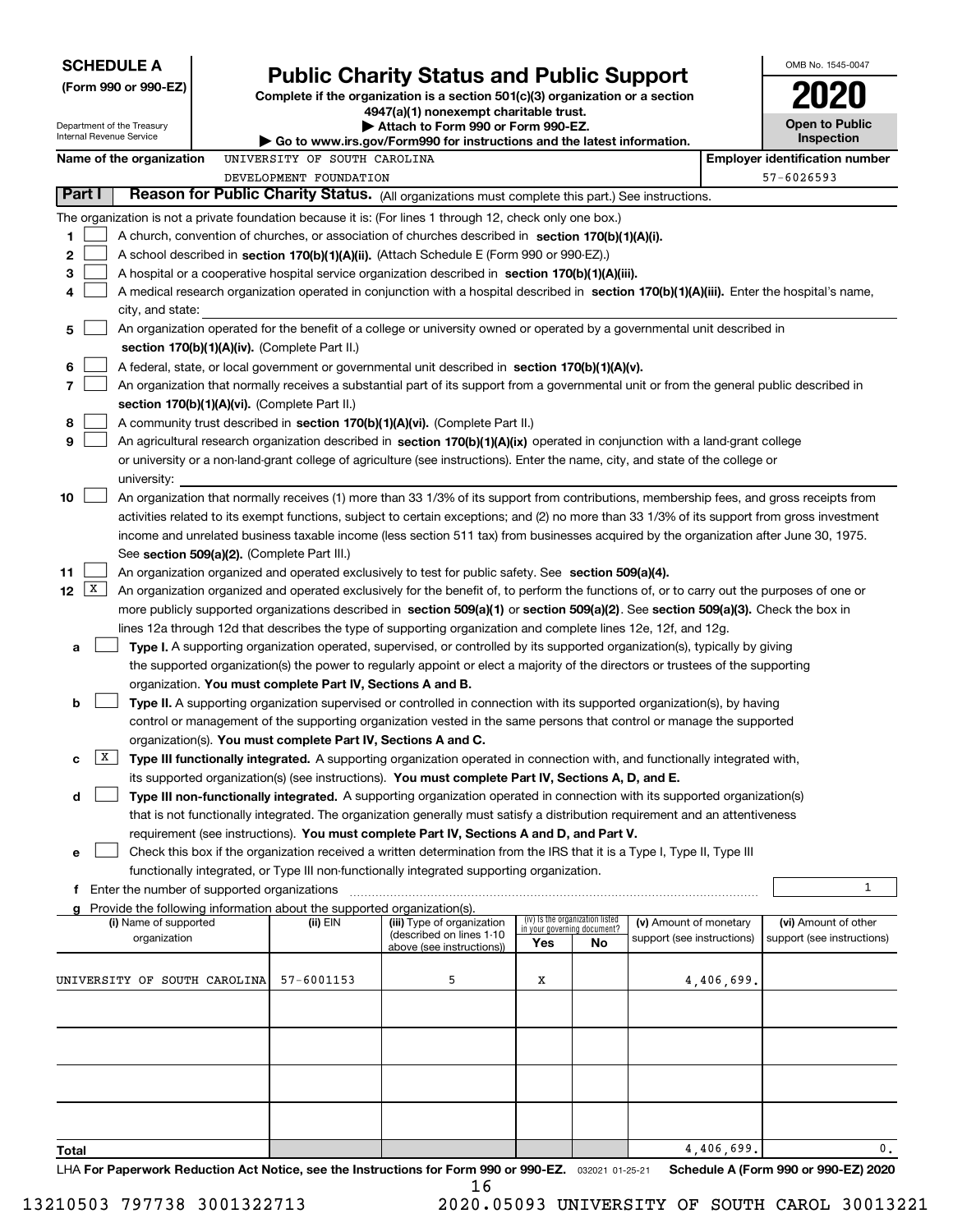| FOUNDATION<br>DEVELOPMENT<br>Schedule A (Form 990 or 990-EZ) 2020 | -6026593 | Paɑe |
|-------------------------------------------------------------------|----------|------|
|-------------------------------------------------------------------|----------|------|

**2**

| Part II  Support Schedule for Organizations Described in Sections 170(b)(1)(A)(iv) and 170(b)(1)(A)(vi)                                         |
|-------------------------------------------------------------------------------------------------------------------------------------------------|
| (Complete only if you checked the box on line 5, 7, or 8 of Part I or if the organization failed to qualify under Part III. If the organization |
| fails to qualify under the tests listed below, please complete Part III.)                                                                       |

|     | <b>Section A. Public Support</b>                                                                                                                                                                                              |          |          |            |            |          |                                      |
|-----|-------------------------------------------------------------------------------------------------------------------------------------------------------------------------------------------------------------------------------|----------|----------|------------|------------|----------|--------------------------------------|
|     | Calendar year (or fiscal year beginning in) $\blacktriangleright$                                                                                                                                                             | (a) 2016 | (b) 2017 | $(c)$ 2018 | $(d)$ 2019 | (e) 2020 | (f) Total                            |
|     | 1 Gifts, grants, contributions, and                                                                                                                                                                                           |          |          |            |            |          |                                      |
|     | membership fees received. (Do not                                                                                                                                                                                             |          |          |            |            |          |                                      |
|     | include any "unusual grants.")                                                                                                                                                                                                |          |          |            |            |          |                                      |
|     | 2 Tax revenues levied for the organ-                                                                                                                                                                                          |          |          |            |            |          |                                      |
|     | ization's benefit and either paid to                                                                                                                                                                                          |          |          |            |            |          |                                      |
|     | or expended on its behalf                                                                                                                                                                                                     |          |          |            |            |          |                                      |
|     | 3 The value of services or facilities                                                                                                                                                                                         |          |          |            |            |          |                                      |
|     | furnished by a governmental unit to                                                                                                                                                                                           |          |          |            |            |          |                                      |
|     | the organization without charge                                                                                                                                                                                               |          |          |            |            |          |                                      |
| 4   | <b>Total.</b> Add lines 1 through 3                                                                                                                                                                                           |          |          |            |            |          |                                      |
| 5   | The portion of total contributions                                                                                                                                                                                            |          |          |            |            |          |                                      |
|     | by each person (other than a                                                                                                                                                                                                  |          |          |            |            |          |                                      |
|     | governmental unit or publicly                                                                                                                                                                                                 |          |          |            |            |          |                                      |
|     | supported organization) included                                                                                                                                                                                              |          |          |            |            |          |                                      |
|     | on line 1 that exceeds 2% of the                                                                                                                                                                                              |          |          |            |            |          |                                      |
|     | amount shown on line 11,                                                                                                                                                                                                      |          |          |            |            |          |                                      |
|     | column (f)                                                                                                                                                                                                                    |          |          |            |            |          |                                      |
|     | 6 Public support. Subtract line 5 from line 4.                                                                                                                                                                                |          |          |            |            |          |                                      |
|     | <b>Section B. Total Support</b>                                                                                                                                                                                               |          |          |            |            |          |                                      |
|     | Calendar year (or fiscal year beginning in) $\blacktriangleright$                                                                                                                                                             | (a) 2016 | (b) 2017 | $(c)$ 2018 | $(d)$ 2019 | (e) 2020 | (f) Total                            |
|     | 7 Amounts from line 4                                                                                                                                                                                                         |          |          |            |            |          |                                      |
| 8   | Gross income from interest,                                                                                                                                                                                                   |          |          |            |            |          |                                      |
|     | dividends, payments received on                                                                                                                                                                                               |          |          |            |            |          |                                      |
|     | securities loans, rents, royalties,                                                                                                                                                                                           |          |          |            |            |          |                                      |
|     | and income from similar sources                                                                                                                                                                                               |          |          |            |            |          |                                      |
| 9   | Net income from unrelated business                                                                                                                                                                                            |          |          |            |            |          |                                      |
|     | activities, whether or not the                                                                                                                                                                                                |          |          |            |            |          |                                      |
|     | business is regularly carried on                                                                                                                                                                                              |          |          |            |            |          |                                      |
|     | <b>10</b> Other income. Do not include gain                                                                                                                                                                                   |          |          |            |            |          |                                      |
|     | or loss from the sale of capital                                                                                                                                                                                              |          |          |            |            |          |                                      |
|     | assets (Explain in Part VI.)                                                                                                                                                                                                  |          |          |            |            |          |                                      |
|     | <b>11 Total support.</b> Add lines 7 through 10                                                                                                                                                                               |          |          |            |            |          |                                      |
|     | <b>12</b> Gross receipts from related activities, etc. (see instructions)                                                                                                                                                     |          |          |            |            | 12       |                                      |
|     | 13 First 5 years. If the Form 990 is for the organization's first, second, third, fourth, or fifth tax year as a section 501(c)(3)                                                                                            |          |          |            |            |          |                                      |
|     | organization, check this box and stop here manufactured and state and state and state and state and state and stop here and stop here are all and state and state and state and state and state and state and state and state |          |          |            |            |          |                                      |
|     | <b>Section C. Computation of Public Support Percentage</b>                                                                                                                                                                    |          |          |            |            |          |                                      |
|     |                                                                                                                                                                                                                               |          |          |            |            | 14       | %                                    |
|     |                                                                                                                                                                                                                               |          |          |            |            | 15       | %                                    |
|     | 16a 33 1/3% support test - 2020. If the organization did not check the box on line 13, and line 14 is 33 1/3% or more, check this box and                                                                                     |          |          |            |            |          |                                      |
|     | stop here. The organization qualifies as a publicly supported organization                                                                                                                                                    |          |          |            |            |          |                                      |
|     | b 33 1/3% support test - 2019. If the organization did not check a box on line 13 or 16a, and line 15 is 33 1/3% or more, check this box                                                                                      |          |          |            |            |          |                                      |
|     | and stop here. The organization qualifies as a publicly supported organization                                                                                                                                                |          |          |            |            |          |                                      |
|     | 17a 10% -facts-and-circumstances test - 2020. If the organization did not check a box on line 13, 16a, or 16b, and line 14 is 10% or more,                                                                                    |          |          |            |            |          |                                      |
|     | and if the organization meets the facts-and-circumstances test, check this box and stop here. Explain in Part VI how the organization                                                                                         |          |          |            |            |          |                                      |
|     | meets the facts-and-circumstances test. The organization qualifies as a publicly supported organization                                                                                                                       |          |          |            |            |          |                                      |
|     | <b>b 10% -facts-and-circumstances test - 2019.</b> If the organization did not check a box on line 13, 16a, 16b, or 17a, and line 15 is 10% or                                                                                |          |          |            |            |          |                                      |
|     | more, and if the organization meets the facts-and-circumstances test, check this box and stop here. Explain in Part VI how the                                                                                                |          |          |            |            |          |                                      |
|     | organization meets the facts-and-circumstances test. The organization qualifies as a publicly supported organization                                                                                                          |          |          |            |            |          |                                      |
| 18. | Private foundation. If the organization did not check a box on line 13, 16a, 16b, 17a, or 17b, check this box and see instructions                                                                                            |          |          |            |            |          |                                      |
|     |                                                                                                                                                                                                                               |          |          |            |            |          | Schedule A (Form 990 or 990-F7) 2020 |

**Schedule A (Form 990 or 990-EZ) 2020**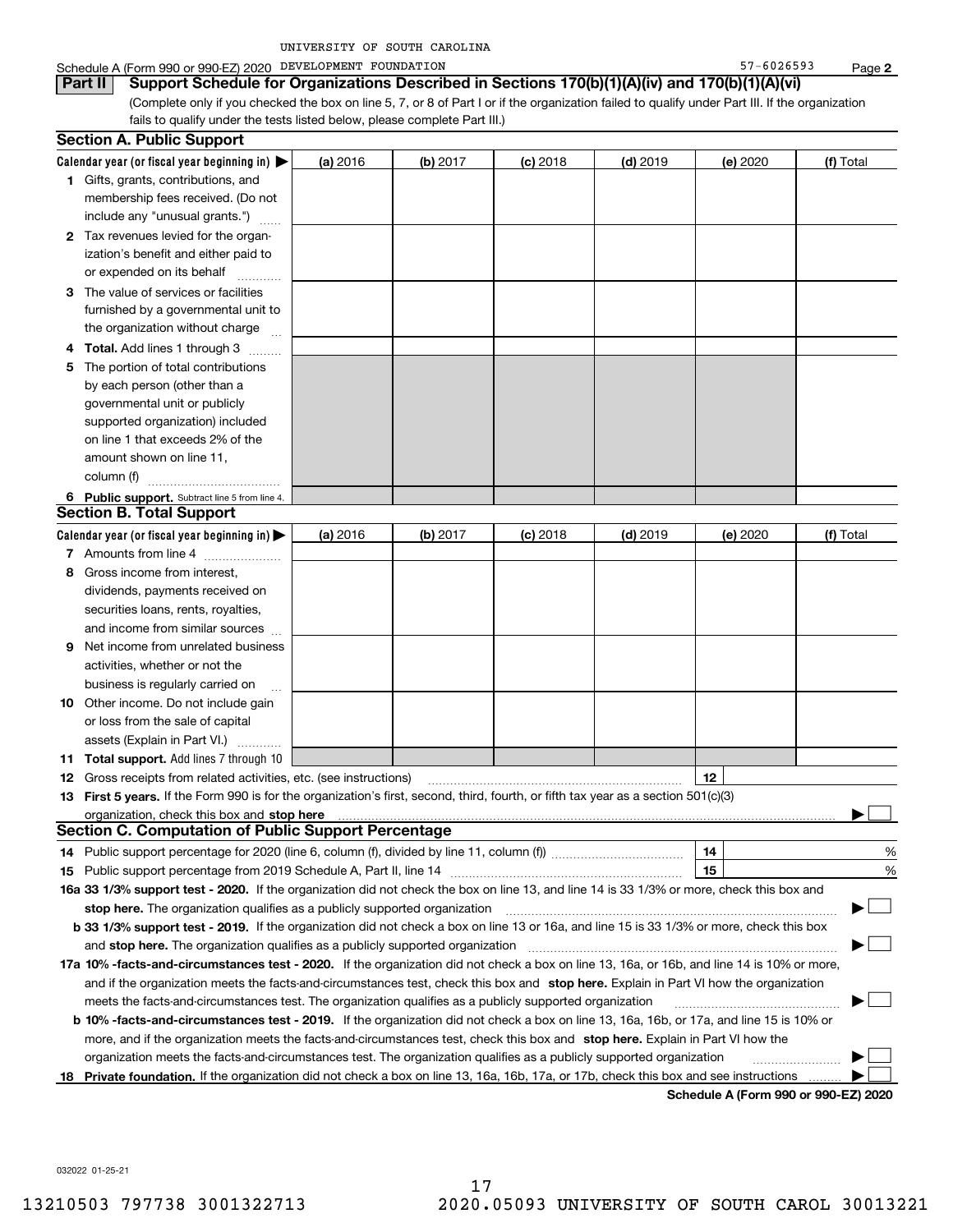**Part III Support Schedule for Organizations Described in Section 509(a)(2)** 

(Complete only if you checked the box on line 10 of Part I or if the organization failed to qualify under Part II. If the organization fails to qualify under the tests listed below, please complete Part II.)

|    | <b>Section A. Public Support</b>                                                                                                                                                                |          |          |            |            |          |                                      |
|----|-------------------------------------------------------------------------------------------------------------------------------------------------------------------------------------------------|----------|----------|------------|------------|----------|--------------------------------------|
|    | Calendar year (or fiscal year beginning in)                                                                                                                                                     | (a) 2016 | (b) 2017 | $(c)$ 2018 | $(d)$ 2019 | (e) 2020 | (f) Total                            |
|    | 1 Gifts, grants, contributions, and                                                                                                                                                             |          |          |            |            |          |                                      |
|    | membership fees received. (Do not                                                                                                                                                               |          |          |            |            |          |                                      |
|    | include any "unusual grants.")                                                                                                                                                                  |          |          |            |            |          |                                      |
|    | <b>2</b> Gross receipts from admissions,<br>merchandise sold or services per-<br>formed, or facilities furnished in<br>any activity that is related to the<br>organization's tax-exempt purpose |          |          |            |            |          |                                      |
| З. | Gross receipts from activities that<br>are not an unrelated trade or bus-                                                                                                                       |          |          |            |            |          |                                      |
|    | iness under section 513                                                                                                                                                                         |          |          |            |            |          |                                      |
|    | 4 Tax revenues levied for the organ-<br>ization's benefit and either paid to                                                                                                                    |          |          |            |            |          |                                      |
|    | or expended on its behalf<br>.                                                                                                                                                                  |          |          |            |            |          |                                      |
| 5  | The value of services or facilities<br>furnished by a governmental unit to<br>the organization without charge                                                                                   |          |          |            |            |          |                                      |
|    | <b>6 Total.</b> Add lines 1 through 5                                                                                                                                                           |          |          |            |            |          |                                      |
|    | 7a Amounts included on lines 1, 2, and<br>3 received from disqualified persons                                                                                                                  |          |          |            |            |          |                                      |
|    | <b>b</b> Amounts included on lines 2 and 3 received<br>from other than disqualified persons that<br>exceed the greater of \$5,000 or 1% of the<br>amount on line 13 for the year                |          |          |            |            |          |                                      |
|    | c Add lines 7a and 7b                                                                                                                                                                           |          |          |            |            |          |                                      |
|    | 8 Public support. (Subtract line 7c from line 6.)<br><b>Section B. Total Support</b>                                                                                                            |          |          |            |            |          |                                      |
|    | Calendar year (or fiscal year beginning in)                                                                                                                                                     | (a) 2016 | (b) 2017 | $(c)$ 2018 | $(d)$ 2019 | (e) 2020 | (f) Total                            |
|    | 9 Amounts from line 6                                                                                                                                                                           |          |          |            |            |          |                                      |
|    | <b>10a</b> Gross income from interest,<br>dividends, payments received on<br>securities loans, rents, royalties,<br>and income from similar sources                                             |          |          |            |            |          |                                      |
|    | <b>b</b> Unrelated business taxable income<br>(less section 511 taxes) from businesses                                                                                                          |          |          |            |            |          |                                      |
|    | acquired after June 30, 1975                                                                                                                                                                    |          |          |            |            |          |                                      |
|    | c Add lines 10a and 10b<br>11 Net income from unrelated business<br>activities not included in line 10b.<br>whether or not the business is<br>regularly carried on                              |          |          |            |            |          |                                      |
|    | <b>12</b> Other income. Do not include gain<br>or loss from the sale of capital<br>assets (Explain in Part VI.)                                                                                 |          |          |            |            |          |                                      |
|    | <b>13</b> Total support. (Add lines 9, 10c, 11, and 12.)                                                                                                                                        |          |          |            |            |          |                                      |
|    | 14 First 5 years. If the Form 990 is for the organization's first, second, third, fourth, or fifth tax year as a section 501(c)(3) organization,                                                |          |          |            |            |          |                                      |
|    | check this box and stop here www.communications.communications.communications.com                                                                                                               |          |          |            |            |          |                                      |
|    | <b>Section C. Computation of Public Support Percentage</b>                                                                                                                                      |          |          |            |            |          |                                      |
|    | 15 Public support percentage for 2020 (line 8, column (f), divided by line 13, column (f))                                                                                                      |          |          |            |            | 15       | %                                    |
|    | 16 Public support percentage from 2019 Schedule A, Part III, line 15                                                                                                                            |          |          |            |            | 16       | %                                    |
|    | <b>Section D. Computation of Investment Income Percentage</b>                                                                                                                                   |          |          |            |            |          |                                      |
| 17 | Investment income percentage for 2020 (line 10c, column (f), divided by line 13, column (f))                                                                                                    |          |          |            |            | 17       | %                                    |
| 18 | Investment income percentage from 2019 Schedule A, Part III, line 17                                                                                                                            |          |          |            |            | 18       | %                                    |
|    | 19a 33 1/3% support tests - 2020. If the organization did not check the box on line 14, and line 15 is more than 33 1/3%, and line 17 is not                                                    |          |          |            |            |          |                                      |
|    | more than 33 1/3%, check this box and stop here. The organization qualifies as a publicly supported organization                                                                                |          |          |            |            |          | $\sim$ 1                             |
|    | b 33 1/3% support tests - 2019. If the organization did not check a box on line 14 or line 19a, and line 16 is more than 33 1/3%, and                                                           |          |          |            |            |          |                                      |
|    | line 18 is not more than 33 1/3%, check this box and stop here. The organization qualifies as a publicly supported organization                                                                 |          |          |            |            |          |                                      |
|    | 20 Private foundation. If the organization did not check a box on line 14, 19a, or 19b, check this box and see instructions                                                                     |          |          |            |            |          | .                                    |
|    | 032023 01-25-21                                                                                                                                                                                 |          | 18       |            |            |          | Schedule A (Form 990 or 990-EZ) 2020 |

13210503 797738 3001322713 2020.05093 UNIVERSITY OF SOUTH CAROL 30013221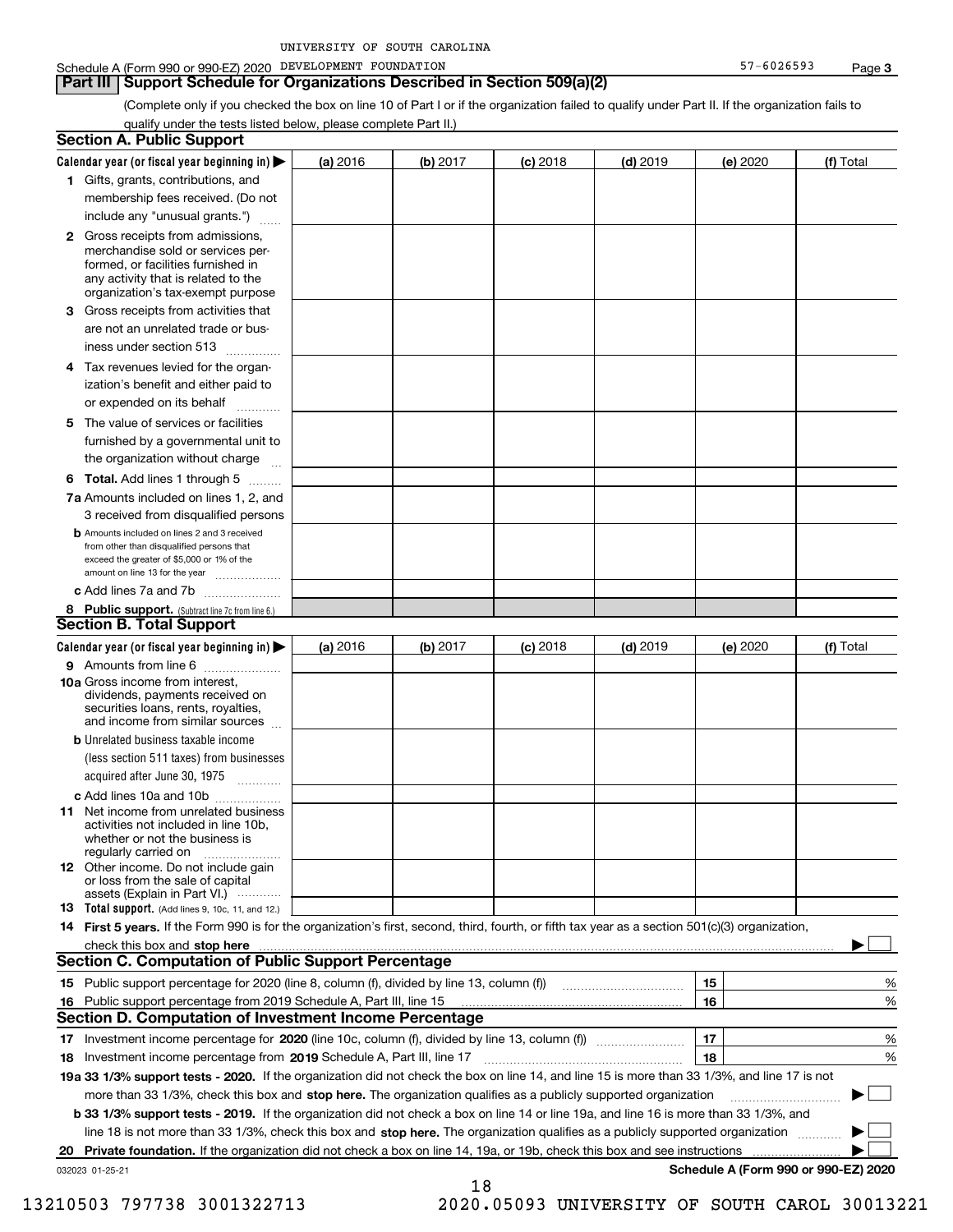### Schedule A (Form 990 or 990-EZ) 2020 Page DEVELOPMENT FOUNDATION 57-6026593

**Part IV Supporting Organizations**

(Complete only if you checked a box in line 12 on Part I. If you checked box 12a, Part I, complete Sections A and B. If you checked box 12b, Part I, complete Sections A and C. If you checked box 12c, Part I, complete Sections A, D, and E. If you checked box 12d, Part I, complete Sections A and D, and complete Part V.)

### **Section A. All Supporting Organizations**

- **1** Are all of the organization's supported organizations listed by name in the organization's governing documents? If "No," describe in **Part VI** how the supported organizations are designated. If designated by *class or purpose, describe the designation. If historic and continuing relationship, explain.*
- **2** Did the organization have any supported organization that does not have an IRS determination of status under section 509(a)(1) or (2)? If "Yes," explain in Part VI how the organization determined that the supported *organization was described in section 509(a)(1) or (2).*
- **3a** Did the organization have a supported organization described in section 501(c)(4), (5), or (6)? If "Yes," answer *lines 3b and 3c below.*
- **b** Did the organization confirm that each supported organization qualified under section 501(c)(4), (5), or (6) and satisfied the public support tests under section 509(a)(2)? If "Yes," describe in **Part VI** when and how the *organization made the determination.*
- **c**Did the organization ensure that all support to such organizations was used exclusively for section 170(c)(2)(B) purposes? If "Yes," explain in **Part VI** what controls the organization put in place to ensure such use.
- **4a***If* Was any supported organization not organized in the United States ("foreign supported organization")? *"Yes," and if you checked box 12a or 12b in Part I, answer lines 4b and 4c below.*
- **b** Did the organization have ultimate control and discretion in deciding whether to make grants to the foreign supported organization? If "Yes," describe in **Part VI** how the organization had such control and discretion *despite being controlled or supervised by or in connection with its supported organizations.*
- **c** Did the organization support any foreign supported organization that does not have an IRS determination under sections 501(c)(3) and 509(a)(1) or (2)? If "Yes," explain in **Part VI** what controls the organization used *to ensure that all support to the foreign supported organization was used exclusively for section 170(c)(2)(B) purposes.*
- **5a***If "Yes,"* Did the organization add, substitute, or remove any supported organizations during the tax year? answer lines 5b and 5c below (if applicable). Also, provide detail in **Part VI,** including (i) the names and EIN *numbers of the supported organizations added, substituted, or removed; (ii) the reasons for each such action; (iii) the authority under the organization's organizing document authorizing such action; and (iv) how the action was accomplished (such as by amendment to the organizing document).*
- **b** Type I or Type II only. Was any added or substituted supported organization part of a class already designated in the organization's organizing document?
- **cSubstitutions only.**  Was the substitution the result of an event beyond the organization's control?
- **6** Did the organization provide support (whether in the form of grants or the provision of services or facilities) to **Part VI.** *If "Yes," provide detail in* support or benefit one or more of the filing organization's supported organizations? anyone other than (i) its supported organizations, (ii) individuals that are part of the charitable class benefited by one or more of its supported organizations, or (iii) other supporting organizations that also
- **7**Did the organization provide a grant, loan, compensation, or other similar payment to a substantial contributor *If "Yes," complete Part I of Schedule L (Form 990 or 990-EZ).* regard to a substantial contributor? (as defined in section 4958(c)(3)(C)), a family member of a substantial contributor, or a 35% controlled entity with
- **8** Did the organization make a loan to a disqualified person (as defined in section 4958) not described in line 7? *If "Yes," complete Part I of Schedule L (Form 990 or 990-EZ).*
- **9a** Was the organization controlled directly or indirectly at any time during the tax year by one or more in section 509(a)(1) or (2))? If "Yes," *provide detail in* <code>Part VI.</code> disqualified persons, as defined in section 4946 (other than foundation managers and organizations described
- **b**the supporting organization had an interest? If "Yes," provide detail in P**art VI**. Did one or more disqualified persons (as defined in line 9a) hold a controlling interest in any entity in which
- **c**Did a disqualified person (as defined in line 9a) have an ownership interest in, or derive any personal benefit from, assets in which the supporting organization also had an interest? If "Yes," provide detail in P**art VI.**
- **10a** Was the organization subject to the excess business holdings rules of section 4943 because of section supporting organizations)? If "Yes," answer line 10b below. 4943(f) (regarding certain Type II supporting organizations, and all Type III non-functionally integrated
- **b** Did the organization have any excess business holdings in the tax year? (Use Schedule C, Form 4720, to *determine whether the organization had excess business holdings.)*

19

032024 01-25-21

**4b4c5a 5b5c6789a 9b9c10a10b**XXXXXXXX

**Schedule A (Form 990 or 990-EZ) 2020**

13210503 797738 3001322713 2020.05093 UNIVERSITY OF SOUTH CAROL 30013221

**1**

**2**

**3a**

**3b**

**3c**

**4a**

**YesNo**

X

X

X

X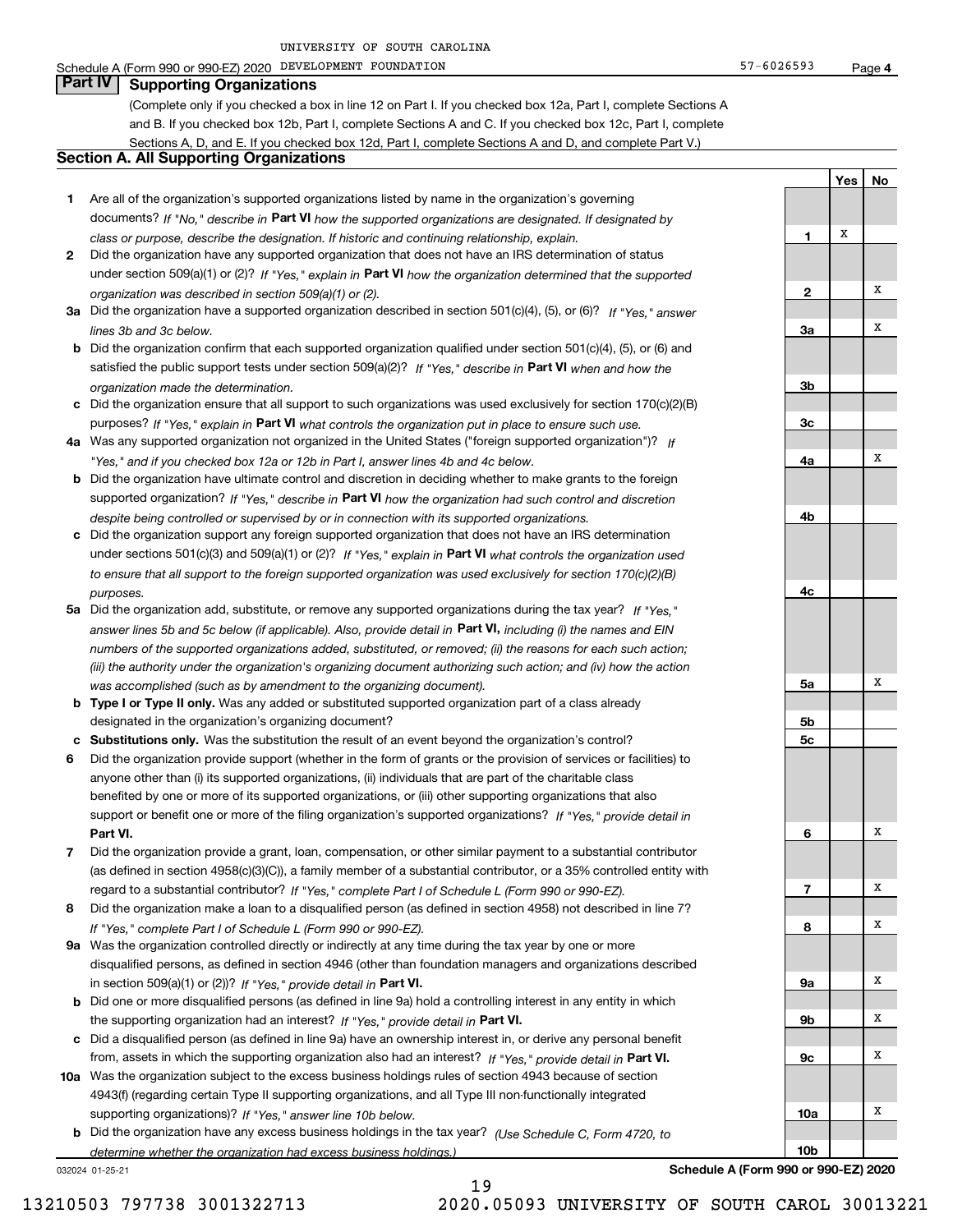**5Yes No 11** Has the organization accepted a gift or contribution from any of the following persons? **a**A person who directly or indirectly controls, either alone or together with persons described in lines 11b and **b** A family member of a person described in line 11a above? **c** A 35% controlled entity of a person described in line 11a or 11b above? If "Yes" to line 11a, 11b, or 11c, provide **11a11bPart VI. 11c Yes No 12** Did the organization operate for the benefit of any supported organization other than the supported directors, or trustees at all times during the tax year? If "No," describe in **Part VI** how the supported organization(s) **12Part VI**  *how providing such benefit carried out the purposes of the supported organization(s) that operated,* **Yes No 1** Were a majority of the organization's directors or trustees during the tax year also a majority of the directors or trustees of each of the organization's supported organization(s)? If "No," describe in **Part VI** how control **1Yes No 1** Did the organization provide to each of its supported organizations, by the last day of the fifth month of the **2** Were any of the organization's officers, directors, or trustees either (i) appointed or elected by the supported **3123**organization(s) or (ii) serving on the governing body of a supported organization? If "No," explain in **Part VI** how income or assets at all times during the tax year? If "Yes," describe in **Part VI** the role the organization's **12Answer lines 2a and 2b below. Yes No** Activities Test. **3**Check the box next to the method that the organization used to satisfy the Integral Part Test during the year (see instructions). **abclinupy** The organization satisfied the Activities Test. Complete line 2 below. The organization is the parent of each of its supported organizations. *Complete* line 3 *below.* **X** The organization supported a governmental entity. Describe in Part VI how you supported a governmental entity (see instructions). **a** Did substantially all of the organization's activities during the tax year directly further the exempt purposes of **b** Did the activities described in line 2a, above, constitute activities that, but for the organization's involvement, the supported organization(s) to which the organization was responsive? If "Yes," then in **Part VI identify those supported organizations and explain**  *how these activities directly furthered their exempt purposes,* **2a 2bPart VI**  *the reasons for the organization's position that its supported organization(s) would have engaged in* Parent of Supported Organizations. Answer lines 3a and 3b below. *detail in effectively operated, supervised, or controlled the organization's activities. If the organization had more than one supported organization, describe how the powers to appoint and/or remove officers, directors, or trustees were allocated among the supported organizations and what conditions or restrictions, if any, applied to such powers during the tax year. If "Yes," explain in* organization(s) that operated, supervised, or controlled the supporting organization? *supervised, or controlled the supporting organization. or management of the supporting organization was vested in the same persons that controlled or managed the supported organization(s). the organization maintained a close and continuous working relationship with the supported organization(s). supported organizations played in this regard. how the organization was responsive to those supported organizations, and how the organization determined that these activities constituted substantially all of its activities.* one or more of the organization's supported organization(s) would have been engaged in? If "Yes," e*xplain in these activities but for the organization's involvement.* Schedule A (Form 990 or 990-EZ) 2020 Page DEVELOPMENT FOUNDATION 57-6026593 11c below, the governing body of a supported organization? Did the governing body, members of the governing body, officers acting in their official capacity, or membership of one or more supported organizations have the power to regularly appoint or elect at least a majority of the organization's officers, organization's tax year, (i) a written notice describing the type and amount of support provided during the prior tax year, (ii) a copy of the Form 990 that was most recently filed as of the date of notification, and (iii) copies of the organization's governing documents in effect on the date of notification, to the extent not previously provided? By reason of the relationship described in line 2, above, did the organization's supported organizations have a significant voice in the organization's investment policies and in directing the use of the organization's **Part IV Supporting Organizations** *(continued)* **Section B. Type I Supporting Organizations Section C. Type II Supporting Organizations Section D. All Type III Supporting Organizations Section E. Type III Functionally Integrated Supporting Organizations**  $\mathcal{L}^{\text{max}}$ XXXXXX

**a** Did the organization have the power to regularly appoint or elect a majority of the officers, directors, or trustees of each of the supported organizations? If "Yes" or "No" provide details in P**art VI.** 

**b** Did the organization exercise a substantial degree of direction over the policies, programs, and activities of each of its supported organizations? If "Yes," describe in Part VI the role played by the organization in this regard.

20

032025 01-25-21

**Schedule A (Form 990 or 990-EZ) 2020**

**3a**

**3b**

13210503 797738 3001322713 2020.05093 UNIVERSITY OF SOUTH CAROL 30013221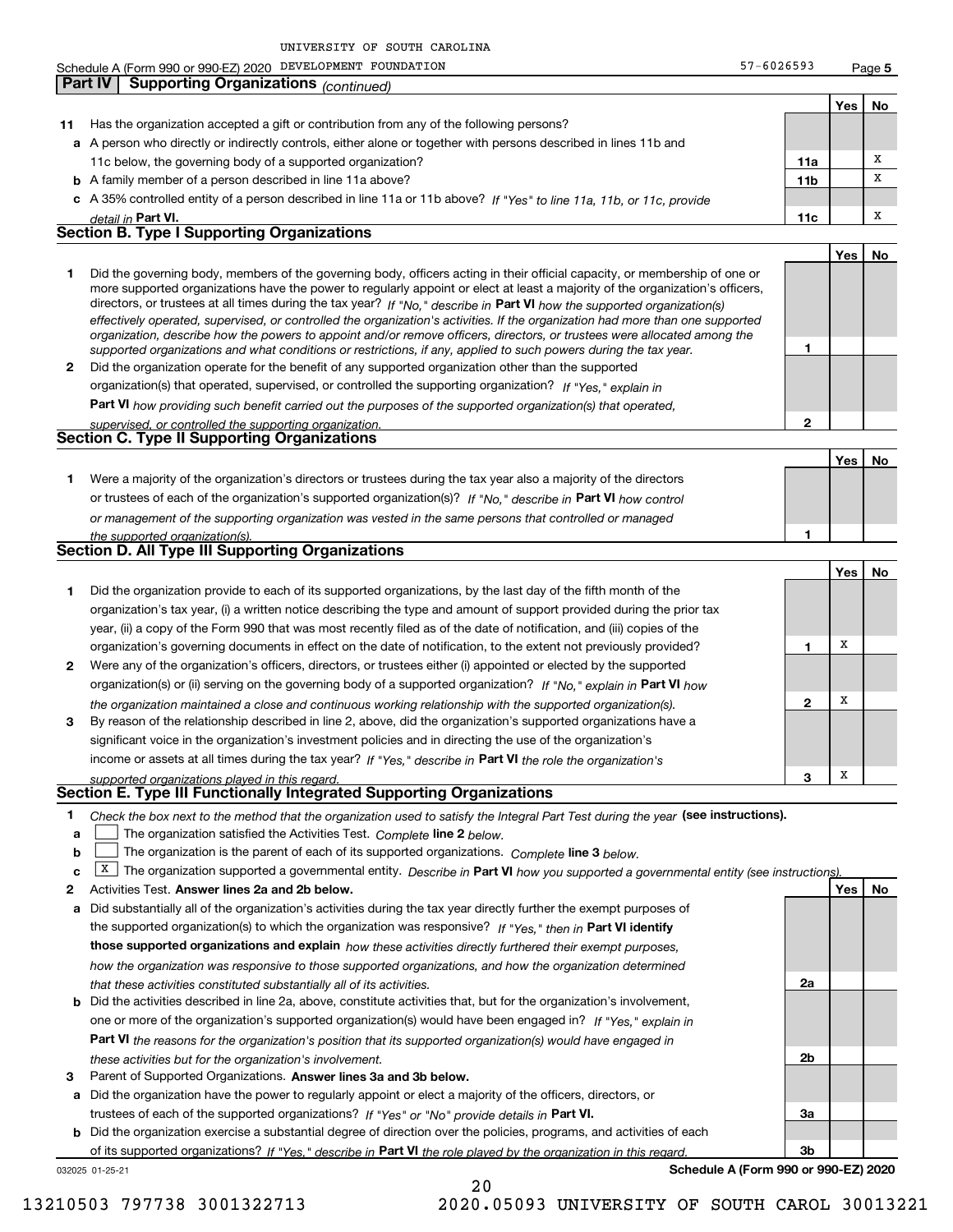| UNIVERSITY OF SOUTH CAROLINA |  |  |
|------------------------------|--|--|
|------------------------------|--|--|

**1Part VI** Check here if the organization satisfied the Integral Part Test as a qualifying trust on Nov. 20, 1970 ( *explain in* Part **VI**). See instructions. **Section A - Adjusted Net Income 12** Recoveries of prior-year distributions **3** Other gross income (see instructions) **4**Add lines 1 through 3. **56** Portion of operating expenses paid or incurred for production or **7** Other expenses (see instructions) **8** Adjusted Net Income (subtract lines 5, 6, and 7 from line 4) **8 8 1234567Section B - Minimum Asset Amount 1**Aggregate fair market value of all non-exempt-use assets (see **2**Acquisition indebtedness applicable to non-exempt-use assets **3** Subtract line 2 from line 1d. **4**Cash deemed held for exempt use. Enter 0.015 of line 3 (for greater amount, **5** Net value of non-exempt-use assets (subtract line 4 from line 3) **678a** Average monthly value of securities **b** Average monthly cash balances **c**Fair market value of other non-exempt-use assets **dTotal**  (add lines 1a, 1b, and 1c) **eDiscount** claimed for blockage or other factors **1a1b1c1d2345678**(explain in detail in Part VI): **Minimum Asset Amount**  (add line 7 to line 6) **Section C - Distributable Amount 1**Adjusted net income for prior year (from Section A, line 8, column A) **2**Enter 0.85 of line 1. **3**Minimum asset amount for prior year (from Section B, line 8, column A) **456** Distributable Amount. Subtract line 5 from line 4, unless subject to **123456**All other Type III non-functionally integrated supporting organizations must complete Sections A through E. (B) Current Year (optional)(A) Prior Year Net short-term capital gain Depreciation and depletion collection of gross income or for management, conservation, or maintenance of property held for production of income (see instructions) (B) Current Year (optional)(A) Prior Year instructions for short tax year or assets held for part of year): see instructions). Multiply line 5 by 0.035. Recoveries of prior-year distributions Current Year Enter greater of line 2 or line 3. Income tax imposed in prior year emergency temporary reduction (see instructions). **Part V** Type III Non-Functionally Integrated 509(a)(3) Supporting Organizations  $\mathcal{L}^{\text{max}}$ 

**7**Check here if the current year is the organization's first as a non-functionally integrated Type III supporting organization (see instructions). $\mathcal{L}^{\text{max}}$ 

**Schedule A (Form 990 or 990-EZ) 2020**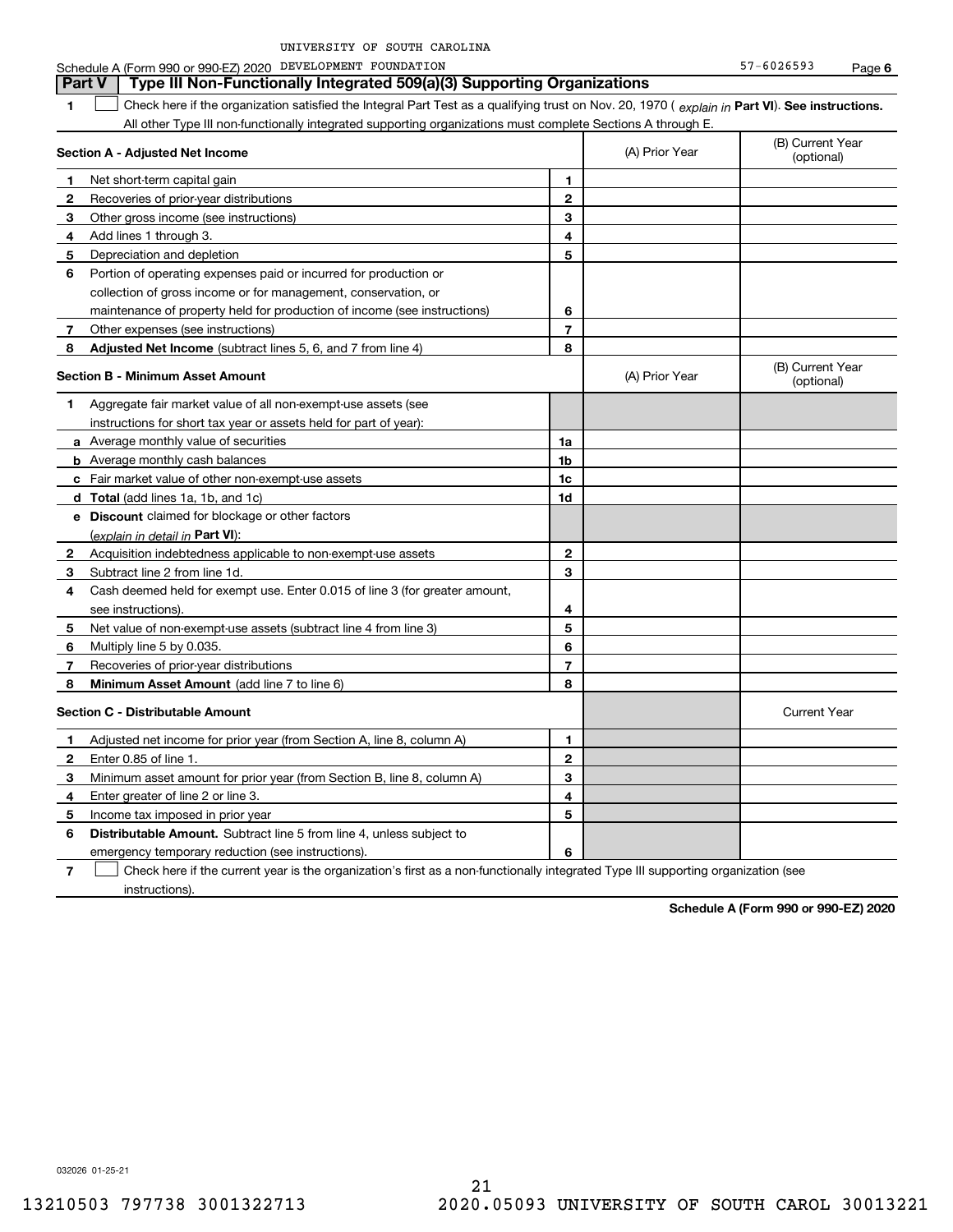|                                                                                                                                                       | Schedule A (Form 990 or 990-EZ) 2020 DEVELOPMENT FOUNDATION                                |  |             |   | 57-6026593                                       | Page 7 |
|-------------------------------------------------------------------------------------------------------------------------------------------------------|--------------------------------------------------------------------------------------------|--|-------------|---|--------------------------------------------------|--------|
| <b>Part V</b>                                                                                                                                         | Type III Non-Functionally Integrated 509(a)(3) Supporting Organizations                    |  | (continued) |   |                                                  |        |
|                                                                                                                                                       | <b>Section D - Distributions</b>                                                           |  |             |   | <b>Current Year</b>                              |        |
| 1                                                                                                                                                     | Amounts paid to supported organizations to accomplish exempt purposes                      |  |             | 1 |                                                  |        |
| 2                                                                                                                                                     | Amounts paid to perform activity that directly furthers exempt purposes of supported       |  |             |   |                                                  |        |
|                                                                                                                                                       | organizations, in excess of income from activity                                           |  |             | 2 |                                                  |        |
| 3                                                                                                                                                     | Administrative expenses paid to accomplish exempt purposes of supported organizations      |  |             | 3 |                                                  |        |
| 4                                                                                                                                                     | Amounts paid to acquire exempt-use assets                                                  |  |             | 4 |                                                  |        |
| 5                                                                                                                                                     | Qualified set-aside amounts (prior IRS approval required - provide details in Part VI)     |  | 5           |   |                                                  |        |
| 6                                                                                                                                                     | Other distributions (describe in Part VI). See instructions.                               |  | 6           |   |                                                  |        |
| 7                                                                                                                                                     | <b>Total annual distributions.</b> Add lines 1 through 6.                                  |  | 7           |   |                                                  |        |
| 8                                                                                                                                                     | Distributions to attentive supported organizations to which the organization is responsive |  |             |   |                                                  |        |
|                                                                                                                                                       | (provide details in Part VI). See instructions.                                            |  |             | 8 |                                                  |        |
| 9                                                                                                                                                     | Distributable amount for 2020 from Section C, line 6                                       |  |             | 9 |                                                  |        |
| 10                                                                                                                                                    | Line 8 amount divided by line 9 amount                                                     |  | 10          |   |                                                  |        |
| (i)<br>(ii)<br><b>Underdistributions</b><br><b>Excess Distributions</b><br><b>Section E - Distribution Allocations</b> (see instructions)<br>Pre-2020 |                                                                                            |  |             |   | (iii)<br><b>Distributable</b><br>Amount for 2020 |        |
| 1                                                                                                                                                     | Distributable amount for 2020 from Section C, line 6                                       |  |             |   |                                                  |        |
| 2                                                                                                                                                     | Underdistributions, if any, for years prior to 2020 (reason-                               |  |             |   |                                                  |        |
|                                                                                                                                                       | able cause required - explain in Part VI). See instructions.                               |  |             |   |                                                  |        |
| 3                                                                                                                                                     | Excess distributions carryover, if any, to 2020                                            |  |             |   |                                                  |        |
|                                                                                                                                                       | <b>a</b> From 2015                                                                         |  |             |   |                                                  |        |
|                                                                                                                                                       | <b>b</b> From $2016$                                                                       |  |             |   |                                                  |        |
|                                                                                                                                                       | $c$ From 2017                                                                              |  |             |   |                                                  |        |
|                                                                                                                                                       | <b>d</b> From 2018                                                                         |  |             |   |                                                  |        |
|                                                                                                                                                       | e From 2019                                                                                |  |             |   |                                                  |        |
|                                                                                                                                                       | f Total of lines 3a through 3e                                                             |  |             |   |                                                  |        |
|                                                                                                                                                       | g Applied to underdistributions of prior years                                             |  |             |   |                                                  |        |
|                                                                                                                                                       | <b>h</b> Applied to 2020 distributable amount                                              |  |             |   |                                                  |        |
| J.                                                                                                                                                    | Carryover from 2015 not applied (see instructions)                                         |  |             |   |                                                  |        |
|                                                                                                                                                       | Remainder. Subtract lines 3g, 3h, and 3i from line 3f.                                     |  |             |   |                                                  |        |
| 4                                                                                                                                                     | Distributions for 2020 from Section D,                                                     |  |             |   |                                                  |        |
|                                                                                                                                                       | \$<br>line $7:$                                                                            |  |             |   |                                                  |        |
|                                                                                                                                                       | <b>a</b> Applied to underdistributions of prior years                                      |  |             |   |                                                  |        |
|                                                                                                                                                       | <b>b</b> Applied to 2020 distributable amount                                              |  |             |   |                                                  |        |
|                                                                                                                                                       | <b>c</b> Remainder. Subtract lines 4a and 4b from line 4.                                  |  |             |   |                                                  |        |
|                                                                                                                                                       | Remaining underdistributions for years prior to 2020, if                                   |  |             |   |                                                  |        |
|                                                                                                                                                       | any. Subtract lines 3q and 4a from line 2. For result greater                              |  |             |   |                                                  |        |
|                                                                                                                                                       | than zero, explain in Part VI. See instructions.                                           |  |             |   |                                                  |        |
| 6                                                                                                                                                     | Remaining underdistributions for 2020. Subtract lines 3h                                   |  |             |   |                                                  |        |
|                                                                                                                                                       | and 4b from line 1. For result greater than zero, explain in                               |  |             |   |                                                  |        |
|                                                                                                                                                       | <b>Part VI.</b> See instructions.                                                          |  |             |   |                                                  |        |
| 7                                                                                                                                                     | Excess distributions carryover to 2021. Add lines 3j                                       |  |             |   |                                                  |        |
|                                                                                                                                                       | and 4c.                                                                                    |  |             |   |                                                  |        |
| 8                                                                                                                                                     | Breakdown of line 7:                                                                       |  |             |   |                                                  |        |
|                                                                                                                                                       | a Excess from 2016                                                                         |  |             |   |                                                  |        |
|                                                                                                                                                       | <b>b</b> Excess from 2017                                                                  |  |             |   |                                                  |        |
|                                                                                                                                                       | c Excess from 2018                                                                         |  |             |   |                                                  |        |
|                                                                                                                                                       | d Excess from 2019                                                                         |  |             |   |                                                  |        |
|                                                                                                                                                       | e Excess from 2020                                                                         |  |             |   |                                                  |        |
|                                                                                                                                                       |                                                                                            |  |             |   |                                                  |        |

**Schedule A (Form 990 or 990-EZ) 2020**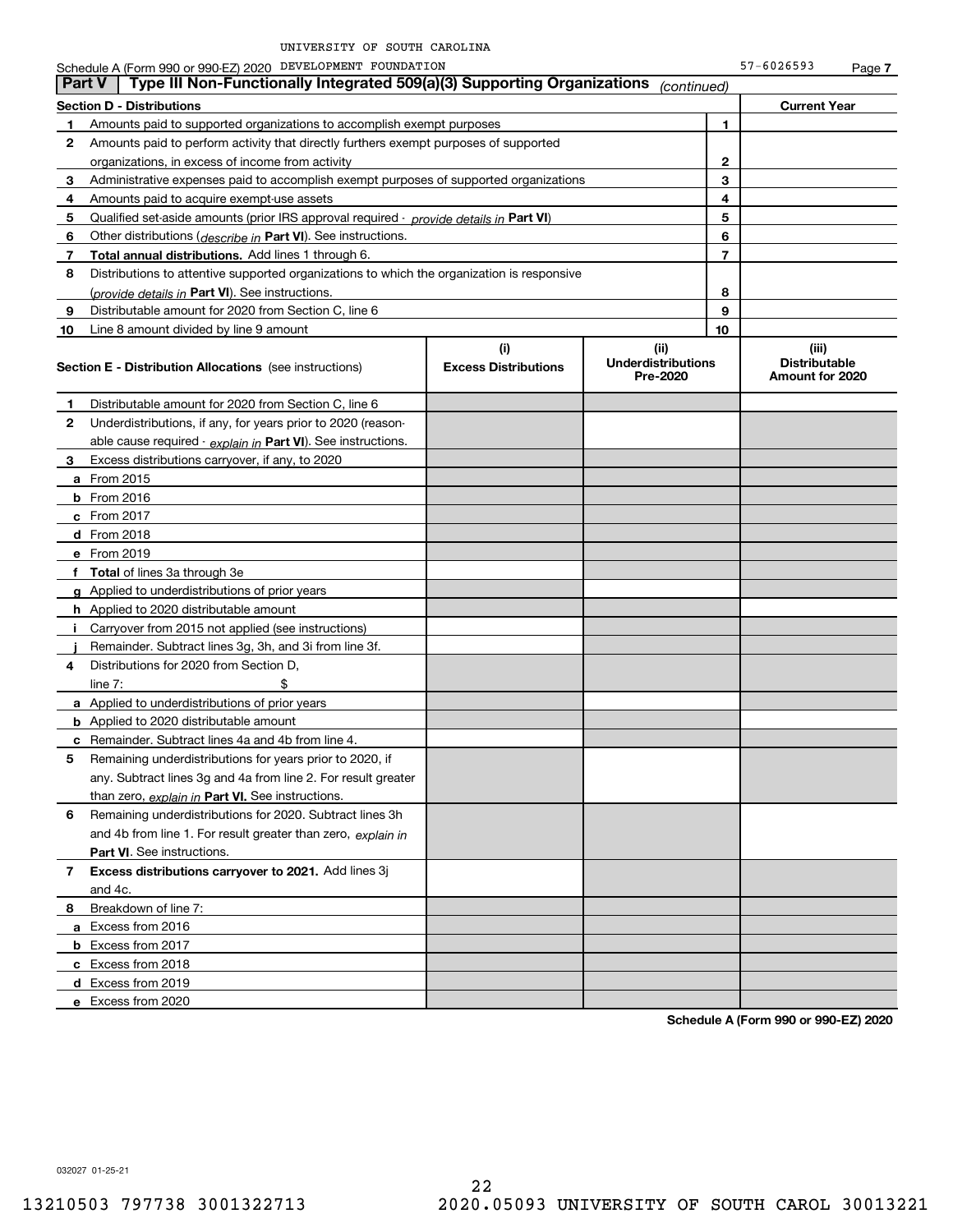Schedule A (Form 990 or 990-EZ) 2020 Page DEVELOPMENT FOUNDATION

Part VI | Supplemental Information. Provide the explanations required by Part II, line 10; Part II, line 17a or 17b; Part III, line 12; Part IV, Section A, lines 1, 2, 3b, 3c, 4b, 4c, 5a, 6, 9a, 9b, 9c, 11a, 11b, and 11c; Part IV, Section B, lines 1 and 2; Part IV, Section C, line 1; Part IV, Section D, lines 2 and 3; Part IV, Section E, lines 1c, 2a, 2b, 3a, and 3b; Part V, line 1; Part V, Section B, line 1e; Part V, Section D, lines 5, 6, and 8; and Part V, Section E, lines 2, 5, and 6. Also complete this part for any additional information. (See instructions.)

SCHEDULE A, PAGE 5, SECTION D, LINE 3

THE FOUNDATION HAS A BOARD MEMBER WHO ALSO SERVES AS A BOARD MEMBER OF

THE SUPPORTED ORGANIZATION, THE UNIVERSITY OF SOUTH CAROLINA (THE

UNIVERSITY). IN ADDITION THE FOUNDATION'S BOARD REGULARLY MEETS WITH

THE ADMINISTRATION OF THE UNIVERSITY TO BE ADVISED OF THE UNIVERSITY'S

REAL ESTATE NEEDS SO THAT THE FOUNDATION CAN PLAN ACQUISITIONS OR

CONSTRUCTIONS OF PROPERTY THAT MEET THE NEEDS OF THE UNIVERSITY.

SCHEDULE A, PAGE 5, SECTION E, LINE 2C

THE FOUNDATION ACQUIRES AND DEVELOPS REAL ESTATE FOR THE UNIVERSITY,

WHICH IS AN AGENCY OF THE STATE OF SOUTH CAROLINA.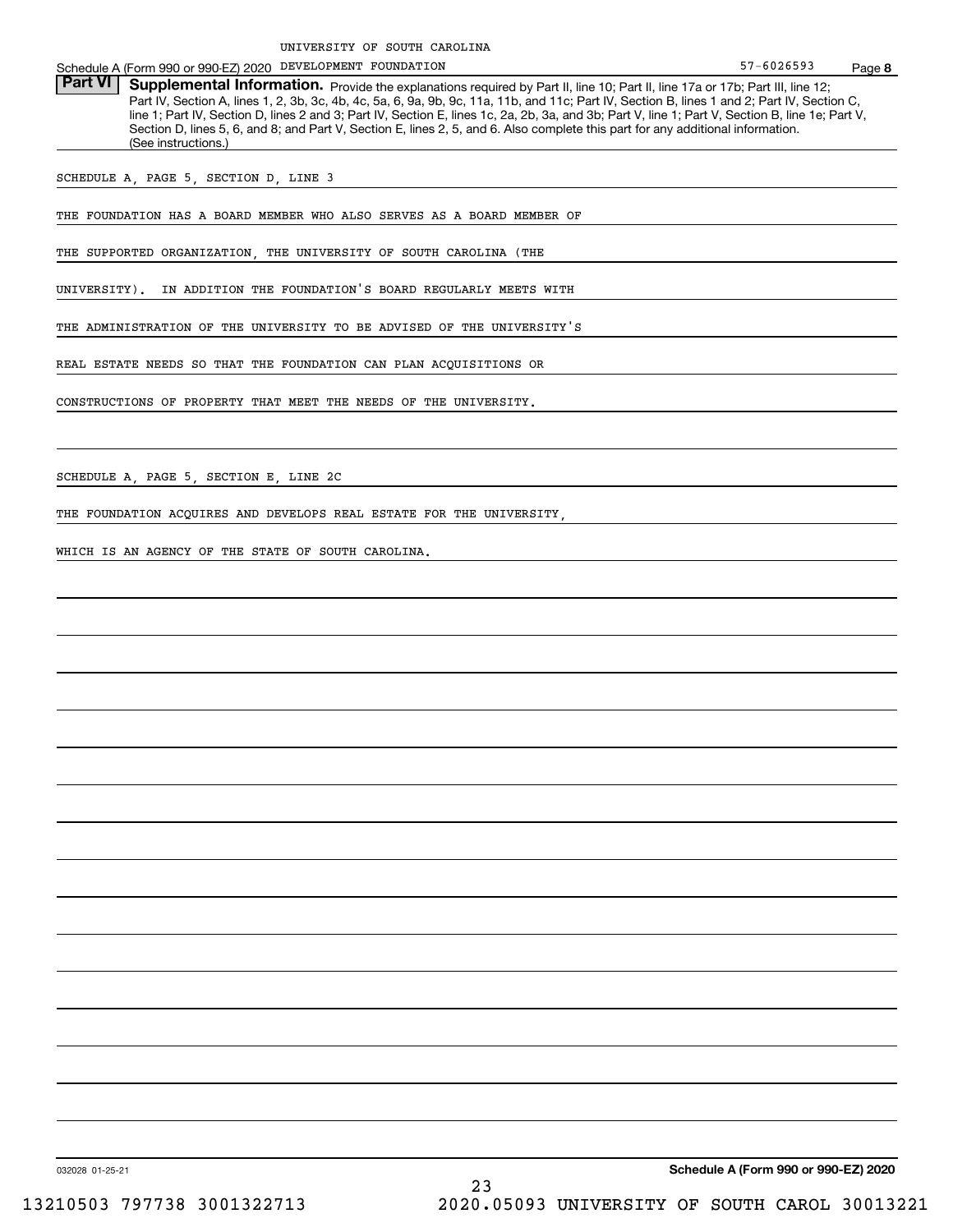Department of the Treasury **(Form 990, 990-EZ, or 990-PF)**

Internal Revenue Service

Name of the organization

# **Schedule B Schedule of Contributors**

**| Attach to Form 990, Form 990-EZ, or Form 990-PF. | Go to www.irs.gov/Form990 for the latest information.** OMB No. 1545-0047

# **2020**

**Employer identification number**

| UNIVERSITY OF SOUTH CAROLINA          |                |
|---------------------------------------|----------------|
| DEVELOPMENT FOUNDATION                | $57 - 6026593$ |
| <b>Organization type</b> (check one): |                |

| Filers of:         | Section:                                                                  |
|--------------------|---------------------------------------------------------------------------|
| Form 990 or 990-EZ | $\mathbf{X}$<br>$501(c)$ $(3)$ (enter number) organization                |
|                    | 4947(a)(1) nonexempt charitable trust not treated as a private foundation |
|                    | 527 political organization                                                |
| Form 990-PF        | 501(c)(3) exempt private foundation                                       |
|                    | 4947(a)(1) nonexempt charitable trust treated as a private foundation     |
|                    | 501(c)(3) taxable private foundation                                      |

Check if your organization is covered by the **General Rule** or a **Special Rule. Note:**  Only a section 501(c)(7), (8), or (10) organization can check boxes for both the General Rule and a Special Rule. See instructions.

#### **General Rule**

 $\overline{X}$  For an organization filing Form 990, 990-EZ, or 990-PF that received, during the year, contributions totaling \$5,000 or more (in money or property) from any one contributor. Complete Parts I and II. See instructions for determining a contributor's total contributions.

#### **Special Rules**

| For an organization described in section 501(c)(3) filing Form 990 or 990-EZ that met the 33 1/3% support test of the regulations under               |
|-------------------------------------------------------------------------------------------------------------------------------------------------------|
| sections 509(a)(1) and 170(b)(1)(A)(vi), that checked Schedule A (Form 990 or 990-EZ), Part II, line 13, 16a, or 16b, and that received from          |
| any one contributor, during the year, total contributions of the greater of (1) \$5,000; or (2) 2% of the amount on (i) Form 990, Part VIII, line 1h; |
| or (ii) Form 990-EZ, line 1. Complete Parts I and II.                                                                                                 |

For an organization described in section 501(c)(7), (8), or (10) filing Form 990 or 990-EZ that received from any one contributor, during the year, total contributions of more than \$1,000 exclusively for religious, charitable, scientific, literary, or educational purposes, or for the prevention of cruelty to children or animals. Complete Parts I (entering "N/A" in column (b) instead of the contributor name and address), II, and III.  $\mathcal{L}^{\text{max}}$ 

purpose. Don't complete any of the parts unless the **General Rule** applies to this organization because it received *nonexclusively* year, contributions <sub>exclusively</sub> for religious, charitable, etc., purposes, but no such contributions totaled more than \$1,000. If this box is checked, enter here the total contributions that were received during the year for an  $\;$ exclusively religious, charitable, etc., For an organization described in section 501(c)(7), (8), or (10) filing Form 990 or 990-EZ that received from any one contributor, during the religious, charitable, etc., contributions totaling \$5,000 or more during the year  $\Box$ — $\Box$   $\Box$  $\mathcal{L}^{\text{max}}$ 

**Caution:**  An organization that isn't covered by the General Rule and/or the Special Rules doesn't file Schedule B (Form 990, 990-EZ, or 990-PF),  **must** but it answer "No" on Part IV, line 2, of its Form 990; or check the box on line H of its Form 990-EZ or on its Form 990-PF, Part I, line 2, to certify that it doesn't meet the filing requirements of Schedule B (Form 990, 990-EZ, or 990-PF).

**For Paperwork Reduction Act Notice, see the instructions for Form 990, 990-EZ, or 990-PF. Schedule B (Form 990, 990-EZ, or 990-PF) (2020)** LHA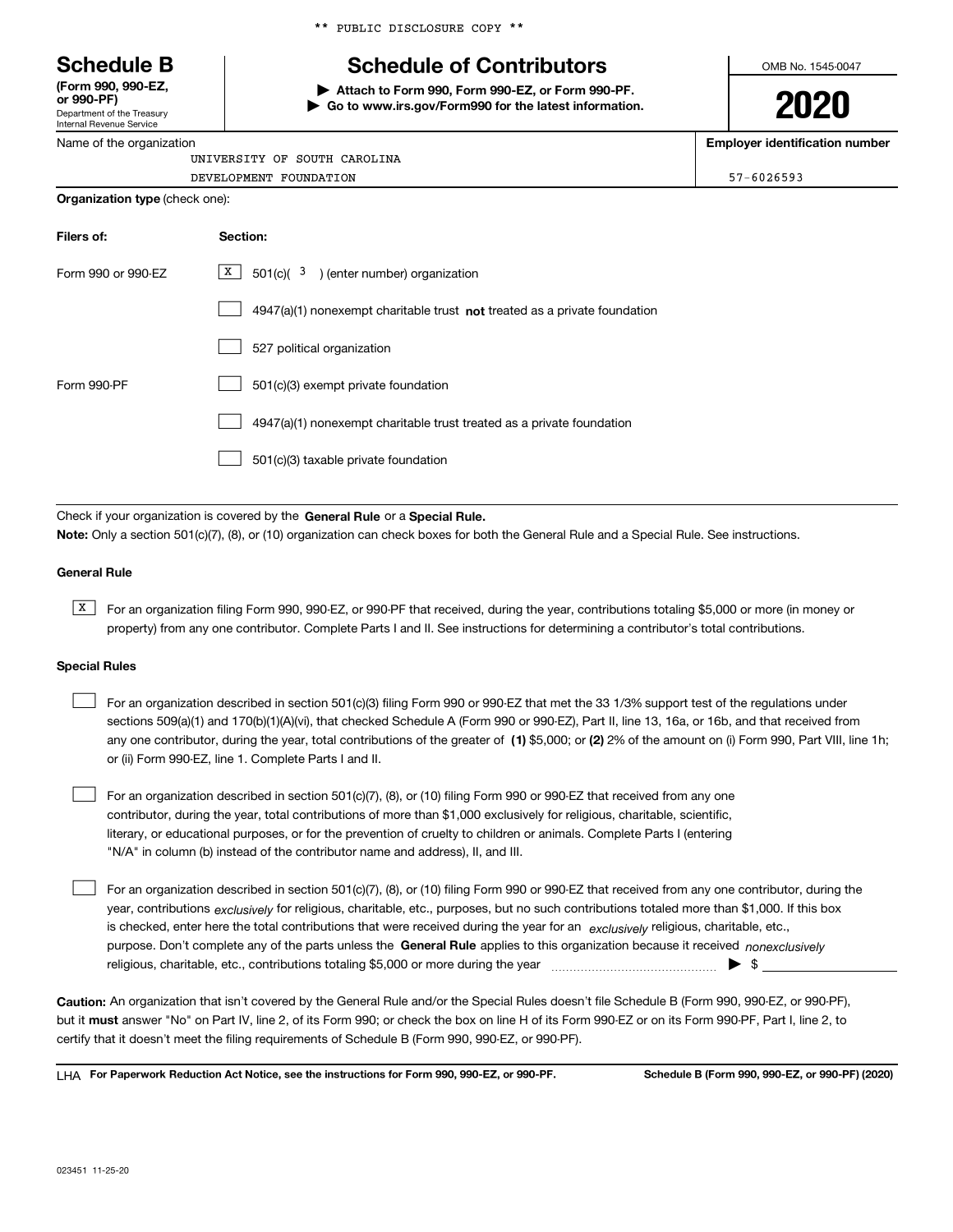|              | Schedule B (Form 990, 990-EZ, or 990-PF) (2020)                                                       |                                   |                | Page 2                                                                                                      |  |
|--------------|-------------------------------------------------------------------------------------------------------|-----------------------------------|----------------|-------------------------------------------------------------------------------------------------------------|--|
|              | Name of organization                                                                                  |                                   |                | <b>Employer identification number</b>                                                                       |  |
|              | UNIVERSITY OF SOUTH CAROLINA<br>DEVELOPMENT FOUNDATION                                                |                                   | $57 - 6026593$ |                                                                                                             |  |
|              |                                                                                                       |                                   |                |                                                                                                             |  |
| Part I       | <b>Contributors</b> (see instructions). Use duplicate copies of Part I if additional space is needed. |                                   |                |                                                                                                             |  |
| (a)          | (b)                                                                                                   | (d)                               |                |                                                                                                             |  |
| No.          | Name, address, and ZIP + 4                                                                            | <b>Total contributions</b>        |                | Type of contribution                                                                                        |  |
| $\mathbf{1}$ |                                                                                                       | \$                                | 363, 109.      | Person<br>Payroll<br>Noncash<br>$\overline{\mathbf{x}}$<br>(Complete Part II for<br>noncash contributions.) |  |
| (a)          | (b)                                                                                                   | (c)                               |                | (d)                                                                                                         |  |
| No.          | Name, address, and ZIP + 4                                                                            | <b>Total contributions</b>        |                | Type of contribution                                                                                        |  |
| 2            |                                                                                                       | \$                                | 13,800.        | х<br>Person<br>Payroll<br>Noncash<br>(Complete Part II for<br>noncash contributions.)                       |  |
| (a)          | (b)                                                                                                   | (c)                               |                | (d)                                                                                                         |  |
| No.          | Name, address, and ZIP + 4                                                                            | <b>Total contributions</b>        |                | Type of contribution                                                                                        |  |
| 3            |                                                                                                       | \$                                | 10,000.        | х<br>Person<br>Payroll<br>Noncash<br>(Complete Part II for<br>noncash contributions.)                       |  |
| (a)<br>No.   | (b)<br>Name, address, and ZIP + 4                                                                     | (c)<br><b>Total contributions</b> |                | (d)<br>Type of contribution                                                                                 |  |
| 4            |                                                                                                       | \$                                | 20,000.        | х<br>Person<br>Payroll<br>Noncash<br>(Complete Part II for<br>noncash contributions.)                       |  |
| (a)<br>No.   | (b)<br>Name, address, and ZIP + 4                                                                     | (c)<br><b>Total contributions</b> |                | (d)<br>Type of contribution                                                                                 |  |
| 5            |                                                                                                       | \$                                | 100,000.       | X<br>Person<br>Payroll<br>Noncash<br>(Complete Part II for<br>noncash contributions.)                       |  |
| (a)          | (b)                                                                                                   | (c)                               |                | (d)                                                                                                         |  |
| No.          | Name, address, and ZIP + 4                                                                            | <b>Total contributions</b>        |                | Type of contribution                                                                                        |  |
| 6            |                                                                                                       | \$                                | 198,890.       | х<br>Person<br>Payroll<br>Noncash<br>(Complete Part II for<br>noncash contributions.)                       |  |

023452 11-25-20 **Schedule B (Form 990, 990-EZ, or 990-PF) (2020)**

25 13210503 797738 3001322713 2020.05093 UNIVERSITY OF SOUTH CAROL 30013221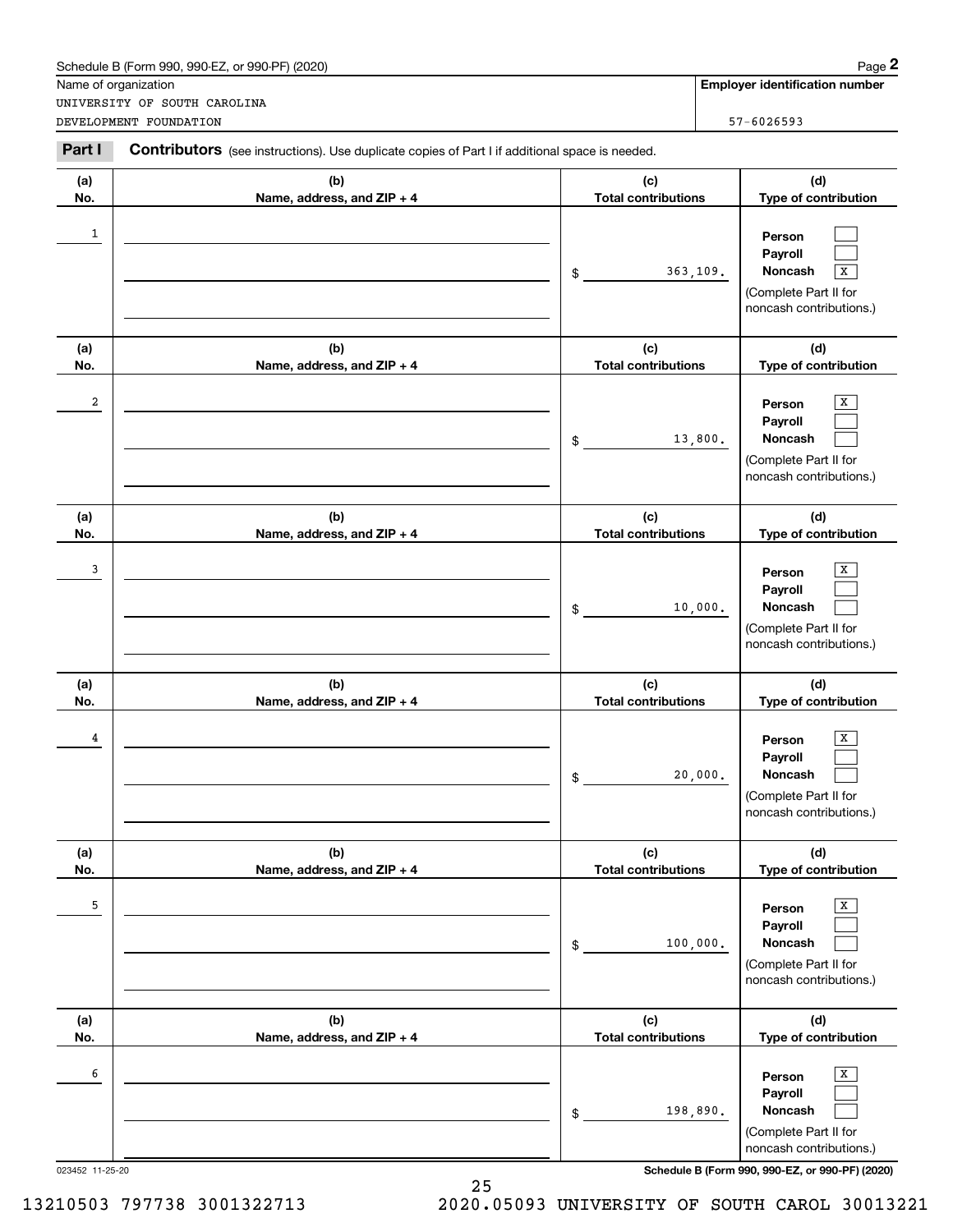|            | Schedule B (Form 990, 990-EZ, or 990-PF) (2020)                                                       |                                   | Page 2                                                                                          |
|------------|-------------------------------------------------------------------------------------------------------|-----------------------------------|-------------------------------------------------------------------------------------------------|
|            | Name of organization<br>UNIVERSITY OF SOUTH CAROLINA                                                  |                                   | <b>Employer identification number</b>                                                           |
|            | DEVELOPMENT FOUNDATION                                                                                |                                   | $57 - 6026593$                                                                                  |
| Part I     | <b>Contributors</b> (see instructions). Use duplicate copies of Part I if additional space is needed. |                                   |                                                                                                 |
| (a)<br>No. | (b)<br>Name, address, and ZIP + 4                                                                     | (c)<br><b>Total contributions</b> | (d)<br>Type of contribution                                                                     |
| 7          |                                                                                                       | \$                                | х<br>Person<br>Payroll<br>6,500.<br>Noncash<br>(Complete Part II for<br>noncash contributions.) |
| (a)<br>No. | (b)<br>Name, address, and ZIP + 4                                                                     | (c)<br><b>Total contributions</b> | (d)<br>Type of contribution                                                                     |
| 8          |                                                                                                       | \$                                | х<br>Person<br>Payroll<br>Noncash<br>5,000.<br>(Complete Part II for<br>noncash contributions.) |
| (a)<br>No. | (b)<br>Name, address, and ZIP + 4                                                                     | (c)<br><b>Total contributions</b> | (d)<br>Type of contribution                                                                     |
|            |                                                                                                       | \$                                | Person<br>Payroll<br>Noncash<br>(Complete Part II for<br>noncash contributions.)                |
| (a)<br>No. | (b)<br>Name, address, and ZIP + 4                                                                     | (c)<br><b>Total contributions</b> | (d)<br>Type of contribution                                                                     |
|            |                                                                                                       | \$                                | Person<br>Payroll<br>Noncash<br>(Complete Part II for<br>noncash contributions.)                |
| (a)<br>No. | (b)<br>Name, address, and ZIP + 4                                                                     | (c)<br><b>Total contributions</b> | (d)<br>Type of contribution                                                                     |
|            |                                                                                                       | \$                                | Person<br>Payroll<br>Noncash<br>(Complete Part II for<br>noncash contributions.)                |
| (a)<br>No. | (b)<br>Name, address, and ZIP + 4                                                                     | (c)<br><b>Total contributions</b> | (d)<br>Type of contribution                                                                     |
|            |                                                                                                       | \$                                | Person<br>Payroll<br>Noncash<br>(Complete Part II for<br>noncash contributions.)                |

023452 11-25-20 **Schedule B (Form 990, 990-EZ, or 990-PF) (2020)**

26 13210503 797738 3001322713 2020.05093 UNIVERSITY OF SOUTH CAROL 30013221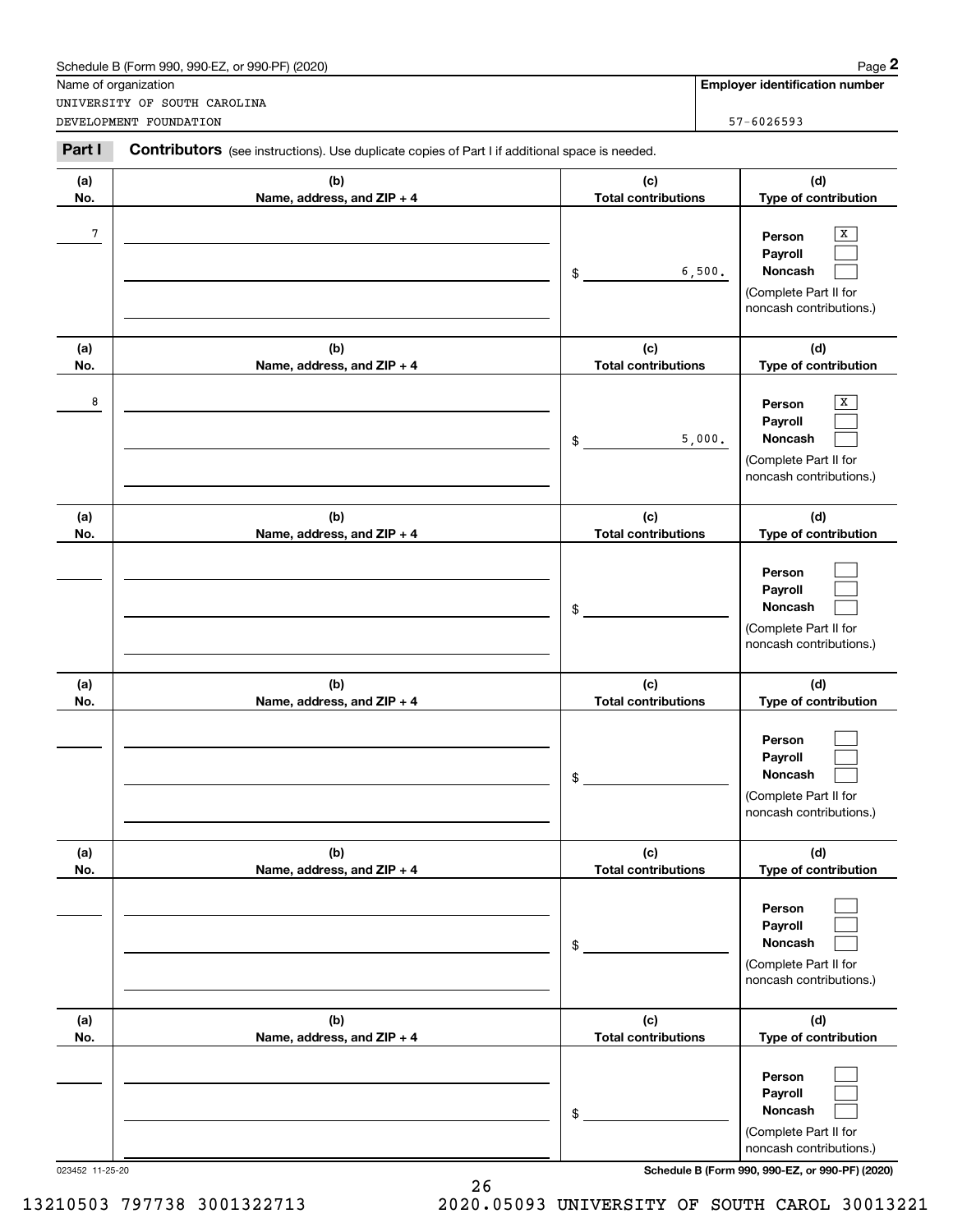|                              | Schedule B (Form 990, 990-EZ, or 990-PF) (2020)<br>Name of organization                             |                                                 | Page 3<br><b>Employer identification number</b> |
|------------------------------|-----------------------------------------------------------------------------------------------------|-------------------------------------------------|-------------------------------------------------|
|                              | UNIVERSITY OF SOUTH CAROLINA                                                                        |                                                 |                                                 |
|                              | DEVELOPMENT FOUNDATION                                                                              |                                                 | 57-6026593                                      |
| Part II                      | Noncash Property (see instructions). Use duplicate copies of Part II if additional space is needed. |                                                 |                                                 |
| (a)<br>No.<br>from<br>Part I | (c)<br>(b)<br>FMV (or estimate)<br>Description of noncash property given<br>(See instructions.)     |                                                 | (d)<br>Date received                            |
|                              | SECURITIES                                                                                          |                                                 |                                                 |
| 1                            |                                                                                                     | \$                                              | 09/22/20<br>363, 109.                           |
|                              |                                                                                                     |                                                 |                                                 |
| (a)<br>No.<br>from<br>Part I | (b)<br>Description of noncash property given                                                        | (c)<br>FMV (or estimate)<br>(See instructions.) | (d)<br>Date received                            |
|                              |                                                                                                     |                                                 |                                                 |
|                              |                                                                                                     | \$                                              |                                                 |
| (a)<br>No.<br>from<br>Part I | (b)<br>Description of noncash property given                                                        | (c)<br>FMV (or estimate)<br>(See instructions.) | (d)<br>Date received                            |
|                              |                                                                                                     |                                                 |                                                 |
|                              |                                                                                                     | \$                                              |                                                 |
| (a)<br>No.<br>from<br>Part I | (b)<br>Description of noncash property given                                                        | (c)<br>FMV (or estimate)<br>(See instructions.) | (d)<br>Date received                            |
|                              |                                                                                                     |                                                 |                                                 |
|                              |                                                                                                     | \$                                              |                                                 |
| (a)<br>No.<br>from<br>Part I | (b)<br>Description of noncash property given                                                        | (c)<br>FMV (or estimate)<br>(See instructions.) | (d)<br>Date received                            |
|                              |                                                                                                     |                                                 |                                                 |
|                              |                                                                                                     | \$                                              |                                                 |
| (a)<br>No.<br>from<br>Part I | (b)<br>Description of noncash property given                                                        | (c)<br>FMV (or estimate)<br>(See instructions.) | (d)<br>Date received                            |
|                              |                                                                                                     |                                                 |                                                 |
|                              |                                                                                                     | \$                                              |                                                 |
| 023453 11-25-20              |                                                                                                     |                                                 | Schedule B (Form 990, 990-EZ, or 990-PF) (2020) |

27

Schedule B (Form 990, 990-EZ, or 990-PF) (2020) Page 3

13210503 797738 3001322713 2020.05093 UNIVERSITY OF SOUTH CAROL 30013221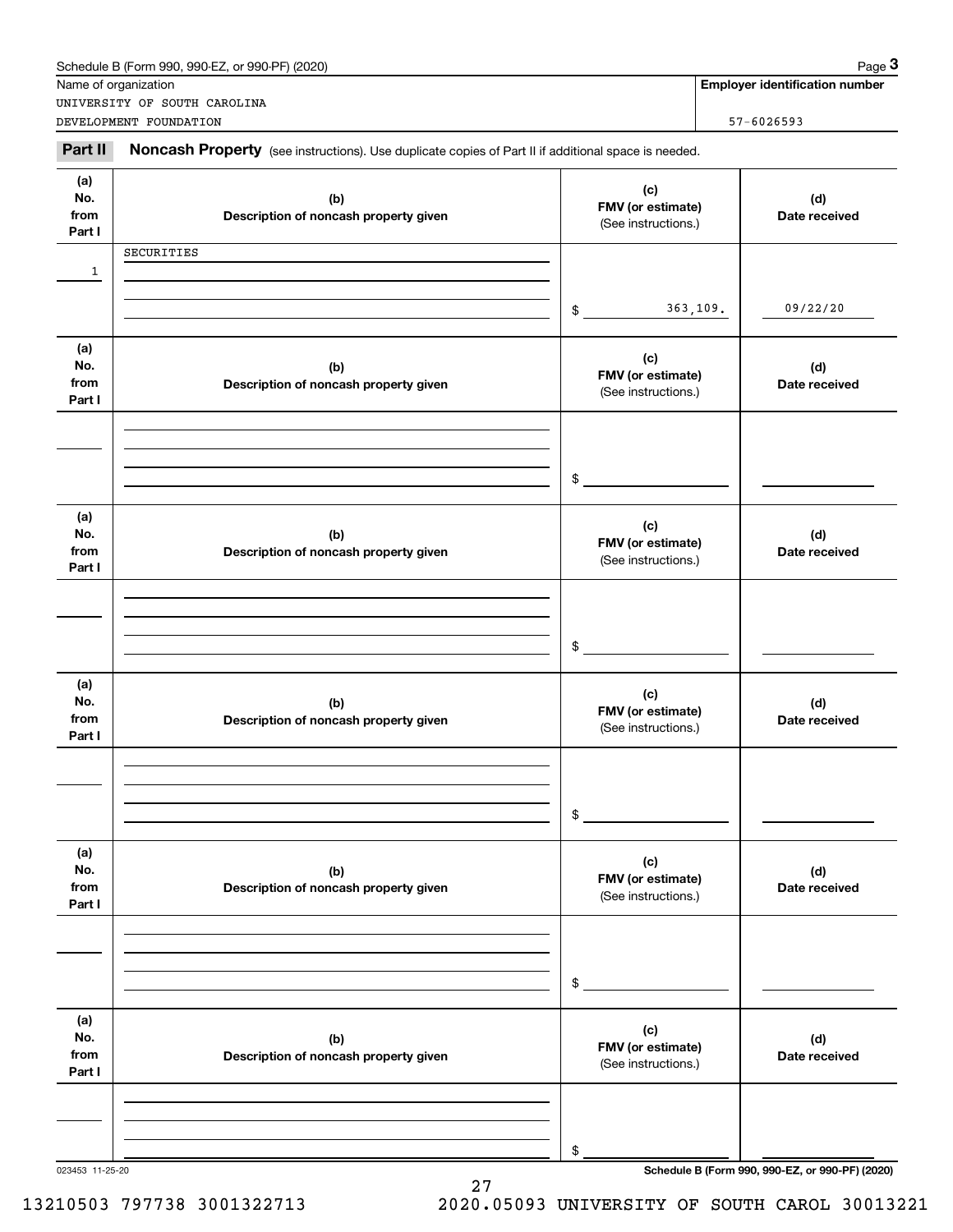|                           | Schedule B (Form 990, 990-EZ, or 990-PF) (2020)                                                                                                                                                                                                      |                                                                                       |  | Page 4                                          |  |  |
|---------------------------|------------------------------------------------------------------------------------------------------------------------------------------------------------------------------------------------------------------------------------------------------|---------------------------------------------------------------------------------------|--|-------------------------------------------------|--|--|
| Name of organization      |                                                                                                                                                                                                                                                      |                                                                                       |  | <b>Employer identification number</b>           |  |  |
|                           | UNIVERSITY OF SOUTH CAROLINA                                                                                                                                                                                                                         |                                                                                       |  |                                                 |  |  |
| Part III                  | DEVELOPMENT FOUNDATION<br>Exclusively religious, charitable, etc., contributions to organizations described in section 501(c)(7), (8), or (10) that total more than \$1,000 for the year                                                             |                                                                                       |  | 57-6026593                                      |  |  |
|                           | from any one contributor. Complete columns (a) through (e) and the following line entry. For organizations                                                                                                                                           |                                                                                       |  |                                                 |  |  |
|                           | completing Part III, enter the total of exclusively religious, charitable, etc., contributions of \$1,000 or less for the year. (Enter this info. once.) $\blacktriangleright$ \$<br>Use duplicate copies of Part III if additional space is needed. |                                                                                       |  |                                                 |  |  |
|                           |                                                                                                                                                                                                                                                      |                                                                                       |  |                                                 |  |  |
| (a) No.<br>from<br>Part I | (b) Purpose of gift                                                                                                                                                                                                                                  | (c) Use of gift                                                                       |  | (d) Description of how gift is held             |  |  |
|                           |                                                                                                                                                                                                                                                      |                                                                                       |  |                                                 |  |  |
|                           |                                                                                                                                                                                                                                                      |                                                                                       |  |                                                 |  |  |
|                           |                                                                                                                                                                                                                                                      |                                                                                       |  |                                                 |  |  |
|                           |                                                                                                                                                                                                                                                      |                                                                                       |  |                                                 |  |  |
|                           |                                                                                                                                                                                                                                                      | (e) Transfer of gift                                                                  |  |                                                 |  |  |
|                           |                                                                                                                                                                                                                                                      |                                                                                       |  |                                                 |  |  |
|                           | Transferee's name, address, and $ZIP + 4$                                                                                                                                                                                                            |                                                                                       |  | Relationship of transferor to transferee        |  |  |
|                           |                                                                                                                                                                                                                                                      |                                                                                       |  |                                                 |  |  |
|                           |                                                                                                                                                                                                                                                      |                                                                                       |  |                                                 |  |  |
|                           |                                                                                                                                                                                                                                                      |                                                                                       |  |                                                 |  |  |
| (a) No.<br>from           |                                                                                                                                                                                                                                                      |                                                                                       |  |                                                 |  |  |
| Part I                    | (b) Purpose of gift                                                                                                                                                                                                                                  | (c) Use of gift                                                                       |  | (d) Description of how gift is held             |  |  |
|                           |                                                                                                                                                                                                                                                      |                                                                                       |  |                                                 |  |  |
|                           |                                                                                                                                                                                                                                                      |                                                                                       |  |                                                 |  |  |
|                           |                                                                                                                                                                                                                                                      |                                                                                       |  |                                                 |  |  |
|                           |                                                                                                                                                                                                                                                      |                                                                                       |  |                                                 |  |  |
|                           | (e) Transfer of gift                                                                                                                                                                                                                                 |                                                                                       |  |                                                 |  |  |
|                           |                                                                                                                                                                                                                                                      | Transferee's name, address, and $ZIP + 4$<br>Relationship of transferor to transferee |  |                                                 |  |  |
|                           |                                                                                                                                                                                                                                                      |                                                                                       |  |                                                 |  |  |
|                           |                                                                                                                                                                                                                                                      |                                                                                       |  |                                                 |  |  |
|                           |                                                                                                                                                                                                                                                      |                                                                                       |  |                                                 |  |  |
|                           |                                                                                                                                                                                                                                                      |                                                                                       |  |                                                 |  |  |
| (a) No.<br>from           | (b) Purpose of gift                                                                                                                                                                                                                                  | (c) Use of gift                                                                       |  | (d) Description of how gift is held             |  |  |
| Part I                    |                                                                                                                                                                                                                                                      |                                                                                       |  |                                                 |  |  |
|                           |                                                                                                                                                                                                                                                      |                                                                                       |  |                                                 |  |  |
|                           |                                                                                                                                                                                                                                                      |                                                                                       |  |                                                 |  |  |
|                           |                                                                                                                                                                                                                                                      |                                                                                       |  |                                                 |  |  |
|                           |                                                                                                                                                                                                                                                      | (e) Transfer of gift                                                                  |  |                                                 |  |  |
|                           |                                                                                                                                                                                                                                                      |                                                                                       |  |                                                 |  |  |
|                           | Transferee's name, address, and ZIP + 4                                                                                                                                                                                                              |                                                                                       |  | Relationship of transferor to transferee        |  |  |
|                           |                                                                                                                                                                                                                                                      |                                                                                       |  |                                                 |  |  |
|                           |                                                                                                                                                                                                                                                      |                                                                                       |  |                                                 |  |  |
|                           |                                                                                                                                                                                                                                                      |                                                                                       |  |                                                 |  |  |
| (a) No.<br>from           |                                                                                                                                                                                                                                                      |                                                                                       |  |                                                 |  |  |
| Part I                    | (b) Purpose of gift                                                                                                                                                                                                                                  | (c) Use of gift                                                                       |  | (d) Description of how gift is held             |  |  |
|                           |                                                                                                                                                                                                                                                      |                                                                                       |  |                                                 |  |  |
|                           |                                                                                                                                                                                                                                                      |                                                                                       |  |                                                 |  |  |
|                           |                                                                                                                                                                                                                                                      |                                                                                       |  |                                                 |  |  |
|                           |                                                                                                                                                                                                                                                      |                                                                                       |  |                                                 |  |  |
|                           |                                                                                                                                                                                                                                                      | (e) Transfer of gift                                                                  |  |                                                 |  |  |
|                           |                                                                                                                                                                                                                                                      |                                                                                       |  |                                                 |  |  |
|                           | Transferee's name, address, and $ZIP + 4$                                                                                                                                                                                                            |                                                                                       |  | Relationship of transferor to transferee        |  |  |
|                           |                                                                                                                                                                                                                                                      |                                                                                       |  |                                                 |  |  |
|                           |                                                                                                                                                                                                                                                      |                                                                                       |  |                                                 |  |  |
|                           |                                                                                                                                                                                                                                                      |                                                                                       |  |                                                 |  |  |
| 023454 11-25-20           |                                                                                                                                                                                                                                                      |                                                                                       |  | Schedule B (Form 990, 990-EZ, or 990-PF) (2020) |  |  |
|                           |                                                                                                                                                                                                                                                      | $\Omega$                                                                              |  |                                                 |  |  |

28 13210503 797738 3001322713 2020.05093 UNIVERSITY OF SOUTH CAROL 30013221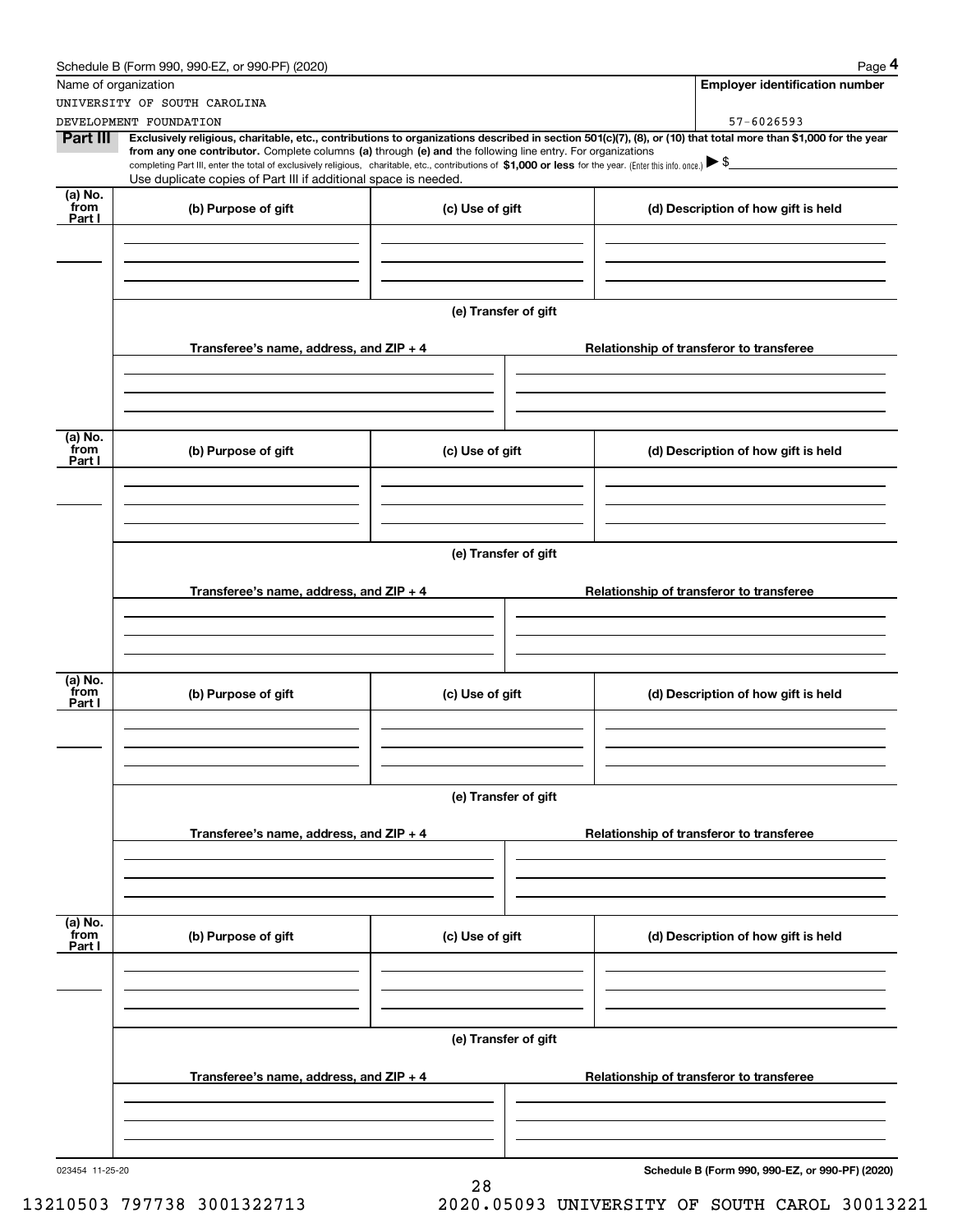|         | <b>SCHEDULE D</b>                                                      |                                                                                                                                                                                                                               | <b>Supplemental Financial Statements</b>                                                        |  |    | OMB No. 1545-0047                                   |
|---------|------------------------------------------------------------------------|-------------------------------------------------------------------------------------------------------------------------------------------------------------------------------------------------------------------------------|-------------------------------------------------------------------------------------------------|--|----|-----------------------------------------------------|
|         | Complete if the organization answered "Yes" on Form 990,<br>(Form 990) |                                                                                                                                                                                                                               |                                                                                                 |  |    |                                                     |
|         | Department of the Treasury                                             |                                                                                                                                                                                                                               | Part IV, line 6, 7, 8, 9, 10, 11a, 11b, 11c, 11d, 11e, 11f, 12a, or 12b.<br>Attach to Form 990. |  |    | Open to Public                                      |
|         | Internal Revenue Service                                               |                                                                                                                                                                                                                               | Go to www.irs.gov/Form990 for instructions and the latest information.                          |  |    | Inspection                                          |
|         | Name of the organization                                               | UNIVERSITY OF SOUTH CAROLINA<br>DEVELOPMENT FOUNDATION                                                                                                                                                                        |                                                                                                 |  |    | <b>Employer identification number</b><br>57-6026593 |
| Part I  |                                                                        | Organizations Maintaining Donor Advised Funds or Other Similar Funds or Accounts. Complete if the                                                                                                                             |                                                                                                 |  |    |                                                     |
|         |                                                                        | organization answered "Yes" on Form 990, Part IV, line 6.                                                                                                                                                                     |                                                                                                 |  |    |                                                     |
|         |                                                                        |                                                                                                                                                                                                                               | (a) Donor advised funds                                                                         |  |    | (b) Funds and other accounts                        |
| 1       |                                                                        |                                                                                                                                                                                                                               |                                                                                                 |  |    |                                                     |
| 2       |                                                                        | Aggregate value of contributions to (during year)                                                                                                                                                                             |                                                                                                 |  |    |                                                     |
| з       |                                                                        |                                                                                                                                                                                                                               |                                                                                                 |  |    |                                                     |
| 4       |                                                                        |                                                                                                                                                                                                                               |                                                                                                 |  |    |                                                     |
| 5       |                                                                        | Did the organization inform all donors and donor advisors in writing that the assets held in donor advised funds                                                                                                              |                                                                                                 |  |    |                                                     |
|         |                                                                        |                                                                                                                                                                                                                               |                                                                                                 |  |    | Yes<br>No                                           |
| 6       |                                                                        | Did the organization inform all grantees, donors, and donor advisors in writing that grant funds can be used only                                                                                                             |                                                                                                 |  |    |                                                     |
|         |                                                                        | for charitable purposes and not for the benefit of the donor or donor advisor, or for any other purpose conferring                                                                                                            |                                                                                                 |  |    |                                                     |
|         | impermissible private benefit?                                         |                                                                                                                                                                                                                               |                                                                                                 |  |    | Yes<br>No                                           |
| Part II |                                                                        | Conservation Easements. Complete if the organization answered "Yes" on Form 990, Part IV, line 7.                                                                                                                             |                                                                                                 |  |    |                                                     |
| 1.      |                                                                        | Purpose(s) of conservation easements held by the organization (check all that apply).                                                                                                                                         |                                                                                                 |  |    |                                                     |
|         |                                                                        | Preservation of land for public use (for example, recreation or education)                                                                                                                                                    | Preservation of a historically important land area                                              |  |    |                                                     |
|         | x                                                                      | Protection of natural habitat                                                                                                                                                                                                 | Preservation of a certified historic structure                                                  |  |    |                                                     |
|         |                                                                        | Preservation of open space                                                                                                                                                                                                    |                                                                                                 |  |    |                                                     |
| 2       | day of the tax year.                                                   | Complete lines 2a through 2d if the organization held a qualified conservation contribution in the form of a conservation easement on the last                                                                                |                                                                                                 |  |    | Held at the End of the Tax Year                     |
|         |                                                                        | Total number of conservation easements                                                                                                                                                                                        |                                                                                                 |  | 2a | 1                                                   |
|         |                                                                        | Total acreage restricted by conservation easements                                                                                                                                                                            |                                                                                                 |  | 2b | 1,084,00                                            |
|         |                                                                        | Number of conservation easements on a certified historic structure included in (a) manufacture of conservation                                                                                                                |                                                                                                 |  | 2c | $\Omega$                                            |
| d       |                                                                        | Number of conservation easements included in (c) acquired after 7/25/06, and not on a historic structure                                                                                                                      |                                                                                                 |  |    |                                                     |
|         |                                                                        | listed in the National Register [111] increases and the National Property of the National Register [11] increases and the National Register [11] increases and the National Register [11] increases and the National Register |                                                                                                 |  | 2d |                                                     |
| 3       |                                                                        | Number of conservation easements modified, transferred, released, extinguished, or terminated by the organization during the tax                                                                                              |                                                                                                 |  |    |                                                     |
|         | $\vee$ ear                                                             |                                                                                                                                                                                                                               |                                                                                                 |  |    |                                                     |
| 4       |                                                                        | Number of states where property subject to conservation easement is located >                                                                                                                                                 |                                                                                                 |  |    |                                                     |
| 5       |                                                                        | Does the organization have a written policy regarding the periodic monitoring, inspection, handling of                                                                                                                        |                                                                                                 |  |    |                                                     |
|         |                                                                        | violations, and enforcement of the conservation easements it holds?                                                                                                                                                           |                                                                                                 |  |    | х<br><b>No</b><br>Yes                               |
| 6       |                                                                        | Staff and volunteer hours devoted to monitoring, inspecting, handling of violations, and enforcing conservation easements during the year                                                                                     |                                                                                                 |  |    |                                                     |
|         |                                                                        |                                                                                                                                                                                                                               |                                                                                                 |  |    |                                                     |
| 7       |                                                                        | Amount of expenses incurred in monitoring, inspecting, handling of violations, and enforcing conservation easements during the year                                                                                           |                                                                                                 |  |    |                                                     |
|         | $\blacktriangleright$ \$                                               | Does each conservation easement reported on line 2(d) above satisfy the requirements of section 170(h)(4)(B)(i)                                                                                                               |                                                                                                 |  |    |                                                     |
| 8       |                                                                        |                                                                                                                                                                                                                               |                                                                                                 |  |    | Yes<br>No                                           |
| 9       |                                                                        | In Part XIII, describe how the organization reports conservation easements in its revenue and expense statement and                                                                                                           |                                                                                                 |  |    |                                                     |
|         |                                                                        | balance sheet, and include, if applicable, the text of the footnote to the organization's financial statements that describes the                                                                                             |                                                                                                 |  |    |                                                     |
|         |                                                                        | organization's accounting for conservation easements.                                                                                                                                                                         |                                                                                                 |  |    |                                                     |
|         | Part III                                                               | Organizations Maintaining Collections of Art, Historical Treasures, or Other Similar Assets.                                                                                                                                  |                                                                                                 |  |    |                                                     |
|         |                                                                        | Complete if the organization answered "Yes" on Form 990, Part IV, line 8.                                                                                                                                                     |                                                                                                 |  |    |                                                     |
|         |                                                                        | 1a If the organization elected, as permitted under FASB ASC 958, not to report in its revenue statement and balance sheet works                                                                                               |                                                                                                 |  |    |                                                     |
|         |                                                                        | of art, historical treasures, or other similar assets held for public exhibition, education, or research in furtherance of public                                                                                             |                                                                                                 |  |    |                                                     |
|         |                                                                        | service, provide in Part XIII the text of the footnote to its financial statements that describes these items.                                                                                                                |                                                                                                 |  |    |                                                     |
|         |                                                                        | <b>b</b> If the organization elected, as permitted under FASB ASC 958, to report in its revenue statement and balance sheet works of                                                                                          |                                                                                                 |  |    |                                                     |
|         |                                                                        | art, historical treasures, or other similar assets held for public exhibition, education, or research in furtherance of public service,                                                                                       |                                                                                                 |  |    |                                                     |
|         | provide the following amounts relating to these items:                 |                                                                                                                                                                                                                               |                                                                                                 |  |    |                                                     |
|         |                                                                        |                                                                                                                                                                                                                               |                                                                                                 |  |    |                                                     |
|         |                                                                        | (ii) Assets included in Form 990, Part X                                                                                                                                                                                      |                                                                                                 |  |    | $\triangleright$ \$                                 |
| 2       |                                                                        | If the organization received or held works of art, historical treasures, or other similar assets for financial gain, provide                                                                                                  |                                                                                                 |  |    |                                                     |
|         |                                                                        | the following amounts required to be reported under FASB ASC 958 relating to these items:                                                                                                                                     |                                                                                                 |  |    |                                                     |
| а       |                                                                        |                                                                                                                                                                                                                               |                                                                                                 |  |    |                                                     |
| b       |                                                                        | Assets included in Form 990, Part X [11, 2008] [2010] [2010] [2010] [2010] [2010] [2010] [2010] [2010] [2010] [                                                                                                               |                                                                                                 |  |    |                                                     |
|         |                                                                        | LHA For Paperwork Reduction Act Notice, see the Instructions for Form 990.                                                                                                                                                    |                                                                                                 |  |    | Schedule D (Form 990) 2020                          |

032051 12-01-20

|   | 29 |                             |  |
|---|----|-----------------------------|--|
| . |    | $\sim$ $\sim$ $\sim$ $\sim$ |  |

13210503 797738 3001322713 2020.05093 UNIVERSITY OF SOUTH CAROL 30013221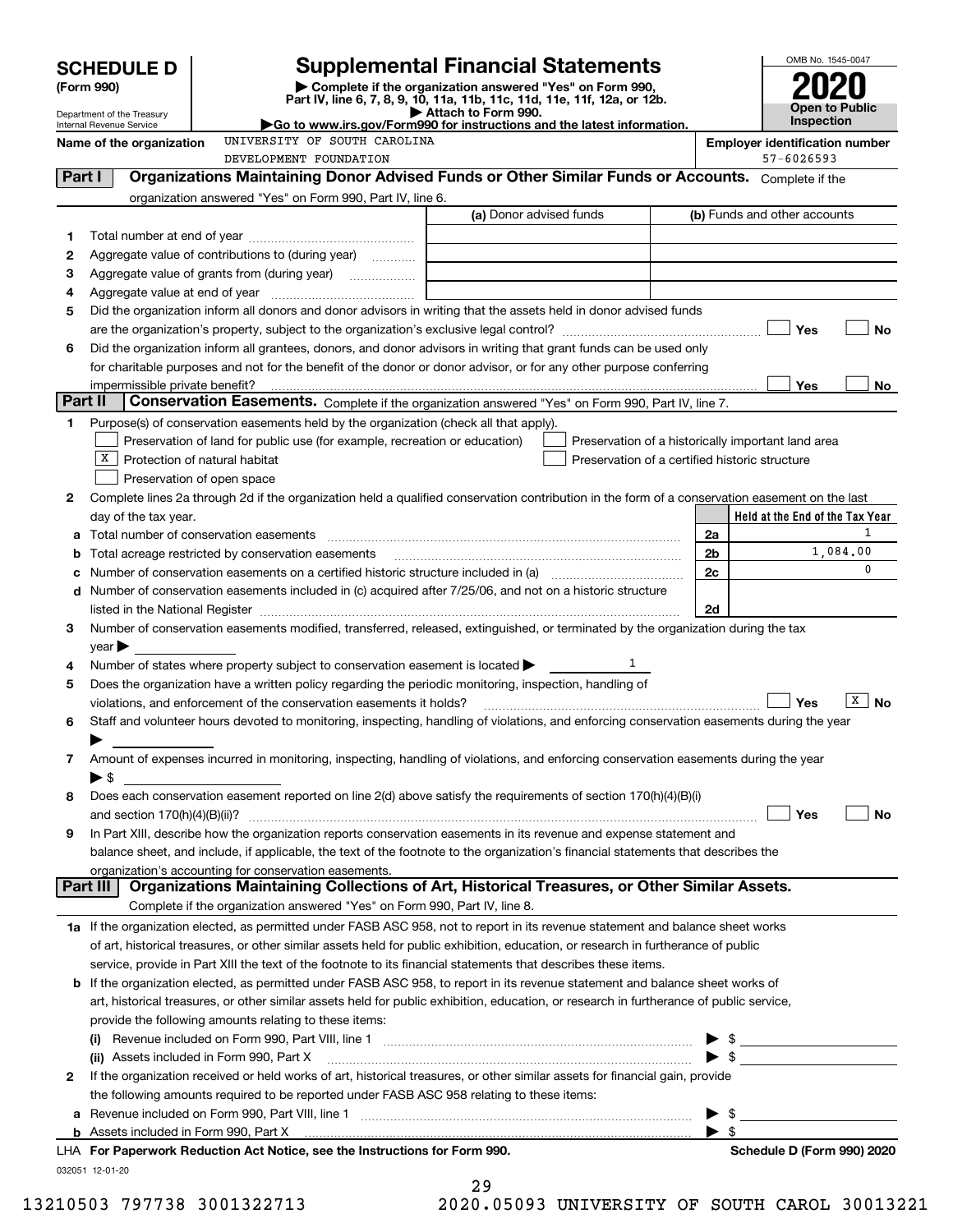|                |                                                                                                                                                                                                                                | UNIVERSITY OF SOUTH CAROLINA    |                               |                                                                                                                                                                                                                                |                 |                                       |                                      |               |                   |
|----------------|--------------------------------------------------------------------------------------------------------------------------------------------------------------------------------------------------------------------------------|---------------------------------|-------------------------------|--------------------------------------------------------------------------------------------------------------------------------------------------------------------------------------------------------------------------------|-----------------|---------------------------------------|--------------------------------------|---------------|-------------------|
|                | Schedule D (Form 990) 2020                                                                                                                                                                                                     | DEVELOPMENT FOUNDATION          |                               |                                                                                                                                                                                                                                |                 | 57-6026593                            |                                      |               | $Page$ 2          |
| Part III       | Organizations Maintaining Collections of Art, Historical Treasures, or Other Similar Assets                                                                                                                                    |                                 |                               |                                                                                                                                                                                                                                |                 |                                       | (continued)                          |               |                   |
| З              | Using the organization's acquisition, accession, and other records, check any of the following that make significant use of its                                                                                                |                                 |                               |                                                                                                                                                                                                                                |                 |                                       |                                      |               |                   |
|                | collection items (check all that apply):                                                                                                                                                                                       |                                 |                               |                                                                                                                                                                                                                                |                 |                                       |                                      |               |                   |
| a              | Public exhibition                                                                                                                                                                                                              |                                 |                               | Loan or exchange program                                                                                                                                                                                                       |                 |                                       |                                      |               |                   |
| b              | Scholarly research                                                                                                                                                                                                             | е                               |                               | Other and the control of the control of the control of the control of the control of the control of the control of the control of the control of the control of the control of the control of the control of the control of th |                 |                                       |                                      |               |                   |
| c              | $X$ Preservation for future generations                                                                                                                                                                                        |                                 |                               |                                                                                                                                                                                                                                |                 |                                       |                                      |               |                   |
|                | Provide a description of the organization's collections and explain how they further the organization's exempt purpose in Part XIII.                                                                                           |                                 |                               |                                                                                                                                                                                                                                |                 |                                       |                                      |               |                   |
| 5              | During the year, did the organization solicit or receive donations of art, historical treasures, or other similar assets                                                                                                       |                                 |                               |                                                                                                                                                                                                                                |                 |                                       |                                      |               |                   |
|                | to be sold to raise funds rather than to be maintained as part of the organization's collection?                                                                                                                               |                                 |                               |                                                                                                                                                                                                                                | . <u>.</u>      |                                       | Yes                                  |               | No                |
| Part IV        | Escrow and Custodial Arrangements. Complete if the organization answered "Yes" on Form 990, Part IV, line 9, or                                                                                                                |                                 |                               |                                                                                                                                                                                                                                |                 |                                       |                                      |               |                   |
|                | reported an amount on Form 990, Part X, line 21.                                                                                                                                                                               |                                 |                               |                                                                                                                                                                                                                                |                 |                                       |                                      |               |                   |
|                | 1a Is the organization an agent, trustee, custodian or other intermediary for contributions or other assets not included                                                                                                       |                                 |                               |                                                                                                                                                                                                                                |                 |                                       |                                      |               |                   |
|                | on Form 990, Part X? [11] matter contracts and contracts and contracts are contracted and contracts are contracted and contract and contract of the set of the set of the set of the set of the set of the set of the set of t |                                 |                               |                                                                                                                                                                                                                                |                 |                                       | Yes                                  |               | $\overline{X}$ No |
|                | b If "Yes," explain the arrangement in Part XIII and complete the following table:                                                                                                                                             |                                 |                               |                                                                                                                                                                                                                                |                 |                                       |                                      |               |                   |
|                |                                                                                                                                                                                                                                |                                 |                               |                                                                                                                                                                                                                                |                 |                                       | Amount                               |               |                   |
|                |                                                                                                                                                                                                                                |                                 |                               |                                                                                                                                                                                                                                | 1c              |                                       |                                      |               |                   |
|                |                                                                                                                                                                                                                                |                                 |                               |                                                                                                                                                                                                                                | 1d              |                                       |                                      |               |                   |
|                |                                                                                                                                                                                                                                |                                 |                               |                                                                                                                                                                                                                                |                 |                                       |                                      |               |                   |
|                | e Distributions during the year manufactured and continuum and contact the year manufactured and contact the year manufactured and contact the year manufactured and contact the year manufactured and contact the year manufa |                                 |                               |                                                                                                                                                                                                                                | 1e              |                                       |                                      |               |                   |
|                | Ending balance manufactured and contract and contract of the contract of the contract of the contract of the contract of the contract of the contract of the contract of the contract of the contract of the contract of the c |                                 |                               |                                                                                                                                                                                                                                | 1f              |                                       | $\boxed{\text{X}}$ Yes               |               |                   |
|                | 2a Did the organization include an amount on Form 990, Part X, line 21, for escrow or custodial account liability?                                                                                                             |                                 |                               |                                                                                                                                                                                                                                |                 |                                       |                                      | x             | No                |
| <b>Part V</b>  | <b>b</b> If "Yes," explain the arrangement in Part XIII. Check here if the explanation has been provided on Part XIII<br>Endowment Funds. Complete if the organization answered "Yes" on Form 990, Part IV, line 10.           |                                 |                               |                                                                                                                                                                                                                                |                 |                                       |                                      |               |                   |
|                |                                                                                                                                                                                                                                |                                 |                               |                                                                                                                                                                                                                                |                 |                                       |                                      |               |                   |
|                |                                                                                                                                                                                                                                | (a) Current year<br>26,682,911. | (b) Prior year<br>27,424,568. | (c) Two years back<br>26,647,432.                                                                                                                                                                                              |                 | (d) Three years back  <br>24,713,991. | (e) Four years back<br>26, 405, 752. |               |                   |
| 1a             | Beginning of year balance                                                                                                                                                                                                      |                                 |                               |                                                                                                                                                                                                                                |                 | 1,200.                                |                                      |               |                   |
|                |                                                                                                                                                                                                                                |                                 |                               |                                                                                                                                                                                                                                |                 |                                       |                                      |               | 1,200.            |
|                | Net investment earnings, gains, and losses                                                                                                                                                                                     | 7,851,663.                      | $-416,005.$                   | 1,073,585.                                                                                                                                                                                                                     |                 | 2,240,451.                            |                                      | 4,854,654.    |                   |
|                | <b>d</b> Grants or scholarships                                                                                                                                                                                                |                                 |                               |                                                                                                                                                                                                                                |                 |                                       |                                      |               |                   |
|                | e Other expenditures for facilities                                                                                                                                                                                            |                                 |                               |                                                                                                                                                                                                                                |                 |                                       |                                      |               |                   |
|                | and programs                                                                                                                                                                                                                   | 6, 362, 939.                    | 62,969.                       | 63,461.                                                                                                                                                                                                                        |                 | 81,085.                               | 6, 299, 125.                         |               |                   |
|                | Administrative expenses                                                                                                                                                                                                        | 289,391.                        | 262,683.                      | 232,988.                                                                                                                                                                                                                       |                 | 227, 125.                             |                                      |               | 248,490.          |
|                | End of year balance                                                                                                                                                                                                            | 27,882,244.                     | 26,682,911.                   | 27,424,568.                                                                                                                                                                                                                    |                 | 26, 647, 432.                         |                                      | 24, 713, 991. |                   |
| 2              | Provide the estimated percentage of the current year end balance (line 1g, column (a)) held as:                                                                                                                                |                                 |                               |                                                                                                                                                                                                                                |                 |                                       |                                      |               |                   |
|                | Board designated or quasi-endowment >                                                                                                                                                                                          | 83.3100                         | %                             |                                                                                                                                                                                                                                |                 |                                       |                                      |               |                   |
|                | 12,0700<br>Permanent endowment >                                                                                                                                                                                               | %                               |                               |                                                                                                                                                                                                                                |                 |                                       |                                      |               |                   |
|                | <b>c</b> Term endowment $\bullet$ _ 4.6200                                                                                                                                                                                     | %                               |                               |                                                                                                                                                                                                                                |                 |                                       |                                      |               |                   |
|                | The percentages on lines 2a, 2b, and 2c should equal 100%.                                                                                                                                                                     |                                 |                               |                                                                                                                                                                                                                                |                 |                                       |                                      |               |                   |
|                | 3a Are there endowment funds not in the possession of the organization that are held and administered for the organization                                                                                                     |                                 |                               |                                                                                                                                                                                                                                |                 |                                       |                                      |               |                   |
|                | by:                                                                                                                                                                                                                            |                                 |                               |                                                                                                                                                                                                                                |                 |                                       |                                      | Yes           | No                |
|                | (i)                                                                                                                                                                                                                            |                                 |                               |                                                                                                                                                                                                                                |                 |                                       | 3a(i)                                |               | x                 |
|                |                                                                                                                                                                                                                                |                                 |                               |                                                                                                                                                                                                                                |                 |                                       | 3a(ii)                               |               | X                 |
|                |                                                                                                                                                                                                                                |                                 |                               |                                                                                                                                                                                                                                |                 |                                       | 3b                                   |               |                   |
|                | Describe in Part XIII the intended uses of the organization's endowment funds.                                                                                                                                                 |                                 |                               |                                                                                                                                                                                                                                |                 |                                       |                                      |               |                   |
| <b>Part VI</b> | Land, Buildings, and Equipment.                                                                                                                                                                                                |                                 |                               |                                                                                                                                                                                                                                |                 |                                       |                                      |               |                   |
|                | Complete if the organization answered "Yes" on Form 990, Part IV, line 11a. See Form 990, Part X, line 10.                                                                                                                     |                                 |                               |                                                                                                                                                                                                                                |                 |                                       |                                      |               |                   |
|                | Description of property                                                                                                                                                                                                        | (a) Cost or other               |                               | (b) Cost or other                                                                                                                                                                                                              | (c) Accumulated |                                       | (d) Book value                       |               |                   |
|                |                                                                                                                                                                                                                                | basis (investment)              |                               | basis (other)                                                                                                                                                                                                                  | depreciation    |                                       |                                      |               |                   |
|                |                                                                                                                                                                                                                                | 29,290,864.                     |                               | 4, 110, 687.                                                                                                                                                                                                                   |                 |                                       |                                      | 33, 401, 551. |                   |
|                |                                                                                                                                                                                                                                | 24,818,224.                     |                               | 145, 312, 259.                                                                                                                                                                                                                 | 23, 187, 997.   |                                       | 146, 942, 486.                       |               |                   |
|                |                                                                                                                                                                                                                                |                                 |                               |                                                                                                                                                                                                                                |                 |                                       |                                      |               |                   |
|                |                                                                                                                                                                                                                                |                                 |                               | 2,934,421.                                                                                                                                                                                                                     | 2,226,705.      |                                       |                                      | 707,716.      |                   |
|                | $e$ Other $\Box$                                                                                                                                                                                                               |                                 |                               | 1,046,721.                                                                                                                                                                                                                     | 781,892.        |                                       |                                      | 264,829.      |                   |
|                |                                                                                                                                                                                                                                |                                 |                               |                                                                                                                                                                                                                                |                 |                                       | 181, 316, 582.                       |               |                   |
|                |                                                                                                                                                                                                                                |                                 |                               |                                                                                                                                                                                                                                |                 | Schedule D (Form 990) 2020            |                                      |               |                   |
|                |                                                                                                                                                                                                                                |                                 |                               |                                                                                                                                                                                                                                |                 |                                       |                                      |               |                   |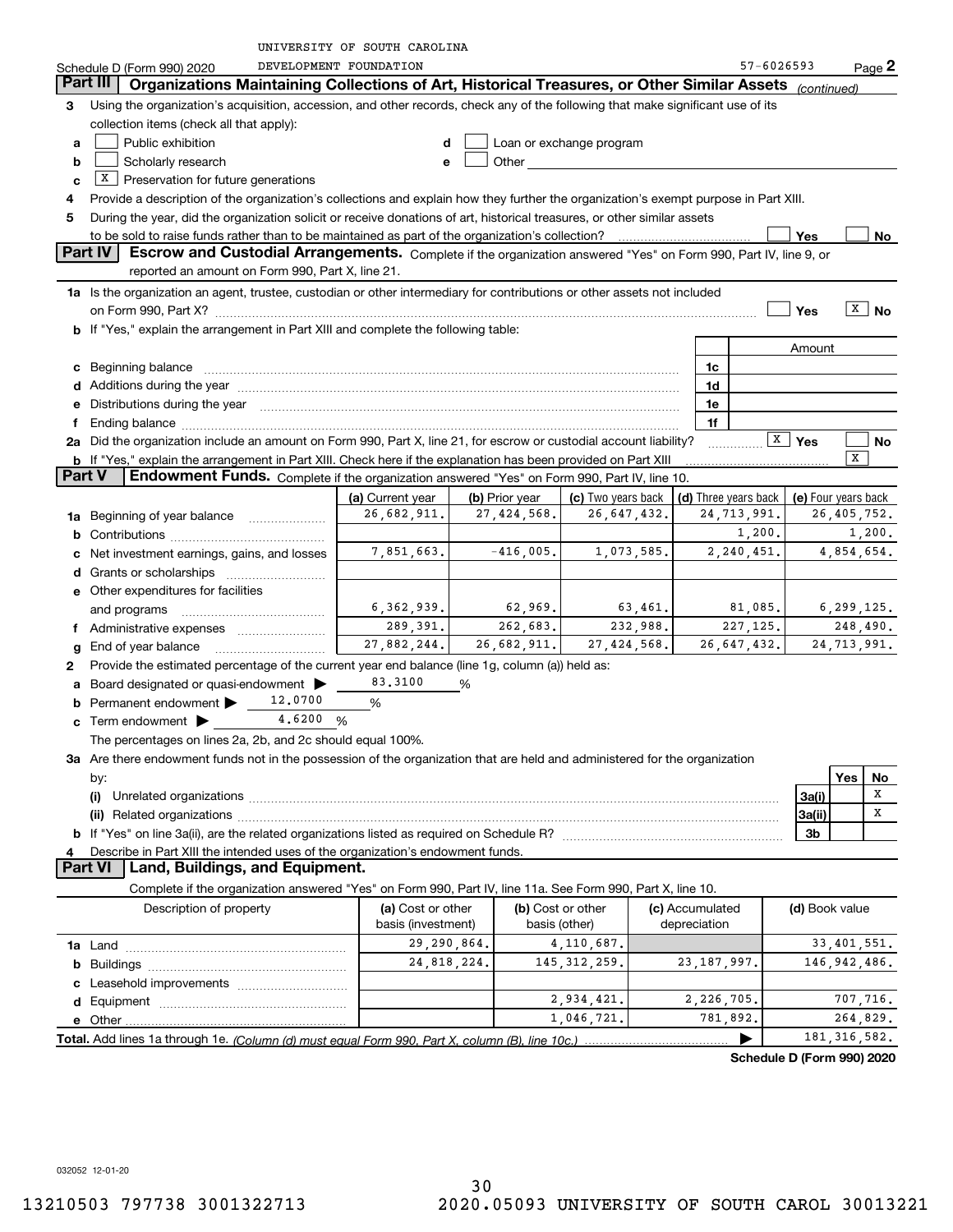DEVELOPMENT FOUNDATION

#### (a) Description of security or category (including name of security)  $\vert$  (b) Book value  $\vert$  (c) Total. (Col. (b) must equal Form 990, Part X, col. (B) line 12.) Total. (Col. (b) must equal Form 990, Part X, col. (B) line 13.) **(1)** Financial derivatives ~~~~~~~~~~~~~~~**(2)** Closely held equity interests **(3)** Other (a) Description of investment **b (b)** Book value **(1)(2) (3)(4) (5) (6)(7)(8)(9)(a) (b)**  Description**(1)(2) (3)(4)(5) (6)(7) (8)(9)Total.**  *(Column (b) must equal Form 990, Part X, col. (B) line 15.)* **1.(a)** Description of liability **Book value** Book value Book value Book value Book value **Total.**  *(Column (b) must equal Form 990, Part X, col. (B) line 25.)* Complete if the organization answered "Yes" on Form 990, Part IV, line 11b. See Form 990, Part X, line 12.  $(b)$  Book value  $\vert$  (c) Method of valuation: Cost or end-of-year market value (A)(B)(C)(D)(E)(F)(G)(H)Complete if the organization answered "Yes" on Form 990, Part IV, line 11c. See Form 990, Part X, line 13. (c) Method of valuation: Cost or end-of-year market value Complete if the organization answered "Yes" on Form 990, Part IV, line 11d. See Form 990, Part X, line 15. (b) Book value  $\blacktriangleright$ Complete if the organization answered "Yes" on Form 990, Part IV, line 11e or 11f. See Form 990, Part X, line 25. (1)(2)(3)(4)(5)(6)(7)(8)(9)Federal income taxes  $\blacktriangleright$ **Part VII Investments - Other Securities. Part VIII Investments - Program Related. Part IX Other Assets. Part X Other Liabilities.** INTEREST RATE SWAPS DUE TO USC EDUCATIONAL FOUNDATION 10,041,213. 7,262,329. 17,303,542.

**2.**Liability for uncertain tax positions. In Part XIII, provide the text of the footnote to the organization's financial statements that reports the

organization's liability for uncertain tax positions under FASB ASC 740. Check here if the text of the footnote has been provided in Part XIII  $\boxed{\mathbf{X}}$ 

**Schedule D (Form 990) 2020**

032053 12-01-20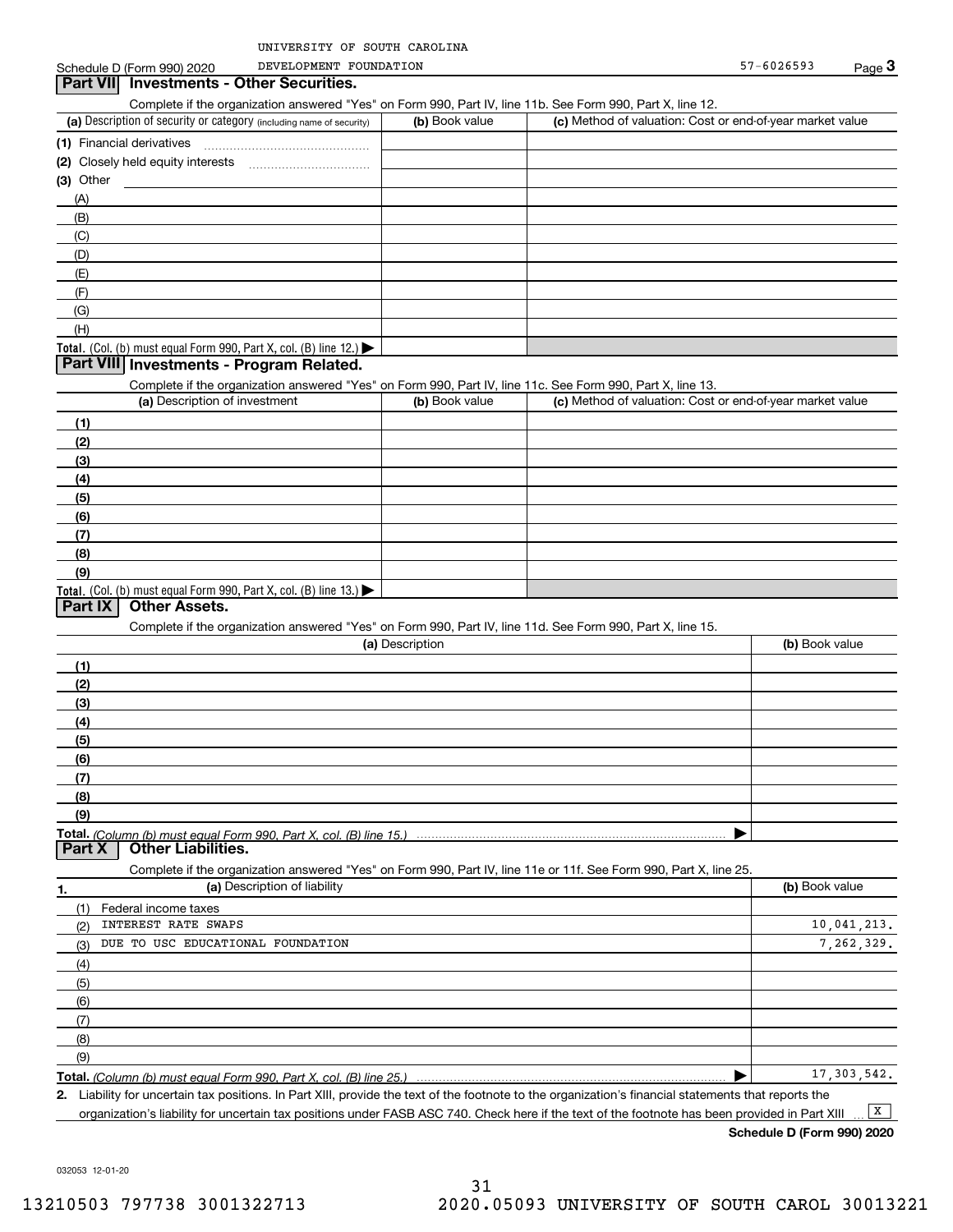|    | UNIVERSITY OF SOUTH CAROLINA                                                                                                                                                                                                        |                |               |                |               |
|----|-------------------------------------------------------------------------------------------------------------------------------------------------------------------------------------------------------------------------------------|----------------|---------------|----------------|---------------|
|    | DEVELOPMENT FOUNDATION<br>Schedule D (Form 990) 2020                                                                                                                                                                                |                |               | 57-6026593     | Page 4        |
|    | Reconciliation of Revenue per Audited Financial Statements With Revenue per Return.<br>Part XI                                                                                                                                      |                |               |                |               |
|    | Complete if the organization answered "Yes" on Form 990, Part IV, line 12a.                                                                                                                                                         |                |               |                |               |
| 1  | Total revenue, gains, and other support per audited financial statements                                                                                                                                                            |                |               | $\blacksquare$ | 30,504,336.   |
| 2  | Amounts included on line 1 but not on Form 990, Part VIII, line 12:                                                                                                                                                                 |                |               |                |               |
| a  | Net unrealized gains (losses) on investments [11] matter contracts and the unrealized gains (losses) on investments                                                                                                                 | 2a             | 6,700,478.    |                |               |
| b  |                                                                                                                                                                                                                                     | 2 <sub>b</sub> |               |                |               |
|    |                                                                                                                                                                                                                                     | 2 <sub>c</sub> |               |                |               |
| d  | Other (Describe in Part XIII.) <b>COLOGIST:</b> (2010)                                                                                                                                                                              | 2d             | 9,584,202.    |                |               |
| e  | Add lines 2a through 2d                                                                                                                                                                                                             |                |               | 2е             | 16,284,680.   |
| 3  |                                                                                                                                                                                                                                     |                |               | 3              | 14, 219, 656. |
| 4  | Amounts included on Form 990, Part VIII, line 12, but not on line 1:                                                                                                                                                                |                |               |                |               |
| a  |                                                                                                                                                                                                                                     | 4a             | $16,460$ .    |                |               |
| b  | Other (Describe in Part XIII.) <b>Construction Contract Construction</b> Chemical Construction Chemical Chemical Chemical Chemical Chemical Chemical Chemical Chemical Chemical Chemical Chemical Chemical Chemical Chemical Chemic | 4b.            | $-8,621,978.$ |                |               |
|    | Add lines 4a and 4b                                                                                                                                                                                                                 |                |               | 4c             | $-8,605,518.$ |
| 5. |                                                                                                                                                                                                                                     | 5              | 5,614,138.    |                |               |
|    | Part XII   Reconciliation of Expenses per Audited Financial Statements With Expenses per Return.                                                                                                                                    |                |               |                |               |
|    | Complete if the organization answered "Yes" on Form 990, Part IV, line 12a.                                                                                                                                                         |                |               |                |               |
| 1  |                                                                                                                                                                                                                                     |                |               | $\mathbf{1}$   | 16,558,720.   |
| 2  | Amounts included on line 1 but not on Form 990, Part IX, line 25:                                                                                                                                                                   |                |               |                |               |
| a  |                                                                                                                                                                                                                                     | 2a             |               |                |               |
| b  |                                                                                                                                                                                                                                     | 2 <sub>b</sub> |               |                |               |
|    |                                                                                                                                                                                                                                     | 2c             |               |                |               |
| d  |                                                                                                                                                                                                                                     | 2d             | 11,591,810.   |                |               |
| е  | Add lines 2a through 2d                                                                                                                                                                                                             |                |               | 2е             | 11,591,810.   |
| з  | Subtract line 2e from line 1                                                                                                                                                                                                        |                |               | 3              | 4,966,910.    |
| 4  | Amounts included on Form 990, Part IX, line 25, but not on line 1:                                                                                                                                                                  |                |               |                |               |
| a  |                                                                                                                                                                                                                                     | 4a             | 16,460.       |                |               |
| b  | Other (Describe in Part XIII.)                                                                                                                                                                                                      | 4b             |               |                |               |
|    | Add lines 4a and 4b                                                                                                                                                                                                                 |                |               | 4c             | 16,460.       |
|    |                                                                                                                                                                                                                                     |                |               | 5              | 4,983,370.    |
|    | Part XIII Supplemental Information.                                                                                                                                                                                                 |                |               |                |               |

Provide the descriptions required for Part II, lines 3, 5, and 9; Part III, lines 1a and 4; Part IV, lines 1b and 2b; Part V, line 4; Part X, line 2; Part XI, lines 2d and 4b; and Part XII, lines 2d and 4b. Also complete this part to provide any additional information.

32

PART II, LINE 9:

A CONSERVATION EASEMENT WAS GIFTED TO THE FOUNDATION. NO VALUE IS REPORTED

ON THE BALANCE SHEET. MAINTENANCE EXPENSES ARE INCLUDED IN THE STATEMENT

OF FUNCTIONAL EXPENSES WHEN INCURRED.

PART IV, LINE 2B:

THE FOUNDATION HAS AGREED TO HOLD FUNDS FOR OTHER ENTITIES THAT ARE

AVAILABLE UPON THEIR REQUEST. THE FUNDS TOTALED \$32,392 AT 6/30/2021.

PART V, LINE 4:

ENDOWMENT FUNDS ARE USED, IN ACCORDANCE WITH ANY DONOR RESTRICTIONS, TO

SUPPORT THE REAL AND PERSONAL PROPERTY NEEDS OF THE UNIVERSITY OF SOUTH

032054 12-01-20

13210503 797738 3001322713 2020.05093 UNIVERSITY OF SOUTH CAROL 30013221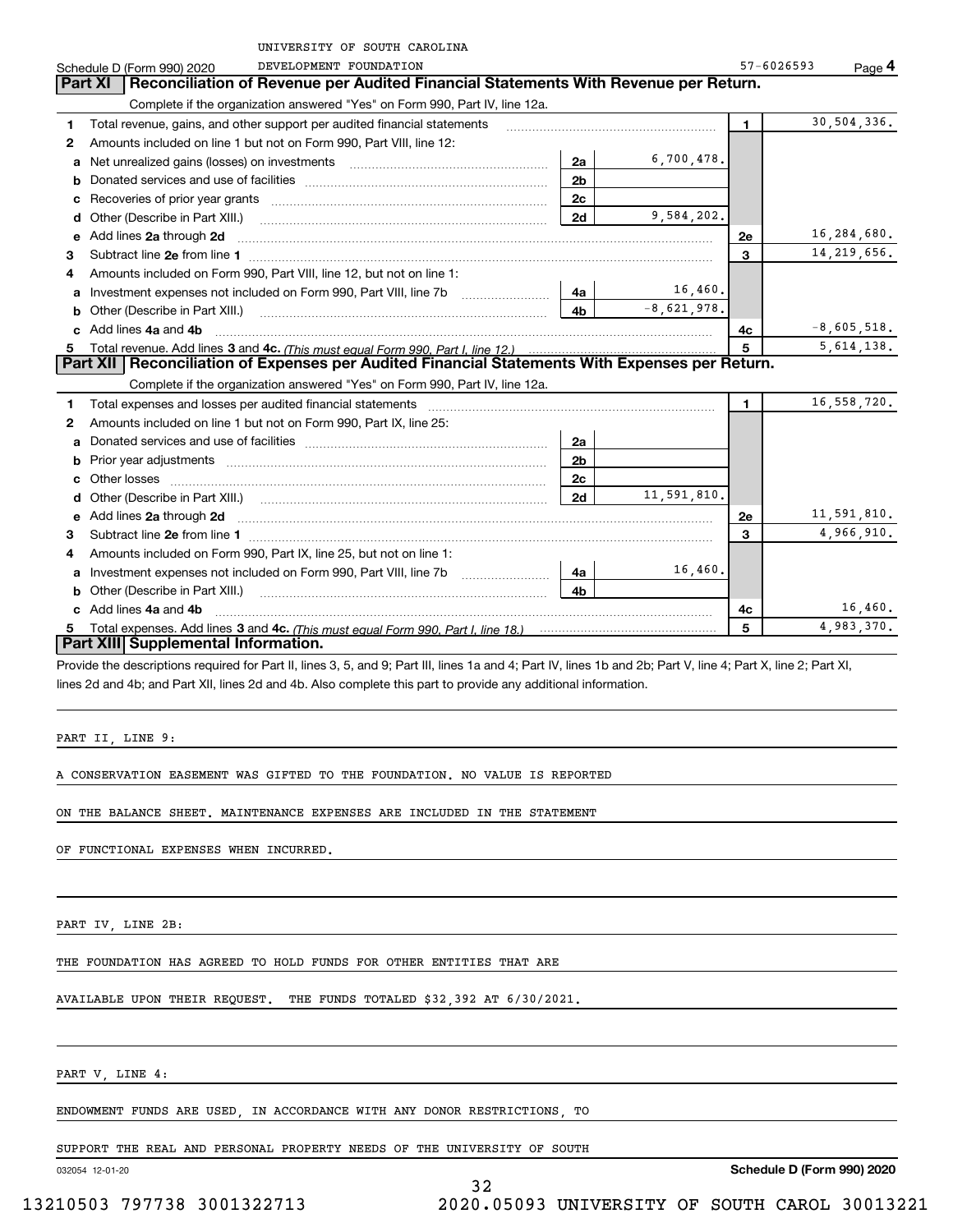*(continued)* **Part XIII Supplemental Information** 

CAROLINA.

PART X, LINE 2:

THE FOUNDATION HAS BEEN GRANTED EXEMPTION FROM INCOME TAXES UNDER SECTION

501(C)(3) OF THE INTERNAL REVENUE CODE. NO PROVISION FOR INCOME TAX, OTHER

THAN UNRELATED BUSINESS INCOME TAX, IS RECORDED IN THE ACCOMPANYING

CONSOLIDATED FINANCIAL STATEMENTS. THE FOUNDATION HAS DETERMINED THAT IT

DOES NOT HAVE ANY UNRECOGNIZED TAX BENEFITS OR OBLIGATIONS AS OF JUNE 30,

2021.

PART XI, LINE 2D - OTHER ADJUSTMENTS:

USCINNOVATION, LLC REVENUE - ENTITY FILES A SEPARATE RETURN 2,874,088.

UNREALIZED GAIN ON INTEREST RATE SWAPS - WEST CAMPUS 6,610,146.

UNREALIZED GAIN ON INTEREST RATE SWAPS - USCLNNOVATION 99,968.

TOTAL TO SCHEDULE D, PART XI, LINE 2D 9,584,202.

PART XI, LINE 4B - OTHER ADJUSTMENTS:

CHANGE IN PLEDGES RECEIVABLE 458,520.

RENTAL EXPENSES FOR WEST CAMPUS NETTED AGAINST RENT REVENUE -9,080,498.

TOTAL TO SCHEDULE D, PART XI, LINE 4B  $-8,621,978$ .

PART XII, LINE 2D - OTHER ADJUSTMENTS:

RENTAL EXPENSES FOR WEST CAMPUS NETTED AGAINST RENT REVENUE 9,080,498.

USCINNOVATION, LLC EXPENSES - FILING SEPARATE RETURN 2,511,312.

TOTAL TO SCHEDULE D, PART XII, LINE 2D 11,591,810.

**Schedule D (Form 990) 2020**

032055 12-01-20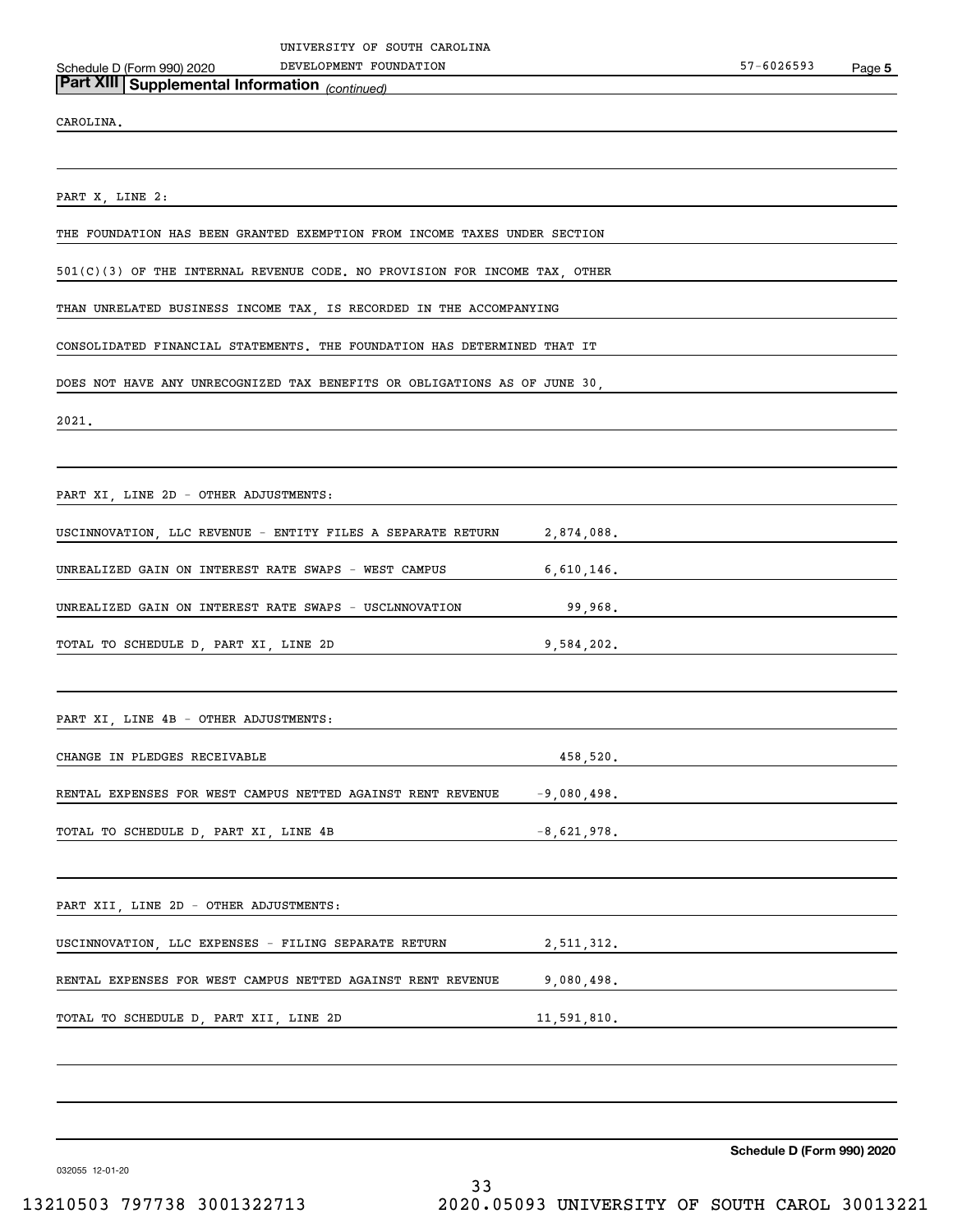|    | <b>SCHEDULE J</b>                                                                                                                      |                                                                                                               | <b>Compensation Information</b>                                                                                                  |                                       | OMB No. 1545-0047          |     |    |
|----|----------------------------------------------------------------------------------------------------------------------------------------|---------------------------------------------------------------------------------------------------------------|----------------------------------------------------------------------------------------------------------------------------------|---------------------------------------|----------------------------|-----|----|
|    | (Form 990)                                                                                                                             |                                                                                                               | For certain Officers, Directors, Trustees, Key Employees, and Highest                                                            |                                       | 2020                       |     |    |
|    | <b>Compensated Employees</b><br>Complete if the organization answered "Yes" on Form 990, Part IV, line 23.                             |                                                                                                               |                                                                                                                                  |                                       |                            |     |    |
|    | <b>Open to Public</b><br>Attach to Form 990.<br>Department of the Treasury                                                             |                                                                                                               |                                                                                                                                  |                                       |                            |     |    |
|    | Inspection<br>Internal Revenue Service<br>$\blacktriangleright$ Go to www.irs.gov/Form990 for instructions and the latest information. |                                                                                                               |                                                                                                                                  |                                       |                            |     |    |
|    | Name of the organization                                                                                                               | UNIVERSITY OF SOUTH CAROLINA                                                                                  |                                                                                                                                  | <b>Employer identification number</b> |                            |     |    |
|    |                                                                                                                                        | DEVELOPMENT FOUNDATION                                                                                        |                                                                                                                                  |                                       | 57-6026593                 |     |    |
|    | Part I                                                                                                                                 | <b>Questions Regarding Compensation</b>                                                                       |                                                                                                                                  |                                       |                            |     |    |
|    |                                                                                                                                        |                                                                                                               |                                                                                                                                  |                                       |                            | Yes | No |
|    |                                                                                                                                        |                                                                                                               | <b>1a</b> Check the appropriate box(es) if the organization provided any of the following to or for a person listed on Form 990, |                                       |                            |     |    |
|    |                                                                                                                                        | Part VII, Section A, line 1a. Complete Part III to provide any relevant information regarding these items.    |                                                                                                                                  |                                       |                            |     |    |
|    | First-class or charter travel                                                                                                          |                                                                                                               | Housing allowance or residence for personal use                                                                                  |                                       |                            |     |    |
|    | Travel for companions                                                                                                                  |                                                                                                               | Payments for business use of personal residence                                                                                  |                                       |                            |     |    |
|    |                                                                                                                                        | Tax indemnification and gross-up payments                                                                     | Health or social club dues or initiation fees                                                                                    |                                       |                            |     |    |
|    |                                                                                                                                        | Discretionary spending account                                                                                | Personal services (such as maid, chauffeur, chef)                                                                                |                                       |                            |     |    |
|    |                                                                                                                                        |                                                                                                               |                                                                                                                                  |                                       |                            |     |    |
|    |                                                                                                                                        |                                                                                                               | <b>b</b> If any of the boxes on line 1a are checked, did the organization follow a written policy regarding payment or           |                                       |                            |     |    |
|    |                                                                                                                                        |                                                                                                               |                                                                                                                                  |                                       | 1b                         |     |    |
| 2  |                                                                                                                                        |                                                                                                               | Did the organization require substantiation prior to reimbursing or allowing expenses incurred by all directors,                 |                                       | $\mathbf{2}$               |     |    |
|    |                                                                                                                                        |                                                                                                               |                                                                                                                                  |                                       |                            |     |    |
| з  |                                                                                                                                        |                                                                                                               | Indicate which, if any, of the following the organization used to establish the compensation of the organization's               |                                       |                            |     |    |
|    |                                                                                                                                        |                                                                                                               | CEO/Executive Director. Check all that apply. Do not check any boxes for methods used by a related organization to               |                                       |                            |     |    |
|    |                                                                                                                                        | establish compensation of the CEO/Executive Director, but explain in Part III.                                |                                                                                                                                  |                                       |                            |     |    |
|    |                                                                                                                                        |                                                                                                               | Written employment contract                                                                                                      |                                       |                            |     |    |
|    | $X$ Compensation committee<br>Independent compensation consultant<br>Compensation survey or study                                      |                                                                                                               |                                                                                                                                  |                                       |                            |     |    |
|    | $X$ Form 990 of other organizations<br>X  <br>Approval by the board or compensation committee                                          |                                                                                                               |                                                                                                                                  |                                       |                            |     |    |
|    |                                                                                                                                        |                                                                                                               |                                                                                                                                  |                                       |                            |     |    |
| 4  |                                                                                                                                        | During the year, did any person listed on Form 990, Part VII, Section A, line 1a, with respect to the filing  |                                                                                                                                  |                                       |                            |     |    |
|    | organization or a related organization:                                                                                                |                                                                                                               |                                                                                                                                  |                                       |                            |     |    |
| а  |                                                                                                                                        | Receive a severance payment or change-of-control payment?                                                     |                                                                                                                                  |                                       | 4a                         |     | Х  |
| b  |                                                                                                                                        | Participate in or receive payment from a supplemental nonqualified retirement plan?                           |                                                                                                                                  |                                       | 4b                         |     | х  |
| с  |                                                                                                                                        | Participate in or receive payment from an equity-based compensation arrangement?                              |                                                                                                                                  |                                       | 4c                         |     | x  |
|    |                                                                                                                                        | If "Yes" to any of lines 4a-c, list the persons and provide the applicable amounts for each item in Part III. |                                                                                                                                  |                                       |                            |     |    |
|    |                                                                                                                                        |                                                                                                               |                                                                                                                                  |                                       |                            |     |    |
|    |                                                                                                                                        | Only section 501(c)(3), 501(c)(4), and 501(c)(29) organizations must complete lines 5-9.                      |                                                                                                                                  |                                       |                            |     |    |
|    |                                                                                                                                        |                                                                                                               | For persons listed on Form 990, Part VII, Section A, line 1a, did the organization pay or accrue any compensation                |                                       |                            |     |    |
|    | contingent on the revenues of:                                                                                                         |                                                                                                               |                                                                                                                                  |                                       |                            |     |    |
|    |                                                                                                                                        |                                                                                                               |                                                                                                                                  |                                       | 5a                         |     | х  |
|    |                                                                                                                                        |                                                                                                               |                                                                                                                                  |                                       | 5b                         |     | х  |
|    |                                                                                                                                        | If "Yes" on line 5a or 5b, describe in Part III.                                                              |                                                                                                                                  |                                       |                            |     |    |
| 6. |                                                                                                                                        |                                                                                                               | For persons listed on Form 990, Part VII, Section A, line 1a, did the organization pay or accrue any compensation                |                                       |                            |     |    |
|    | contingent on the net earnings of:                                                                                                     |                                                                                                               |                                                                                                                                  |                                       |                            |     |    |
| a  |                                                                                                                                        |                                                                                                               | The organization? <b>With the organization? Constitution of the organization</b> of the organization?                            |                                       | 6a                         |     | х  |
|    |                                                                                                                                        |                                                                                                               |                                                                                                                                  |                                       | 6b                         |     | x  |
|    |                                                                                                                                        | If "Yes" on line 6a or 6b, describe in Part III.                                                              |                                                                                                                                  |                                       |                            |     |    |
|    |                                                                                                                                        |                                                                                                               | 7 For persons listed on Form 990, Part VII, Section A, line 1a, did the organization provide any nonfixed payments               |                                       |                            |     |    |
|    |                                                                                                                                        |                                                                                                               |                                                                                                                                  |                                       | 7                          |     | x  |
| 8  |                                                                                                                                        |                                                                                                               | Were any amounts reported on Form 990, Part VII, paid or accrued pursuant to a contract that was subject to the                  |                                       |                            |     |    |
|    |                                                                                                                                        | initial contract exception described in Regulations section 53.4958-4(a)(3)? If "Yes," describe in Part III   |                                                                                                                                  |                                       | 8                          |     | x  |
| 9  |                                                                                                                                        | If "Yes" on line 8, did the organization also follow the rebuttable presumption procedure described in        |                                                                                                                                  |                                       |                            |     |    |
|    |                                                                                                                                        |                                                                                                               |                                                                                                                                  |                                       | 9                          |     |    |
|    |                                                                                                                                        | LHA For Paperwork Reduction Act Notice, see the Instructions for Form 990.                                    |                                                                                                                                  |                                       | Schedule J (Form 990) 2020 |     |    |

032111 12-07-20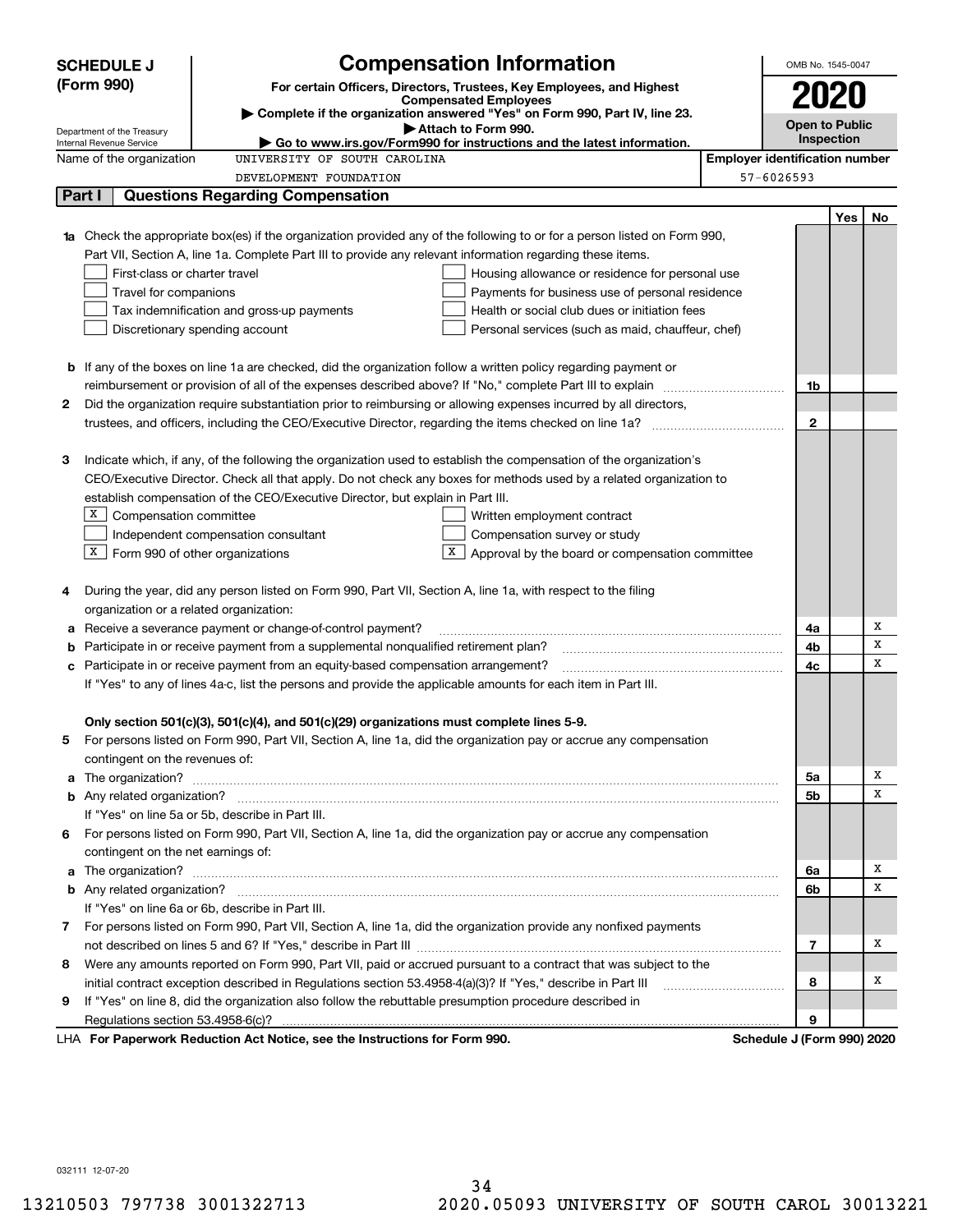DEVELOPMENT FOUNDATION

**Part II Officers, Directors, Trustees, Key Employees, and Highest Compensated Employees.**  Schedule J (Form 990) 2020 Page Use duplicate copies if additional space is needed.

For each individual whose compensation must be reported on Schedule J, report compensation from the organization on row (i) and from related organizations, described in the instructions, on row (ii). Do not list any individuals that aren't listed on Form 990, Part VII.

**Note:**  The sum of columns (B)(i)-(iii) for each listed individual must equal the total amount of Form 990, Part VII, Section A, line 1a, applicable column (D) and (E) amounts for that individual.

|                            |      |                          | (B) Breakdown of W-2 and/or 1099-MISC compensation |                                           | (C) Retirement and<br>other deferred | (D) Nontaxable<br>benefits | (E) Total of columns<br>$(B)(i)-(D)$ | (F) Compensation<br>in column (B)         |
|----------------------------|------|--------------------------|----------------------------------------------------|-------------------------------------------|--------------------------------------|----------------------------|--------------------------------------|-------------------------------------------|
| (A) Name and Title         |      | (i) Base<br>compensation | (ii) Bonus &<br>incentive<br>compensation          | (iii) Other<br>reportable<br>compensation | compensation                         |                            |                                      | reported as deferred<br>on prior Form 990 |
| (1) R. JASON CASKEY        | (i)  | $\mathbf{0}$ .           | $\mathbf{0}$ .                                     | $\mathbf{0}$ .                            | $\mathbf{0}$ .                       | $\mathbf{0}$ .             | $\mathbf{0}$ .                       | $\mathbf 0$ .                             |
| PRESIDENT AND CEO          | (ii) | 303,728.                 | 0.                                                 | $\mathbf{0}$ .                            | 10,820                               | 11,777.                    | 326, 325.                            | $\mathbf 0$ .                             |
| SUSAN B. SMITH<br>(2)      | (i)  | $\mathbf{0}$ .           | 0.                                                 | 0.                                        | $\mathbf{0}$ .                       | $\mathbf{0}$ .             | $\mathbf{0}$ .                       | $\mathbf 0$ .                             |
| CHIEF OPERATING OFFICER    | (ii) | 229,781.                 | 0.                                                 | $\mathbf{0}$ .                            | 60,482                               | 9,680                      | 299,943.                             | $\mathbf 0$ .                             |
| KIMBERLY H. ELLIOTT<br>(3) | (i)  | $\mathbf{0}$ .           | 0.                                                 | $\mathbf{0}$ .                            | $\mathbf{0}$                         | $\mathbf{0}$ .             | $\mathbf{0}$ .                       | $\mathbf 0$ .                             |
| CFO AND TREASURER          | (ii) | 232,381                  | 0.                                                 | $\mathbf{0}$ .                            | 10,405                               | 699                        | 243,485.                             | $\mathbf 0$ .                             |
| S. ALAN MEDLIN<br>(4)      | (i)  | $\mathbf{0}$ .           | $\mathbf 0$ .                                      | $\mathbf{0}$ .                            | $\mathbf{0}$                         | 0.                         | $\mathbf{0}$ .                       | $\mathbf 0$ .                             |
| <b>DIRECTOR</b>            | (ii) | 218,609.                 | $\mathbf 0$ .                                      | $\mathbf{0}$ .                            | $\mathbf{0}$                         | 0.                         | 218,609.                             | $\mathbf 0$ .                             |
| JENNIFER S. MUIR<br>(5)    | (i)  | $\mathbf{0}$ .           | $\mathbf 0$ .                                      | $\mathbf{0}$ .                            | $\mathbf{0}$                         | 0.                         | $\mathbf{0}$ .                       | $\mathbf 0$ .                             |
| DIRECTOR OF INVESTMENTS    | (ii) | 161,163.                 | 5,000                                              | $\mathbf{0}$ .                            | 25,078                               | 24,240.                    | 215,481.                             | $\mathbf 0$ .                             |
| JEAN F. PINCKNEY<br>(6)    | (i)  | $\mathbf{0}$ .           | $\mathbf{0}$ .                                     | $\mathbf{0}$ .                            | $\mathbf{0}$                         | $\mathbf{0}$ .             | $\mathbf{0}$ .                       | $\mathbf 0$ .                             |
| DIRECTOR OF ACCOUNTING     | (ii) | 121,752.                 | 3,000.                                             | $\mathsf{0}\,$ .                          | 27,806                               | 5, 153.                    | 157,711.                             | $\mathbf 0$ .                             |
|                            | (i)  |                          |                                                    |                                           |                                      |                            |                                      |                                           |
|                            | (ii) |                          |                                                    |                                           |                                      |                            |                                      |                                           |
|                            | (i)  |                          |                                                    |                                           |                                      |                            |                                      |                                           |
|                            | (ii) |                          |                                                    |                                           |                                      |                            |                                      |                                           |
|                            | (i)  |                          |                                                    |                                           |                                      |                            |                                      |                                           |
|                            | (ii) |                          |                                                    |                                           |                                      |                            |                                      |                                           |
|                            | (i)  |                          |                                                    |                                           |                                      |                            |                                      |                                           |
|                            | (ii) |                          |                                                    |                                           |                                      |                            |                                      |                                           |
|                            | (i)  |                          |                                                    |                                           |                                      |                            |                                      |                                           |
|                            | (ii) |                          |                                                    |                                           |                                      |                            |                                      |                                           |
|                            | (i)  |                          |                                                    |                                           |                                      |                            |                                      |                                           |
|                            | (ii) |                          |                                                    |                                           |                                      |                            |                                      |                                           |
|                            | (i)  |                          |                                                    |                                           |                                      |                            |                                      |                                           |
|                            | (ii) |                          |                                                    |                                           |                                      |                            |                                      |                                           |
|                            | (i)  |                          |                                                    |                                           |                                      |                            |                                      |                                           |
|                            | (ii) |                          |                                                    |                                           |                                      |                            |                                      |                                           |
|                            | (i)  |                          |                                                    |                                           |                                      |                            |                                      |                                           |
|                            | (ii) |                          |                                                    |                                           |                                      |                            |                                      |                                           |
|                            | (i)  |                          |                                                    |                                           |                                      |                            |                                      |                                           |
|                            | (ii) |                          |                                                    |                                           |                                      |                            |                                      |                                           |

57-6026593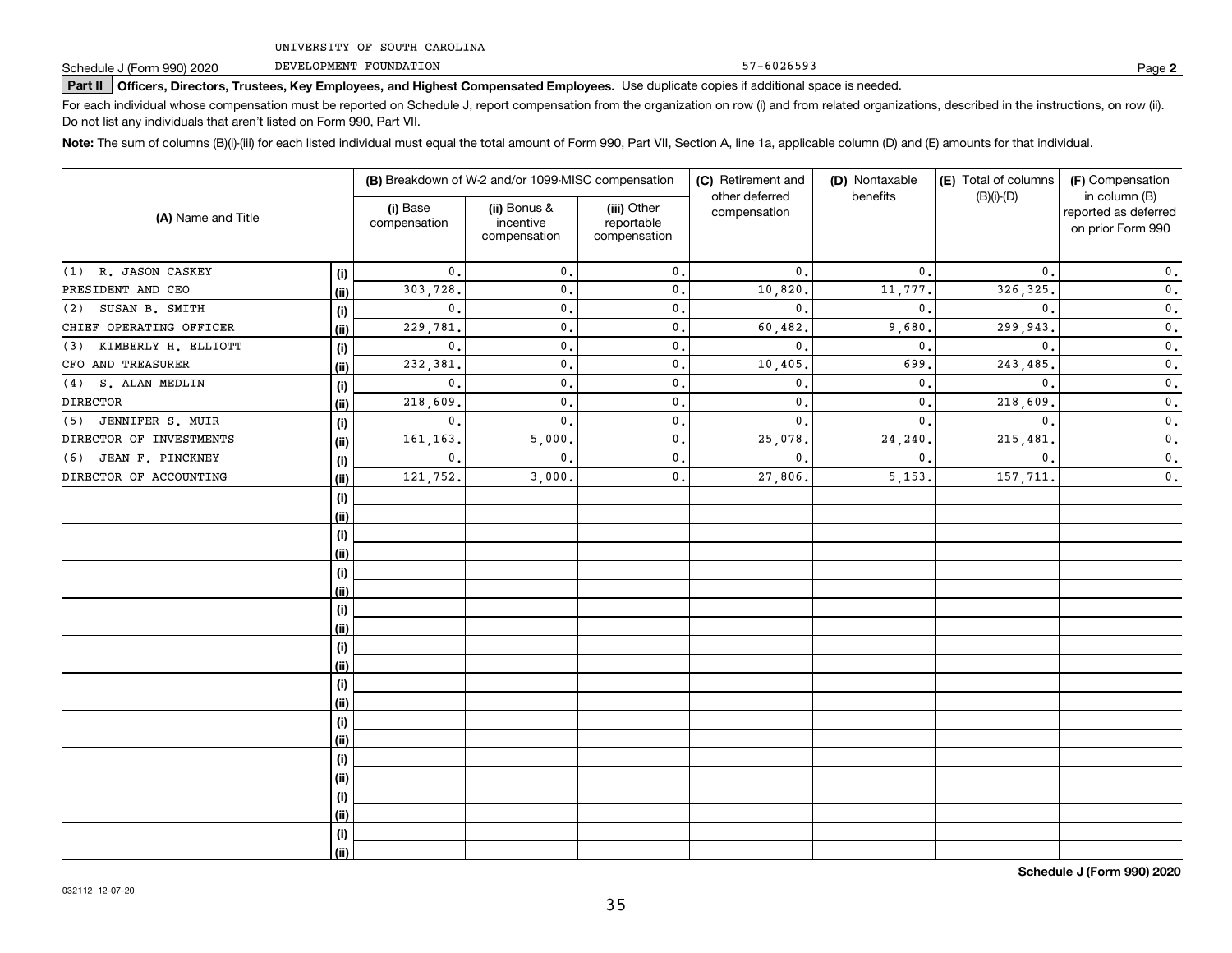DEVELOPMENT FOUNDATION

**3**

#### **Part III Supplemental Information**

Schedule J (Form 990) 2020 DEVELOPMENT FOUNDATION<br>Part III Supplemental Information<br>Provide the information, explanation, or descriptions required for Part I, lines 1a, 1b, 3, 4a, 4b, 4c, 5a, 5b, 6a, 6b, 7, and 8, and for

SCHEDULE J, PART II, PAGE 2:

SUSAN B. SMITH AND JENNIFER S. MUIR RECEIVED PART OF THEIR COMPENSATION

FROM THE UNIVERSITY OF SOUTH CAROLINA (USC); AND JEAN F. PINCKNEY

RECEIVED ALL OF HER COMPENSATION FROM USC. MRS. SMITH RECEIVED A TOTAL

OF \$188,464 FROM USC. MRS. MUIR RECEIVED A TOTAL OF \$99,091 FROM USC.

MS. PINCKNEY RECEIVED A TOTAL OF \$155,307 FROM USC. THE USC

EDUCATIONAL FOUNDATION, A RELATED PARTY, REIMBURSED USC 100% OF THESE

COSTS.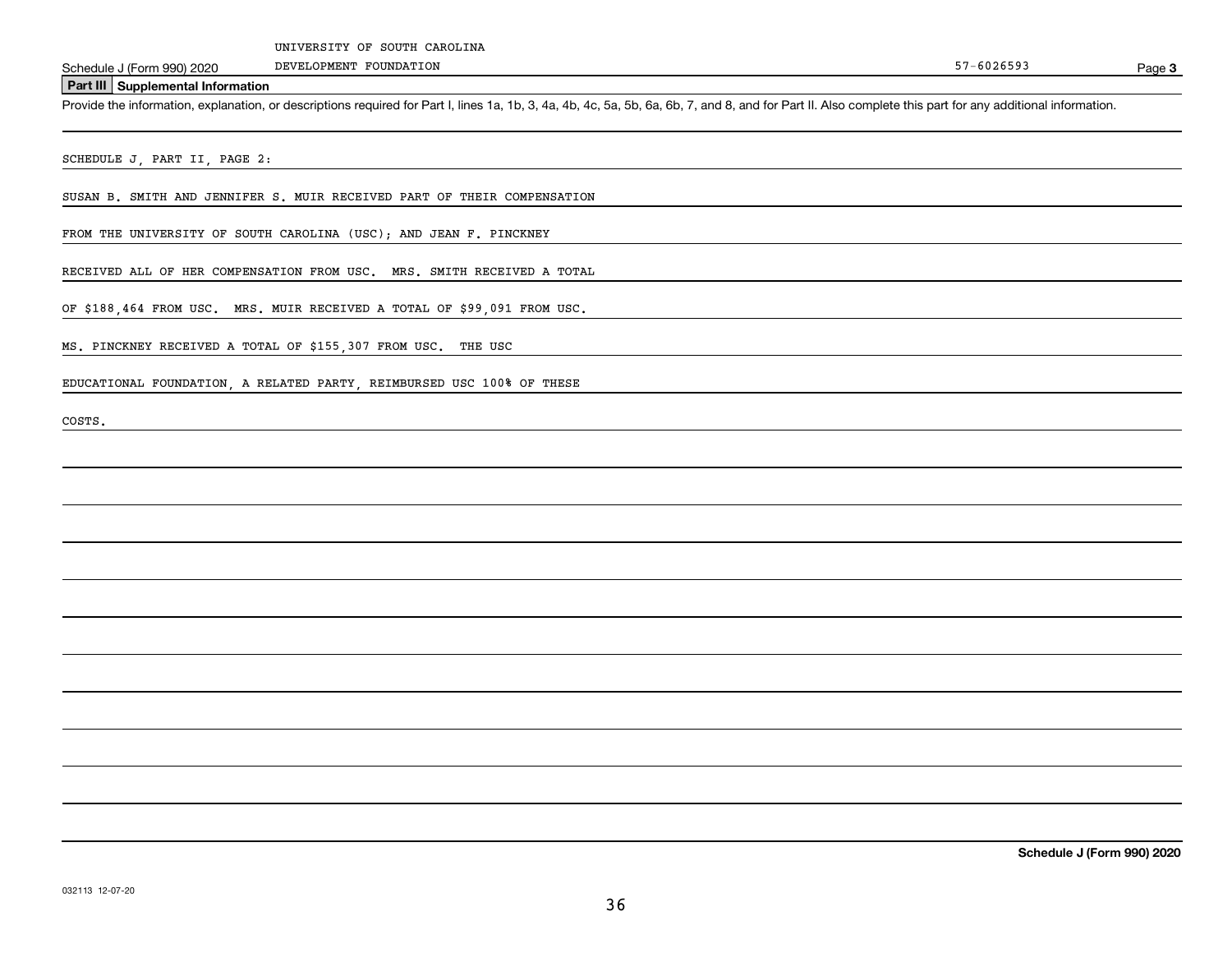|                | <b>Supplemental Information on Tax-Exempt Bonds</b><br><b>SCHEDULE K</b><br>Complete if the organization answered "Yes" on Form 990, Part IV, line 24a. Provide descriptions,<br>(Form 990)<br>explanations, and any additional information in Part VI.<br>Department of the Treasury<br>Attach to Form 990. Co to www.irs.gov/Form990 for instructions and the latest information.<br>Internal Revenue Service |                              |                                          |                 |                 |                 |     |                | OMB No. 1545-0047<br>2020<br>Open to Public<br>Inspection |     |    |                |                                       |            |    |
|----------------|-----------------------------------------------------------------------------------------------------------------------------------------------------------------------------------------------------------------------------------------------------------------------------------------------------------------------------------------------------------------------------------------------------------------|------------------------------|------------------------------------------|-----------------|-----------------|-----------------|-----|----------------|-----------------------------------------------------------|-----|----|----------------|---------------------------------------|------------|----|
|                | Name of the organization                                                                                                                                                                                                                                                                                                                                                                                        | UNIVERSITY OF SOUTH CAROLINA |                                          |                 |                 |                 |     |                |                                                           |     |    |                | <b>Employer identification number</b> |            |    |
|                |                                                                                                                                                                                                                                                                                                                                                                                                                 | DEVELOPMENT FOUNDATION       |                                          |                 |                 |                 |     |                |                                                           |     |    | $57 - 6026593$ |                                       |            |    |
| Part I         | <b>Bond Issues</b>                                                                                                                                                                                                                                                                                                                                                                                              |                              | SEE PART VI FOR COLUMN (F) CONTINUATIONS |                 |                 |                 |     |                |                                                           |     |    |                |                                       |            |    |
|                | (a) Issuer name                                                                                                                                                                                                                                                                                                                                                                                                 |                              | (b) Issuer EIN                           | $(c)$ CUSIP $#$ | (d) Date issued | (e) Issue price |     |                | (f) Description of purpose                                |     |    |                | (g) Defeased (h) On behalf            | (i) Pooled |    |
|                |                                                                                                                                                                                                                                                                                                                                                                                                                 |                              |                                          |                 |                 |                 |     |                |                                                           |     |    |                | of issuer                             | financing  |    |
|                |                                                                                                                                                                                                                                                                                                                                                                                                                 |                              |                                          |                 |                 |                 |     |                |                                                           | Yes | No | Yes            | No                                    | Yes        | No |
|                |                                                                                                                                                                                                                                                                                                                                                                                                                 |                              |                                          |                 |                 |                 |     | TO FINANCE THE |                                                           |     |    |                |                                       |            |    |
|                | A USC DF - WEST CAMPUS, LLC                                                                                                                                                                                                                                                                                                                                                                                     |                              |                                          | <b>NONE</b>     | 07/31/14        |                 |     |                | 88,065,000. CONSTRUCTION OF A DORMITO                     |     | X  | X              |                                       |            | х  |
|                |                                                                                                                                                                                                                                                                                                                                                                                                                 |                              |                                          |                 |                 |                 |     |                |                                                           |     |    |                |                                       |            |    |
| B              |                                                                                                                                                                                                                                                                                                                                                                                                                 |                              |                                          |                 |                 |                 |     |                |                                                           |     |    |                |                                       |            |    |
|                |                                                                                                                                                                                                                                                                                                                                                                                                                 |                              |                                          |                 |                 |                 |     |                |                                                           |     |    |                |                                       |            |    |
| C              |                                                                                                                                                                                                                                                                                                                                                                                                                 |                              |                                          |                 |                 |                 |     |                |                                                           |     |    |                |                                       |            |    |
|                |                                                                                                                                                                                                                                                                                                                                                                                                                 |                              |                                          |                 |                 |                 |     |                |                                                           |     |    |                |                                       |            |    |
| D              |                                                                                                                                                                                                                                                                                                                                                                                                                 |                              |                                          |                 |                 |                 |     |                |                                                           |     |    |                |                                       |            |    |
| Part II        | <b>Proceeds</b>                                                                                                                                                                                                                                                                                                                                                                                                 |                              |                                          |                 |                 |                 |     |                |                                                           |     |    |                |                                       |            |    |
|                |                                                                                                                                                                                                                                                                                                                                                                                                                 |                              |                                          |                 | A               |                 |     | B              | C.                                                        |     |    |                | D                                     |            |    |
| $\mathbf 1$    | Amount of bonds retired                                                                                                                                                                                                                                                                                                                                                                                         |                              |                                          |                 |                 | 4.920.646       |     |                |                                                           |     |    |                |                                       |            |    |
| $\mathbf{2}$   |                                                                                                                                                                                                                                                                                                                                                                                                                 |                              |                                          |                 |                 |                 |     |                |                                                           |     |    |                |                                       |            |    |
| 3              | Total proceeds of issue                                                                                                                                                                                                                                                                                                                                                                                         |                              |                                          |                 |                 | 88,065,000      |     |                |                                                           |     |    |                |                                       |            |    |
| 4              |                                                                                                                                                                                                                                                                                                                                                                                                                 |                              |                                          |                 |                 |                 |     |                |                                                           |     |    |                |                                       |            |    |
| 5              |                                                                                                                                                                                                                                                                                                                                                                                                                 |                              |                                          |                 |                 |                 |     |                |                                                           |     |    |                |                                       |            |    |
| 6              | Proceeds in refunding escrows                                                                                                                                                                                                                                                                                                                                                                                   |                              |                                          |                 |                 |                 |     |                |                                                           |     |    |                |                                       |            |    |
| $\overline{7}$ | Issuance costs from proceeds                                                                                                                                                                                                                                                                                                                                                                                    |                              |                                          |                 |                 | 341,803,        |     |                |                                                           |     |    |                |                                       |            |    |
| 8              | Credit enhancement from proceeds                                                                                                                                                                                                                                                                                                                                                                                |                              |                                          |                 |                 |                 |     |                |                                                           |     |    |                |                                       |            |    |
| 9              | Working capital expenditures from proceeds                                                                                                                                                                                                                                                                                                                                                                      |                              |                                          |                 |                 |                 |     |                |                                                           |     |    |                |                                       |            |    |
| 10             | Capital expenditures from proceeds                                                                                                                                                                                                                                                                                                                                                                              |                              |                                          |                 |                 |                 |     |                |                                                           |     |    |                |                                       |            |    |
| 11             | Other spent proceeds                                                                                                                                                                                                                                                                                                                                                                                            |                              |                                          |                 |                 |                 |     |                |                                                           |     |    |                |                                       |            |    |
| 12             | Other unspent proceeds                                                                                                                                                                                                                                                                                                                                                                                          |                              |                                          |                 |                 |                 |     |                |                                                           |     |    |                |                                       |            |    |
| 13             |                                                                                                                                                                                                                                                                                                                                                                                                                 |                              |                                          |                 |                 | 2016            |     |                |                                                           |     |    |                |                                       |            |    |
|                |                                                                                                                                                                                                                                                                                                                                                                                                                 |                              |                                          |                 | Yes             | No              | Yes | No             | Yes                                                       | No  |    | Yes            |                                       | No         |    |
| 14             | Were the bonds issued as part of a refunding issue of tax-exempt bonds (or,                                                                                                                                                                                                                                                                                                                                     |                              |                                          |                 |                 |                 |     |                |                                                           |     |    |                |                                       |            |    |
|                | if issued prior to 2018, a current refunding issue)?                                                                                                                                                                                                                                                                                                                                                            |                              |                                          |                 |                 | х               |     |                |                                                           |     |    |                |                                       |            |    |
| 15             | Were the bonds issued as part of a refunding issue of taxable bonds (or, if                                                                                                                                                                                                                                                                                                                                     |                              |                                          |                 |                 |                 |     |                |                                                           |     |    |                |                                       |            |    |
|                |                                                                                                                                                                                                                                                                                                                                                                                                                 |                              |                                          |                 |                 | X               |     |                |                                                           |     |    |                |                                       |            |    |
| 16             | Has the final allocation of proceeds been made?                                                                                                                                                                                                                                                                                                                                                                 |                              |                                          |                 | x               |                 |     |                |                                                           |     |    |                |                                       |            |    |
| 17             | Does the organization maintain adequate books and records to support the                                                                                                                                                                                                                                                                                                                                        |                              |                                          |                 |                 |                 |     |                |                                                           |     |    |                |                                       |            |    |
|                | final allocation of proceeds?                                                                                                                                                                                                                                                                                                                                                                                   |                              |                                          |                 | х               |                 |     |                |                                                           |     |    |                |                                       |            |    |

**For Paperwork Reduction Act Notice, see the Instructions for Form 990. Schedule K (Form 990) 2020** LHA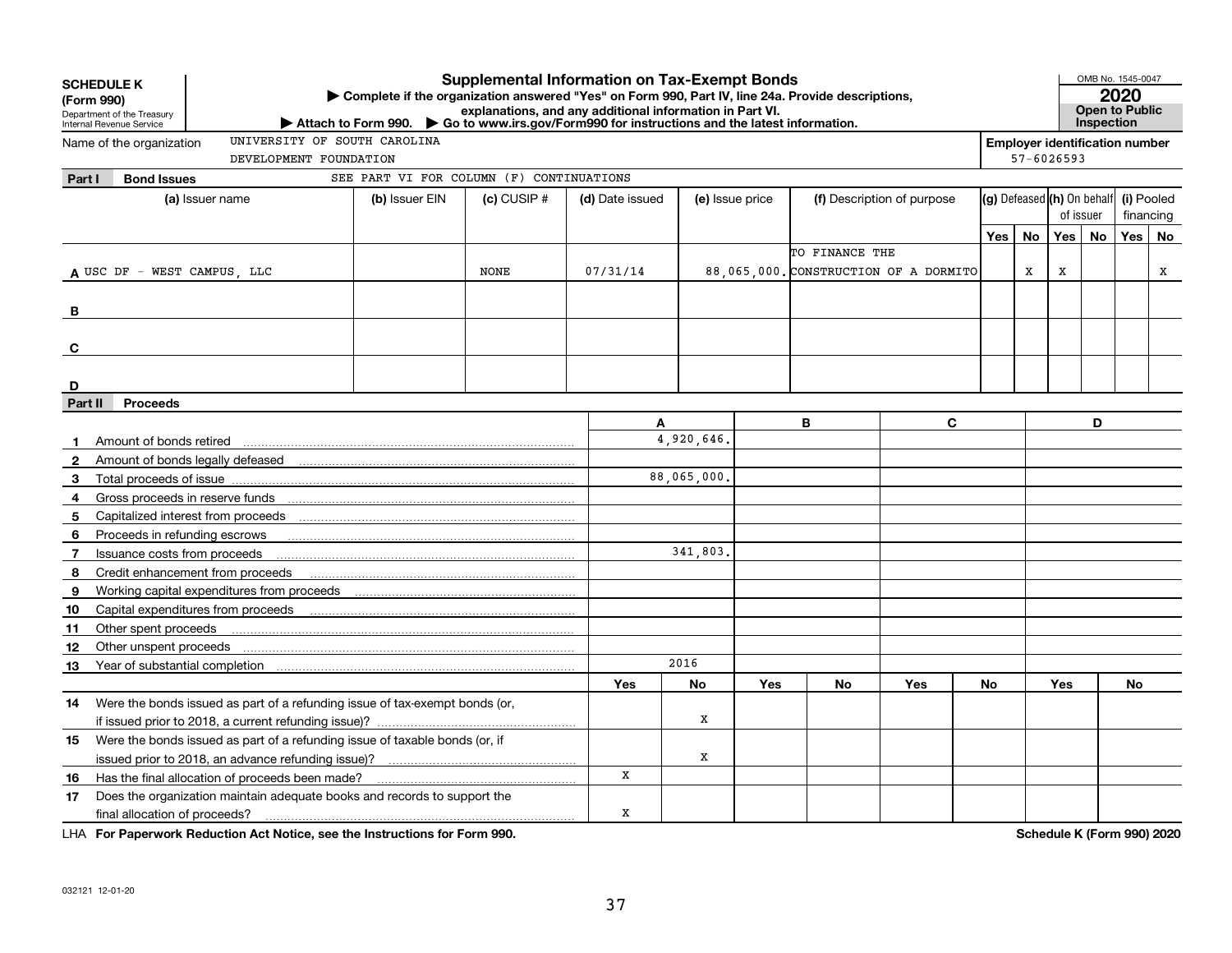|   | UNIVERSIII OF SOUIH CAROLINA                                                                       |     |           |     |                |              |           |     |               |
|---|----------------------------------------------------------------------------------------------------|-----|-----------|-----|----------------|--------------|-----------|-----|---------------|
|   | DEVELOPMENT FOUNDATION<br>Schedule K (Form 990) 2020                                               |     |           |     | $57 - 6026593$ |              |           |     | Page          |
|   | Part III Private Business Use                                                                      |     |           |     |                |              |           |     |               |
|   |                                                                                                    | A   |           | B   |                | $\mathbf{C}$ |           | D   |               |
|   | Was the organization a partner in a partnership, or a member of an LLC,                            | Yes | <b>No</b> | Yes | <b>No</b>      | <b>Yes</b>   | <b>No</b> | Yes | <b>No</b>     |
|   |                                                                                                    | X   |           |     |                |              |           |     |               |
|   | 2 Are there any lease arrangements that may result in private business use of                      |     |           |     |                |              |           |     |               |
|   | bond-financed property?                                                                            |     | X         |     |                |              |           |     |               |
|   | 3a Are there any management or service contracts that may result in private                        |     |           |     |                |              |           |     |               |
|   |                                                                                                    |     | x         |     |                |              |           |     |               |
|   | <b>b</b> If "Yes" to line 3a, does the organization routinely engage bond counsel or other outside |     |           |     |                |              |           |     |               |
|   | counsel to review any management or service contracts relating to the financed property?           |     |           |     |                |              |           |     |               |
|   | c Are there any research agreements that may result in private business use of                     |     |           |     |                |              |           |     |               |
|   |                                                                                                    |     | х         |     |                |              |           |     |               |
|   | d If "Yes" to line 3c, does the organization routinely engage bond counsel or other                |     |           |     |                |              |           |     |               |
|   | outside counsel to review any research agreements relating to the financed property?               |     |           |     |                |              |           |     |               |
| 4 | Enter the percentage of financed property used in a private business use by entities               |     |           |     |                |              |           |     |               |
|   | other than a section 501(c)(3) organization or a state or local government                         |     | %         |     | %              |              | %         |     |               |
| 5 | Enter the percentage of financed property used in a private business use as a                      |     |           |     |                |              |           |     |               |
|   | result of unrelated trade or business activity carried on by your organization,                    |     |           |     |                |              |           |     |               |
|   |                                                                                                    |     | %         |     | %              |              | %         |     |               |
| 6 |                                                                                                    |     | %         |     | %              |              | %         |     | $\frac{0}{c}$ |
|   |                                                                                                    |     | x         |     |                |              |           |     |               |
|   | 8a Has there been a sale or disposition of any of the bond-financed property to a non-             |     |           |     |                |              |           |     |               |
|   | governmental person other than a 501(c)(3) organization since the bonds were issued?               |     | x         |     |                |              |           |     |               |
|   | <b>b</b> If "Yes" to line 8a, enter the percentage of bond-financed property sold or               |     |           |     |                |              |           |     |               |
|   | disposed of                                                                                        |     | %         |     | %              |              | %         |     |               |
|   | c If "Yes" to line 8a, was any remedial action taken pursuant to Regulations                       |     |           |     |                |              |           |     |               |
|   |                                                                                                    |     |           |     |                |              |           |     |               |
| 9 | Has the organization established written procedures to ensure that all                             |     |           |     |                |              |           |     |               |
|   | nonqualified bonds of the issue are remediated in accordance with the                              |     |           |     |                |              |           |     |               |
|   |                                                                                                    |     | x         |     |                |              |           |     |               |
|   | Part IV Arbitrage                                                                                  |     |           |     |                |              |           |     |               |
|   |                                                                                                    |     |           |     |                |              |           |     |               |

| Has the issuer filed Form 8038-T, Arbitrage Rebate, Yield Reduction and     | Yes | No | Yes | No | Yes | No | Yes | <b>No</b> |
|-----------------------------------------------------------------------------|-----|----|-----|----|-----|----|-----|-----------|
|                                                                             |     |    |     |    |     |    |     |           |
| 2 If "No" to line 1, did the following apply?                               |     |    |     |    |     |    |     |           |
| a Rebate not due yet?                                                       |     |    |     |    |     |    |     |           |
| <b>b</b> Exception to rebate?                                               |     |    |     |    |     |    |     |           |
| c No rebate due?                                                            |     |    |     |    |     |    |     |           |
| If "Yes" to line 2c, provide in Part VI the date the rebate computation was |     |    |     |    |     |    |     |           |
| performed                                                                   |     |    |     |    |     |    |     |           |
| Is the bond issue a variable rate issue?                                    |     |    |     |    |     |    |     |           |

**2**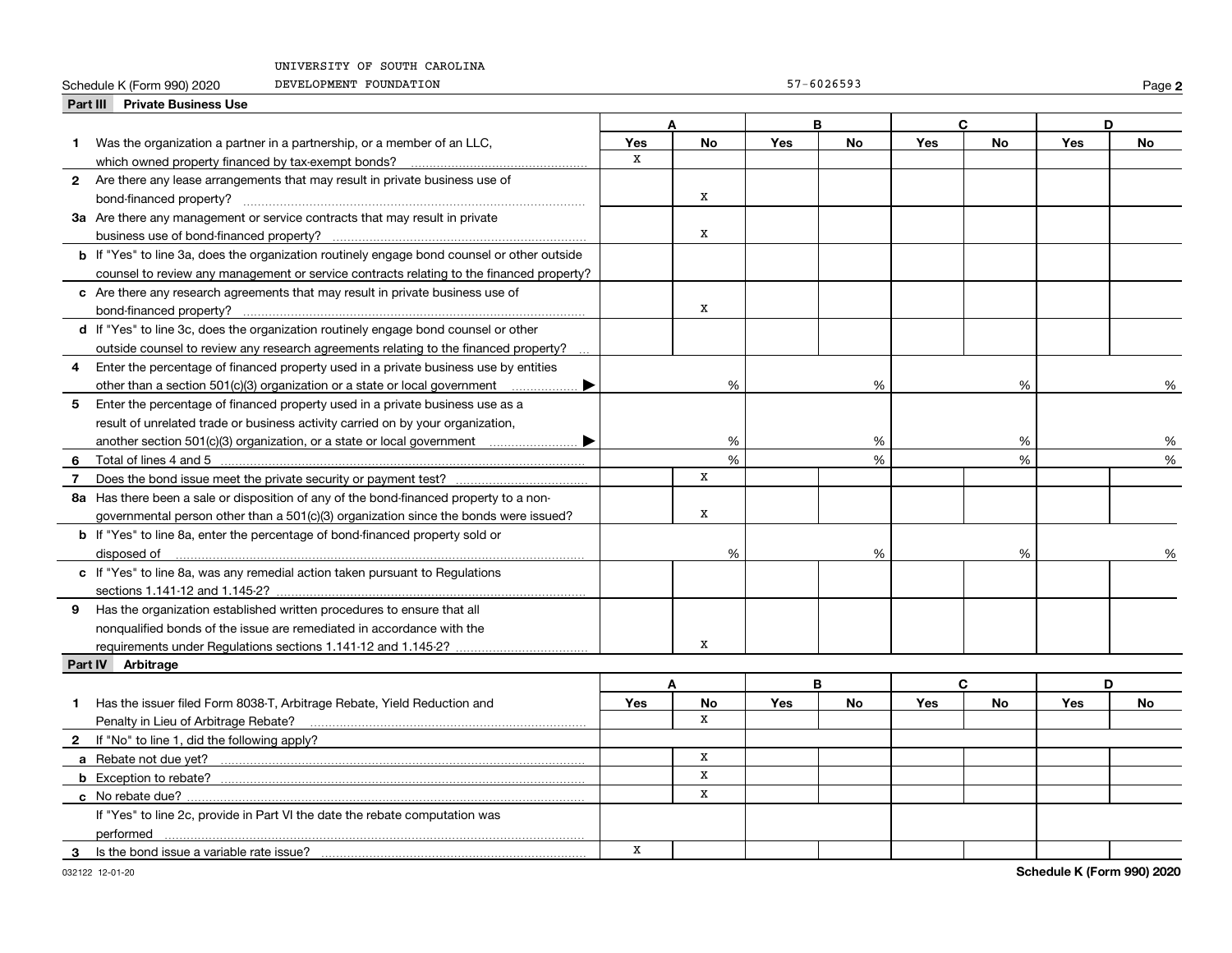| Schedule K (Form 990) 2020<br>DEVELOPMENT FOUNDATION                                                                         |     |              |            | $57 - 6026593$ |            |           |            | Page 3    |
|------------------------------------------------------------------------------------------------------------------------------|-----|--------------|------------|----------------|------------|-----------|------------|-----------|
| Part IV Arbitrage (continued)                                                                                                |     |              |            |                |            |           |            |           |
|                                                                                                                              | A   |              | B          |                |            | C         | D          |           |
| 4a Has the organization or the governmental issuer entered into a qualified                                                  | Yes | No           | <b>Yes</b> | No             | <b>Yes</b> | <b>No</b> | <b>Yes</b> | No        |
|                                                                                                                              |     | x            |            |                |            |           |            |           |
|                                                                                                                              |     |              |            |                |            |           |            |           |
|                                                                                                                              |     |              |            |                |            |           |            |           |
|                                                                                                                              |     |              |            |                |            |           |            |           |
| e Was the hedge terminated?                                                                                                  |     |              |            |                |            |           |            |           |
| 5a Were gross proceeds invested in a guaranteed investment contract (GIC)?                                                   |     | x            |            |                |            |           |            |           |
|                                                                                                                              |     |              |            |                |            |           |            |           |
| c Term of GIC                                                                                                                |     |              |            |                |            |           |            |           |
| d Was the regulatory safe harbor for establishing the fair market value of the GIC satisfied?                                |     |              |            |                |            |           |            |           |
| Were any gross proceeds invested beyond an available temporary period?<br>6                                                  |     | $\mathbf{x}$ |            |                |            |           |            |           |
| Has the organization established written procedures to monitor the<br>7 <sup>7</sup>                                         |     |              |            |                |            |           |            |           |
| requirements of section 148?                                                                                                 |     | x            |            |                |            |           |            |           |
| <b>Procedures To Undertake Corrective Action</b><br><b>Part V</b>                                                            |     |              |            |                |            |           |            |           |
|                                                                                                                              | A   |              | B          |                |            | C         | D          |           |
| Has the organization established written procedures to ensure that violations                                                | Yes | <b>No</b>    | Yes        | <b>No</b>      | <b>Yes</b> | <b>No</b> | Yes        | <b>No</b> |
| of federal tax requirements are timely identified and corrected through the                                                  |     |              |            |                |            |           |            |           |
| voluntary closing agreement program if self-remediation isn't available under                                                |     |              |            |                |            |           |            |           |
|                                                                                                                              |     | x            |            |                |            |           |            |           |
| Part VI Supplemental Information. Provide additional information for responses to questions on Schedule K. See instructions. |     |              |            |                |            |           |            |           |
| SCHEDULE K, PART I, BOND ISSUES:                                                                                             |     |              |            |                |            |           |            |           |
| (A) ISSUER NAME: USC DF - WEST CAMPUS, LLC                                                                                   |     |              |            |                |            |           |            |           |
| (F) DESCRIPTION OF PURPOSE: TO FINANCE THE CONSTRUCTION OF A DORMITORY                                                       |     |              |            |                |            |           |            |           |
|                                                                                                                              |     |              |            |                |            |           |            |           |
| SCHEDULE K, PART V:                                                                                                          |     |              |            |                |            |           |            |           |
| ARBITRAGE PROCEDURES ARE NOT APPLICABLE TO THE FOUNDATION BECAUSE THE                                                        |     |              |            |                |            |           |            |           |
| BONDS HAVE BEEN ISSUED LONGER THAN THE 12 MONTH PERIOD REQUIRED BY THE                                                       |     |              |            |                |            |           |            |           |
| REGULATIONS TO ADOPT THESE PROCEDURES.                                                                                       |     |              |            |                |            |           |            |           |
|                                                                                                                              |     |              |            |                |            |           |            |           |
|                                                                                                                              |     |              |            |                |            |           |            |           |
|                                                                                                                              |     |              |            |                |            |           |            |           |
|                                                                                                                              |     |              |            |                |            |           |            |           |
|                                                                                                                              |     |              |            |                |            |           |            |           |
|                                                                                                                              |     |              |            |                |            |           |            |           |
|                                                                                                                              |     |              |            |                |            |           |            |           |
|                                                                                                                              |     |              |            |                |            |           |            |           |
|                                                                                                                              |     |              |            |                |            |           |            |           |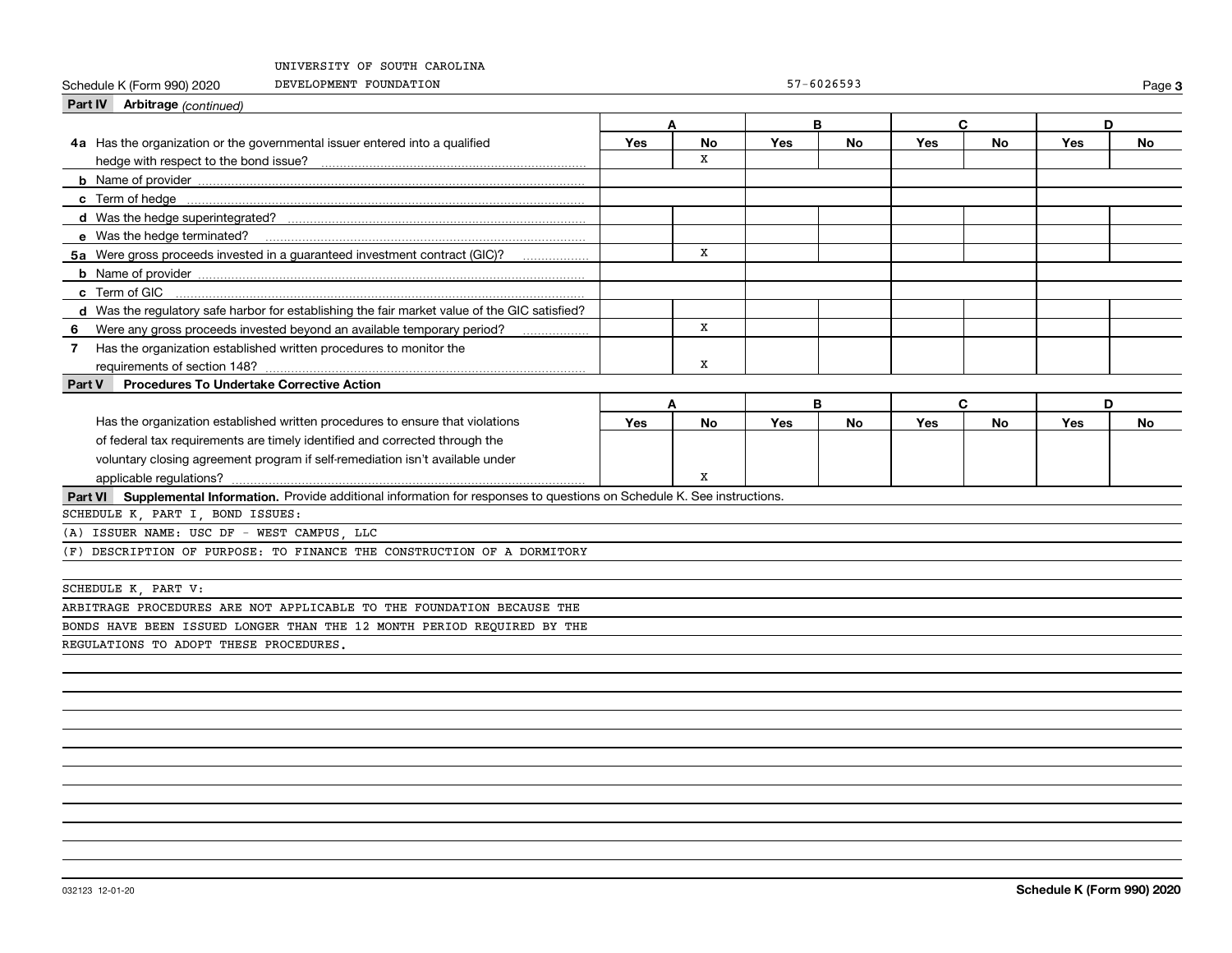### **SCHEDULE M (Form 990)**

# **Noncash Contributions**

OMB No. 1545-0047

| Department of the Treasury |
|----------------------------|
| Internal Revenue Service   |

**Complete if the organizations answered "Yes" on Form 990, Part IV, lines 29 or 30.** <sup>J</sup>**2020 Attach to Form 990.** J

 **Go to www.irs.gov/Form990 for instructions and the latest information.** J

**Open to Public Inspection**

| Name of the organization |  |
|--------------------------|--|
|--------------------------|--|

UNIVERSITY OF SOUTH CAROLINA

| Employer identification number |  |
|--------------------------------|--|
| $57 - 6026593$                 |  |

DEVELOPMENT FOUNDATION

| Part I | <b>Types of Property</b>                                                                                                       |                               |                                      |                                                                                                      |                                                              |          |    |
|--------|--------------------------------------------------------------------------------------------------------------------------------|-------------------------------|--------------------------------------|------------------------------------------------------------------------------------------------------|--------------------------------------------------------------|----------|----|
|        |                                                                                                                                | (a)<br>Check if<br>applicable | (b)<br>Number of<br>contributions or | (c)<br>Noncash contribution<br>amounts reported on<br>items contributed Form 990, Part VIII, line 1g | (d)<br>Method of determining<br>noncash contribution amounts |          |    |
| 1.     |                                                                                                                                |                               |                                      |                                                                                                      |                                                              |          |    |
| 2      |                                                                                                                                |                               |                                      |                                                                                                      |                                                              |          |    |
| З      | Art - Fractional interests                                                                                                     |                               |                                      |                                                                                                      |                                                              |          |    |
| 4      | Books and publications                                                                                                         |                               |                                      |                                                                                                      |                                                              |          |    |
| 5      | Clothing and household goods                                                                                                   |                               |                                      |                                                                                                      |                                                              |          |    |
| 6      |                                                                                                                                |                               |                                      |                                                                                                      |                                                              |          |    |
| 7      |                                                                                                                                |                               |                                      |                                                                                                      |                                                              |          |    |
| 8      | Intellectual property                                                                                                          |                               |                                      |                                                                                                      |                                                              |          |    |
| 9      | Securities - Publicly traded                                                                                                   | X                             | $\overline{\mathbf{2}}$              | 367,134.FMV                                                                                          |                                                              |          |    |
| 10     | Securities - Closely held stock                                                                                                |                               |                                      |                                                                                                      |                                                              |          |    |
| 11     | Securities - Partnership, LLC, or<br>trust interests                                                                           |                               |                                      |                                                                                                      |                                                              |          |    |
| 12     |                                                                                                                                |                               |                                      |                                                                                                      |                                                              |          |    |
| 13     | Qualified conservation contribution -                                                                                          |                               |                                      |                                                                                                      |                                                              |          |    |
|        | Historic structures                                                                                                            |                               |                                      |                                                                                                      |                                                              |          |    |
| 14     | Qualified conservation contribution - Other                                                                                    |                               |                                      |                                                                                                      |                                                              |          |    |
| 15     | Real estate - Residential                                                                                                      |                               |                                      |                                                                                                      |                                                              |          |    |
| 16     | Real estate - Commercial                                                                                                       |                               |                                      |                                                                                                      |                                                              |          |    |
| 17     |                                                                                                                                |                               |                                      |                                                                                                      |                                                              |          |    |
| 18     |                                                                                                                                |                               |                                      |                                                                                                      |                                                              |          |    |
| 19     |                                                                                                                                |                               |                                      |                                                                                                      |                                                              |          |    |
| 20     | Drugs and medical supplies                                                                                                     |                               |                                      |                                                                                                      |                                                              |          |    |
| 21     |                                                                                                                                |                               |                                      |                                                                                                      |                                                              |          |    |
| 22     |                                                                                                                                |                               |                                      |                                                                                                      |                                                              |          |    |
| 23     |                                                                                                                                |                               |                                      |                                                                                                      |                                                              |          |    |
| 24     |                                                                                                                                |                               |                                      |                                                                                                      |                                                              |          |    |
| 25     | Other $\blacktriangleright$                                                                                                    |                               |                                      |                                                                                                      |                                                              |          |    |
| 26     | Other                                                                                                                          |                               |                                      |                                                                                                      |                                                              |          |    |
| 27     | Other $\blacktriangleright$                                                                                                    |                               |                                      |                                                                                                      |                                                              |          |    |
| 28     | Other $\blacktriangleright$                                                                                                    |                               |                                      |                                                                                                      |                                                              |          |    |
| 29     | Number of Forms 8283 received by the organization during the tax year for contributions                                        |                               |                                      |                                                                                                      |                                                              |          |    |
|        | for which the organization completed Form 8283, Part V, Donee Acknowledgement                                                  |                               |                                      | 29                                                                                                   |                                                              |          |    |
|        |                                                                                                                                |                               |                                      |                                                                                                      |                                                              | Yes      | No |
|        | 30a During the year, did the organization receive by contribution any property reported in Part I, lines 1 through 28, that it |                               |                                      |                                                                                                      |                                                              |          |    |
|        | must hold for at least three years from the date of the initial contribution, and which isn't required to be used for          |                               |                                      |                                                                                                      |                                                              |          |    |
|        | exempt purposes for the entire holding period?                                                                                 |                               |                                      |                                                                                                      |                                                              | 30a      | х  |
| b      | If "Yes," describe the arrangement in Part II.                                                                                 |                               |                                      |                                                                                                      |                                                              |          |    |
| 31     | Does the organization have a gift acceptance policy that requires the review of any nonstandard contributions?                 |                               |                                      |                                                                                                      |                                                              | х<br>31  |    |
| 32a    | Does the organization hire or use third parties or related organizations to solicit, process, or sell noncash                  |                               |                                      |                                                                                                      |                                                              |          |    |
|        | contributions?                                                                                                                 |                               |                                      |                                                                                                      |                                                              | X<br>32a |    |
| b      | If "Yes," describe in Part II.                                                                                                 |                               |                                      |                                                                                                      |                                                              |          |    |
| 33     | If the organization didn't report an amount in column (c) for a type of property for which column (a) is checked,              |                               |                                      |                                                                                                      |                                                              |          |    |
|        | describe in Part II.                                                                                                           |                               |                                      |                                                                                                      |                                                              |          |    |
|        |                                                                                                                                |                               |                                      |                                                                                                      |                                                              |          |    |

**For Paperwork Reduction Act Notice, see the Instructions for Form 990. Schedule M (Form 990) 2020** LHA

032141 11-23-20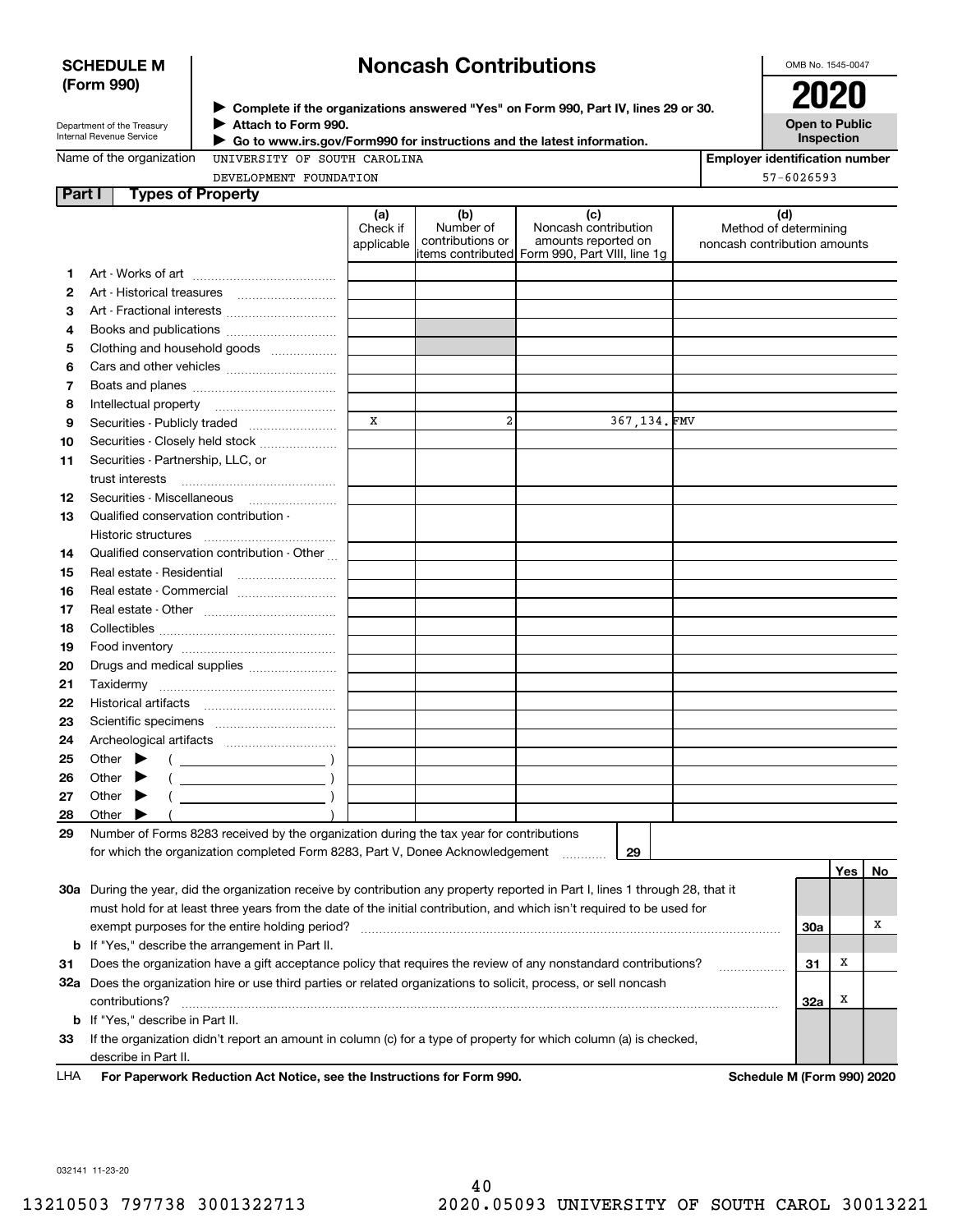DEVELOPMENT FOUNDATION

Schedule M (Form 990) 2020 DEVELOPMENT FOUNDATION<br>**Part II** Supplemental Information. Provide the information required by Part Llines 30b 32b and 33 and whether the c Part II | Supplemental Information. Provide the information required by Part I, lines 30b, 32b, and 33, and whether the organization is reporting in Part I, column (b), the number of contributions, the number of items received, or a combination of both. Also complete this part for any additional information.

SCHEDULE M, LINE 32B:

THE FOUNDATION USES A THIRD PARTY TO PROCESS NONCASH CONTRIBUTIONS OF

SECURITIES. THE FOUNDATION HIRES REAL ESTATE AGENTS TO SELL DONATED

REAL ESTATE.

SCHEDULE M, PART I, COLUMN (B):

SECURITIES - PUBLICLY TRADED: 2 CONTRIBUTORS

**Schedule M (Form 990) 2020**

032142 11-23-20

41 13210503 797738 3001322713 2020.05093 UNIVERSITY OF SOUTH CAROL 30013221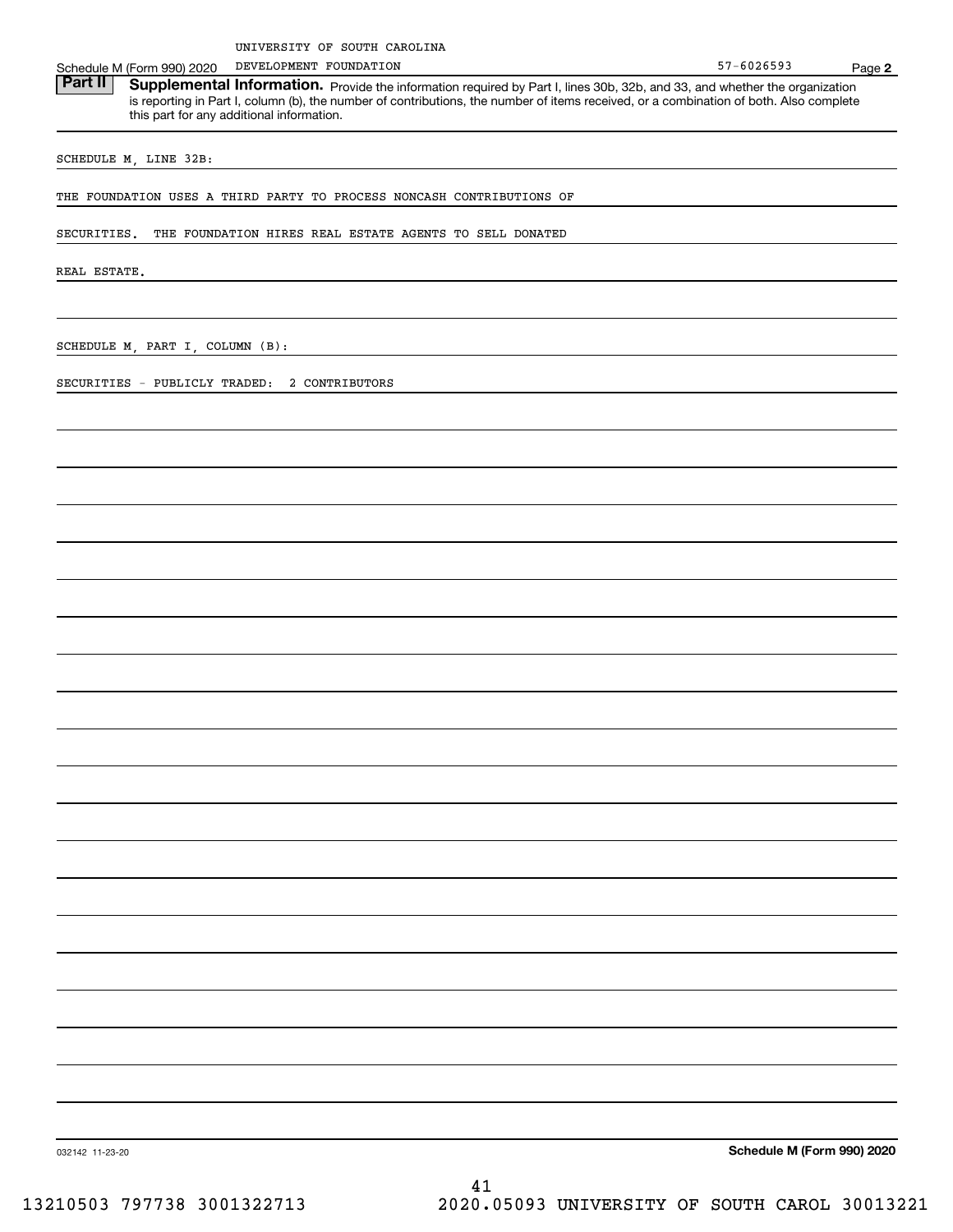OMB No. 1545-0047 Department of the Treasury Internal Revenue Service **Complete to provide information for responses to specific questions on Form 990 or 990-EZ or to provide any additional information. | Attach to Form 990 or 990-EZ. | Go to www.irs.gov/Form990 for the latest information. (Form 990 or 990-EZ) Open to Public InspectionEmployer identification number** Name of the organization **SCHEDULE O Supplemental Information to Form 990 or 990-EZ 2020** FORM 990, PART I, LINE 1, DESCRIPTION OF ORGANIZATION MISSION: DEVELOPMENT FOUNDATION 57-6026593 UNIVERSITY OF SOUTH CAROLINA

THE FOUNDATION ACQUIRES REAL ESTATE AND OTHER SPECIAL ASSETS, EITHER BY

PURCHASE OR GIFT, ON BEHALF OF THE UNIVERSITY OF SOUTH CAROLINA AND

HOLDS, DEVELOPS, MANAGES AND MAINTAINS THESE ASSETS TO SERVE THE NEEDS

OF THE UNIVERSITY.

FORM 990, PART VI, SECTION A, LINE 2:

KIMBERLY H. ELLIOTT AND SUSAN B. SMITH HAVE A BUSINESS RELATIONSHIP.

FORM 990, PART VI, SECTION B, LINE 11B:

A COPY OF THE 990 IS E-MAILED TO EACH BOARD MEMBER PRIOR TO FILING. BOARD

MEMBERS ARE REQUESTED TO REVIEW THE FORM AND NOTIFY THE FOUNDATION PRIOR TO

THE FORM DUE DATE IF THEY HAVE ANY COMMENTS OR CORRECTIONS TO THE FORM.

FORM 990, PART VI, SECTION B, LINE 12C:

THE FOUNDATION'S CONFLICT OF INTEREST POLICY IS E-MAILED ANNUALLY TO EACH

BOARD MEMBER. ATTACHED TO THE COPY OF THE CONFLICT OF INTEREST POLICY IS A

SIGNATURE FORM FOR EACH BOARD MEMBER TO SIGN AND INDICATE THAT THEY HAVE

READ, AND COMPLIED WITH, THE FOUNDATION'S CONFLICT OF INTEREST POLICY FOR

THE YEAR. THE SIGNATURE FORMS ARE COLLECTED AND KEPT BY THE FOUNDATION.

FORM 990, PART VI, SECTION B, LINE 15:

OFFICER'S COMPENSATION IS DETERMINED BASED ON PERFORMANCE AND BOARD

REVIEWS. SALARIES ARE DERIVED FROM COMPARABLE INDUSTRY DATA AND ACHIEVEMENT

OF PERFORMANCE STANDARDS ESTABLISHED AT THE BEGINNING OF EACH FISCAL YEAR.

42

032211 11-20-20 LHA For Paperwork Reduction Act Notice, see the Instructions for Form 990 or 990-EZ. Schedule O (Form 990 or 990-EZ) 2020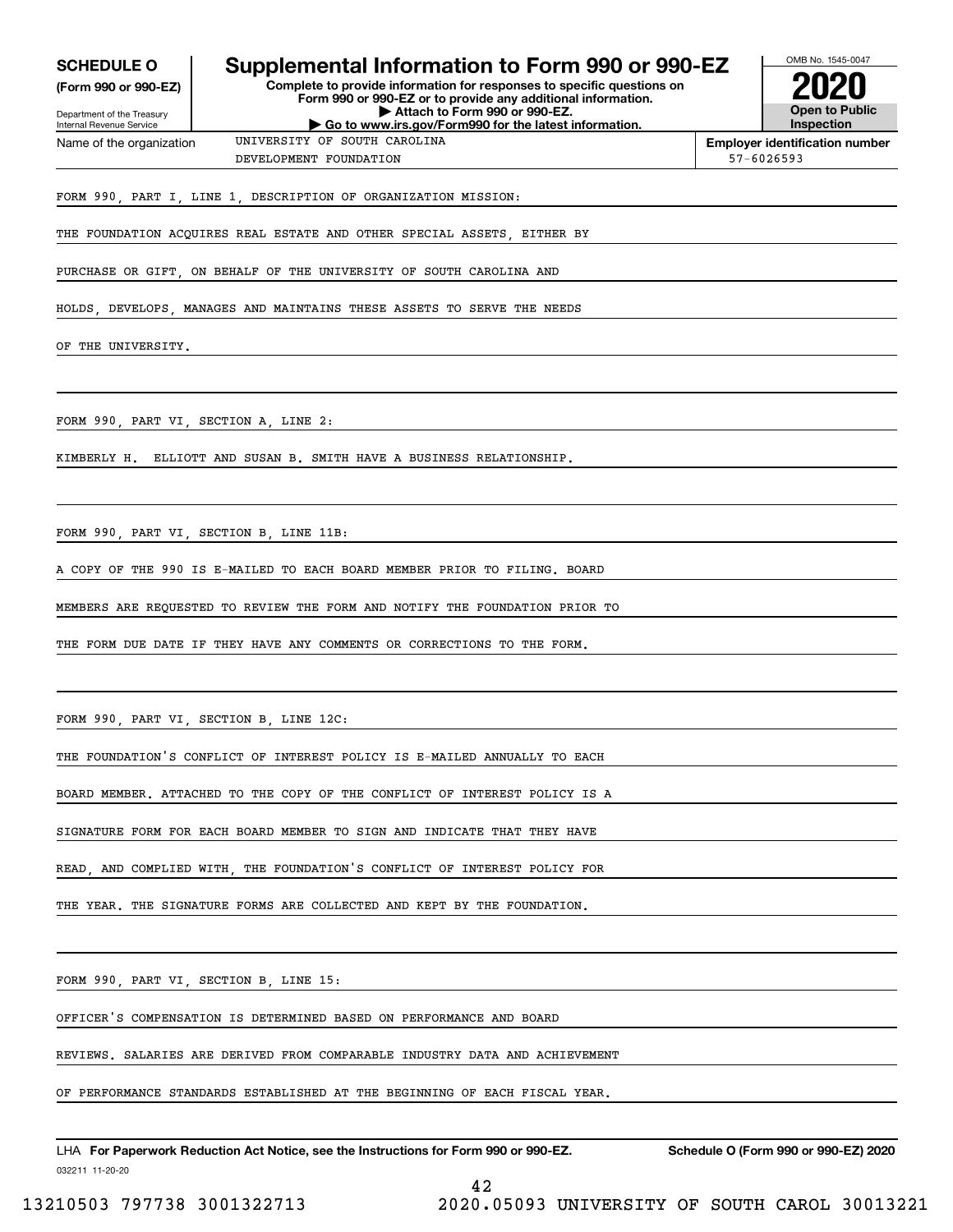| Schedule O (Form 990 or 990-EZ) 2020<br>Name of the organization UNIVERSITY OF SOUTH CAROLINA |              | Page 2                                                  |
|-----------------------------------------------------------------------------------------------|--------------|---------------------------------------------------------|
| DEVELOPMENT FOUNDATION                                                                        |              | <b>Employer identification number</b><br>$57 - 6026593$ |
| FORM 990, PART VI, SECTION C, LINE 19:                                                        |              |                                                         |
| THE ORGANIZATION'S GOVERNING DOCUMENTS, CONFLICT OF INTEREST POLICY,                          |              |                                                         |
| FINANCIAL STATEMENTS, ANNUAL FORM 990 AND 990-T ARE AVAILABLE ON THE                          |              |                                                         |
| ORGANIZATION'S WEBSITE AND UPON WRITTEN REQUEST.                                              |              |                                                         |
|                                                                                               |              |                                                         |
| FORM 990, PART XI, LINE 9, CHANGES IN NET ASSETS:                                             |              |                                                         |
| CHANGES IN PLEDGES RECEIVABLE                                                                 | $-458,520$ . |                                                         |
| UNREALIZED GAIN ON INTEREST RATE SWAPS                                                        | 6,710,114.   |                                                         |
| NET GAIN FROM USCINNOVATION, LLC FILING SEPARATE RETURN                                       | 362,776.     |                                                         |
| NET CHANGE ATTIBUTABLE TO MINORITY INTEREST IN USC HOTEL                                      |              |                                                         |
| ASSOCIATES                                                                                    | $-528.$      |                                                         |
| TOTAL TO FORM 990, PART XI, LINE 9                                                            | 6,613,842.   |                                                         |
|                                                                                               |              |                                                         |
| FORM 990, PART XII, LINE 2C                                                                   |              |                                                         |
| THE PROCESS HAS NOT CHANGED SINCE THE PRIOR YEAR.                                             |              |                                                         |
|                                                                                               |              |                                                         |
|                                                                                               |              |                                                         |
|                                                                                               |              |                                                         |
|                                                                                               |              |                                                         |
|                                                                                               |              |                                                         |
|                                                                                               |              |                                                         |
|                                                                                               |              |                                                         |
|                                                                                               |              |                                                         |
|                                                                                               |              |                                                         |
|                                                                                               |              |                                                         |
|                                                                                               |              |                                                         |
|                                                                                               |              |                                                         |
|                                                                                               |              |                                                         |
| 032212 11-20-20                                                                               |              | Schedule O (Form 990 or 990-EZ) 2020                    |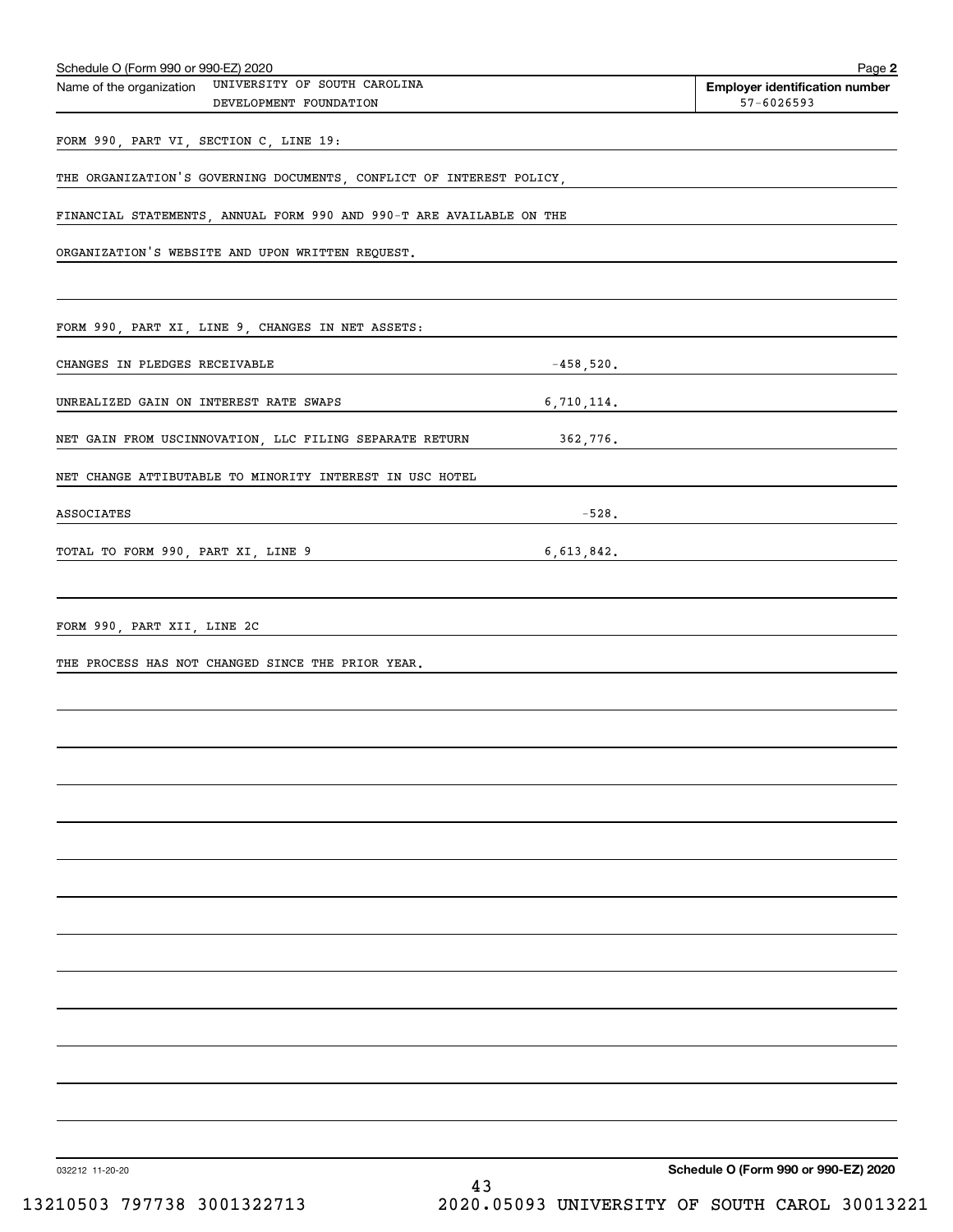| Department of the Treasury |  |
|----------------------------|--|
| ممثرسه ومبيسون والمستملسا  |  |

**SCHEDULE R (Form 990)**

# **Related Organizations and Unrelated Partnerships**

**Complete if the organization answered "Yes" on Form 990, Part IV, line 33, 34, 35b, 36, or 37.** |

**Attach to Form 990.**  |

**Open to Public**

**2020**

| <b>DUDGEMENT OF THE HUGGOIN</b><br>Internal Revenue Service | $\blacktriangleright$ Go to www.irs.gov/Form990 for instructions and the latest information. |                | Inspection                            |
|-------------------------------------------------------------|----------------------------------------------------------------------------------------------|----------------|---------------------------------------|
| Name of the organization                                    | UNIVERSITY OF SOUTH CAROLINA                                                                 |                | <b>Emplover identification number</b> |
|                                                             | DEVELOPMENT FOUNDATION                                                                       | $57 - 6026593$ |                                       |

**Part I Identification of Disregarded Entities.**  Complete if the organization answered "Yes" on Form 990, Part IV, line 33.

| (a)                                                             | (b)                        | (c)                                          | (d)          | (e)                | (f)                          |
|-----------------------------------------------------------------|----------------------------|----------------------------------------------|--------------|--------------------|------------------------------|
| Name, address, and EIN (if applicable)<br>of disregarded entity | Primary activity           | Legal domicile (state or<br>foreign country) | Total income | End-of-year assets | Direct controlling<br>entity |
| CDRC, LLC                                                       | LAND/BLDG TO HOUSE USC     |                                              |              |                    |                              |
| 1027 BARNWELL STREET                                            | CHILD DEVELOPMENT RESEARCH |                                              |              |                    |                              |
| COLUMBIA, SC 29208                                              | CENTER                     | SOUTH CAROLINA                               | 231,336.     | 3,887,971. USC DF  |                              |
| WILLIAMS AT BLOSSOM, LLC                                        |                            |                                              |              |                    |                              |
| 1027 BARNWELL STREET                                            |                            |                                              |              |                    |                              |
| COLUMBIA, SC 29208                                              | REAL ESTATE INVESTMENT     | SOUTH CAROLINA                               | 130,560.     | 3,532,401. USC DF  |                              |
| ADDESSO-DF, LLC                                                 | OWNS 49% INTEREST IN       |                                              |              |                    |                              |
| 1027 BARNWELL STREET                                            | RESIDENTIAL/RETAIL CONDO   |                                              |              |                    |                              |
| COLUMBIA, SC 29208                                              | PROJECT VIA                | SOUTH CAROLINA                               | 0.           |                    | $0.$ USC DF                  |
| THE INN AT USC, LLC                                             |                            |                                              |              |                    |                              |
| 1027 BARNWELL STREET                                            | GROUND LEASE TO USC HOTEL  |                                              |              |                    |                              |
| COLUMBIA, SC 29208                                              | ASSOCIATES, LLC            | SOUTH CAROLINA                               | 210,000.     | 3,057,597. USC DF  |                              |

**Identification of Related Tax-Exempt Organizations.** Complete if the organization answered "Yes" on Form 990, Part IV, line 34, because it had one or more related tax-exempt **Part II** organizations during the tax year.

| (b)<br>Primary activity | (c)<br>Legal domicile (state or<br>foreign country) | (d)<br>Exempt Code<br>section | (e)<br>Public charity | (f)<br>Direct controlling<br>entity | $(g)$<br>Section 512(b)(13)      | controlled<br>entity? |
|-------------------------|-----------------------------------------------------|-------------------------------|-----------------------|-------------------------------------|----------------------------------|-----------------------|
|                         |                                                     |                               |                       |                                     | Yes                              | No                    |
|                         |                                                     |                               |                       |                                     |                                  |                       |
|                         |                                                     |                               |                       |                                     |                                  |                       |
| PUBLIC UNIVERSITY       | SOUTH CAROLINA                                      |                               |                       |                                     |                                  | Х                     |
|                         |                                                     |                               |                       |                                     |                                  |                       |
| EDUCATION AND RESEARCH  |                                                     |                               |                       |                                     |                                  |                       |
| SUPPORT                 | SOUTH CAROLINA                                      | 501(C)(3)                     |                       |                                     |                                  | X                     |
|                         |                                                     |                               |                       |                                     |                                  |                       |
|                         |                                                     |                               |                       |                                     |                                  |                       |
|                         |                                                     |                               |                       |                                     |                                  |                       |
|                         |                                                     |                               |                       | 501(c)(3))<br>N/A<br>LINE 5         | status (if section<br>N/A<br>N/A |                       |

**For Paperwork Reduction Act Notice, see the Instructions for Form 990. Schedule R (Form 990) 2020**

SEE PART VII FOR CONTINUATIONS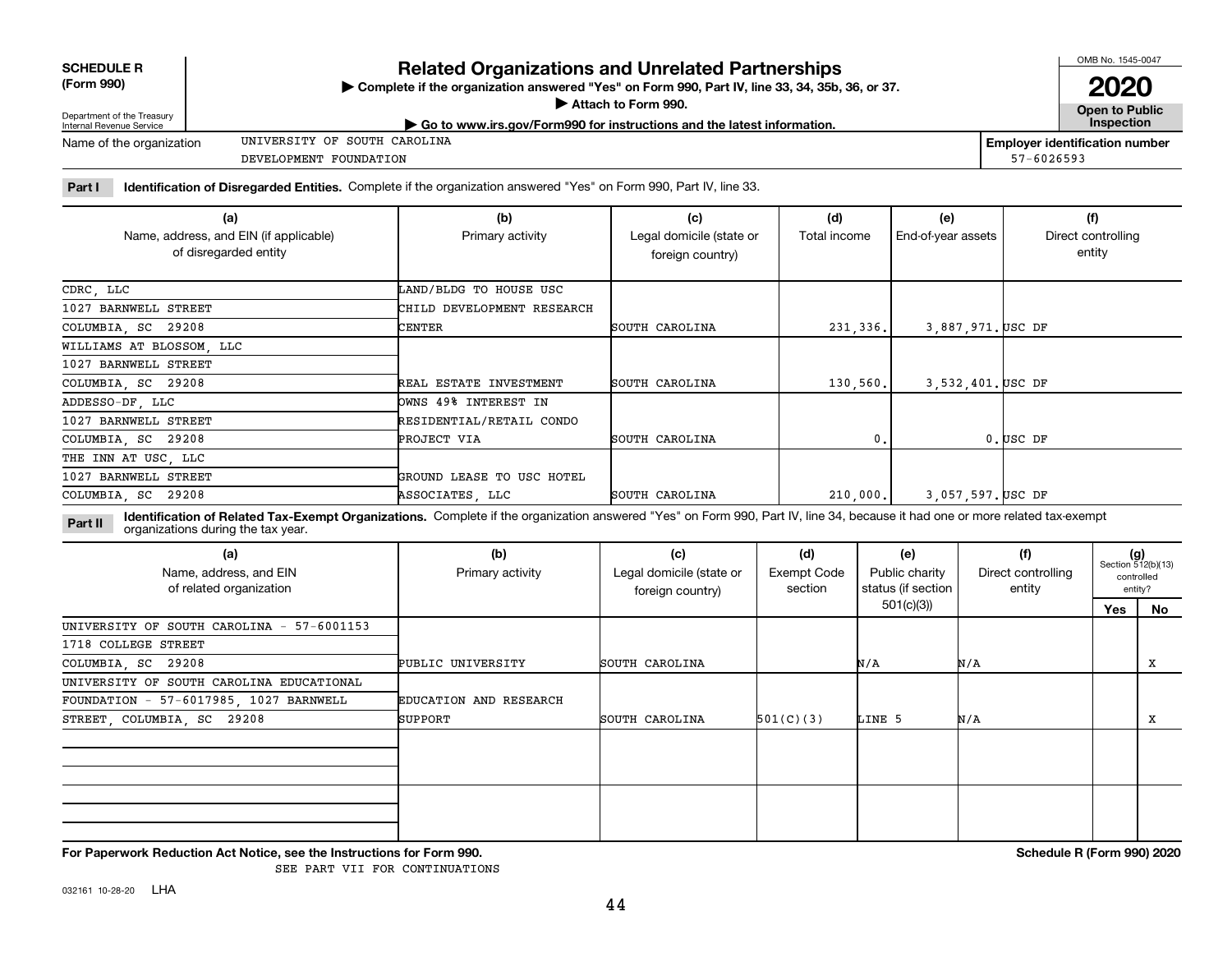DEVELOPMENT FOUNDATION

Schedule R (Form 990)

**Part I Continuation of Identification of Disregarded Entities**

| (a)                                             | (b)                        | (c)                                          | (d)             | (e)                | (f)                          |
|-------------------------------------------------|----------------------------|----------------------------------------------|-----------------|--------------------|------------------------------|
| Name, address, and EIN<br>of disregarded entity | Primary activity           | Legal domicile (state or<br>foreign country) | Total income    | End-of-year assets | Direct controlling<br>entity |
| WEST CAMPUS, LLC                                |                            |                                              |                 |                    |                              |
| 1027 BARNWELL STREET                            |                            |                                              |                 |                    |                              |
| COLUMBIA, SC 29208                              | UNIVERSITY STUDENT HOUSING | SOUTH CAROLINA                               | 8,938,288.      | 83,445,960. USC DF |                              |
| CPF PROPERTIES II, LLC                          |                            |                                              |                 |                    |                              |
| 1027 BARNWELL STREET                            |                            |                                              |                 |                    |                              |
| COLUMBIA, SC 29208                              | REAL ESTATE DEVELOPMENT    | SOUTH CAROLINA                               | 911,898.        | 13,627,277. USC DF |                              |
| INNOVISTA PARKING, LLC                          |                            |                                              |                 |                    |                              |
| 1027 BARNWELL STREET                            | LEASING CAMPUS PARKING     |                                              |                 |                    |                              |
| COLUMBIA, SC 29208                              | <b>SPACES</b>              | SOUTH CAROLINA                               | 889, 384.       | 15,402,763. USC DF |                              |
| SUPERIOR TENNIS CENTER LLC                      |                            |                                              |                 |                    |                              |
| 1027 BARNWELL STREET                            |                            |                                              |                 |                    |                              |
| COLUMBIA, SC 29208                              | UNIVERSITY TENNIS FACILITY | SOUTH CAROLINA                               | $\mathfrak o$ . | 7,146,116. USC DF  |                              |
|                                                 |                            |                                              |                 |                    |                              |
|                                                 |                            |                                              |                 |                    |                              |
|                                                 |                            |                                              |                 |                    |                              |
|                                                 |                            |                                              |                 |                    |                              |
|                                                 |                            |                                              |                 |                    |                              |
|                                                 |                            |                                              |                 |                    |                              |
|                                                 |                            |                                              |                 |                    |                              |
|                                                 |                            |                                              |                 |                    |                              |
|                                                 |                            |                                              |                 |                    |                              |
|                                                 |                            |                                              |                 |                    |                              |
|                                                 |                            |                                              |                 |                    |                              |
|                                                 |                            |                                              |                 |                    |                              |
|                                                 |                            |                                              |                 |                    |                              |
|                                                 |                            |                                              |                 |                    |                              |
|                                                 |                            |                                              |                 |                    |                              |
|                                                 |                            |                                              |                 |                    |                              |
|                                                 |                            |                                              |                 |                    |                              |
|                                                 |                            |                                              |                 |                    |                              |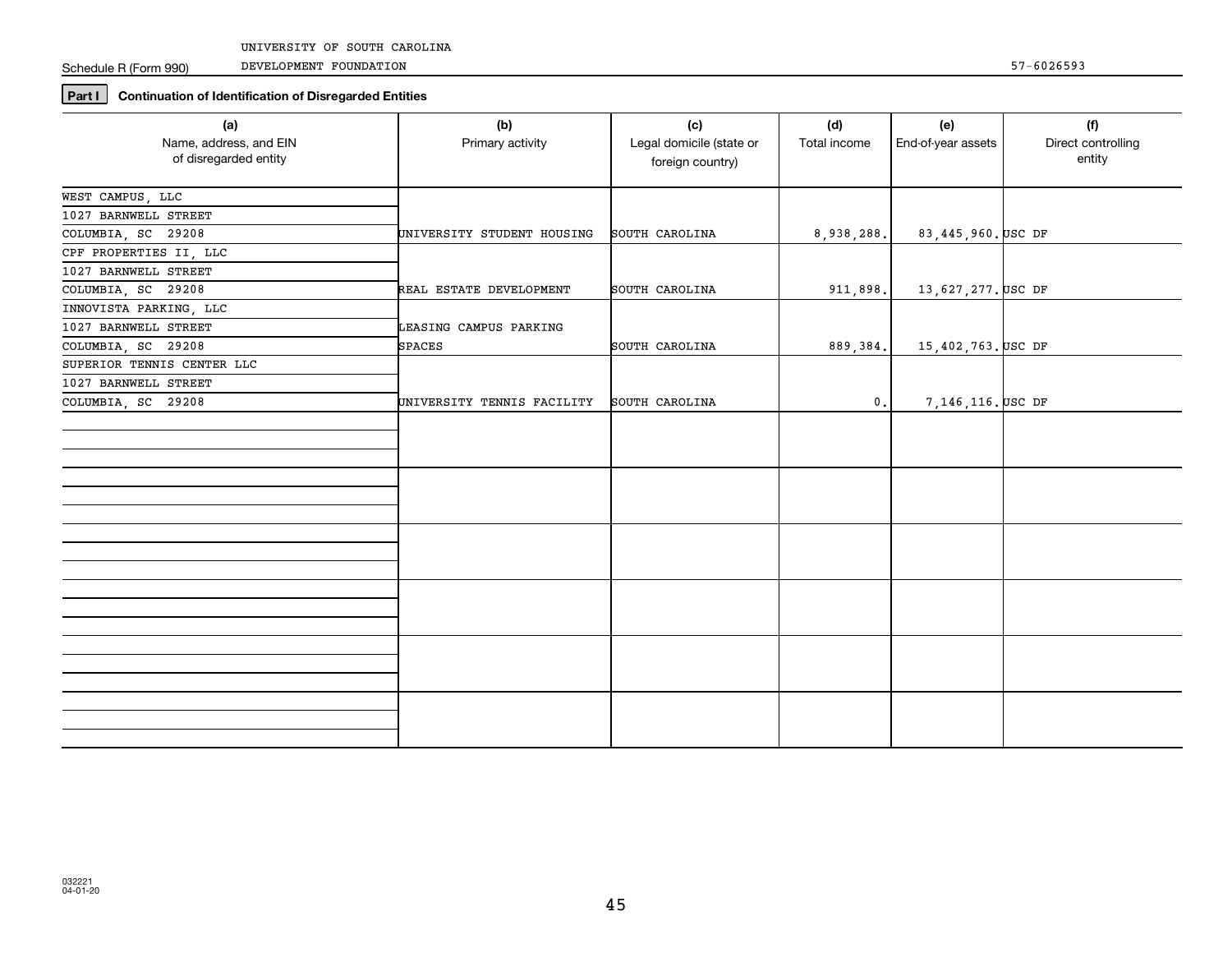Schedule R (Form 990) 2020 PEVELOPMENT FOUNDATION SERVICES AND RESERVED THE SERVICES OF ST AND RESERVED THE ST AND RESERVED THE ST AND RESERVED THE ST AND RESERVED THE ST AND RESERVED THE ST AND RESERVED THE ST AND RESERVE DEVELOPMENT FOUNDATION

**Identification of Related Organizations Taxable as a Partnership.** Complete if the organization answered "Yes" on Form 990, Part IV, line 34, because it had one or more related **Part III** organizations treated as a partnership during the tax year.

| (a)                                               | (b)                   | (c)                                       | (d)                          | (e)                                                                   | (f)                      | (g)                               |         | (h)                                                                               | (i)                    | (j) | (k)                                         |
|---------------------------------------------------|-----------------------|-------------------------------------------|------------------------------|-----------------------------------------------------------------------|--------------------------|-----------------------------------|---------|-----------------------------------------------------------------------------------|------------------------|-----|---------------------------------------------|
| Name, address, and EIN<br>of related organization | Primary activity      | Legal<br>domicile<br>(state or<br>foreign | Direct controlling<br>entity | Predominant income<br>(related, unrelated,<br>excluded from tax under | Share of total<br>income | Share of<br>end-of-year<br>assets |         | Code V-UBI<br>Disproportionate<br>amount in box<br>20 of Schedule<br>allocations? |                        |     | General or Percentage<br>managing ownership |
|                                                   |                       | country)                                  |                              | sections 512-514)                                                     |                          |                                   | Yes $ $ | No                                                                                | K-1 (Form 1065) Yes No |     |                                             |
|                                                   |                       |                                           | UNIVERSITY OF                |                                                                       |                          |                                   |         |                                                                                   |                        |     |                                             |
| 1527 GERVAIS LLC - 85-4110062                     |                       |                                           | SOUTH CAROLINA               |                                                                       |                          |                                   |         |                                                                                   |                        |     |                                             |
| 2101 SUPERIOR AVENUE, STE 300                     |                       |                                           | DEVELOPMENT                  |                                                                       |                          |                                   |         |                                                                                   |                        |     |                                             |
| CLEVELAND, OH 44114                               | REAL ESTATE           | OH                                        | FOUNDATION                   |                                                                       | $-18$ .                  |                                   |         |                                                                                   | N/A                    |     | .00%                                        |
|                                                   |                       |                                           | UNIVERSITY OF                |                                                                       |                          |                                   |         |                                                                                   |                        |     |                                             |
| USC HOTEL ASSOCIATES LLC -                        | <b>HOLDS INTEREST</b> |                                           | SOUTH CAROLINA               |                                                                       |                          |                                   |         |                                                                                   |                        |     |                                             |
| 13-4272820, 1027 BARNWELL                         | IN THE INN AT         |                                           | DEVELOPMENT                  |                                                                       |                          |                                   |         |                                                                                   |                        |     |                                             |
| STREET, COLUMBIA, SC 29208                        | USC                   | SC                                        | FOUNDATION                   |                                                                       | 0.                       | 0.                                |         |                                                                                   | N/A                    |     | .00%                                        |
|                                                   |                       |                                           |                              |                                                                       |                          |                                   |         |                                                                                   |                        |     |                                             |
|                                                   |                       |                                           |                              |                                                                       |                          |                                   |         |                                                                                   |                        |     |                                             |
|                                                   |                       |                                           |                              |                                                                       |                          |                                   |         |                                                                                   |                        |     |                                             |
|                                                   |                       |                                           |                              |                                                                       |                          |                                   |         |                                                                                   |                        |     |                                             |
|                                                   |                       |                                           |                              |                                                                       |                          |                                   |         |                                                                                   |                        |     |                                             |
|                                                   |                       |                                           |                              |                                                                       |                          |                                   |         |                                                                                   |                        |     |                                             |
|                                                   |                       |                                           |                              |                                                                       |                          |                                   |         |                                                                                   |                        |     |                                             |
|                                                   |                       |                                           |                              |                                                                       |                          |                                   |         |                                                                                   |                        |     |                                             |

**Identification of Related Organizations Taxable as a Corporation or Trust.** Complete if the organization answered "Yes" on Form 990, Part IV, line 34, because it had one or more related **Part IV** organizations treated as a corporation or trust during the tax year.

| (a)<br>Name, address, and EIN<br>of related organization | (b)<br>Primary activity | (c)<br>Legal domicile<br>(state or<br>foreign | (d)<br>Direct controlling<br>entity | (e)<br>Type of entity<br>(C corp, S corp,<br>or trust) | (f)<br>Share of total<br>income | (g)<br>Share of<br>end-of-year<br>assets | (h)<br>Percentage<br>ownership |         | $\begin{array}{c} \textbf{(i)}\\ \text{Section}\\ 512 \text{(b)} \text{(13)}\\ \text{controlled}\end{array}$<br>entity? |
|----------------------------------------------------------|-------------------------|-----------------------------------------------|-------------------------------------|--------------------------------------------------------|---------------------------------|------------------------------------------|--------------------------------|---------|-------------------------------------------------------------------------------------------------------------------------|
|                                                          |                         | country)                                      |                                     |                                                        |                                 |                                          |                                | Yes $ $ | No                                                                                                                      |
| USCINNOVATION LLC - 46-5676518                           |                         |                                               | UNIVERSITY OF                       |                                                        |                                 |                                          |                                |         |                                                                                                                         |
| 1027 BARNWELL STREET                                     | REAL ESTATE             |                                               | SOUTH CAROLINA                      |                                                        |                                 |                                          |                                |         |                                                                                                                         |
| COLUMBIA, SC 29208                                       | DEVELOPMENT             | sc                                            | DEVELOPMENT                         | C CORP                                                 | 2,874,088.                      | 22,014,641.                              | 100%                           |         | X                                                                                                                       |
|                                                          |                         |                                               |                                     |                                                        |                                 |                                          |                                |         |                                                                                                                         |
|                                                          |                         |                                               |                                     |                                                        |                                 |                                          |                                |         |                                                                                                                         |
|                                                          |                         |                                               |                                     |                                                        |                                 |                                          |                                |         |                                                                                                                         |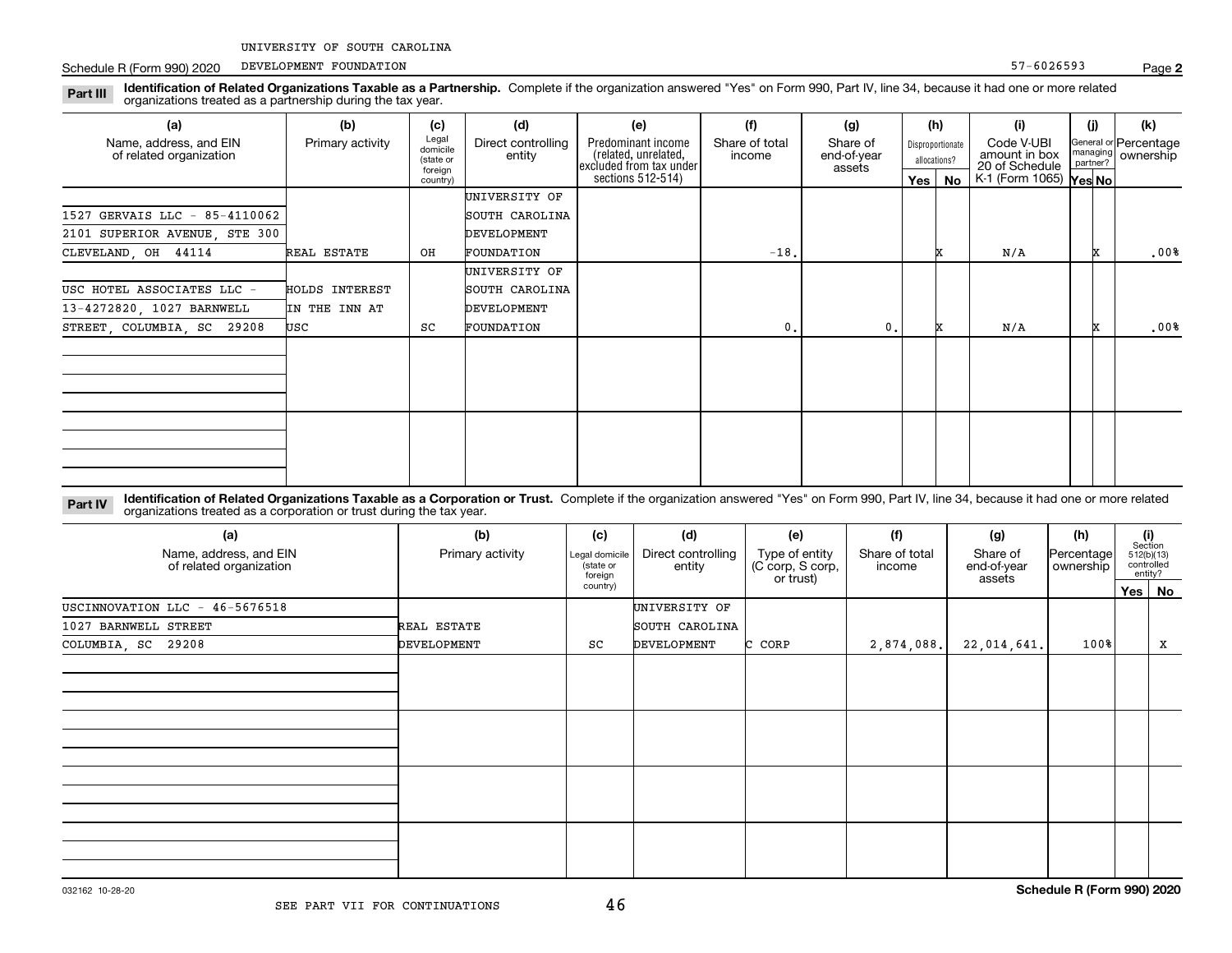Schedule R (Form 990) 2020 PEVELOPMENT FOUNDATION SERVICES AND RESERVED THE SERVICES OF ST AND RESERVED THE ST AND RESERVED THE ST AND RESERVED THE ST AND RESERVED THE ST AND RESERVED THE ST AND RESERVED THE ST AND RESERVE DEVELOPMENT FOUNDATION

| Part V | Transactions With Related Organizations. Complete if the organization answered "Yes" on Form 990, Part IV, line 34, 35b, or 36.                                                                                                |                 |     |    |
|--------|--------------------------------------------------------------------------------------------------------------------------------------------------------------------------------------------------------------------------------|-----------------|-----|----|
|        | Note: Complete line 1 if any entity is listed in Parts II, III, or IV of this schedule.                                                                                                                                        |                 | Yes | No |
|        | During the tax year, did the organization engage in any of the following transactions with one or more related organizations listed in Parts II-IV?                                                                            |                 |     |    |
|        |                                                                                                                                                                                                                                | 1a              |     | X  |
|        | <b>b</b> Gift, grant, or capital contribution to related organization(s)                                                                                                                                                       | 1b              |     | X  |
|        | c Gift, grant, or capital contribution from related organization(s)                                                                                                                                                            | 1c              | х   |    |
|        | <b>d</b> Loans or loan quarantees to or for related organization(s)                                                                                                                                                            | 1d              |     |    |
|        | e Loans or loan guarantees by related organization(s)                                                                                                                                                                          | 1e              |     |    |
|        |                                                                                                                                                                                                                                |                 |     |    |
|        | Dividends from related organization(s) manufactured and contract and contract and contract and contract and contract and contract and contract and contract and contract and contract and contract and contract and contract a | 1f              |     |    |
|        | g Sale of assets to related organization(s) measurements are constructed as a set of assets to related organization(s) measurements are constructed assets to related organization(s) measurements are constructed as a set of | 1g              |     | X  |
|        | h Purchase of assets from related organization(s) manufactured and content to content the content of assets from related organization(s)                                                                                       | 1h              |     | x  |
|        |                                                                                                                                                                                                                                | 1i              |     | x  |
|        | Lease of facilities, equipment, or other assets to related organization(s)                                                                                                                                                     | 1i              | X   |    |
|        |                                                                                                                                                                                                                                |                 |     |    |
|        |                                                                                                                                                                                                                                | 1k              |     | X  |
|        | I Performance of services or membership or fundraising solicitations for related organization(s)                                                                                                                               | 11              |     | X  |
|        | m Performance of services or membership or fundraising solicitations by related organization(s)                                                                                                                                | 1 <sub>m</sub>  |     | X  |
|        |                                                                                                                                                                                                                                | 1n              | x   |    |
|        | o Sharing of paid employees with related organization(s)                                                                                                                                                                       | 10 <sub>o</sub> |     |    |
|        |                                                                                                                                                                                                                                |                 |     |    |
|        | p Reimbursement paid to related organization(s) for expenses [1111] and manufactured manufactured manufactured manufactured manufactured manufactured manufactured manufactured manufactured manufactured manufactured manufac | 1p              | x   |    |
|        |                                                                                                                                                                                                                                | 1q              |     |    |
|        |                                                                                                                                                                                                                                |                 |     |    |

| Other transfer of cash or property to related organization(s)   |  |
|-----------------------------------------------------------------|--|
| Other transfer of cash or property from related organization(s) |  |

**2**If the answer to any of the above is "Yes," see the instructions for information on who must complete this line, including covered relationships and transaction thresholds.

| (a)<br>Name of related organization | (b)<br>Transaction<br>type (a-s) | (c)<br>Amount involved | (d)<br>Method of determining amount involved |
|-------------------------------------|----------------------------------|------------------------|----------------------------------------------|
| (1) USCINNOVATION LLC               | D                                |                        | $1,600,000$ . FAIR MARKET VALUE              |
| (2) USC HOTEL ASSOCIATES LLC        |                                  |                        | 210,000. FAIR MARKET VALUE                   |
| (3)                                 |                                  |                        |                                              |
| (4)                                 |                                  |                        |                                              |
| (5)                                 |                                  |                        |                                              |
| (6)                                 |                                  |                        |                                              |

**1r1s** X

X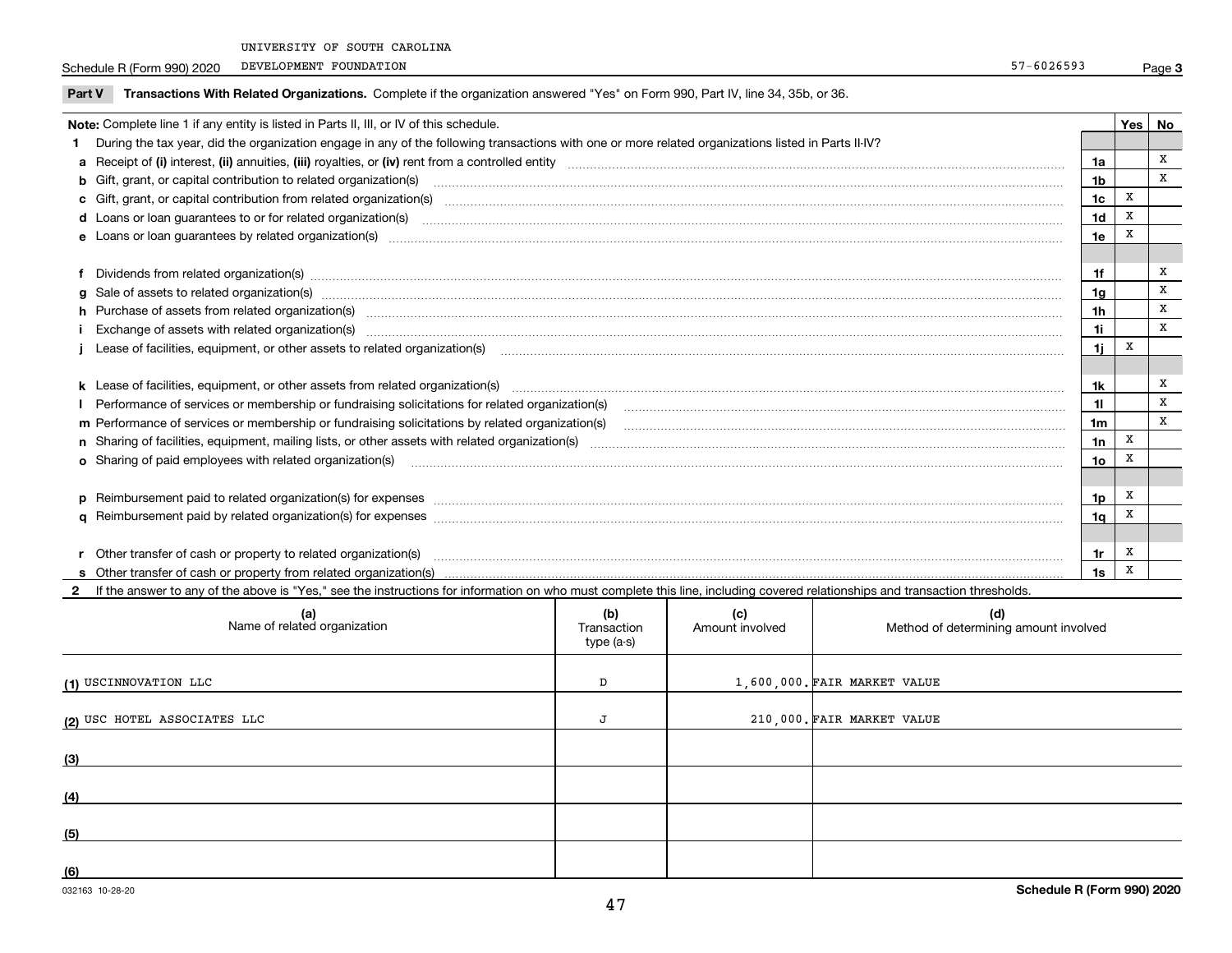Schedule R (Form 990) 2020 PEVELOPMENT FOUNDATION SALES AND RESERVE THE SCHEDULE RESERVE THE ST -6026593 DEVELOPMENT FOUNDATION

**Part VI Unrelated Organizations Taxable as a Partnership. Complete if the organization answered "Yes" on Form 990, Part IV, line 37.** 

Provide the following information for each entity taxed as a partnership through which the organization conducted more than five percent of its activities (measured by total assets or gross revenue) that was not a related organization. See instructions regarding exclusion for certain investment partnerships.

| (a)<br>Name, address, and EIN<br>of entity | (b)<br>Primary activity | (c)<br>Legal domicile<br>(state or foreign<br>country) | (d)<br>Predominant income<br>(related, unrelated,<br>excluded from tax under<br>sections 512-514) | $\begin{array}{c} \textbf{(e)}\\ \text{Are all} \\ \text{partners sec.}\\ 501(c)(3)\\ \text{orgs.?} \end{array}$<br>$Yes$ No | (f)<br>Share of<br>total<br>income | (g)<br>Share of<br>end-of-year<br>assets | (h)<br>Dispropor-<br>tionate<br>allocations?<br>Yes No | (i)<br>Code V-UBI<br>amount in box 20 managing<br>of Schedule K-1 partner? ownership<br>(Form 1065)<br>ves No | (i)<br>Yes No | (k) |
|--------------------------------------------|-------------------------|--------------------------------------------------------|---------------------------------------------------------------------------------------------------|------------------------------------------------------------------------------------------------------------------------------|------------------------------------|------------------------------------------|--------------------------------------------------------|---------------------------------------------------------------------------------------------------------------|---------------|-----|
|                                            |                         |                                                        |                                                                                                   |                                                                                                                              |                                    |                                          |                                                        |                                                                                                               |               |     |
|                                            |                         |                                                        |                                                                                                   |                                                                                                                              |                                    |                                          |                                                        |                                                                                                               |               |     |
|                                            |                         |                                                        |                                                                                                   |                                                                                                                              |                                    |                                          |                                                        |                                                                                                               |               |     |
|                                            |                         |                                                        |                                                                                                   |                                                                                                                              |                                    |                                          |                                                        |                                                                                                               |               |     |
|                                            |                         |                                                        |                                                                                                   |                                                                                                                              |                                    |                                          |                                                        |                                                                                                               |               |     |
|                                            |                         |                                                        |                                                                                                   |                                                                                                                              |                                    |                                          |                                                        |                                                                                                               |               |     |
|                                            |                         |                                                        |                                                                                                   |                                                                                                                              |                                    |                                          |                                                        |                                                                                                               |               |     |
|                                            |                         |                                                        |                                                                                                   |                                                                                                                              |                                    |                                          |                                                        |                                                                                                               |               |     |

**Schedule R (Form 990) 2020**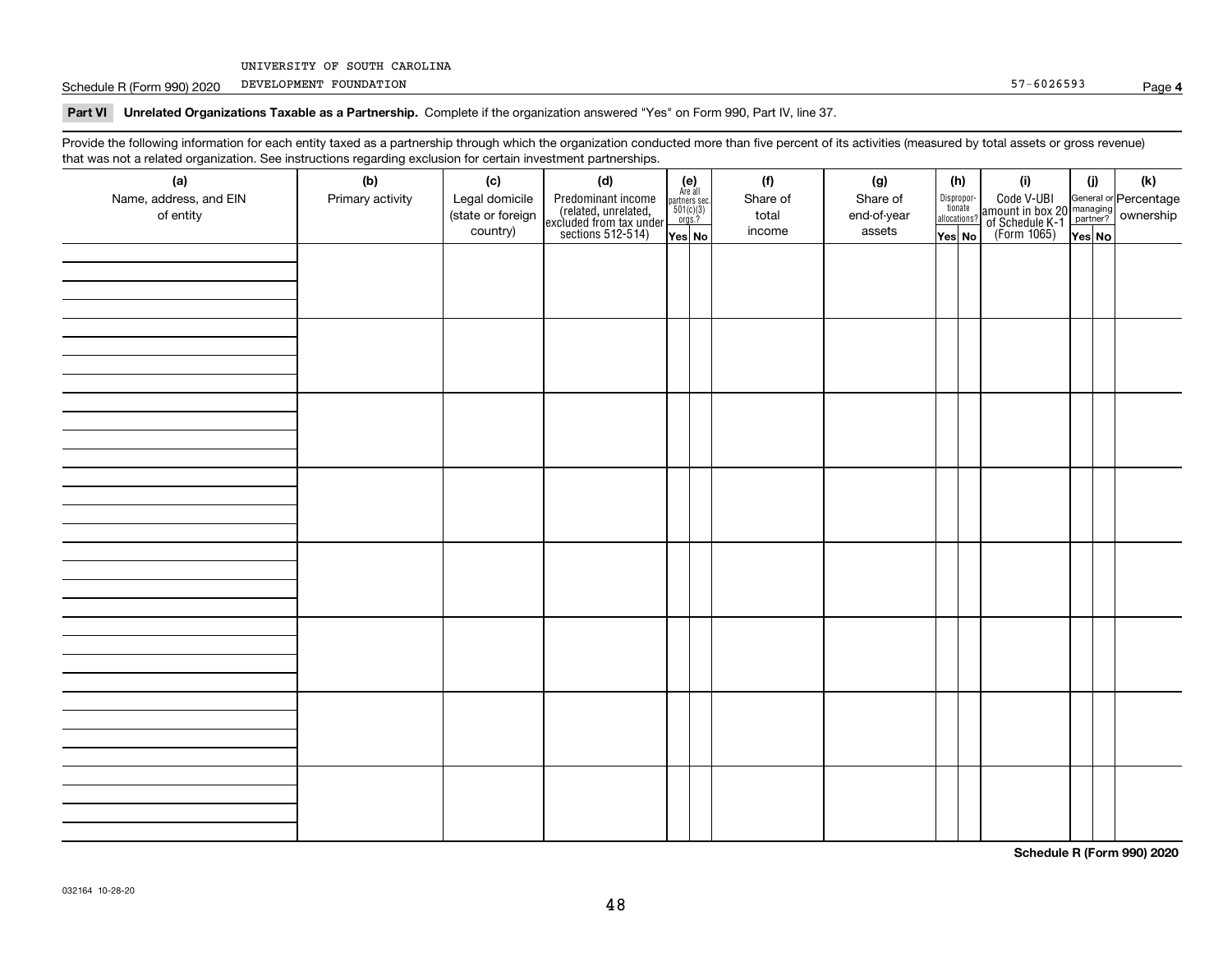# **Part VII Supplemental Information**

Provide additional information for responses to questions on Schedule R. See instructions.

#### PART I, IDENTIFICATION OF DISREGARDED ENTITIES:

NAME OF DISREGARDED ENTITY:

ADDESSO-DF, LLC

PRIMARY ACTIVITY: OWNS 49% INTEREST IN RESIDENTIAL/RETAIL CONDO PROJECT

VIA ADDESSO/COLUMBIA

PART III, IDENTIFICATION OF RELATED ORGANIZATIONS TAXABLE AS PARTNERSHIP:

NAME OF RELATED ORGANIZATION:

1527 GERVAIS LLC

DIRECT CONTROLLING ENTITY: UNIVERSITY OF SOUTH CAROLINA DEVELOPMENT

FOUNDATION

NAME OF RELATED ORGANIZATION:

USC HOTEL ASSOCIATES LLC

DIRECT CONTROLLING ENTITY: UNIVERSITY OF SOUTH CAROLINA DEVELOPMENT

FOUNDATION

PART IV, IDENTIFICATION OF RELATED ORGANIZATIONS TAXABLE AS CORP OR TRUST:

NAME OF RELATED ORGANIZATION:

USCINNOVATION LLC

DIRECT CONTROLLING ENTITY: UNIVERSITY OF SOUTH CAROLINA DEVELOPMENT

FOUNDATION

032165 10-28-20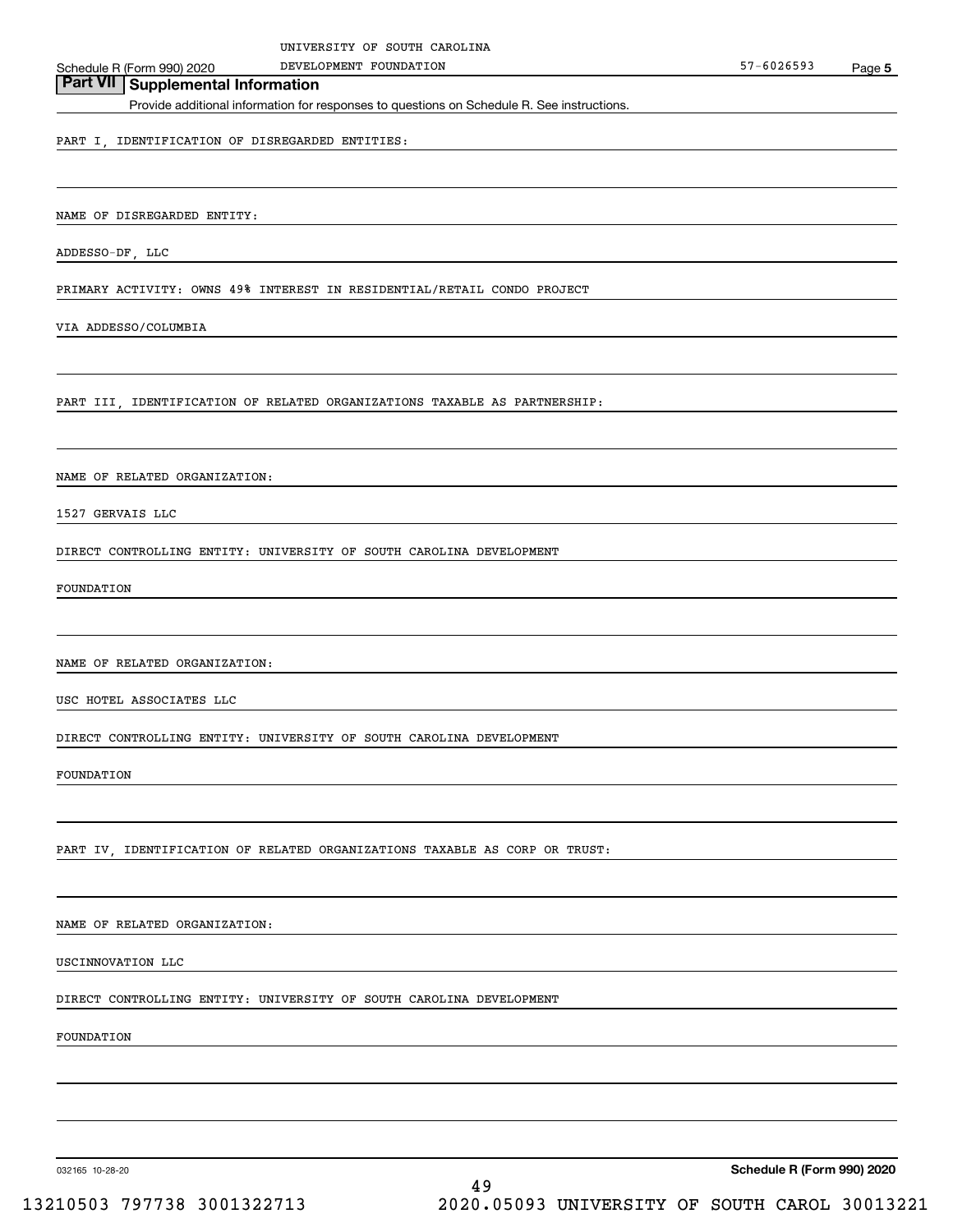(Rev. January 2020)

# **Application for Automatic Extension of Time To File an Exempt Organization Return**

Department of the Treasury Internal Revenue Service

**| File a separate application for each return.**

**| Go to www.irs.gov/Form8868 for the latest information.**

**Electronic filing (e-file).**  You can electronically file Form 8868 to request a 6-month automatic extension of time to file any of the filing of this form, visit www.irs.gov/e-file-providers/e-file-for-charities-and-non-profits. forms listed below with the exception of Form 8870, Information Return for Transfers Associated With Certain Personal Benefit Contracts, for which an extension request must be sent to the IRS in paper format (see instructions). For more details on the electronic

### **Automatic 6-Month Extension of Time.** Only submit original (no copies needed).

All corporations required to file an income tax return other than Form 990-T (including 1120-C filers), partnerships, REMICs, and trusts must use Form 7004 to request an extension of time to file income tax returns.

| DEVELOPMENT FOUNDATION<br>57-6026593<br>File by the<br>Number, street, and room or suite no. If a P.O. box, see instructions.<br>due date for<br>filing your<br>1027 BARNWELL STREET<br>return. See<br>instructions.<br>City, town or post office, state, and ZIP code. For a foreign address, see instructions.<br>COLUMBIA SC 29208<br>Enter the Return Code for the return that this application is for (file a separate application for each return)<br>Return<br>Application<br><b>Application</b><br>Is For<br>Is For<br>Code<br>Form 990 or Form 990-EZ<br>01<br>Form 990-T (corporation)<br>02<br>Form 1041-A<br>Form 990-BL<br>Form 4720 (individual)<br>03<br>Form 4720 (other than individual)<br>Form 990-PF<br>04<br>Form 5227<br>Form 6069<br>Form 990-T (sec. 401(a) or 408(a) trust)<br>05<br>Form 990-T (trust other than above)<br>06<br>Form 8870<br>R. JASON CASKEY<br>• The books are in the care of > 1027 BARNWELL STREET - COLUMBIA, SC 29208<br>Telephone No. (803)-777-0201<br>Fax No. $\blacktriangleright$<br>If this is for a Group Return, enter the organization's four digit Group Exemption Number (GEN) [f this is for the whole group, check this<br>and attach a list with the names and TINs of all members the extension is for.<br>. If it is for part of the group, check this box $\blacktriangleright$<br>$box \blacktriangleright$<br>MAY 16, 2022<br>I request an automatic 6-month extension of time until<br>, to file the exempt organization return for<br>1.<br>the organization named above. The extension is for the organization's return for:<br>calendar year or<br>$X$ tax year beginning JUL 1, 2020<br>, and ending $JUN$ 30, 2021<br>Initial return<br>Final return<br>$\mathbf{2}$<br>If the tax year entered in line 1 is for less than 12 months, check reason:<br>Change in accounting period<br>If this application is for Forms 990-BL, 990-PF, 990-T, 4720, or 6069, enter the tentative tax, less<br>За<br>\$<br>any nonrefundable credits. See instructions.<br>За<br>If this application is for Forms 990-PF, 990-T, 4720, or 6069, enter any refundable credits and<br>b<br>3b<br>\$<br>estimated tax payments made. Include any prior year overpayment allowed as a credit.<br><b>Balance due.</b> Subtract line 3b from line 3a. Include your payment with this form, if required, by<br>c<br>using EFTPS (Electronic Federal Tax Payment System). See instructions.<br>Зс<br>\$<br>Caution: If you are going to make an electronic funds withdrawal (direct debit) with this Form 8868, see Form 8453-EO and Form 8879-EO for payment | Type or<br>print | Name of exempt organization or other filer, see instructions.<br>UNIVERSITY OF SOUTH CAROLINA |  |  |  |  | Taxpayer identification number (TIN) |  |  |  |  |
|---------------------------------------------------------------------------------------------------------------------------------------------------------------------------------------------------------------------------------------------------------------------------------------------------------------------------------------------------------------------------------------------------------------------------------------------------------------------------------------------------------------------------------------------------------------------------------------------------------------------------------------------------------------------------------------------------------------------------------------------------------------------------------------------------------------------------------------------------------------------------------------------------------------------------------------------------------------------------------------------------------------------------------------------------------------------------------------------------------------------------------------------------------------------------------------------------------------------------------------------------------------------------------------------------------------------------------------------------------------------------------------------------------------------------------------------------------------------------------------------------------------------------------------------------------------------------------------------------------------------------------------------------------------------------------------------------------------------------------------------------------------------------------------------------------------------------------------------------------------------------------------------------------------------------------------------------------------------------------------------------------------------------------------------------------------------------------------------------------------------------------------------------------------------------------------------------------------------------------------------------------------------------------------------------------------------------------------------------------------------------------------------------------------------------------------------------------------------------------------------------------------------------------------------------------------------------------------------------------------|------------------|-----------------------------------------------------------------------------------------------|--|--|--|--|--------------------------------------|--|--|--|--|
|                                                                                                                                                                                                                                                                                                                                                                                                                                                                                                                                                                                                                                                                                                                                                                                                                                                                                                                                                                                                                                                                                                                                                                                                                                                                                                                                                                                                                                                                                                                                                                                                                                                                                                                                                                                                                                                                                                                                                                                                                                                                                                                                                                                                                                                                                                                                                                                                                                                                                                                                                                                                               |                  |                                                                                               |  |  |  |  |                                      |  |  |  |  |
|                                                                                                                                                                                                                                                                                                                                                                                                                                                                                                                                                                                                                                                                                                                                                                                                                                                                                                                                                                                                                                                                                                                                                                                                                                                                                                                                                                                                                                                                                                                                                                                                                                                                                                                                                                                                                                                                                                                                                                                                                                                                                                                                                                                                                                                                                                                                                                                                                                                                                                                                                                                                               |                  |                                                                                               |  |  |  |  |                                      |  |  |  |  |
|                                                                                                                                                                                                                                                                                                                                                                                                                                                                                                                                                                                                                                                                                                                                                                                                                                                                                                                                                                                                                                                                                                                                                                                                                                                                                                                                                                                                                                                                                                                                                                                                                                                                                                                                                                                                                                                                                                                                                                                                                                                                                                                                                                                                                                                                                                                                                                                                                                                                                                                                                                                                               |                  |                                                                                               |  |  |  |  |                                      |  |  |  |  |
|                                                                                                                                                                                                                                                                                                                                                                                                                                                                                                                                                                                                                                                                                                                                                                                                                                                                                                                                                                                                                                                                                                                                                                                                                                                                                                                                                                                                                                                                                                                                                                                                                                                                                                                                                                                                                                                                                                                                                                                                                                                                                                                                                                                                                                                                                                                                                                                                                                                                                                                                                                                                               | $\mathbf 0$      |                                                                                               |  |  |  |  |                                      |  |  |  |  |
|                                                                                                                                                                                                                                                                                                                                                                                                                                                                                                                                                                                                                                                                                                                                                                                                                                                                                                                                                                                                                                                                                                                                                                                                                                                                                                                                                                                                                                                                                                                                                                                                                                                                                                                                                                                                                                                                                                                                                                                                                                                                                                                                                                                                                                                                                                                                                                                                                                                                                                                                                                                                               |                  |                                                                                               |  |  |  |  | Return                               |  |  |  |  |
|                                                                                                                                                                                                                                                                                                                                                                                                                                                                                                                                                                                                                                                                                                                                                                                                                                                                                                                                                                                                                                                                                                                                                                                                                                                                                                                                                                                                                                                                                                                                                                                                                                                                                                                                                                                                                                                                                                                                                                                                                                                                                                                                                                                                                                                                                                                                                                                                                                                                                                                                                                                                               |                  |                                                                                               |  |  |  |  | Code                                 |  |  |  |  |
|                                                                                                                                                                                                                                                                                                                                                                                                                                                                                                                                                                                                                                                                                                                                                                                                                                                                                                                                                                                                                                                                                                                                                                                                                                                                                                                                                                                                                                                                                                                                                                                                                                                                                                                                                                                                                                                                                                                                                                                                                                                                                                                                                                                                                                                                                                                                                                                                                                                                                                                                                                                                               |                  |                                                                                               |  |  |  |  | 07                                   |  |  |  |  |
|                                                                                                                                                                                                                                                                                                                                                                                                                                                                                                                                                                                                                                                                                                                                                                                                                                                                                                                                                                                                                                                                                                                                                                                                                                                                                                                                                                                                                                                                                                                                                                                                                                                                                                                                                                                                                                                                                                                                                                                                                                                                                                                                                                                                                                                                                                                                                                                                                                                                                                                                                                                                               |                  |                                                                                               |  |  |  |  | 08                                   |  |  |  |  |
|                                                                                                                                                                                                                                                                                                                                                                                                                                                                                                                                                                                                                                                                                                                                                                                                                                                                                                                                                                                                                                                                                                                                                                                                                                                                                                                                                                                                                                                                                                                                                                                                                                                                                                                                                                                                                                                                                                                                                                                                                                                                                                                                                                                                                                                                                                                                                                                                                                                                                                                                                                                                               |                  |                                                                                               |  |  |  |  | 09                                   |  |  |  |  |
|                                                                                                                                                                                                                                                                                                                                                                                                                                                                                                                                                                                                                                                                                                                                                                                                                                                                                                                                                                                                                                                                                                                                                                                                                                                                                                                                                                                                                                                                                                                                                                                                                                                                                                                                                                                                                                                                                                                                                                                                                                                                                                                                                                                                                                                                                                                                                                                                                                                                                                                                                                                                               |                  |                                                                                               |  |  |  |  | 10                                   |  |  |  |  |
|                                                                                                                                                                                                                                                                                                                                                                                                                                                                                                                                                                                                                                                                                                                                                                                                                                                                                                                                                                                                                                                                                                                                                                                                                                                                                                                                                                                                                                                                                                                                                                                                                                                                                                                                                                                                                                                                                                                                                                                                                                                                                                                                                                                                                                                                                                                                                                                                                                                                                                                                                                                                               |                  |                                                                                               |  |  |  |  | 11                                   |  |  |  |  |
|                                                                                                                                                                                                                                                                                                                                                                                                                                                                                                                                                                                                                                                                                                                                                                                                                                                                                                                                                                                                                                                                                                                                                                                                                                                                                                                                                                                                                                                                                                                                                                                                                                                                                                                                                                                                                                                                                                                                                                                                                                                                                                                                                                                                                                                                                                                                                                                                                                                                                                                                                                                                               |                  |                                                                                               |  |  |  |  | 12                                   |  |  |  |  |
|                                                                                                                                                                                                                                                                                                                                                                                                                                                                                                                                                                                                                                                                                                                                                                                                                                                                                                                                                                                                                                                                                                                                                                                                                                                                                                                                                                                                                                                                                                                                                                                                                                                                                                                                                                                                                                                                                                                                                                                                                                                                                                                                                                                                                                                                                                                                                                                                                                                                                                                                                                                                               |                  |                                                                                               |  |  |  |  |                                      |  |  |  |  |
|                                                                                                                                                                                                                                                                                                                                                                                                                                                                                                                                                                                                                                                                                                                                                                                                                                                                                                                                                                                                                                                                                                                                                                                                                                                                                                                                                                                                                                                                                                                                                                                                                                                                                                                                                                                                                                                                                                                                                                                                                                                                                                                                                                                                                                                                                                                                                                                                                                                                                                                                                                                                               |                  |                                                                                               |  |  |  |  |                                      |  |  |  |  |
|                                                                                                                                                                                                                                                                                                                                                                                                                                                                                                                                                                                                                                                                                                                                                                                                                                                                                                                                                                                                                                                                                                                                                                                                                                                                                                                                                                                                                                                                                                                                                                                                                                                                                                                                                                                                                                                                                                                                                                                                                                                                                                                                                                                                                                                                                                                                                                                                                                                                                                                                                                                                               |                  |                                                                                               |  |  |  |  |                                      |  |  |  |  |
|                                                                                                                                                                                                                                                                                                                                                                                                                                                                                                                                                                                                                                                                                                                                                                                                                                                                                                                                                                                                                                                                                                                                                                                                                                                                                                                                                                                                                                                                                                                                                                                                                                                                                                                                                                                                                                                                                                                                                                                                                                                                                                                                                                                                                                                                                                                                                                                                                                                                                                                                                                                                               |                  |                                                                                               |  |  |  |  |                                      |  |  |  |  |
|                                                                                                                                                                                                                                                                                                                                                                                                                                                                                                                                                                                                                                                                                                                                                                                                                                                                                                                                                                                                                                                                                                                                                                                                                                                                                                                                                                                                                                                                                                                                                                                                                                                                                                                                                                                                                                                                                                                                                                                                                                                                                                                                                                                                                                                                                                                                                                                                                                                                                                                                                                                                               |                  |                                                                                               |  |  |  |  |                                      |  |  |  |  |
|                                                                                                                                                                                                                                                                                                                                                                                                                                                                                                                                                                                                                                                                                                                                                                                                                                                                                                                                                                                                                                                                                                                                                                                                                                                                                                                                                                                                                                                                                                                                                                                                                                                                                                                                                                                                                                                                                                                                                                                                                                                                                                                                                                                                                                                                                                                                                                                                                                                                                                                                                                                                               |                  |                                                                                               |  |  |  |  |                                      |  |  |  |  |
|                                                                                                                                                                                                                                                                                                                                                                                                                                                                                                                                                                                                                                                                                                                                                                                                                                                                                                                                                                                                                                                                                                                                                                                                                                                                                                                                                                                                                                                                                                                                                                                                                                                                                                                                                                                                                                                                                                                                                                                                                                                                                                                                                                                                                                                                                                                                                                                                                                                                                                                                                                                                               |                  |                                                                                               |  |  |  |  |                                      |  |  |  |  |
|                                                                                                                                                                                                                                                                                                                                                                                                                                                                                                                                                                                                                                                                                                                                                                                                                                                                                                                                                                                                                                                                                                                                                                                                                                                                                                                                                                                                                                                                                                                                                                                                                                                                                                                                                                                                                                                                                                                                                                                                                                                                                                                                                                                                                                                                                                                                                                                                                                                                                                                                                                                                               |                  |                                                                                               |  |  |  |  | 0.                                   |  |  |  |  |
|                                                                                                                                                                                                                                                                                                                                                                                                                                                                                                                                                                                                                                                                                                                                                                                                                                                                                                                                                                                                                                                                                                                                                                                                                                                                                                                                                                                                                                                                                                                                                                                                                                                                                                                                                                                                                                                                                                                                                                                                                                                                                                                                                                                                                                                                                                                                                                                                                                                                                                                                                                                                               |                  |                                                                                               |  |  |  |  |                                      |  |  |  |  |
|                                                                                                                                                                                                                                                                                                                                                                                                                                                                                                                                                                                                                                                                                                                                                                                                                                                                                                                                                                                                                                                                                                                                                                                                                                                                                                                                                                                                                                                                                                                                                                                                                                                                                                                                                                                                                                                                                                                                                                                                                                                                                                                                                                                                                                                                                                                                                                                                                                                                                                                                                                                                               |                  |                                                                                               |  |  |  |  | 915.                                 |  |  |  |  |
|                                                                                                                                                                                                                                                                                                                                                                                                                                                                                                                                                                                                                                                                                                                                                                                                                                                                                                                                                                                                                                                                                                                                                                                                                                                                                                                                                                                                                                                                                                                                                                                                                                                                                                                                                                                                                                                                                                                                                                                                                                                                                                                                                                                                                                                                                                                                                                                                                                                                                                                                                                                                               |                  |                                                                                               |  |  |  |  |                                      |  |  |  |  |
|                                                                                                                                                                                                                                                                                                                                                                                                                                                                                                                                                                                                                                                                                                                                                                                                                                                                                                                                                                                                                                                                                                                                                                                                                                                                                                                                                                                                                                                                                                                                                                                                                                                                                                                                                                                                                                                                                                                                                                                                                                                                                                                                                                                                                                                                                                                                                                                                                                                                                                                                                                                                               |                  |                                                                                               |  |  |  |  | 0.                                   |  |  |  |  |
| instructions.                                                                                                                                                                                                                                                                                                                                                                                                                                                                                                                                                                                                                                                                                                                                                                                                                                                                                                                                                                                                                                                                                                                                                                                                                                                                                                                                                                                                                                                                                                                                                                                                                                                                                                                                                                                                                                                                                                                                                                                                                                                                                                                                                                                                                                                                                                                                                                                                                                                                                                                                                                                                 |                  |                                                                                               |  |  |  |  |                                      |  |  |  |  |

**HA** For Privacy Act and Paperwork Reduction Act Notice, see instructions. **But a struction of the Constantion Constant** Form 8868 (Rev. 1-2020) LHA

023841 04-01-20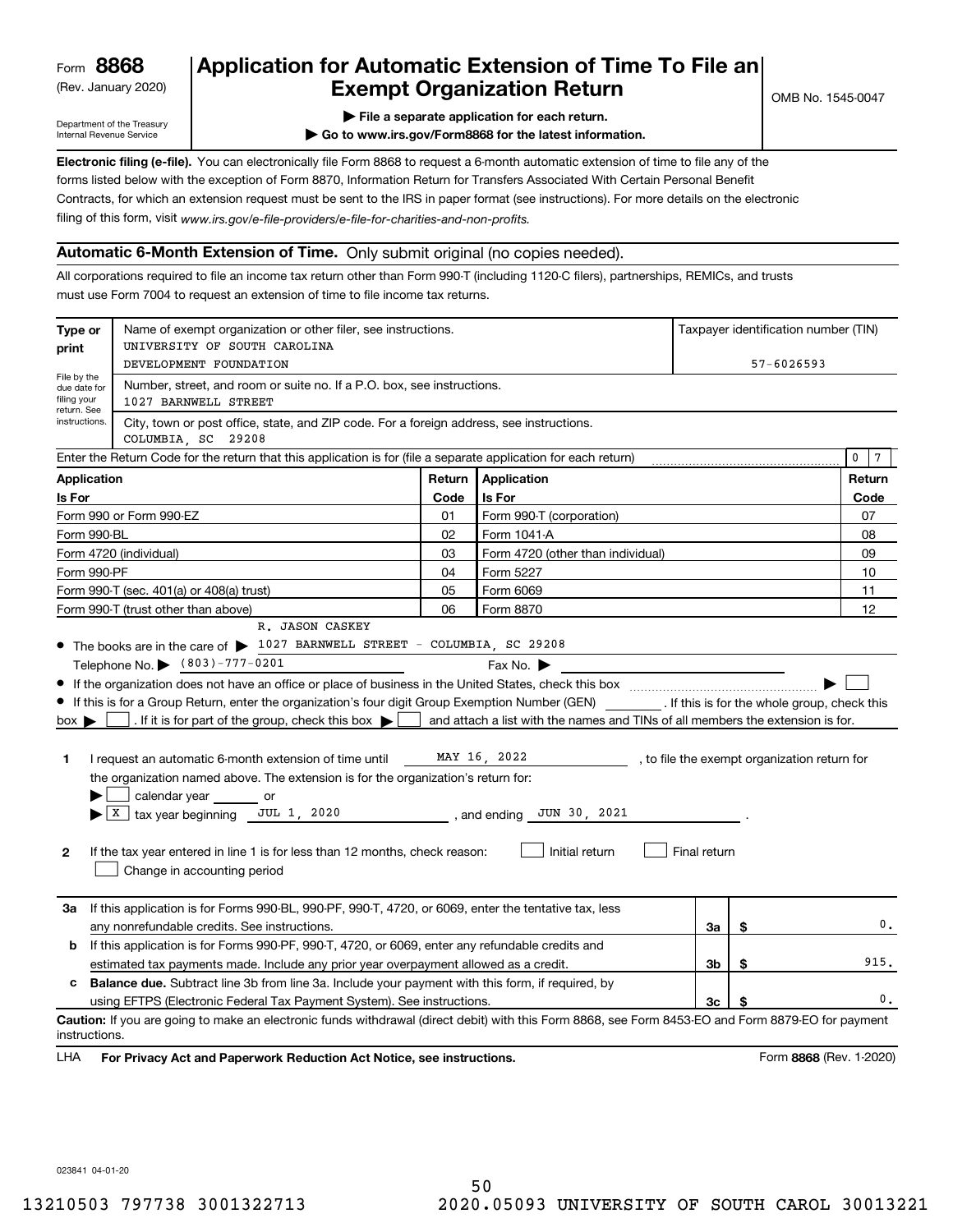|                |                                                        |       | EXTENDED TO MAY 16, 2022                                                                                                                                                                                                       |                   |                                                |                                                               |
|----------------|--------------------------------------------------------|-------|--------------------------------------------------------------------------------------------------------------------------------------------------------------------------------------------------------------------------------|-------------------|------------------------------------------------|---------------------------------------------------------------|
|                | Form 990-T                                             |       | <b>Exempt Organization Business Income Tax Return</b>                                                                                                                                                                          |                   |                                                | OMB No. 1545-0047                                             |
|                |                                                        |       | (and proxy tax under section 6033(e))                                                                                                                                                                                          |                   |                                                |                                                               |
|                |                                                        |       | For calendar year 2020 or other tax year beginning JUL 1, 2020<br>________, and ending JUN 30, 2021                                                                                                                            |                   |                                                | 2020                                                          |
|                | Department of the Treasury<br>Internal Revenue Service |       | Go to www.irs.gov/Form990T for instructions and the latest information.<br>bo not enter SSN numbers on this form as it may be made public if your organization is a $501(c)(3)$ .                                              |                   |                                                | Open to Public Inspection for<br>501(c)(3) Organizations Only |
|                | Check box if                                           |       | Name of organization ( $\Box$ Check box if name changed and see instructions.)                                                                                                                                                 |                   |                                                | DEmployer identification number                               |
|                | address changed.                                       |       | UNIVERSITY OF SOUTH CAROLINA                                                                                                                                                                                                   |                   |                                                |                                                               |
|                | <b>B</b> Exempt under section                          | Print | DEVELOPMENT FOUNDATION                                                                                                                                                                                                         |                   | 57-6026593                                     |                                                               |
| X              | 501(c) 3                                               | 0r    | Number, street, and room or suite no. If a P.O. box, see instructions.                                                                                                                                                         |                   | E Group exemption number<br>(see instructions) |                                                               |
|                | ]220(e)<br>408(e)                                      | Type  | 1027 BARNWELL STREET                                                                                                                                                                                                           |                   |                                                |                                                               |
|                | 530(a) <br>408A                                        |       | City or town, state or province, country, and ZIP or foreign postal code                                                                                                                                                       |                   |                                                |                                                               |
|                | 529(a)<br><b>529S</b>                                  |       | COLUMBIA, SC 29208                                                                                                                                                                                                             |                   |                                                | Check box if                                                  |
|                |                                                        |       | 224,446,394.<br>C Book value of all assets at end of year                                                                                                                                                                      |                   |                                                | an amended return.                                            |
| G              | Check organization type $\blacktriangleright$          |       | $\overline{X}$ 501(c) corporation<br>501(c) trust<br>$401(a)$ trust<br>Other trust                                                                                                                                             |                   |                                                | Applicable reinsurance entity                                 |
| н.             | Check if filing only to $\blacktriangleright$          |       | Claim credit from Form 8941<br>Claim a refund shown on Form 2439                                                                                                                                                               |                   |                                                |                                                               |
|                |                                                        |       |                                                                                                                                                                                                                                |                   |                                                |                                                               |
|                |                                                        |       | Enter the number of attached Schedules A (Form 990-T)                                                                                                                                                                          |                   |                                                |                                                               |
| K.             |                                                        |       | During the tax year, was the corporation a subsidiary in an affiliated group or a parent-subsidiary controlled group?                                                                                                          |                   | Yes                                            | $\overline{x}$   No                                           |
|                |                                                        |       | If "Yes," enter the name and identifying number of the parent corporation.                                                                                                                                                     |                   |                                                |                                                               |
| Part I         |                                                        |       | Telephone number $\bullet$ (803)-777-0201<br>The books are in care of $\blacktriangleright$ R. JASON CASKEY<br><b>Total Unrelated Business Taxable Income</b>                                                                  |                   |                                                |                                                               |
|                |                                                        |       |                                                                                                                                                                                                                                |                   |                                                |                                                               |
| 1              |                                                        |       | Total of unrelated business taxable income computed from all unrelated trades or businesses (see                                                                                                                               |                   |                                                | 134,021.                                                      |
|                | instructions)                                          |       |                                                                                                                                                                                                                                | 1<br>$\mathbf{2}$ |                                                |                                                               |
| 2<br>3         | Reserved<br>Add lines 1 and 2                          |       |                                                                                                                                                                                                                                | 3                 |                                                | 134,021.                                                      |
| 4              |                                                        |       | Charitable contributions (see instructions for limitation rules)                                                                                                                                                               | 4                 |                                                | 0.                                                            |
| 5              |                                                        |       |                                                                                                                                                                                                                                | 5                 |                                                | 134,021.                                                      |
| 6              |                                                        |       | Deduction for net operating loss. See instructions                                                                                                                                                                             | 6                 |                                                |                                                               |
| $\overline{7}$ |                                                        |       | Total of unrelated business taxable income before specific deduction and section 199A deduction.                                                                                                                               |                   |                                                |                                                               |
|                | Subtract line 6 from line 5                            |       |                                                                                                                                                                                                                                | 7                 |                                                | 134,021.                                                      |
| 8              |                                                        |       |                                                                                                                                                                                                                                | 8                 |                                                | 1,000.                                                        |
| 9              |                                                        |       | Trusts. Section 199A deduction. See instructions [11] material material material material material material material material material material material material material material material material material material materi | 9                 |                                                |                                                               |
| 10             | <b>Total deductions.</b> Add lines 8 and 9             |       |                                                                                                                                                                                                                                | 10                |                                                | 1,000.                                                        |
| 11             |                                                        |       | Unrelated business taxable income. Subtract line 10 from line 7. If line 10 is greater than line 7,                                                                                                                            |                   |                                                |                                                               |
|                | enter zero                                             |       |                                                                                                                                                                                                                                | 11                |                                                | 133,021.                                                      |
| Part II        | <b>Tax Computation</b>                                 |       |                                                                                                                                                                                                                                |                   |                                                |                                                               |
| 1              |                                                        |       |                                                                                                                                                                                                                                | 1.                |                                                | 27,934.                                                       |
| 2              |                                                        |       | Trusts taxable at trust rates. See instructions for tax computation. Income tax on the amount on                                                                                                                               |                   |                                                |                                                               |
|                | Part I, line 11 from:                                  |       | Tax rate schedule or                                                                                                                                                                                                           | 2                 |                                                |                                                               |
| 3              | Proxy tax. See instructions                            |       |                                                                                                                                                                                                                                | 3                 |                                                |                                                               |
| 4              | Other tax amounts. See instructions                    |       |                                                                                                                                                                                                                                | 4                 |                                                |                                                               |
| 5              | Alternative minimum tax (trusts only)                  |       |                                                                                                                                                                                                                                | 5                 |                                                |                                                               |
| 6              |                                                        |       | Tax on noncompliant facility income. See instructions                                                                                                                                                                          | 6                 |                                                |                                                               |
| 7              |                                                        |       | Total. Add lines 3 through 6 to line 1 or 2, whichever applies                                                                                                                                                                 | $\overline{7}$    |                                                | 27,934.                                                       |
| LHA            |                                                        |       | For Paperwork Reduction Act Notice, see instructions.                                                                                                                                                                          |                   |                                                | Form 990-T (2020)                                             |

023701 02-02-21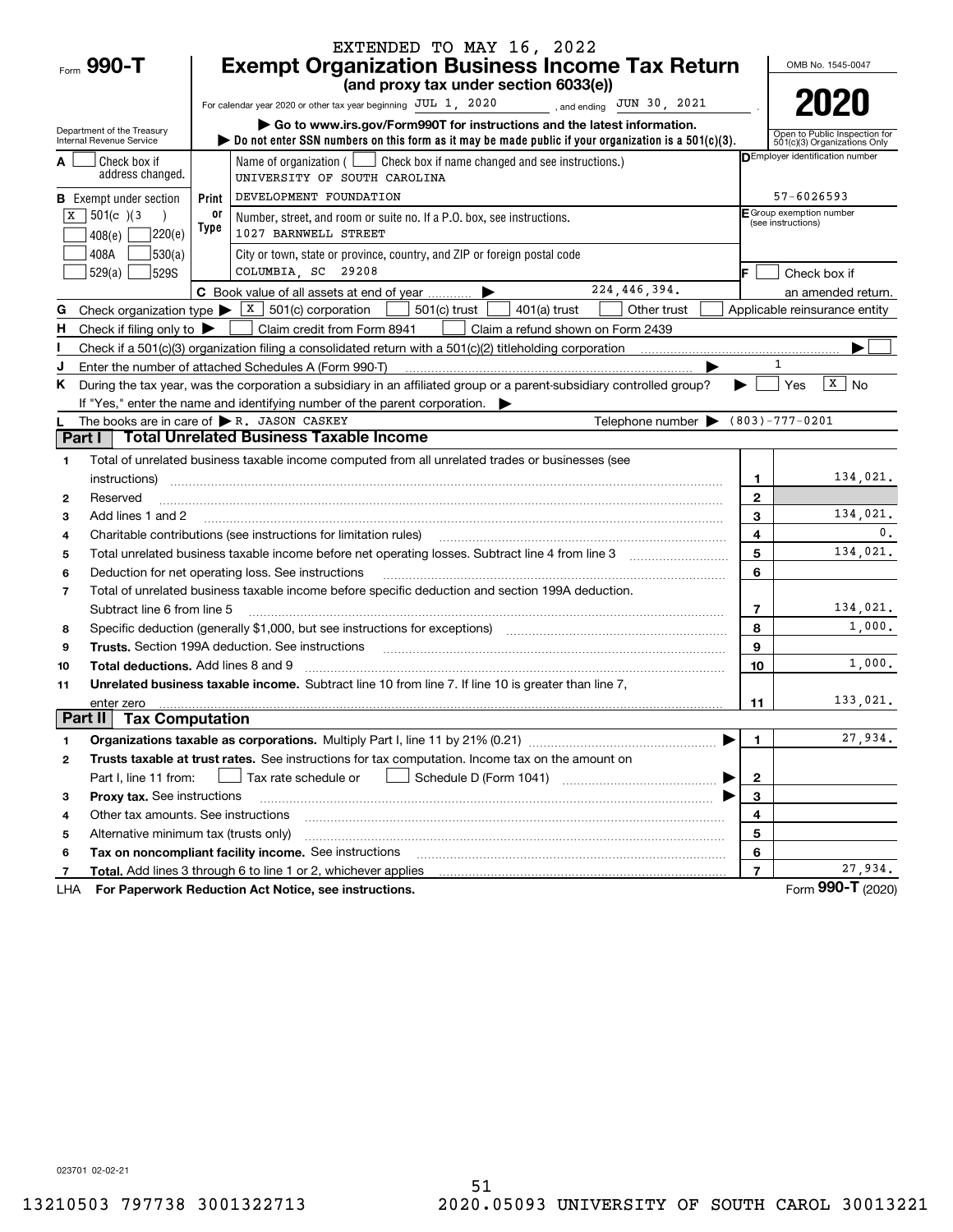|                   | Form 990-T (2020)                                                                                                                                                                |                |  |     | Page 2         |  |  |  |
|-------------------|----------------------------------------------------------------------------------------------------------------------------------------------------------------------------------|----------------|--|-----|----------------|--|--|--|
| <b>Part III</b>   | <b>Tax and Payments</b>                                                                                                                                                          |                |  |     |                |  |  |  |
| 1a                | Foreign tax credit (corporations attach Form 1118; trusts attach Form 1116)<br>1a                                                                                                |                |  |     |                |  |  |  |
| b                 | Other credits (see instructions)<br>1 <sub>b</sub>                                                                                                                               |                |  |     |                |  |  |  |
| c                 | 1c                                                                                                                                                                               |                |  |     |                |  |  |  |
| d                 | 1 <sub>d</sub>                                                                                                                                                                   |                |  |     |                |  |  |  |
| е                 |                                                                                                                                                                                  | 1e             |  |     |                |  |  |  |
| 2                 | Subtract line 1e from Part II, line 7                                                                                                                                            | $\mathbf{2}$   |  |     | 27,934.        |  |  |  |
| з                 | Form 8611<br>Form 8697<br>Form 4255<br>Form 8866<br>Other taxes. Check if from:<br>$\mathbb{R}^n$                                                                                |                |  |     |                |  |  |  |
|                   | Other (attach statement)                                                                                                                                                         | 3              |  |     |                |  |  |  |
| 4                 | Check if includes tax previously deferred under<br>Total tax. Add lines 2 and 3 (see instructions).                                                                              |                |  |     |                |  |  |  |
|                   | section 1294. Enter tax amount here                                                                                                                                              | 4              |  |     | 27,934.        |  |  |  |
| 5                 | 2020 net 965 tax liability paid from Form 965-A or Form 965-B, Part II, column (k), line 4                                                                                       | 5              |  |     | $\mathbf{0}$ . |  |  |  |
| 6a                | 915.<br>Payments: A 2019 overpayment credited to 2020 [11] [11] maximum materials and Payments: A 2019 overpayment credited to 2020 [11] maximum materials and Payments: A<br>6a |                |  |     |                |  |  |  |
| b                 | 30,330.<br>2020 estimated tax payments. Check if section 643(g) election applies $\qquad \qquad \bullet$<br>6b                                                                   |                |  |     |                |  |  |  |
| c                 | Tax deposited with Form 8868<br>6с                                                                                                                                               |                |  |     |                |  |  |  |
| d                 | Foreign organizations: Tax paid or withheld at source (see instructions) [<br>6d                                                                                                 |                |  |     |                |  |  |  |
| е                 | 6e                                                                                                                                                                               |                |  |     |                |  |  |  |
| f                 | Credit for small employer health insurance premiums (attach Form 8941)<br>6f                                                                                                     |                |  |     |                |  |  |  |
| g                 | Other credits, adjustments, and payments:   Form 2439                                                                                                                            |                |  |     |                |  |  |  |
|                   | Form 4136 <b>D</b> Other <b>CONS</b> Other <b>CONS</b> Total<br>6g                                                                                                               |                |  |     |                |  |  |  |
| 7                 |                                                                                                                                                                                  | $\overline{7}$ |  |     | 31,245.        |  |  |  |
| 8                 |                                                                                                                                                                                  | 8              |  |     |                |  |  |  |
| 9                 | Tax due. If line 7 is smaller than the total of lines 4, 5, and 8, enter amount owed                                                                                             | 9              |  |     |                |  |  |  |
| 10                |                                                                                                                                                                                  | 10             |  |     | 3,311.         |  |  |  |
| 11                | Enter the amount of line 10 you want: Credited to 2021 estimated tax ><br>3, 311. Refunded                                                                                       | 11             |  |     | $\mathbf{0}$ . |  |  |  |
| <b>Part IV</b>    | Statements Regarding Certain Activities and Other Information (see instructions)                                                                                                 |                |  |     |                |  |  |  |
| 1                 | At any time during the 2020 calendar year, did the organization have an interest in or a signature or other authority                                                            |                |  | Yes | No             |  |  |  |
|                   | over a financial account (bank, securities, or other) in a foreign country? If "Yes," the organization may have to file                                                          |                |  |     |                |  |  |  |
|                   | FinCEN Form 114, Report of Foreign Bank and Financial Accounts. If "Yes," enter the name of the foreign country                                                                  |                |  |     |                |  |  |  |
|                   | x<br>here $\blacktriangleright$                                                                                                                                                  |                |  |     |                |  |  |  |
| $\mathbf{2}$      | During the tax year, did the organization receive a distribution from, or was it the grantor of, or transferor to, a                                                             |                |  |     |                |  |  |  |
|                   |                                                                                                                                                                                  |                |  |     |                |  |  |  |
|                   | If "Yes," see instructions for other forms the organization may have to file.                                                                                                    |                |  |     |                |  |  |  |
| 3                 | $\blacktriangleright$ \$<br>Enter the amount of tax-exempt interest received or accrued during the tax year [11, 11, 11, 11, 11, 11, 11, 1                                       |                |  |     |                |  |  |  |
| 4a                | Did the organization change its method of accounting? (see instructions)                                                                                                         |                |  |     | Х              |  |  |  |
| b                 | If 4a is "Yes," has the organization described the change on Form 990, 990-EZ, 990-PF, or Form 1128? If "No,"                                                                    |                |  |     |                |  |  |  |
| explain in Part V |                                                                                                                                                                                  |                |  |     |                |  |  |  |
| <b>Part V</b>     | <b>Supplemental Information</b>                                                                                                                                                  |                |  |     |                |  |  |  |

Provide the explanation required by Part IV, line 4b. Also, provide any other additional information. See instructions.

| <b>Sign</b><br>May the IRS discuss this return with<br>Here<br>PRESIDENT/CEO<br>the preparer shown below (see<br>Signature of officer<br>Date<br>Title<br><b>Yes</b><br>instructions)?<br>x<br>Check<br>PTIN<br>Date<br>Preparer's signature<br>Print/Type preparer's name<br>self-employed<br>Paid | Under penalties of perjury, I declare that I have examined this return, including accompanying schedules and statements, and to the best of my knowledge and belief, it is true,<br>correct, and complete. Declaration of preparer (other than taxpayer) is based on all information of which preparer has any knowledge. |  |  |  |  |  |  |  |  |  |  |
|-----------------------------------------------------------------------------------------------------------------------------------------------------------------------------------------------------------------------------------------------------------------------------------------------------|---------------------------------------------------------------------------------------------------------------------------------------------------------------------------------------------------------------------------------------------------------------------------------------------------------------------------|--|--|--|--|--|--|--|--|--|--|
|                                                                                                                                                                                                                                                                                                     | No                                                                                                                                                                                                                                                                                                                        |  |  |  |  |  |  |  |  |  |  |
|                                                                                                                                                                                                                                                                                                     |                                                                                                                                                                                                                                                                                                                           |  |  |  |  |  |  |  |  |  |  |
| 05/03/22<br>P00445891<br>AMY BIBBY<br>AMY BIBBY<br>Preparer                                                                                                                                                                                                                                         |                                                                                                                                                                                                                                                                                                                           |  |  |  |  |  |  |  |  |  |  |
| 56-0747981<br>Firm's name > DIXON HUGHES GOODMAN LLP<br>Firm's $EIN$<br><b>Use Only</b>                                                                                                                                                                                                             |                                                                                                                                                                                                                                                                                                                           |  |  |  |  |  |  |  |  |  |  |
| 500 RIDGEFIELD COURT                                                                                                                                                                                                                                                                                |                                                                                                                                                                                                                                                                                                                           |  |  |  |  |  |  |  |  |  |  |
| ASHEVILLE, NC 28806<br>(828) 254-2254<br>Firm's address $\blacktriangleright$<br>Phone no.                                                                                                                                                                                                          |                                                                                                                                                                                                                                                                                                                           |  |  |  |  |  |  |  |  |  |  |

Form (2020)  **990-T**

023711 02-02-21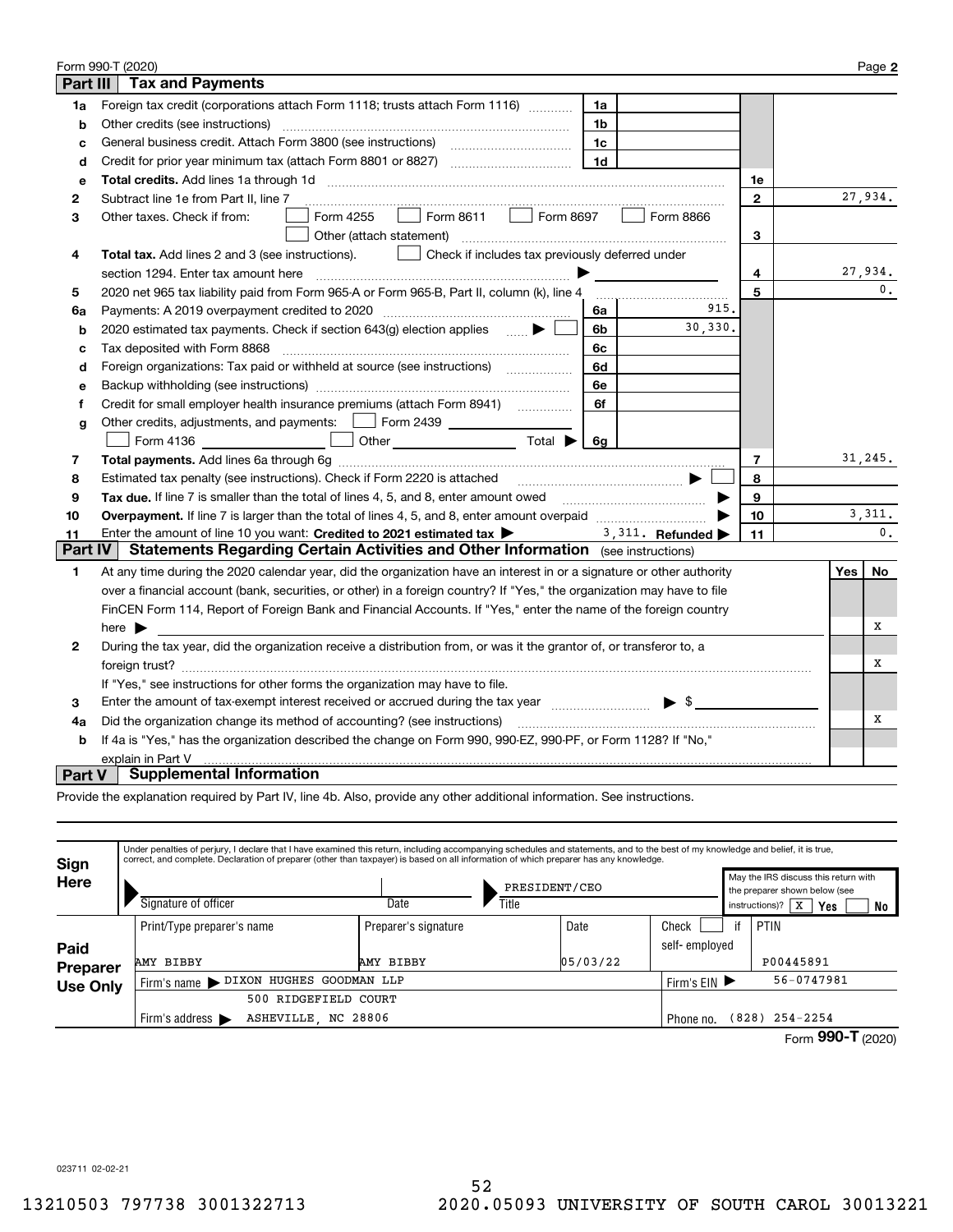| <b>SCHEDULE A</b> |
|-------------------|
| (Form 990-T)      |

Department of the Treasury Internal Revenue Service

# **Unrelated Business Taxable Income From an Unrelated Trade or Business**

**| Go to www.irs.gov/Form990T for instructions and the latest information.**

**Do not enter SSN numbers on this form as it may be made public if your organization is a 501(c)(3). |** 

OMB No. 1545-0047

Open to Public Inspection for **2020**

501(c)(3) Organizations Only

|    | A Name of the organization UNIVERSITY OF SOUTH CAROLINA<br>DEVELOPMENT FOUNDATION | <b>B</b> Employer identification number<br>57-6026593 |    |  |
|----|-----------------------------------------------------------------------------------|-------------------------------------------------------|----|--|
| C. | 531110<br>Unrelated business activity code (see instructions)                     | D Sequence:                                           | ∩f |  |

**E** Describe the unrelated trade or business SEE FORM 990 SCH O

| <b>Unrelated Trade or Business Income</b><br>Part I |                                                                                                                                                                               |                | (A) Income | (B) Expenses | (C) Net  |
|-----------------------------------------------------|-------------------------------------------------------------------------------------------------------------------------------------------------------------------------------|----------------|------------|--------------|----------|
|                                                     | <b>1a</b> Gross receipts or sales                                                                                                                                             |                |            |              |          |
| b                                                   |                                                                                                                                                                               | 1c             |            |              |          |
| $\mathbf{2}$                                        |                                                                                                                                                                               | $\mathbf{2}$   |            |              |          |
| 3                                                   |                                                                                                                                                                               | $\mathbf{a}$   |            |              |          |
|                                                     | 4a Capital gain net income (attach Sch D (Form 1041 or Form                                                                                                                   |                |            |              |          |
|                                                     | 1120)) (see instructions)                                                                                                                                                     | 4a             |            |              |          |
| b                                                   | Net gain (loss) (Form 4797) (attach Form 4797) (see instructions)                                                                                                             | 4b             |            |              |          |
| c                                                   |                                                                                                                                                                               |                |            |              |          |
| 5                                                   | Income (loss) from a partnership or an S corporation (attach                                                                                                                  |                |            |              |          |
|                                                     | statement)                                                                                                                                                                    | 5              |            |              |          |
| 6                                                   |                                                                                                                                                                               | 6              |            |              |          |
| 7                                                   |                                                                                                                                                                               | $\overline{7}$ |            |              |          |
| 8                                                   | Interest, annuities, royalties, and rents from a controlled                                                                                                                   |                |            |              |          |
|                                                     |                                                                                                                                                                               | 8              |            |              |          |
| 9                                                   | Investment income of section $501(c)(7)$ , (9), or (17)                                                                                                                       |                |            |              |          |
|                                                     |                                                                                                                                                                               | 9              |            |              |          |
| 10                                                  |                                                                                                                                                                               | 10             |            |              |          |
| 11                                                  |                                                                                                                                                                               | 11             |            |              |          |
| 12                                                  | Other income (see instructions; attach statement) STMT 1                                                                                                                      | 12             | 817,656.   |              | 817,656. |
| 13                                                  |                                                                                                                                                                               | 13             | 817,656.   |              | 817,656. |
|                                                     | <b>Deductions Not Taken Elsewhere</b> (See instructions for limitations on deductions) Deductions must be<br>Part II<br>directly connected with the unrelated business income |                |            |              |          |

| 1.           |                                                                                                                                                                                                                                           | 1  |                |                |                                     |
|--------------|-------------------------------------------------------------------------------------------------------------------------------------------------------------------------------------------------------------------------------------------|----|----------------|----------------|-------------------------------------|
| $\mathbf{2}$ | Salaries and wages <b>construction and construction of the set of the set of the set of the set of the set of the set of the set of the set of the set of the set of the set of the set of the set of the set of the set of the </b>      |    |                | $\overline{2}$ | 26,247.                             |
| 3            | Repairs and maintenance material content content content and maintenance material content and maintenance material content and maintenance material content and maintenance material content and maintenance material content             |    |                | 3              |                                     |
| 4            | Bad debts                                                                                                                                                                                                                                 |    |                | 4              |                                     |
| 5            | Interest (attach statement) (see instructions)                                                                                                                                                                                            |    |                | 5              |                                     |
| 6            | Taxes and licenses <b>communications</b> and interest and interest and interest and licenses <b>contract and interest and interest and interest and interest and interest and interest and interest and interest and interest and int</b> |    |                | 6              | 40,785.                             |
| 7            |                                                                                                                                                                                                                                           |    |                |                |                                     |
| 8            |                                                                                                                                                                                                                                           | 8а |                | 8b             |                                     |
| 9            |                                                                                                                                                                                                                                           |    |                | 9              |                                     |
| 10           |                                                                                                                                                                                                                                           |    |                | 10             |                                     |
| 11           |                                                                                                                                                                                                                                           |    |                | 11             |                                     |
| 12           |                                                                                                                                                                                                                                           | 12 |                |                |                                     |
| 13           |                                                                                                                                                                                                                                           |    |                | 13             |                                     |
| 14           | Other deductions (attach statement) material contracts and SEE STATEMENT 2                                                                                                                                                                | 14 | 616,603.       |                |                                     |
| 15           | <b>Total deductions.</b> Add lines 1 through 14                                                                                                                                                                                           | 15 | 683,635.       |                |                                     |
| 16           | Unrelated business income before net operating loss deduction. Subtract line 15 from Part I, line 13,                                                                                                                                     |    |                |                |                                     |
|              | column (C)                                                                                                                                                                                                                                |    |                | 16             | 134,021.                            |
| 17           |                                                                                                                                                                                                                                           | 17 | $\mathbf{0}$ . |                |                                     |
| 18           |                                                                                                                                                                                                                                           | 18 | 134,021.       |                |                                     |
| LHA          | For Paperwork Reduction Act Notice, see instructions.                                                                                                                                                                                     |    |                |                | <b>Schedule A (Form 990-T) 2020</b> |

023741 12-23-20

ENTITY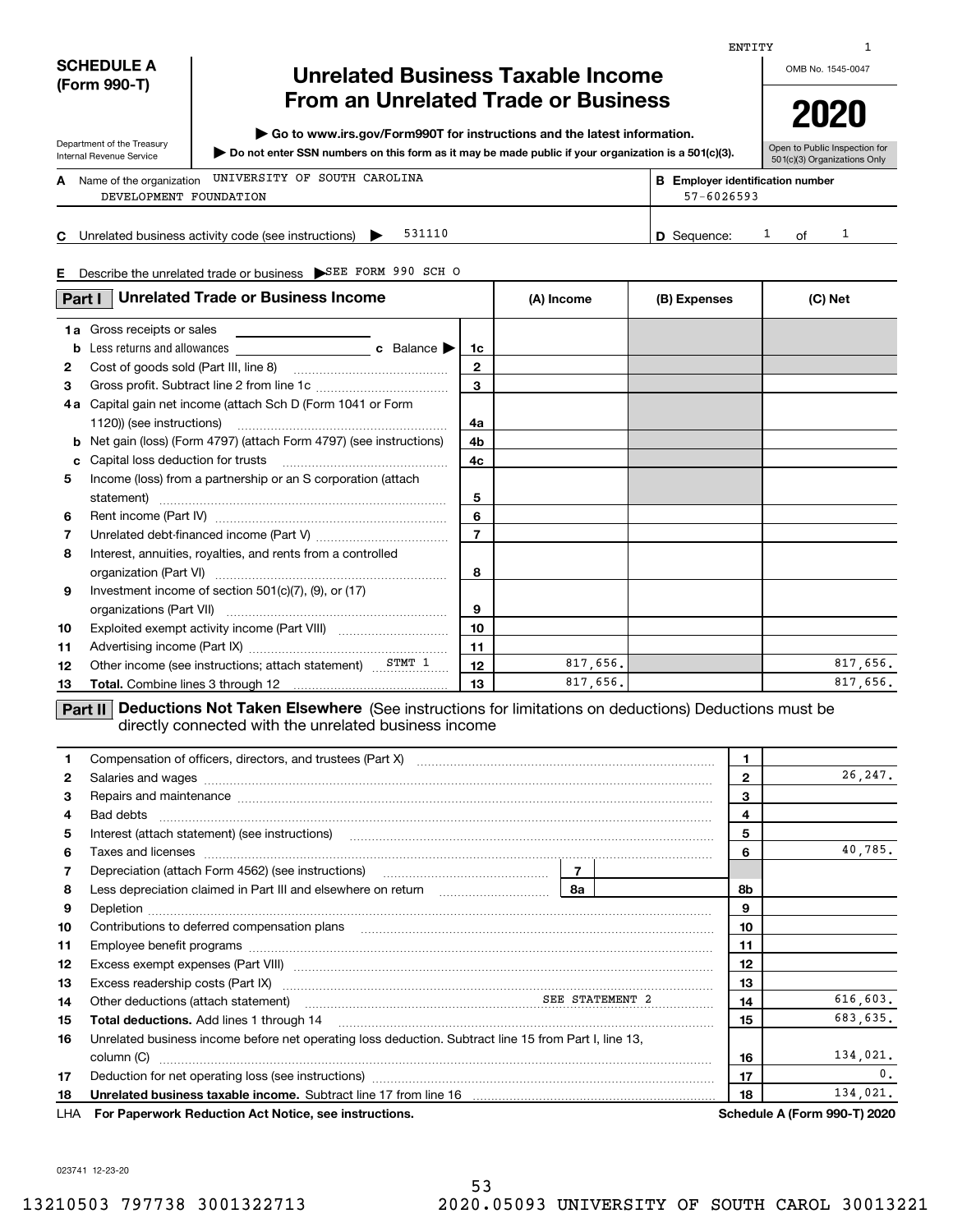|                | Schedule A (Form 990-T) 2020                                                                                                                                                                                                   |                                     |   |                | Page 2    |
|----------------|--------------------------------------------------------------------------------------------------------------------------------------------------------------------------------------------------------------------------------|-------------------------------------|---|----------------|-----------|
| Part III       | <b>Cost of Goods Sold</b>                                                                                                                                                                                                      | Enter method of inventory valuation | ▶ |                |           |
| 1              | Inventory at beginning of year                                                                                                                                                                                                 |                                     |   | 1              |           |
| 2              |                                                                                                                                                                                                                                |                                     |   | $\mathbf{2}$   |           |
| З              | $Cost of labor  \label{thm:main}$                                                                                                                                                                                              | 3                                   |   |                |           |
| 4              | Additional section 263A costs (attach statement) material content and according to the Additional section 263A                                                                                                                 | 4                                   |   |                |           |
| 5              | Other costs (attach statement) manufactured and contract and contract and contract and contract and contract and contract and contract and contract and contract and contract and contract and contract and contract and contr | 5                                   |   |                |           |
| 6              |                                                                                                                                                                                                                                | 6                                   |   |                |           |
| 7              | Inventory at end of year                                                                                                                                                                                                       |                                     |   | $\overline{7}$ |           |
| 8              | Cost of goods sold. Subtract line 7 from line 6. Enter here and in Part I, line 2                                                                                                                                              |                                     |   | 8              |           |
| 9              | Do the rules of section 263A (with respect to property produced or acquired for resale) apply to the organization?                                                                                                             |                                     |   |                | Yes<br>No |
| <b>Part IV</b> | Rent Income (From Real Property and Personal Property Leased with Real Property)                                                                                                                                               |                                     |   |                |           |
| 1              | Description of property (property street address, city, state, ZIP code). Check if a dual-use (see instructions)                                                                                                               |                                     |   |                |           |
|                | A                                                                                                                                                                                                                              |                                     |   |                |           |
|                | В                                                                                                                                                                                                                              |                                     |   |                |           |
|                | С                                                                                                                                                                                                                              |                                     |   |                |           |
|                | D                                                                                                                                                                                                                              |                                     |   |                |           |
|                |                                                                                                                                                                                                                                | Α                                   | В | C              | D         |
|                |                                                                                                                                                                                                                                |                                     |   |                |           |
| 2              | Rent received or accrued                                                                                                                                                                                                       |                                     |   |                |           |
| а              | From personal property (if the percentage of                                                                                                                                                                                   |                                     |   |                |           |
|                | rent for personal property is more than 10%                                                                                                                                                                                    |                                     |   |                |           |
|                |                                                                                                                                                                                                                                |                                     |   |                |           |
| b              | From real and personal property (if the                                                                                                                                                                                        |                                     |   |                |           |
|                | percentage of rent for personal property exceeds                                                                                                                                                                               |                                     |   |                |           |
|                | 50% or if the rent is based on profit or income)<br>$\ldots$                                                                                                                                                                   |                                     |   |                |           |
| с              | Total rents received or accrued by property.                                                                                                                                                                                   |                                     |   |                |           |
|                | Add lines 2a and 2b, columns A through D                                                                                                                                                                                       |                                     |   |                |           |
| 4              | Deductions directly connected with the income<br>in lines 2(a) and 2(b) (attach statement)                                                                                                                                     |                                     |   |                |           |
|                |                                                                                                                                                                                                                                |                                     |   |                |           |
| 5              |                                                                                                                                                                                                                                |                                     |   |                | 0.        |
| <b>Part V</b>  | <b>Unrelated Debt-Financed Income</b> (see instructions)                                                                                                                                                                       |                                     |   |                |           |
| 1.             | Description of debt-financed property (street address, city, state, ZIP code). Check if a dual-use (see instructions)                                                                                                          |                                     |   |                |           |
|                | А                                                                                                                                                                                                                              |                                     |   |                |           |
|                | в                                                                                                                                                                                                                              |                                     |   |                |           |
|                |                                                                                                                                                                                                                                |                                     |   |                |           |
|                | D                                                                                                                                                                                                                              |                                     |   |                |           |
|                |                                                                                                                                                                                                                                | A                                   | В | C              | D         |
|                |                                                                                                                                                                                                                                |                                     |   |                |           |
| 2              | Gross income from or allocable to debt-financed                                                                                                                                                                                |                                     |   |                |           |
|                |                                                                                                                                                                                                                                |                                     |   |                |           |
| з              | Deductions directly connected with or allocable                                                                                                                                                                                |                                     |   |                |           |
|                | to debt-financed property                                                                                                                                                                                                      |                                     |   |                |           |
| а              | Straight line depreciation (attach statement)<br>$\overline{\phantom{a}}$                                                                                                                                                      |                                     |   |                |           |
| b              | Other deductions (attach statement)                                                                                                                                                                                            |                                     |   |                |           |
| с              | Total deductions (add lines 3a and 3b,                                                                                                                                                                                         |                                     |   |                |           |
|                |                                                                                                                                                                                                                                |                                     |   |                |           |
| 4              | Amount of average acquisition debt on or allocable                                                                                                                                                                             |                                     |   |                |           |
|                | to debt-financed property (attach statement)<br>.                                                                                                                                                                              |                                     |   |                |           |
| 5              | Average adjusted basis of or allocable to debt-                                                                                                                                                                                |                                     |   |                |           |
|                | financed property (attach statement)                                                                                                                                                                                           |                                     |   |                |           |
| 6              |                                                                                                                                                                                                                                | %                                   | % | %              | $\%$      |
| 7              | Gross income reportable. Multiply line 2 by line 6                                                                                                                                                                             |                                     |   |                |           |
| 8              |                                                                                                                                                                                                                                |                                     |   |                | 0.        |
|                |                                                                                                                                                                                                                                |                                     |   |                |           |
|                |                                                                                                                                                                                                                                |                                     |   |                |           |
| 9              | Allocable deductions. Multiply line 3c by line 6                                                                                                                                                                               |                                     |   |                |           |

**Total dividends-received deductions** included in line 10 …………………………………………………………………

54

023721 12-23-20

**11**

13210503 797738 3001322713 2020.05093 UNIVERSITY OF SOUTH CAROL 30013221

 $\blacktriangleright$ 

**Schedule A (Form 990-T) 2020**

 $\frac{0}{0}$ .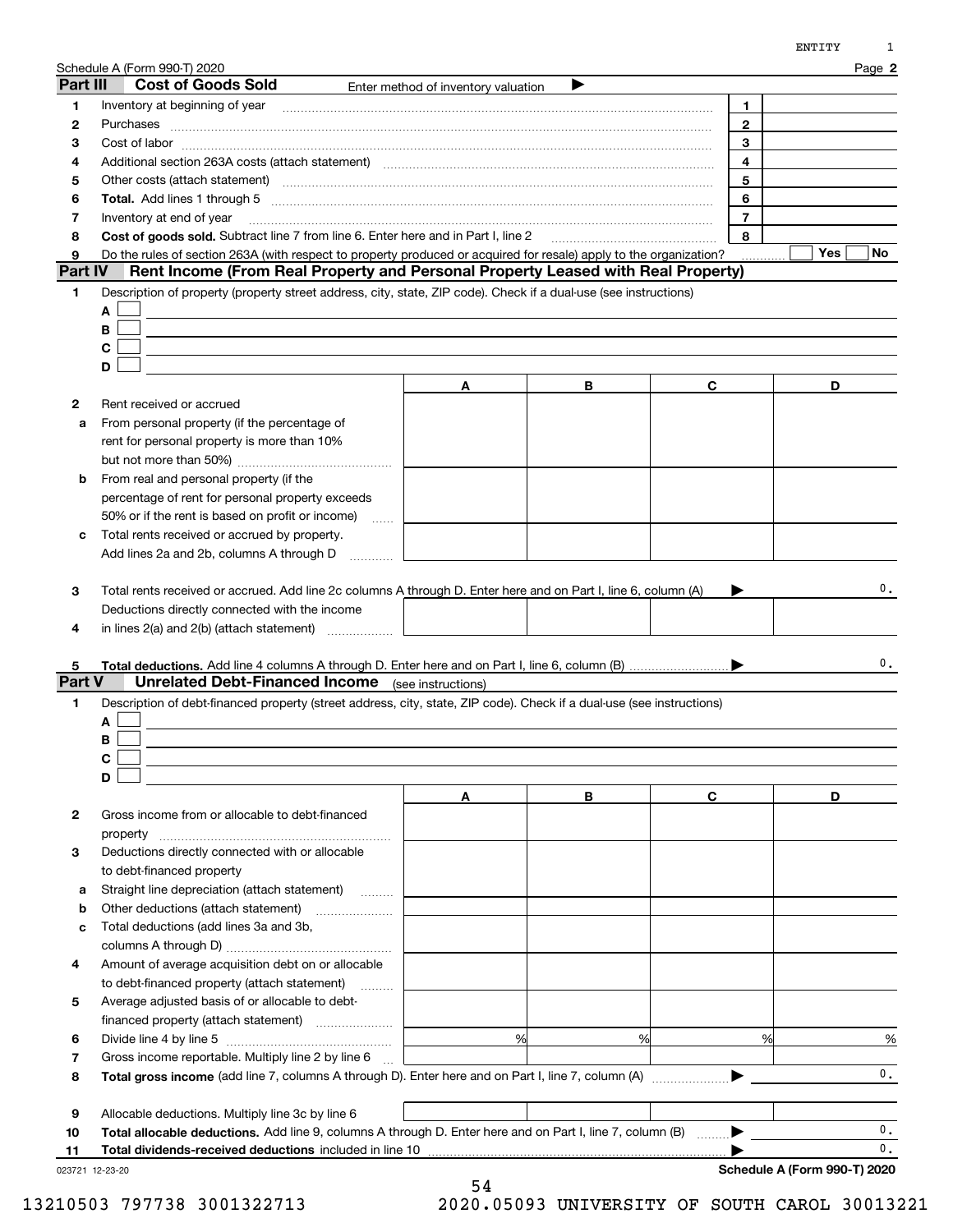|                                       | Schedule A (Form 990-T) 2020                                                                          |                                                                                                                                                                                                                         |  |                                                                                |    |                                                           |                                                                                                |                                     | 1214 T T T<br>Page 3                                                                      |
|---------------------------------------|-------------------------------------------------------------------------------------------------------|-------------------------------------------------------------------------------------------------------------------------------------------------------------------------------------------------------------------------|--|--------------------------------------------------------------------------------|----|-----------------------------------------------------------|------------------------------------------------------------------------------------------------|-------------------------------------|-------------------------------------------------------------------------------------------|
|                                       | Part VI Interest, Annuities, Royalties, and Rents from Controlled Organizations<br>(see instructions) |                                                                                                                                                                                                                         |  |                                                                                |    |                                                           |                                                                                                |                                     |                                                                                           |
|                                       |                                                                                                       |                                                                                                                                                                                                                         |  |                                                                                |    | <b>Exempt Controlled Organizations</b>                    |                                                                                                |                                     |                                                                                           |
| 1. Name of controlled<br>organization |                                                                                                       | 2. Employer<br>identification<br>number                                                                                                                                                                                 |  | 3. Net unrelated<br>income (loss)<br>(see instructions)                        |    | 4. Total of specified<br>payments made                    | 5. Part of column 4<br>that is included in the<br>controlling organiza-<br>tion's gross income |                                     | 6. Deductions directly<br>connected with<br>income in column 5                            |
| <u>(1)</u>                            |                                                                                                       |                                                                                                                                                                                                                         |  |                                                                                |    |                                                           |                                                                                                |                                     |                                                                                           |
| (2)                                   |                                                                                                       |                                                                                                                                                                                                                         |  |                                                                                |    |                                                           |                                                                                                |                                     |                                                                                           |
| (3)                                   |                                                                                                       |                                                                                                                                                                                                                         |  |                                                                                |    |                                                           |                                                                                                |                                     |                                                                                           |
| (4)                                   |                                                                                                       |                                                                                                                                                                                                                         |  |                                                                                |    |                                                           |                                                                                                |                                     |                                                                                           |
|                                       |                                                                                                       |                                                                                                                                                                                                                         |  | Nonexempt Controlled Organizations                                             |    |                                                           |                                                                                                |                                     |                                                                                           |
|                                       | 7. Taxable Income                                                                                     | 8. Net unrelated<br>income (loss)<br>(see instructions)                                                                                                                                                                 |  | 9. Total of specified<br>payments made                                         |    |                                                           | <b>10.</b> Part of column 9<br>that is included in the<br>controlling organization's           |                                     | 11. Deductions directly<br>connected with<br>income in column 10                          |
|                                       |                                                                                                       |                                                                                                                                                                                                                         |  |                                                                                |    |                                                           | gross income                                                                                   |                                     |                                                                                           |
| (1)<br>(2)                            |                                                                                                       |                                                                                                                                                                                                                         |  |                                                                                |    |                                                           |                                                                                                |                                     |                                                                                           |
| (3)                                   |                                                                                                       |                                                                                                                                                                                                                         |  |                                                                                |    |                                                           |                                                                                                |                                     |                                                                                           |
| (4)                                   |                                                                                                       |                                                                                                                                                                                                                         |  |                                                                                |    |                                                           |                                                                                                |                                     |                                                                                           |
| Totals                                |                                                                                                       |                                                                                                                                                                                                                         |  |                                                                                |    |                                                           | Add columns 5 and 10.<br>Enter here and on Part I,<br>line 8, column (A)                       | 0.                                  | Enter here and on Part I,<br>line $8$ , column $(B)$<br>0.                                |
| <b>Part VII</b>                       |                                                                                                       | Investment Income of a Section 501(c)(7), (9), or (17) Organization                                                                                                                                                     |  |                                                                                |    |                                                           | (see instructions)                                                                             |                                     |                                                                                           |
|                                       |                                                                                                       | 1. Description of income                                                                                                                                                                                                |  | 2. Amount of<br>income                                                         |    | 3. Deductions<br>directly connected<br>(attach statement) |                                                                                                | 4. Set-asides<br>(attach statement) | 5. Total deductions<br>and set-asides<br>(add cols 3 and 4)                               |
| (1)                                   |                                                                                                       |                                                                                                                                                                                                                         |  |                                                                                |    |                                                           |                                                                                                |                                     |                                                                                           |
| (2)                                   |                                                                                                       |                                                                                                                                                                                                                         |  |                                                                                |    |                                                           |                                                                                                |                                     |                                                                                           |
| (3)                                   |                                                                                                       |                                                                                                                                                                                                                         |  |                                                                                |    |                                                           |                                                                                                |                                     |                                                                                           |
| (4)                                   |                                                                                                       |                                                                                                                                                                                                                         |  |                                                                                |    |                                                           |                                                                                                |                                     |                                                                                           |
| Totals                                |                                                                                                       |                                                                                                                                                                                                                         |  | Add amounts in<br>column 2. Enter<br>here and on Part I,<br>line 9, column (A) | 0. |                                                           |                                                                                                |                                     | Add amounts in<br>column 5. Enter<br>here and on Part I,<br>line $9$ , column $(B)$<br>0. |
| <b>Part VIII</b>                      |                                                                                                       | <b>Exploited Exempt Activity Income, Other Than Advertising Income</b>                                                                                                                                                  |  |                                                                                |    |                                                           | (see instructions)                                                                             |                                     |                                                                                           |
| 1                                     | Description of exploited activity:                                                                    |                                                                                                                                                                                                                         |  |                                                                                |    |                                                           |                                                                                                |                                     |                                                                                           |
| 2                                     |                                                                                                       | Gross unrelated business income from trade or business. Enter here and on Part I, line 10, column (A)                                                                                                                   |  |                                                                                |    |                                                           |                                                                                                | $\mathbf{2}$                        |                                                                                           |
| 3                                     |                                                                                                       | Expenses directly connected with production of unrelated business income. Enter here and on Part I,                                                                                                                     |  |                                                                                |    |                                                           |                                                                                                |                                     |                                                                                           |
|                                       | line 10, column (B)                                                                                   |                                                                                                                                                                                                                         |  |                                                                                |    |                                                           |                                                                                                | 3                                   |                                                                                           |
| 4                                     |                                                                                                       | Net income (loss) from unrelated trade or business. Subtract line 3 from line 2. If a gain, complete                                                                                                                    |  |                                                                                |    |                                                           |                                                                                                |                                     |                                                                                           |
| 5                                     |                                                                                                       |                                                                                                                                                                                                                         |  |                                                                                |    |                                                           |                                                                                                | 4<br>5                              |                                                                                           |
| 6                                     |                                                                                                       |                                                                                                                                                                                                                         |  |                                                                                |    |                                                           |                                                                                                | 6                                   |                                                                                           |
| 7                                     |                                                                                                       | Expenses attributable to income entered on line 5 [111] [12] manufacture attributable to income entered on line 5<br>Excess exempt expenses. Subtract line 5 from line 6, but do not enter more than the amount on line |  |                                                                                |    |                                                           |                                                                                                |                                     |                                                                                           |
|                                       |                                                                                                       |                                                                                                                                                                                                                         |  |                                                                                |    |                                                           |                                                                                                | 7                                   |                                                                                           |

**Schedule A (Form 990-T) 2020**

023731 12-23-20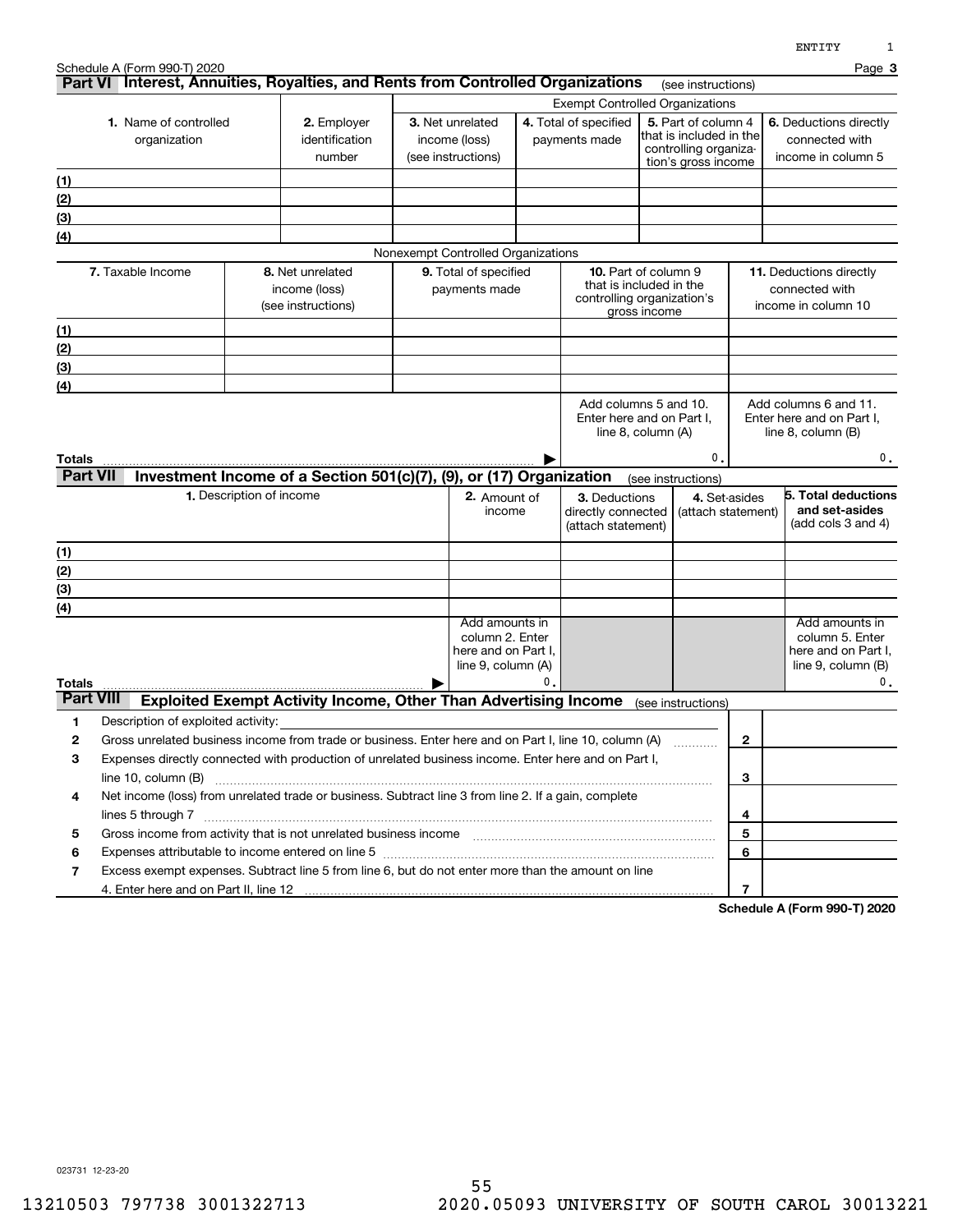| Part IX          | Schedule A (Form 990-T) 2020<br><b>Advertising Income</b>                                            |          |   |                 | Page 4             |
|------------------|------------------------------------------------------------------------------------------------------|----------|---|-----------------|--------------------|
| 1                | Name(s) of periodical(s). Check box if reporting two or more periodicals on a consolidated basis.    |          |   |                 |                    |
|                  | A                                                                                                    |          |   |                 |                    |
|                  | В                                                                                                    |          |   |                 |                    |
|                  | $\mathbf c$                                                                                          |          |   |                 |                    |
|                  | D                                                                                                    |          |   |                 |                    |
|                  | Enter amounts for each periodical listed above in the corresponding column.                          |          |   |                 |                    |
|                  |                                                                                                      | A        | В | $\mathbf{C}$    | D                  |
| 2                | Gross advertising income                                                                             |          |   |                 |                    |
|                  |                                                                                                      |          |   |                 | $\mathbf{0}$ .     |
| a                |                                                                                                      |          |   |                 |                    |
| 3                | Direct advertising costs by periodical                                                               |          |   |                 |                    |
| a                |                                                                                                      |          |   |                 | 0.                 |
|                  |                                                                                                      |          |   |                 |                    |
| 4                | Advertising gain (loss). Subtract line 3 from line                                                   |          |   |                 |                    |
|                  | 2. For any column in line 4 showing a gain,                                                          |          |   |                 |                    |
|                  | complete lines 5 through 8. For any column in                                                        |          |   |                 |                    |
|                  | line 4 showing a loss or zero, do not complete                                                       |          |   |                 |                    |
|                  | lines 5 through 7, and enter zero on line 8                                                          |          |   |                 |                    |
| 5                |                                                                                                      |          |   |                 |                    |
| 6                |                                                                                                      |          |   |                 |                    |
| 7                | Excess readership costs. If line 6 is less than                                                      |          |   |                 |                    |
|                  | line 5, subtract line 6 from line 5. If line 5 is less                                               |          |   |                 |                    |
|                  |                                                                                                      |          |   |                 |                    |
| 8                | Excess readership costs allowed as a                                                                 |          |   |                 |                    |
|                  | deduction. For each column showing a gain on                                                         |          |   |                 |                    |
|                  | line 4, enter the lesser of line 4 or line 7                                                         |          |   |                 |                    |
| a                | Add line 8, columns A through D. Enter the greater of the line 8a, columns total or zero here and on |          |   |                 |                    |
|                  |                                                                                                      |          |   |                 | 0.                 |
| Part X           | <b>Compensation of Officers, Directors, and Trustees</b> (see instructions)                          |          |   |                 |                    |
|                  |                                                                                                      |          |   | 3. Percentage   | 4. Compensation    |
|                  | 1. Name                                                                                              | 2. Title |   | of time devoted | attributable to    |
|                  |                                                                                                      |          |   | to business     | unrelated business |
| (1)              |                                                                                                      |          |   | %               |                    |
| (2)              |                                                                                                      |          |   | %               |                    |
| (3)              |                                                                                                      |          |   | %               |                    |
| $\left(4\right)$ |                                                                                                      |          |   | %               |                    |
|                  |                                                                                                      |          |   |                 |                    |
|                  | Total. Enter here and on Part II, line 1                                                             |          |   |                 | 0.                 |
| <b>Part XI</b>   | <b>Supplemental Information</b> (see instructions)                                                   |          |   |                 |                    |
|                  |                                                                                                      |          |   |                 |                    |
|                  |                                                                                                      |          |   |                 |                    |
|                  |                                                                                                      |          |   |                 |                    |

023732 12-23-20

**Schedule A (Form 990-T) 2020** 56 13210503 797738 3001322713 2020.05093 UNIVERSITY OF SOUTH CAROL 30013221